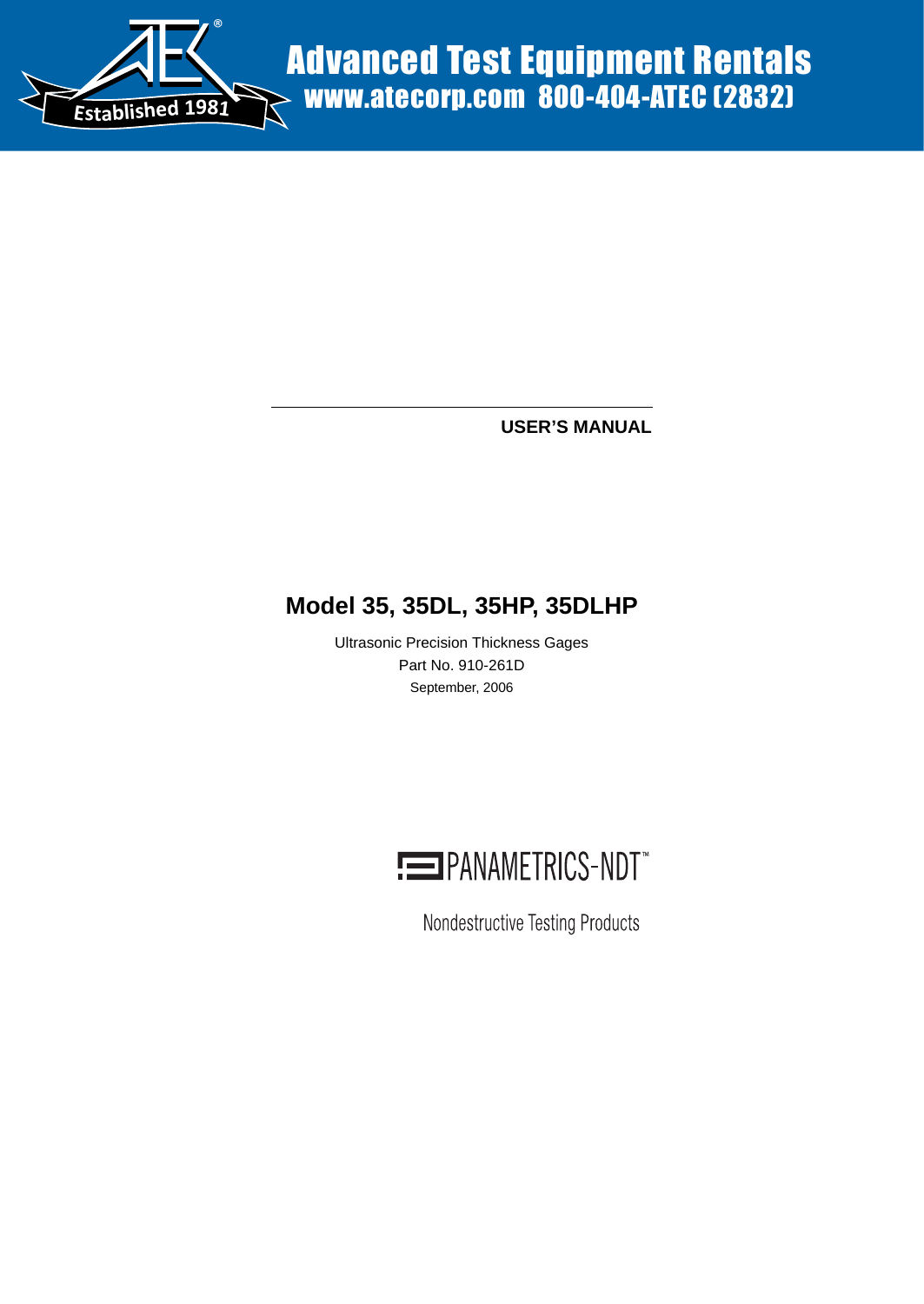In accordance with European Directive 2002/96/EC on Waste Electrical and Electronic Equipment, this symbol indicates that the product must not be disposed of as unsorted municipal waste, but should be collected separately. Refer to your local Olympus distributor for return and/or collection systems available in your country.



Copyright © 2006 by Olympus NDT. All rights reserved.

No part of this manual may be reproduced or transmitted in any form or by any means, electronic or mechanical, including photocopying, recording, or by any information storage and retrieval system, without the written permission of Olympus NDT, except where permitted by law. For information, contact us at pana@olympusNDT.com.

Other product names mentioned in this document may be trademarks of their respective companies, and are mentioned for identification purposes only.

Printed in the United States of America.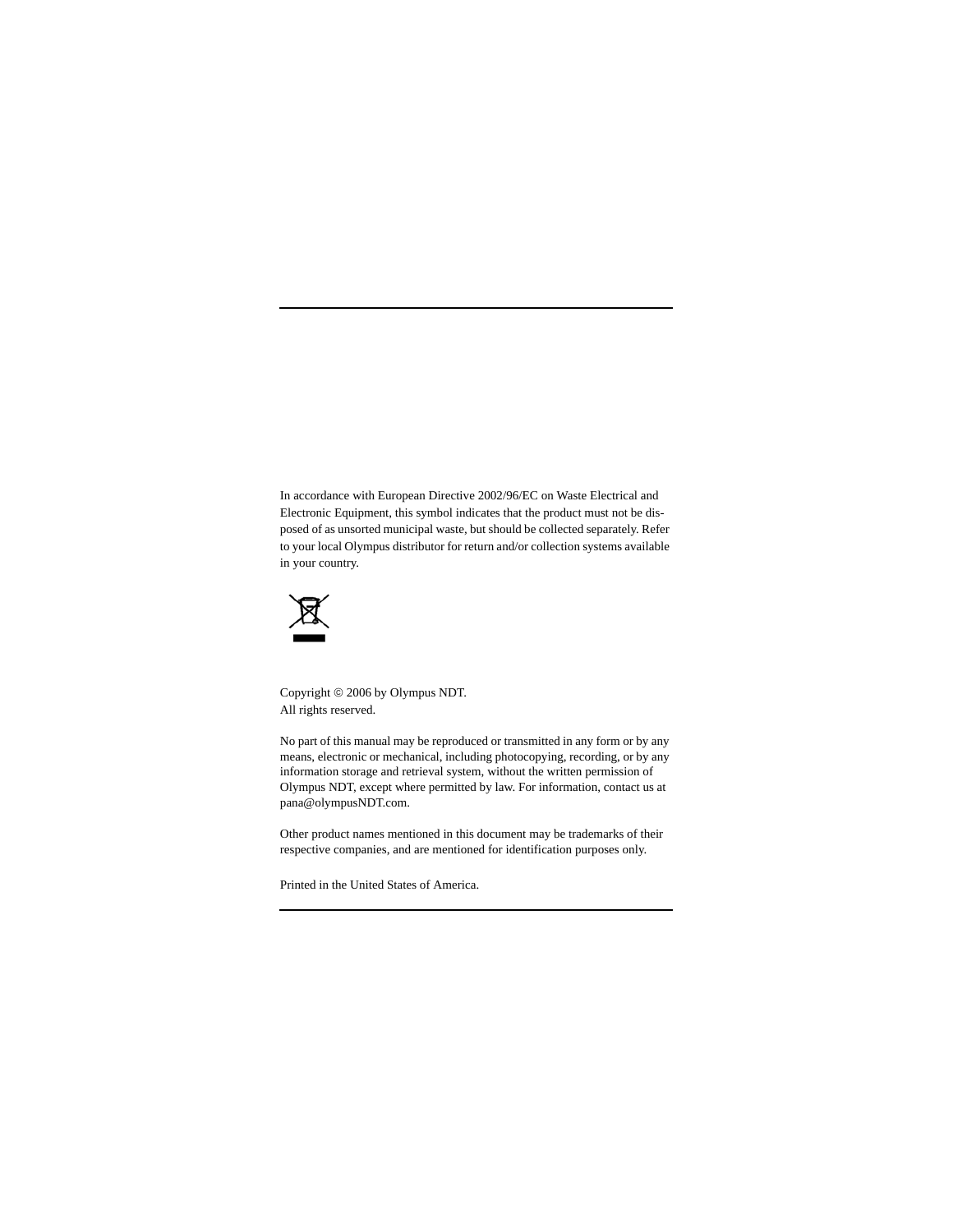| September 2006 | 910-261D |
|----------------|----------|
|                |          |

# **Table of Contents**

| 3.2 Choosing a Default or User-Defined Setup  3-2     |
|-------------------------------------------------------|
|                                                       |
| 3.3.1 Velocity and Zero Calibration  3-8              |
| 3.3.2 Material Sound Velocity Unknown 3-8             |
| 3.3.3 Material Sound Velocity Known 3-10              |
|                                                       |
| 3.5 Calibration and Measurement (Velocity Measurement |
|                                                       |
|                                                       |
| 3.5.2 Optional HPV/C Digital Caliper  3-13            |
| 3.6 Calibration and Measurement (Two Point) 3-14      |
| 4 Additional Model 35 Gaging Features 4-1             |
|                                                       |
|                                                       |
|                                                       |
|                                                       |
|                                                       |
|                                                       |
|                                                       |
|                                                       |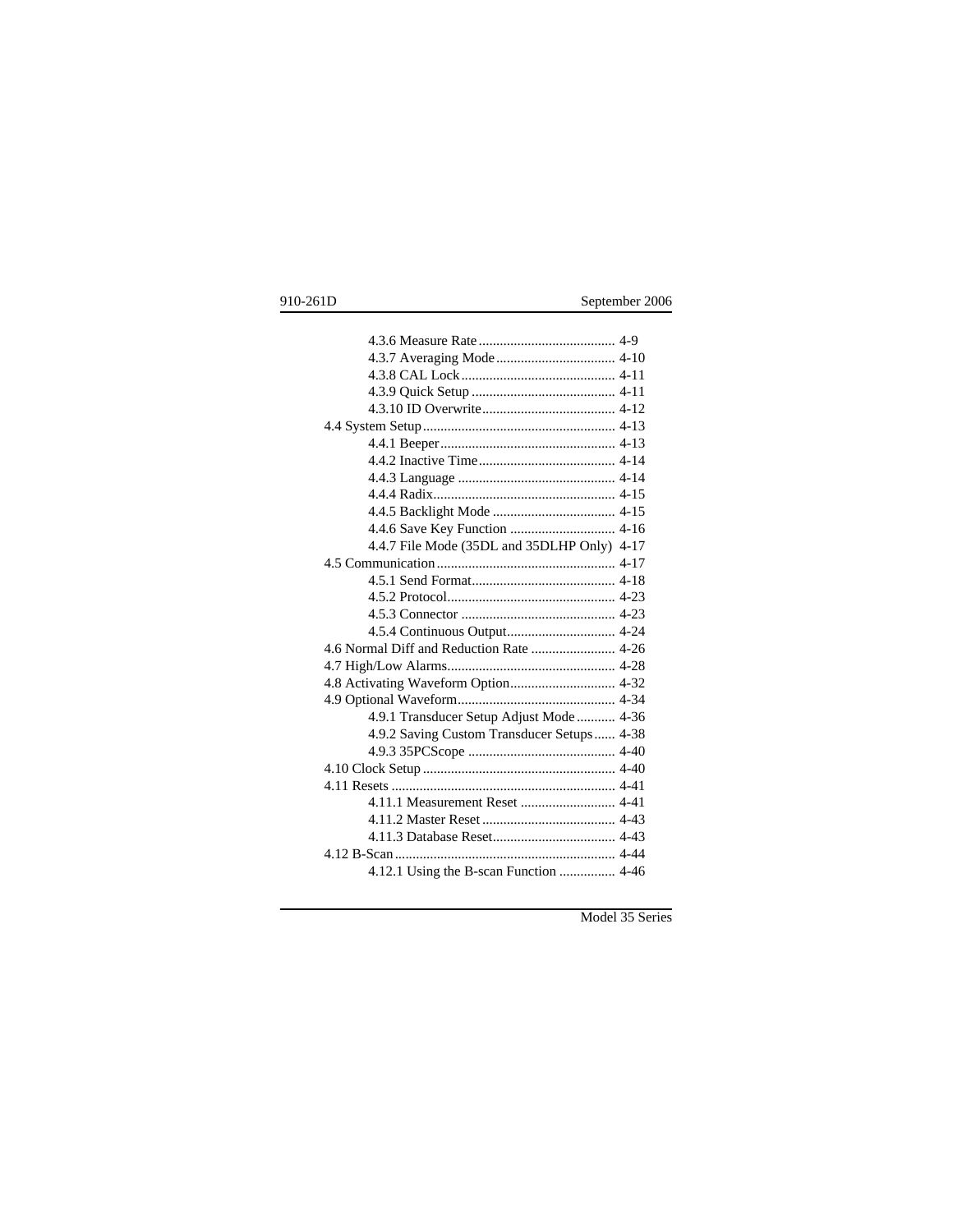| September 2006 | 910-261D |
|----------------|----------|
|                |          |

| 910-261D |  |  |  |
|----------|--|--|--|
|          |  |  |  |

| 4.13.1 Using the DB Grid Function 4-51                    |  |
|-----------------------------------------------------------|--|
|                                                           |  |
| 4.13.3 Reviewing Stored Thickness Data 4-53               |  |
| 4.13.4 Editing and Moving Directly 4-54                   |  |
| 4.13.5 Inserted ID# Location in Grid Files 4-55           |  |
|                                                           |  |
|                                                           |  |
|                                                           |  |
|                                                           |  |
|                                                           |  |
|                                                           |  |
| 5.3.1 Standard Editing Commands 5-4                       |  |
| 5.3.2 Creating Files From a Computer  5-6                 |  |
| 5.3.3 Creating Files From the Model 35DL . 5-6            |  |
|                                                           |  |
|                                                           |  |
|                                                           |  |
|                                                           |  |
|                                                           |  |
| 5.8.1 Deleting a Range of ID#s in a File  5-19            |  |
|                                                           |  |
|                                                           |  |
| 5.8.4 Quick Clear (35DL and DLHP Only) 5-23               |  |
| 5.9 Receiving Files and Using GageView <sup>TM</sup> 5-24 |  |
| 5.9.1 Receiving Files From a Computer 5-24                |  |
|                                                           |  |
|                                                           |  |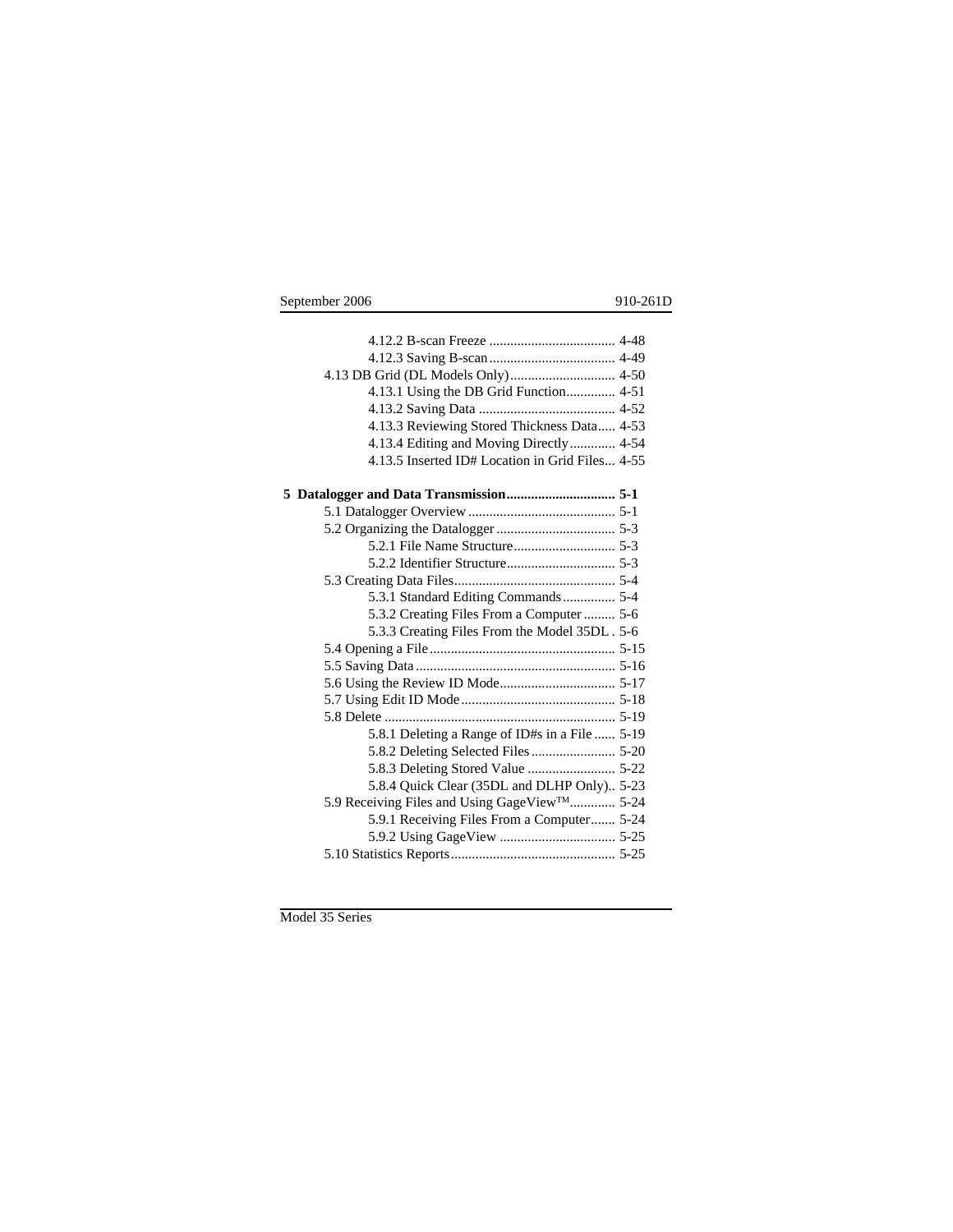| 910-261D |  |  |  |
|----------|--|--|--|
|          |  |  |  |

| 910-261D | September 2006 |  |
|----------|----------------|--|
|----------|----------------|--|

| 9.3 Factors Affecting Performance and Accuracy  9-4 |  |
|-----------------------------------------------------|--|
|                                                     |  |
| 9.5 High Temperature Measurements 9-9               |  |
|                                                     |  |
| 9.7 Pulser/Receiver and Gating Adjustments 9-11     |  |
|                                                     |  |
|                                                     |  |
|                                                     |  |
|                                                     |  |
|                                                     |  |
|                                                     |  |
| 9.7.7 Echo 1 Detect, Echo 2 Detect 9-15             |  |
|                                                     |  |
|                                                     |  |
|                                                     |  |
| 10 Maintenance and Troubleshooting  10-1            |  |
| 10.1 Routine Care and Maintenance  10-1             |  |
|                                                     |  |
|                                                     |  |
| 10.4 Turn On and Low Battery Problems 10-2          |  |
|                                                     |  |
|                                                     |  |
|                                                     |  |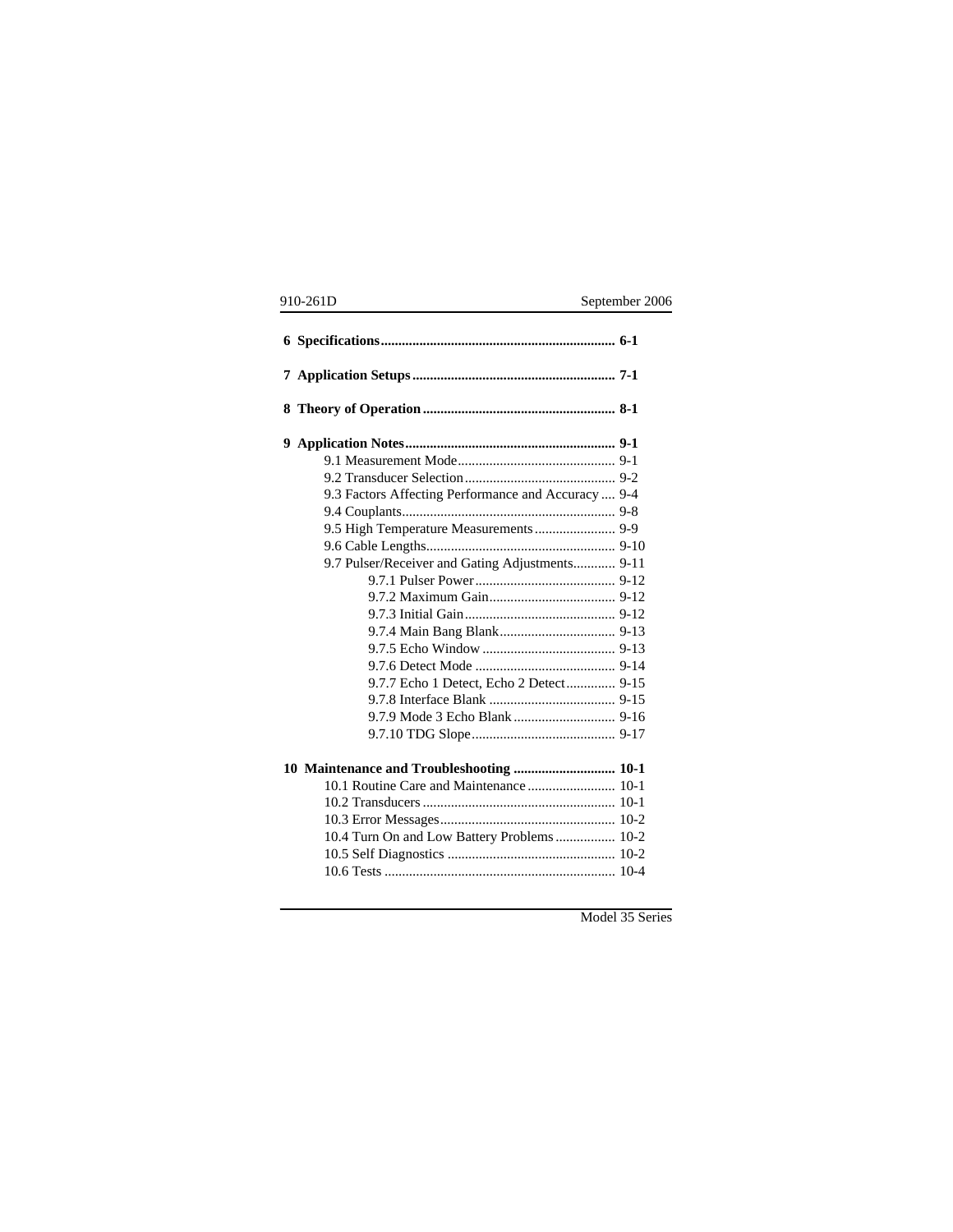| September 2006 | 910-261D |
|----------------|----------|
|                |          |

 **Appendix I: Sound Velocities**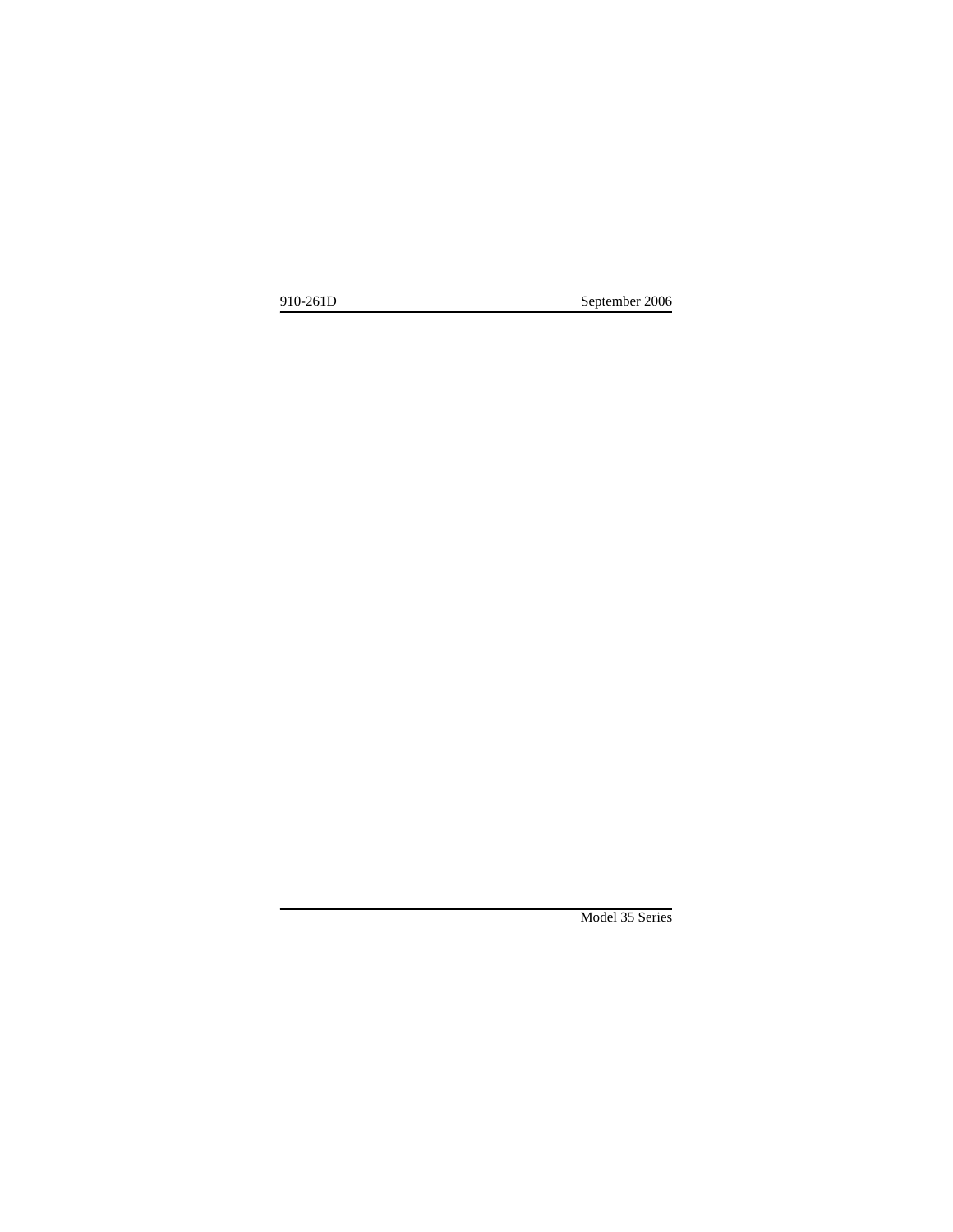September 2006 910-261D

### **Preface**

Model 35 Series Ultrasonic Gages are designed and manufactured as precision instruments. Under normal working conditions, they will provide long, trouble-free service.

Damage in transit - Inspect the unit thoroughly immediately upon receipt for evidence of external or internal damage that may have occurred during shipment. Notify the carrier making the delivery immediately of any damage, since the carrier is normally liable for damage in shipment. Preserve packing materials, waybills, and other shipping documentation in order to establish damage claims. After notifying the carrier, contact Olympus NDT so that we may assist you in the damage claims, and provide replacement equipment, if necessary.

### **Warranty**

Olympus NDT guarantees Model 35 Series Ultrasonic Gages to be free from defects in materials and workmanship for a period of two years (twenty-four months) from date of shipment. The warranty covers only equipment that has been used in a proper manner as described in this instruction manual and has not been subject to excessive abuse, unauthorized repair, or modification. DURING THIS WARRANTY PERIOD, OLYMPUS NDT LIABILITY IS STRICTLY LIMITED TO REPAIR OR REPLACEMENT OF A DEFECTIVE UNIT AT ITS OPTION. Olympus NDT does not warrant Model 35 Series Ultrasonic Gages to be suitable for intended use, and assumes no responsibility for unsuitability for intended use. Olympus NDT accepts no liability for consequential or incidental damages including damage to property and/or personal injury.

This warranty does not include the transducer, transducer cable,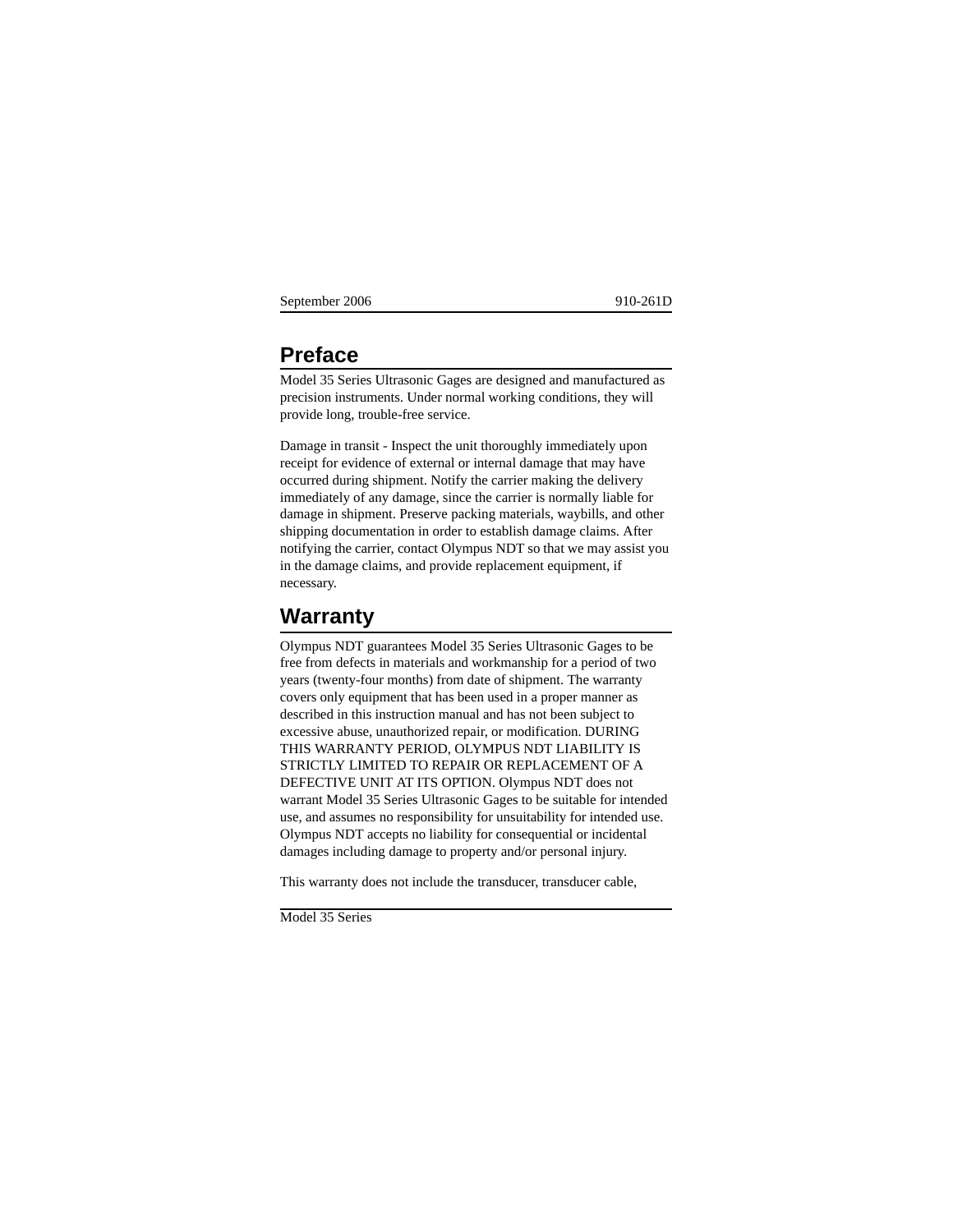| 910-261D |  |  |  |
|----------|--|--|--|
|          |  |  |  |

September 2006

charger or battery. The customer will pay shipping expense to the Olympus NDT plant for warranty repair; Olympus NDT will pay for the return of the repaired equipment. For instruments not under warranty, the customer will pay shipping expenses both ways.

Olympus NDT offers an optional third year warranty coverage (at an additional cost), under the same terms, at the time of purchase.

Olympus NDT reserves the right to modify all products without incurring responsibility for modifying previously manufactured products. Olympus NDT does not assume liability for the results of particular installations, as these circumstances are not within our control.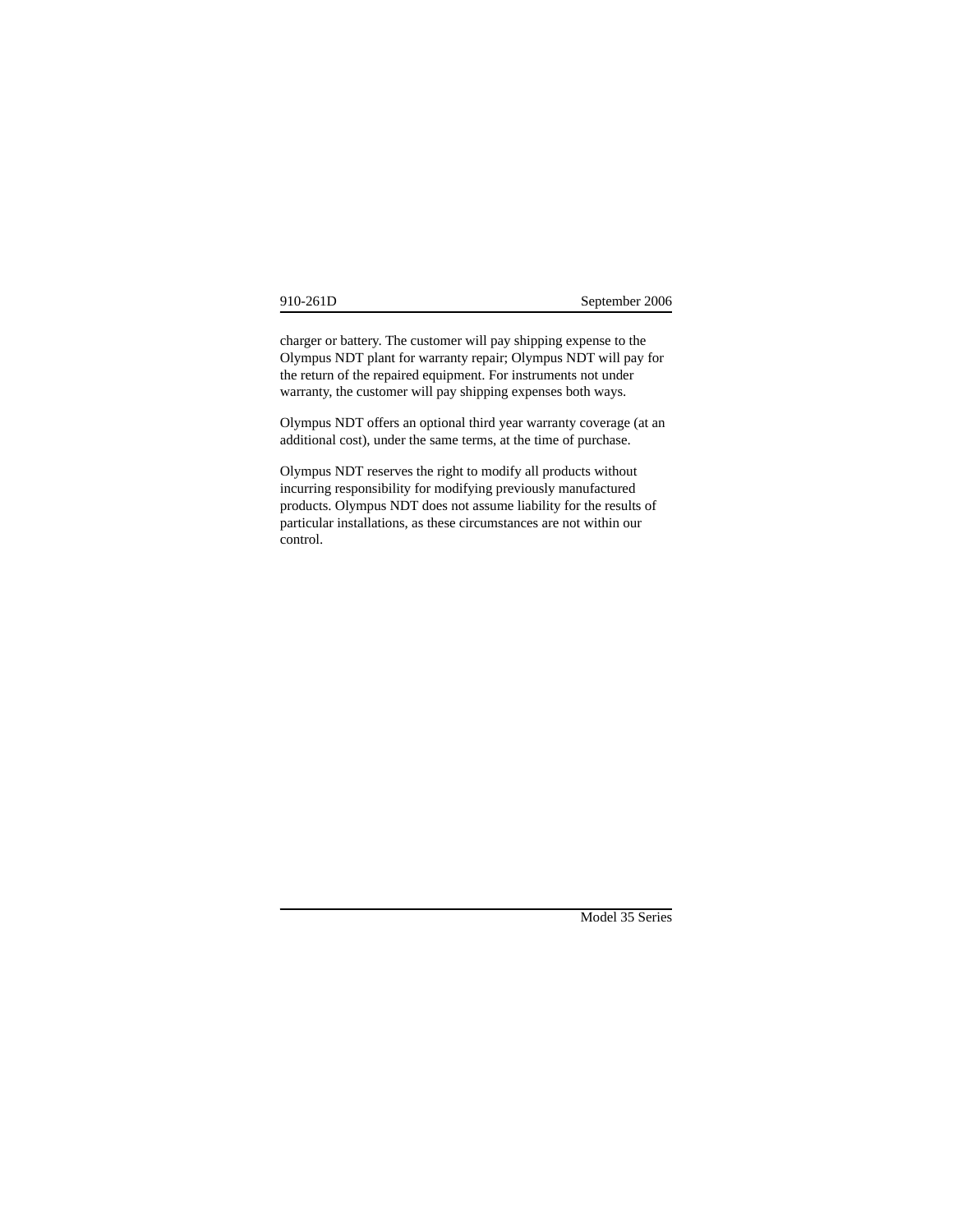# **1 GENERAL INFORMATION**

The Panametrics-NDT<sup>TM</sup> 35 Series of hand-held ultrasonic thickness gages includes precision microprocessor-based instruments that use pulse-echo techniques to measure material thickness when both sides of the test material are not easily accessible.

Four 35 Series models described in this manual include:

- Model 35: Basic precision thickness gage using transducers in the frequency range of 2.25 - 30.0 MHz
- Model 35DL: Thickness gage with file-based, alphanumeric Datalogger using transducers in the frequency range of 2.25 - 30.0 MHz
- Model 35HP: Basic high penetration precision thickness gage using transducers in the frequency range of 0.5 - 5.0 MHz
- Model 35DLHP: Precision high penetration precision thickness gage with file-based alphanumeric Datalogger gage using transducers in the frequency range of 0.5-5.0 MHz

The gages also measure sound velocity and pulse transit time in most solids and liquids.

35 Series gages use three (3) modes of operation with contact, delay line, and immersion transducers and include an Application Auto-Recall feature, which allows both Standard Default and Custom Stored Application Setups. In general, one of the Default Transducer Setups is adequate for most applications. However, if your application requires a specialized setup, the 35 Series offers ten (35 and 35HP) and twenty (35DL and 35DLHP) custom setup locations that may be programmed by the user or by the company.

Model 35 Series Page 1-1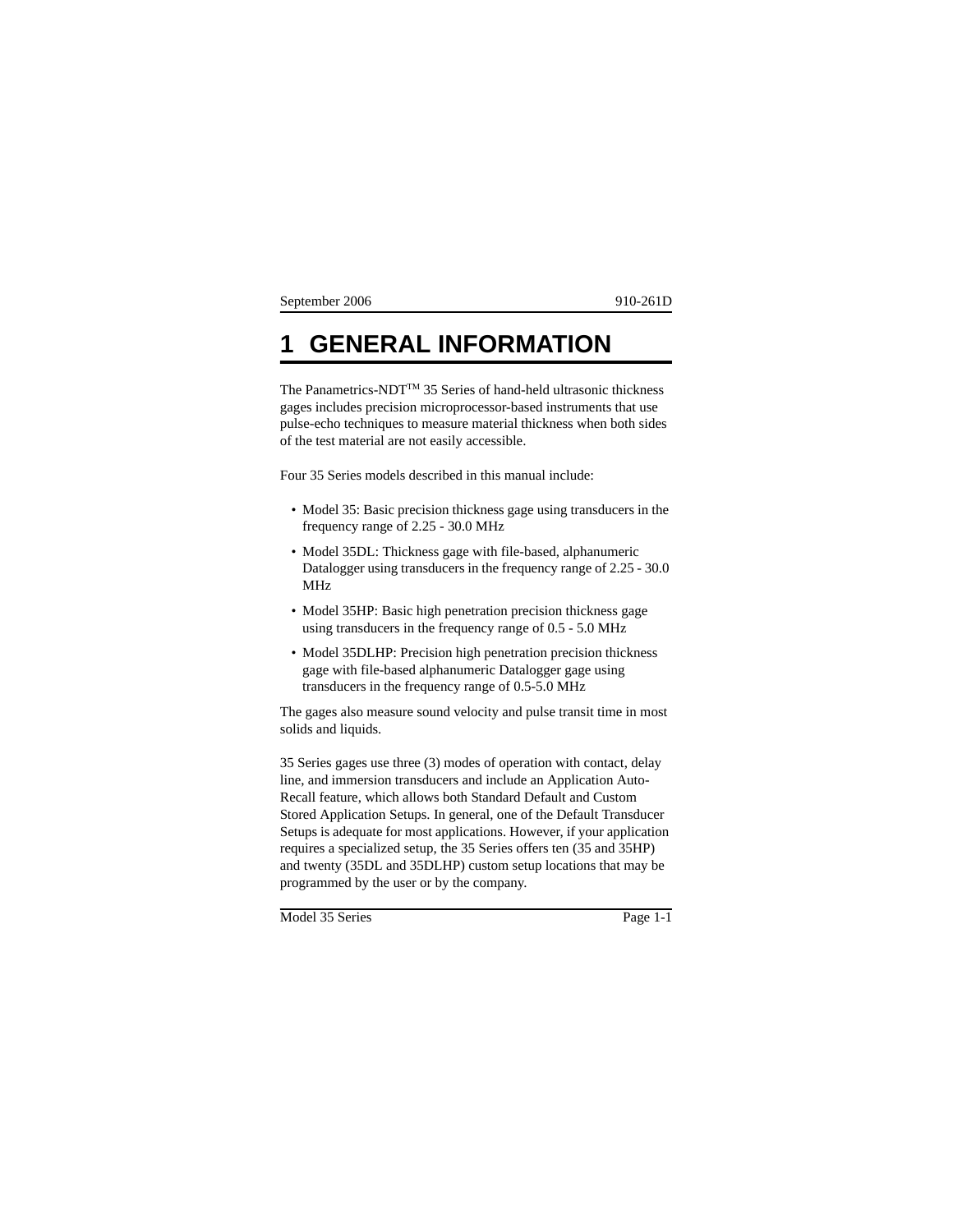|  | 910-261D |
|--|----------|
|  |          |

September 2006

The 35 Series is equipped with a USB port for connecting the gage to the GageView interface program or to 35PCScope software. The PCScope program allows users to make adjustments to transducer setups while viewing RF waveforms. This can also be done using the optional waveform feature.

Other 35 Series features include:

- Thickness range: 0.004 25.000" (0.100-635 mm), dependent on material and transducer type
- Backlit display
- High-Low alarm functions
- Differential Mode
- Maximum resolution of 0.0001" (0.001 mm)
- Display HOLD/BLANK mode
- Long battery life
- Measurement in inches or millimeters
- MIN/MAX Mode
- RF Waveform output for optional 35PCScope interface program
- Rugged case and sealed, color-coded keypad for tactile and audio feedback
- Semi-automatic keyboard calibration
- Internal self-test modes
- Calibration lockout function (prevents accidental change to calibration or measurement mode
- Optional live waveform for all models.

Page 1-2 Model 35 Series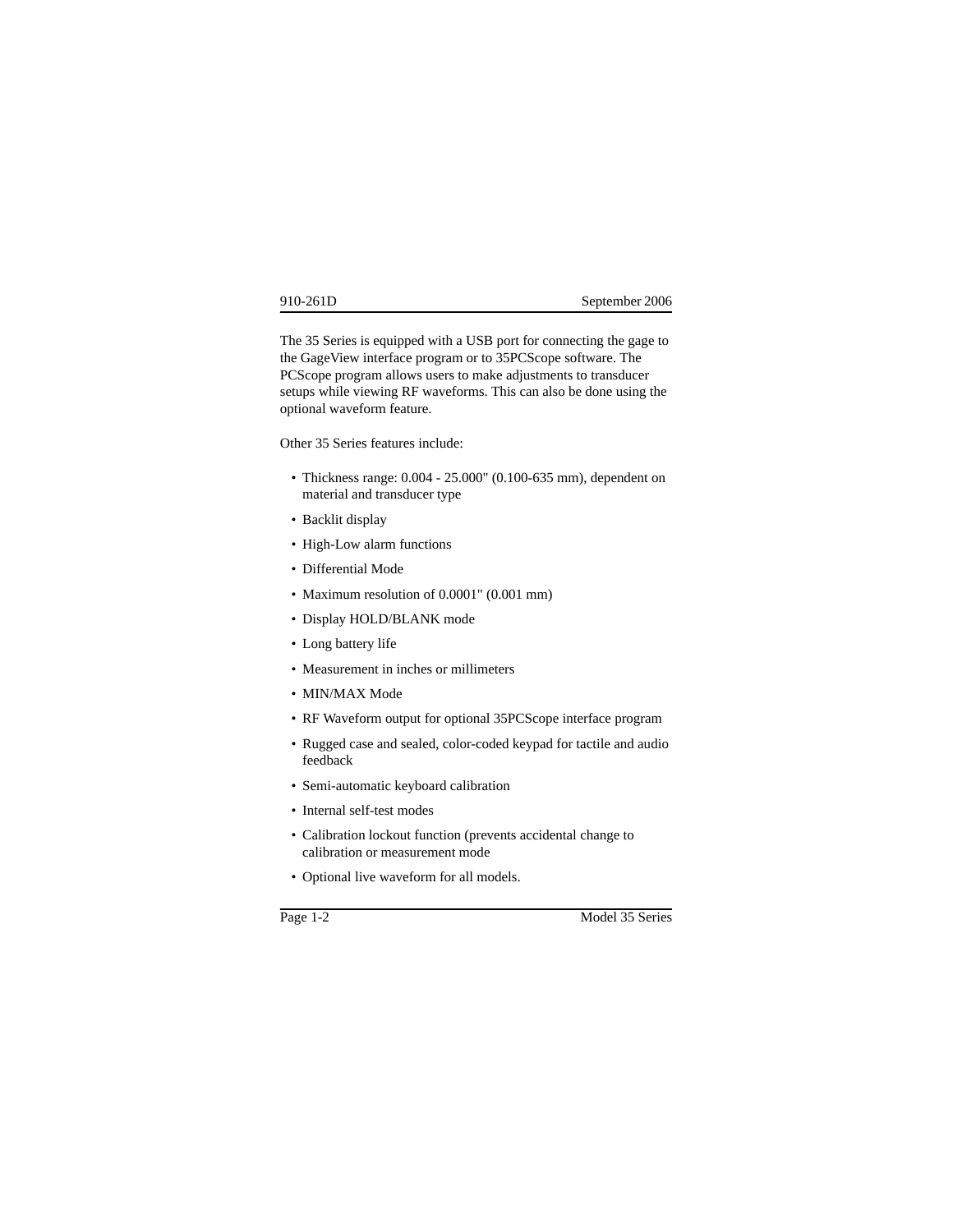| September 2006 |  |  |
|----------------|--|--|
|                |  |  |

In addition, special prompts inform the user of instrument conditions such as: active transducer type and setup, low battery, loss of signal, calibration mode, alarms, and differential mode.

Panametrics-NDT gages can use a variety of broadband contact, delay line, and immersion transducers to permit optimum application on most engineering materials. For applications assistance, please consult the company or refer to Chapter 7 of this manual for a list of Default Transducer Setups and approximate thickness ranges.

|                                                             | 35 | 35HP | 35DL | 35DLHP |
|-------------------------------------------------------------|----|------|------|--------|
| Mode 1, 2, 3 Measure-<br>ments                              |    |      |      |        |
| <b>Transducer Frequency</b><br>$0.050 - 5.0$ MHz            |    |      |      |        |
| <b>Transducer Frequency</b><br>2.25-30.0 MHz                |    |      |      |        |
| <b>Application Setup Recall</b>                             |    |      |      |        |
| Thickness Display Reso-<br>lution to 0.0001" (0.001)<br>mm) |    |      |      |        |

**Table 1: Model 35 Series Features**

Model 35 Series Page 1-3

910-261D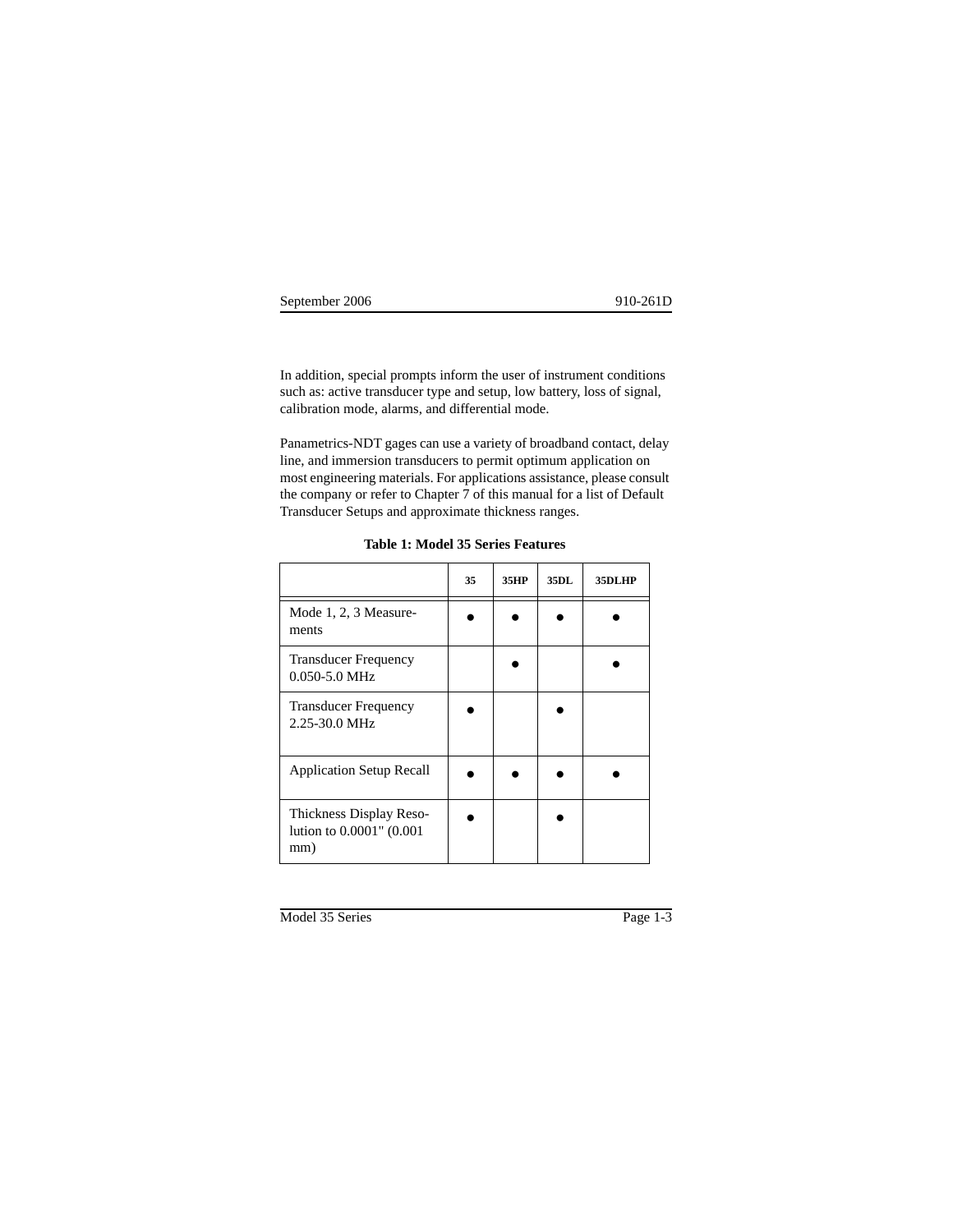|                                                            | 35 | <b>35HP</b> | 35DL | 35DLHP |
|------------------------------------------------------------|----|-------------|------|--------|
| Thickness Display Reso-<br>lution to $0.001$ " $(0.01$ mm) |    |             |      |        |
| Electroluminescent Dis-<br>play Back Lighting              |    |             |      |        |
| <b>Fast Measurement Rate:</b><br>Up to 20 per second       |    |             |      |        |
| <b>Fast Minimum Mode</b>                                   |    |             |      |        |
| Freeze Mode                                                |    |             |      |        |
| Display Hold/Blank                                         |    |             |      |        |
| Inches/Millimeter                                          |    |             |      |        |
| Low Battery Indicator                                      |    |             |      |        |
| 150-Hour Battery Operat-<br>ing Time                       |    |             |      |        |
| <b>Battery Saver</b>                                       |    |             |      |        |
|                                                            |    |             |      |        |

#### **Table 1: Model 35 Series Features**

Page 1-4 Model 35 Series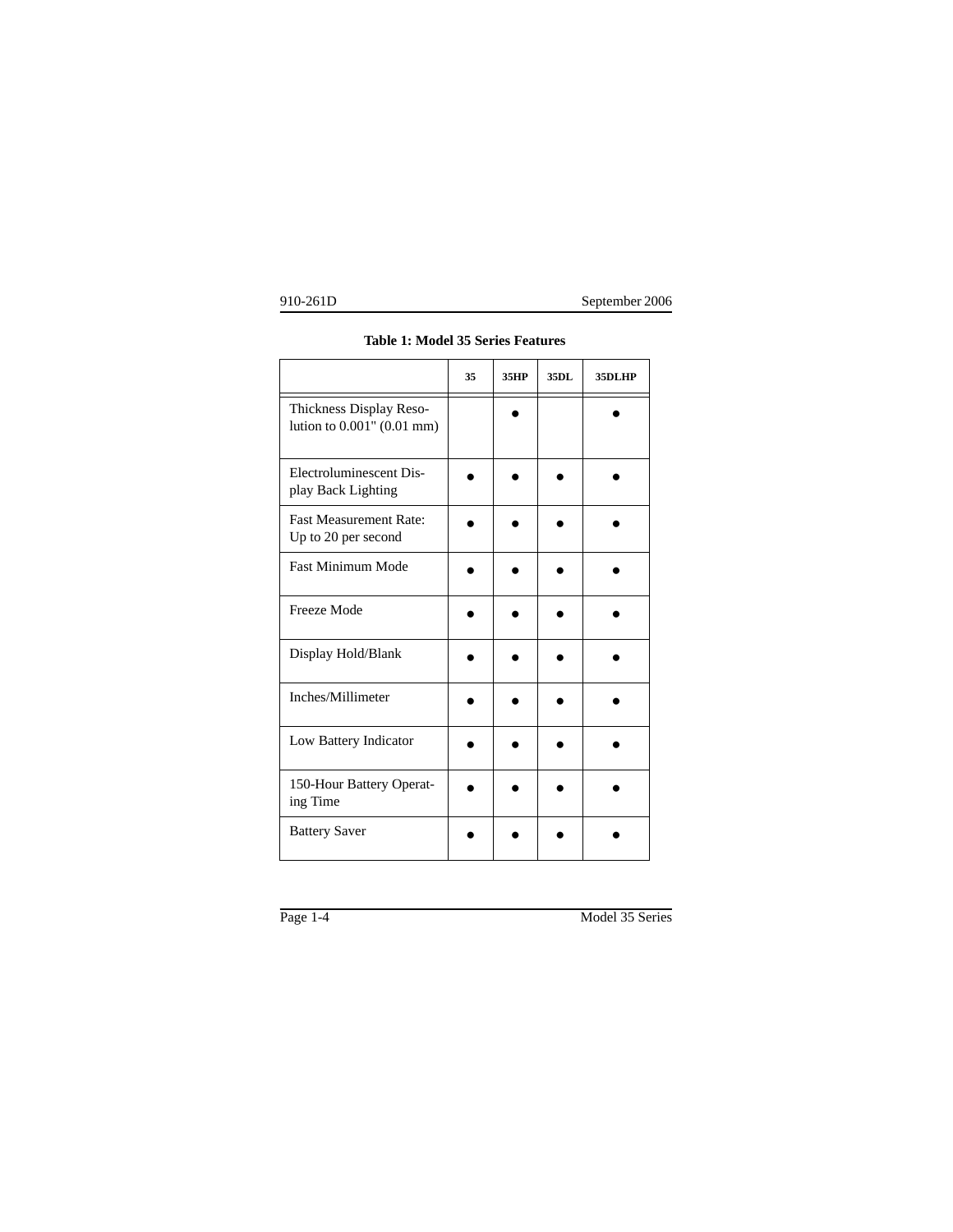September 2006 910-261D

|                                                                                                                                                                     | 35 | 35HP | 35DL | 35DLHP |
|---------------------------------------------------------------------------------------------------------------------------------------------------------------------|----|------|------|--------|
| Two Year Limited War-<br>ranty                                                                                                                                      |    |      |      |        |
| Differential Mode                                                                                                                                                   |    |      |      |        |
| Hi-Low Alarm                                                                                                                                                        |    |      |      |        |
| <b>Internal Datalogger</b>                                                                                                                                          |    |      |      |        |
| Optional Live Waveform                                                                                                                                              |    |      |      |        |
| <b>USB</b><br><b>Note:</b> The USB port on<br>the Model 35 and<br>Model 35 HP is<br>used for internal<br>software upgrade<br>only and transducer<br>communications. |    |      |      |        |
| Optional RS-232 Port                                                                                                                                                |    |      |      |        |

**Table 1: Model 35 Series Features**

The gages employ a full range of user-controlled display functions to measure the thickness of materials from one side only. A full line of transducers is available to measure materials between 0.004" (0.08 mm) and 25" (635 mm) thickness.

Model 35 Series Page 1-5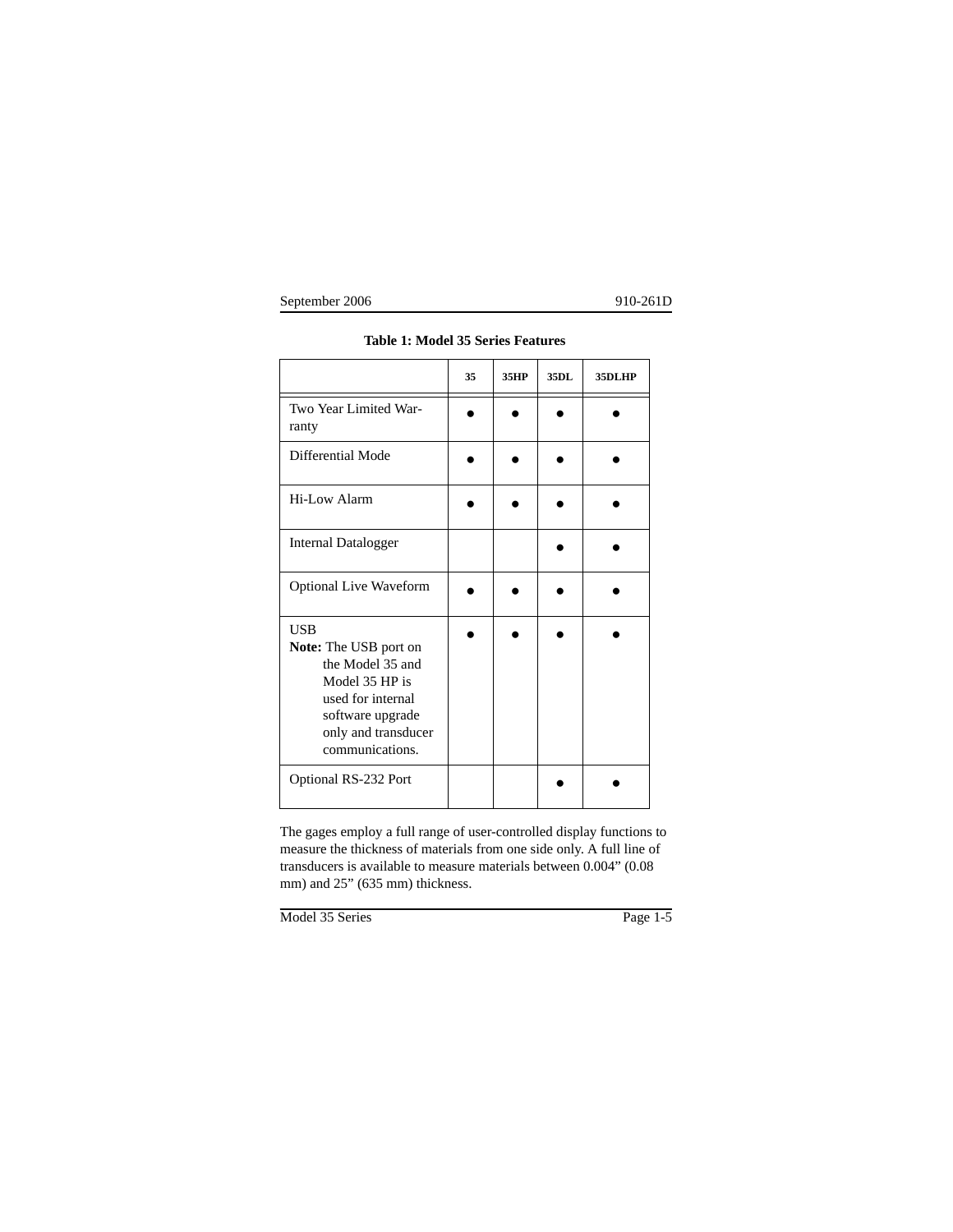The Model 35 series makes full use of its microprocessor to offer selectable, advanced measurement features. The Model 35DL and 35DLHP built-in datalogger allows a simple method for recording thickness readings and for labeling each point with an identification code. The Model 35DL and 35DLHP can store up to 8000 thickness readings or 350 waveforms with thickness readings (Waveform Option), providing an alternative to the manual recording of data.

Page 1-6 Model 35 Series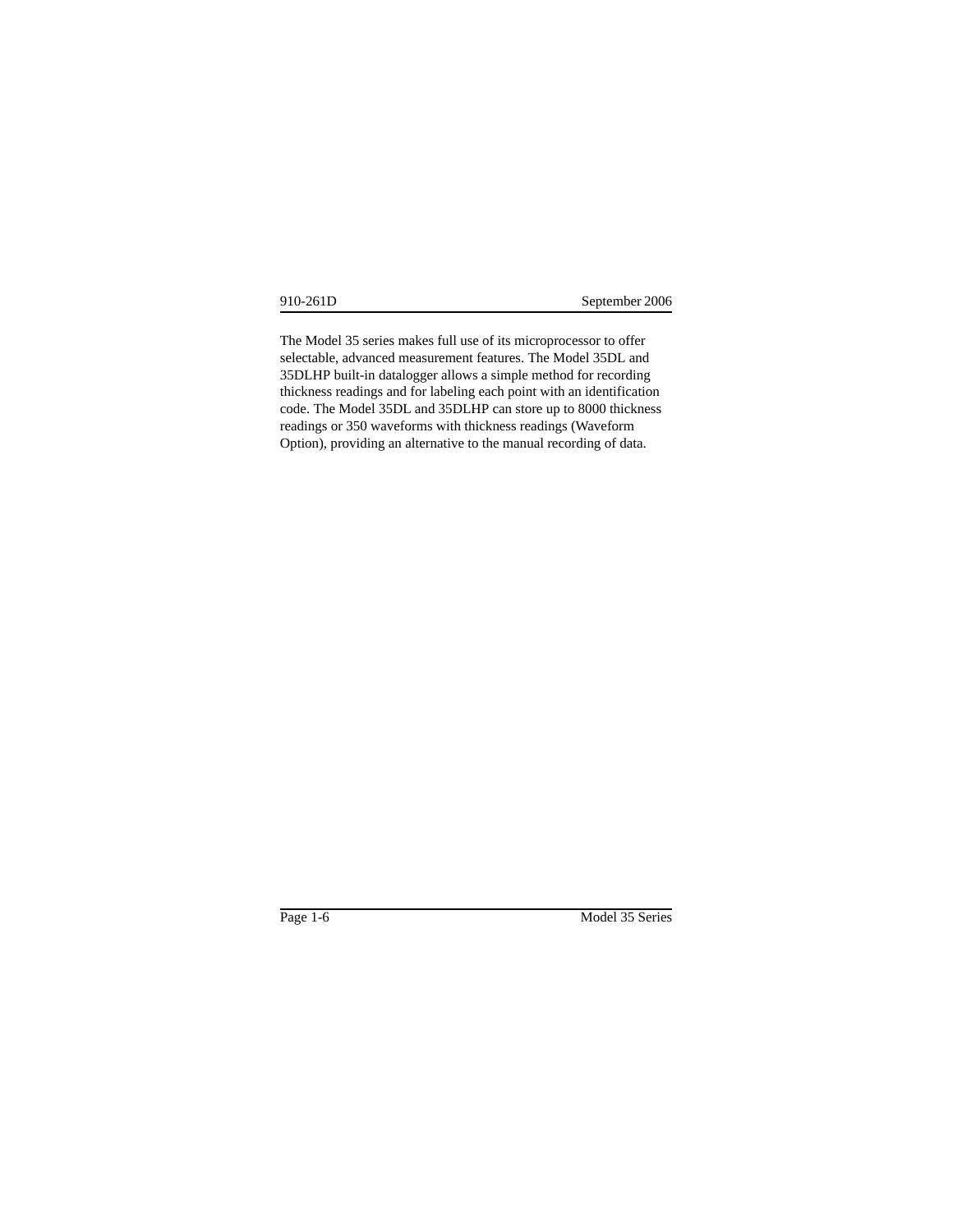September 2006 910-261D

# **2 BASIC OPERATION**

This section demonstrates how to create basic thickness measurements with a 35 Series gage. The unit ships from the factory containing default conditions for the transducer(s) you have purchased. Parameters may be changed after you become familiar with the more sophisticated gage features.

# **2.1 Initial Setup**

Follow the initial setup procedure when operating the gage for the first time, in addition to using the default settings and test block included with the gage.

To begin the initial setup:

| Step $1$ : | Plug the transducer cable into the transducer connector |
|------------|---------------------------------------------------------|
|            | located on the top panel of the 35 Series.              |

- Step 2: Connect the transducer to the other end of the cable.
- Step 3: Press the [ON/OFF] key to turn the gage on. Ensure that the 'probe type' shown in the initial startup screen matches the transducer you have attached to the gage. This part number is engraved on the back or side of the transducer.

**Note: If the probe type does not match the transducer, please refer to Section 3.2 of this manual.**

Step 4: Approximately three (3) seconds after the gage is turned on the following screen will appear (current units are indicated on the right side of the display):

Model 35 Series Page 2-1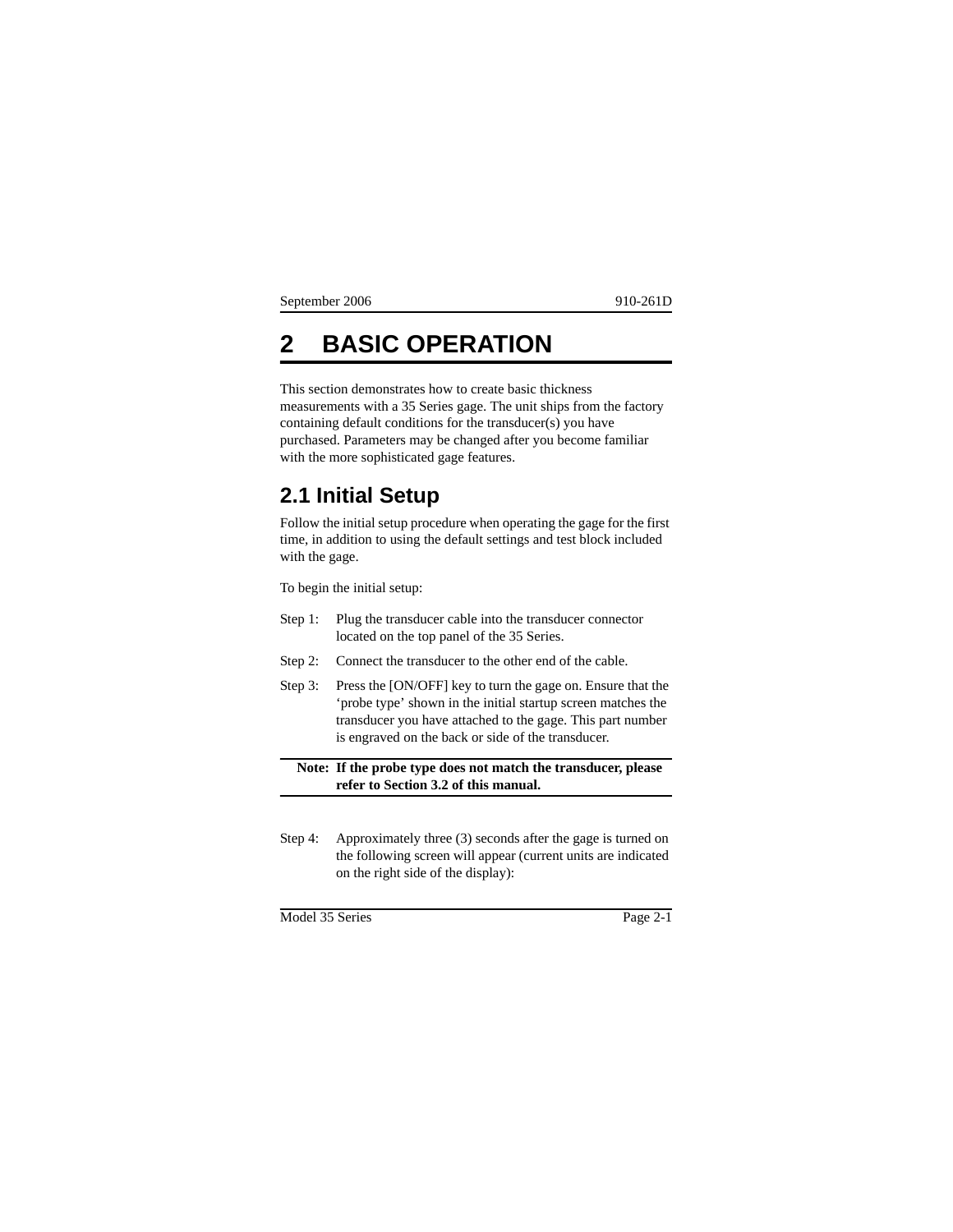

**Figure 2-1: Zero Screen**

To alternate measurement units between inches (IN) and millimeters (mm):

| Step 1: Press [2ndF], $[\bigstar]$ (Setup).                                                             |
|---------------------------------------------------------------------------------------------------------|
| Step 2: Use the $\left[\frac{1}{\sqrt{2}}\right]$ in the measurement Tab to select Units, and           |
| then use the $\left[\right] \leftarrow$ or $\left[\right] \rightarrow$ key to select English or Metric. |
| $\alpha$ $\alpha$ n $\alpha$                                                                            |

Step 3: Press [MEAS] Key.

The gage is now ready to make measurements based on the default settings and the included test block.

Page 2-2 Model 35 Series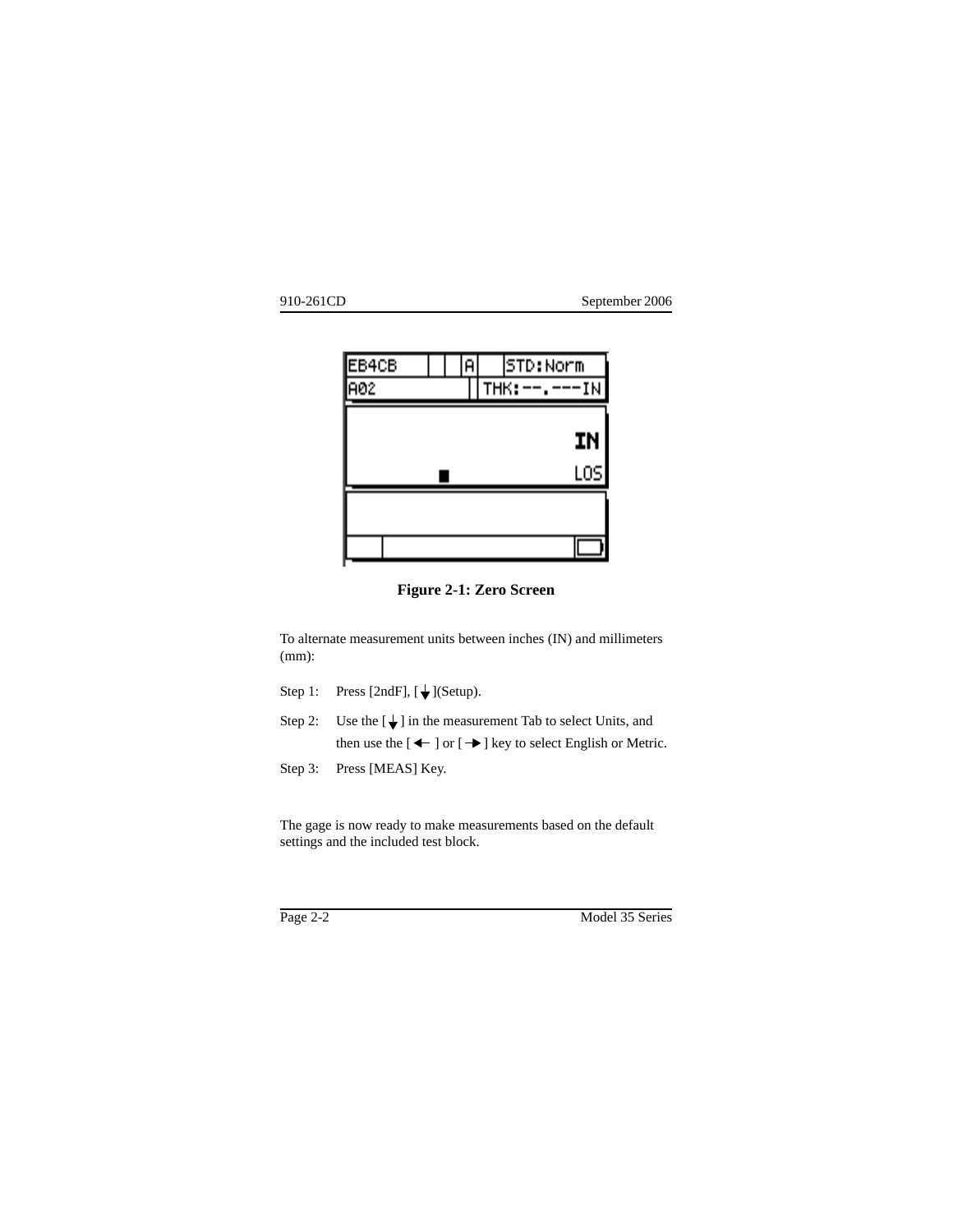| September 2006 |  |
|----------------|--|
|----------------|--|

#### 910-261D

## **2.2 Making Measurements**

- Step 1: Apply couplant to the test block or material at the spot to be measured. In general, the smoother the material surface, the thinner the couplant may be. Rough surfaces require more viscous couplant such as gel or grease. Special couplants are required for high temperature applications.
- Step 2: Press the tip of the transducer to the surface of the material to be measured. Use moderate to firm pressure and keep the transducer as flat as possible on the material surface.
- Step 3: Read the material thickness on the gage display.

**Note: For highest accuracy both a velocity and zero calibration must be done.**

# **2.3 Low Battery**

The gage will operate for at least 150 hours on one set of three (3) AA alkaline batteries under normal conditions (not in FAST mode and with backlight off). The battery symbol in the bottom right corner of the display indicates remaining battery life.

Model 35 Series Page 2-3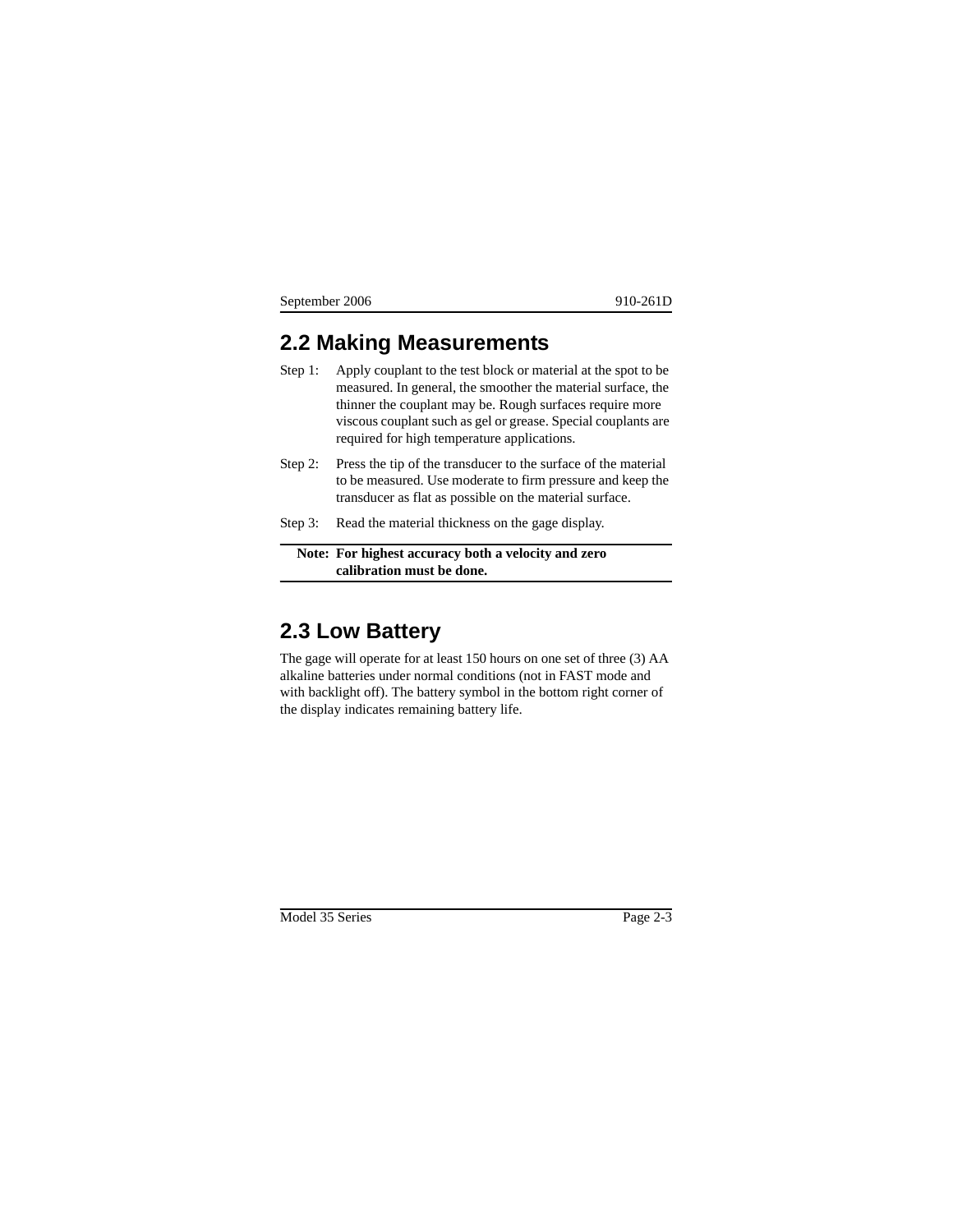Page 2-4 Model 35 Series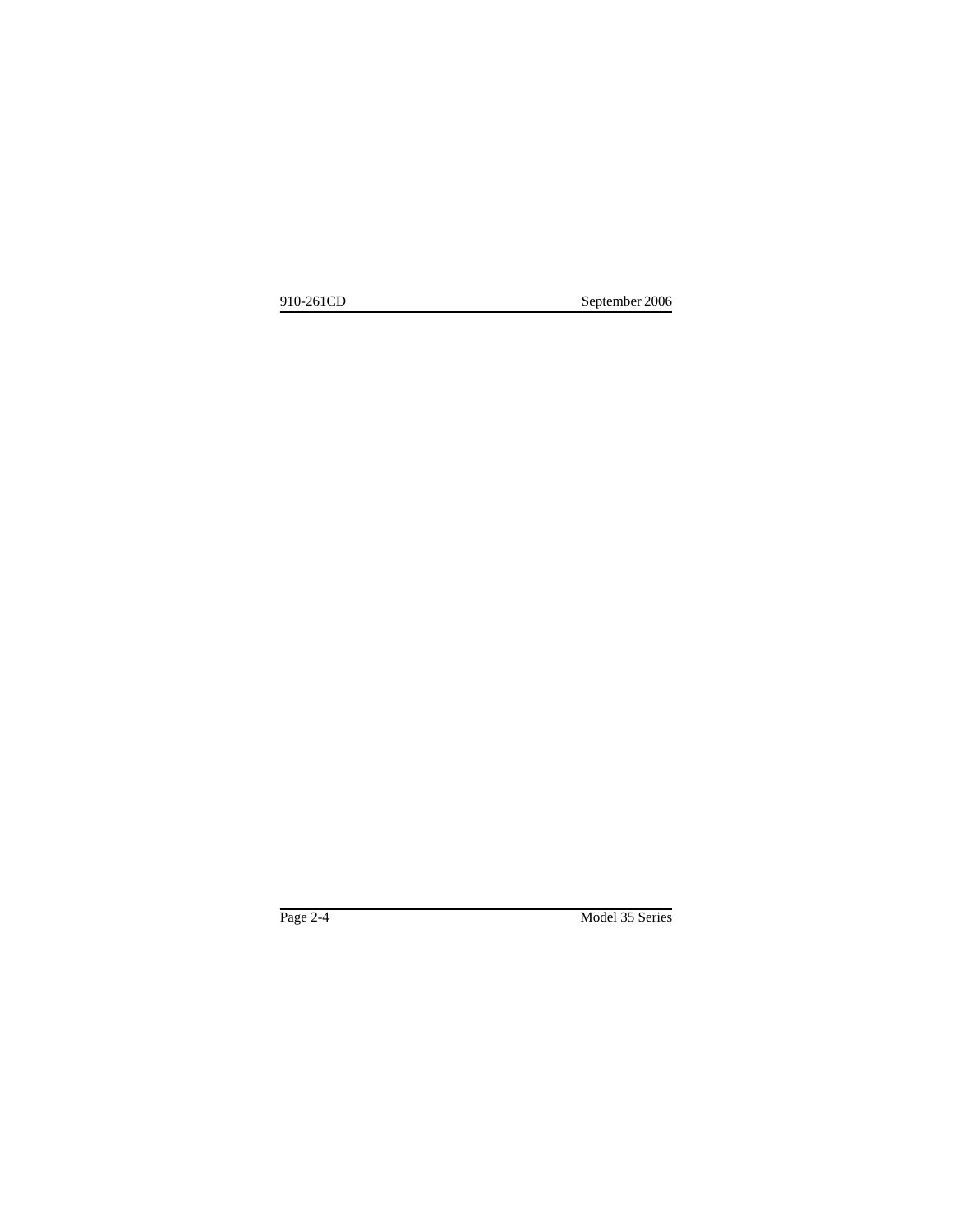September 2006 910-261D

# **3 CALIBRATION AND MEASUREMENT**

# **3.1 Measurement Mode Selection (Thickness, Velocity, or Time of Flight)**

The 35 Series ultrasonic gages can operate in either a Velocity, Thickness, or Time of Flight mode. In Thickness mode, which is the default measurement mode, the gage calculates and displays the material thickness based on a time of flight measurement and a calibrated material velocity. In Velocity mode the gage can directly display velocity based on a time of flight measurement and user entered Ref Value (Thickness). The 35 series can also operate in a Time of Flight mode to display total time of flight.

To Select Measurement Mode:

- Step1: Press [2nd F], $[\bigstar]$  (Setup).
- Step2: While the MEAS Tab is Highlighted use the  $[\bigstar]$  key to highlight MEAS OPTION.
- Step3: Use the  $[\triangleleft]$  and  $[\triangleleft]$  keys to change between Thickness, Velocity, or TOF (Time of Flight).
- Step4: Press [MEAS] to return to the Measurement Mode using the new settings.

Model 35 Series Page 3-1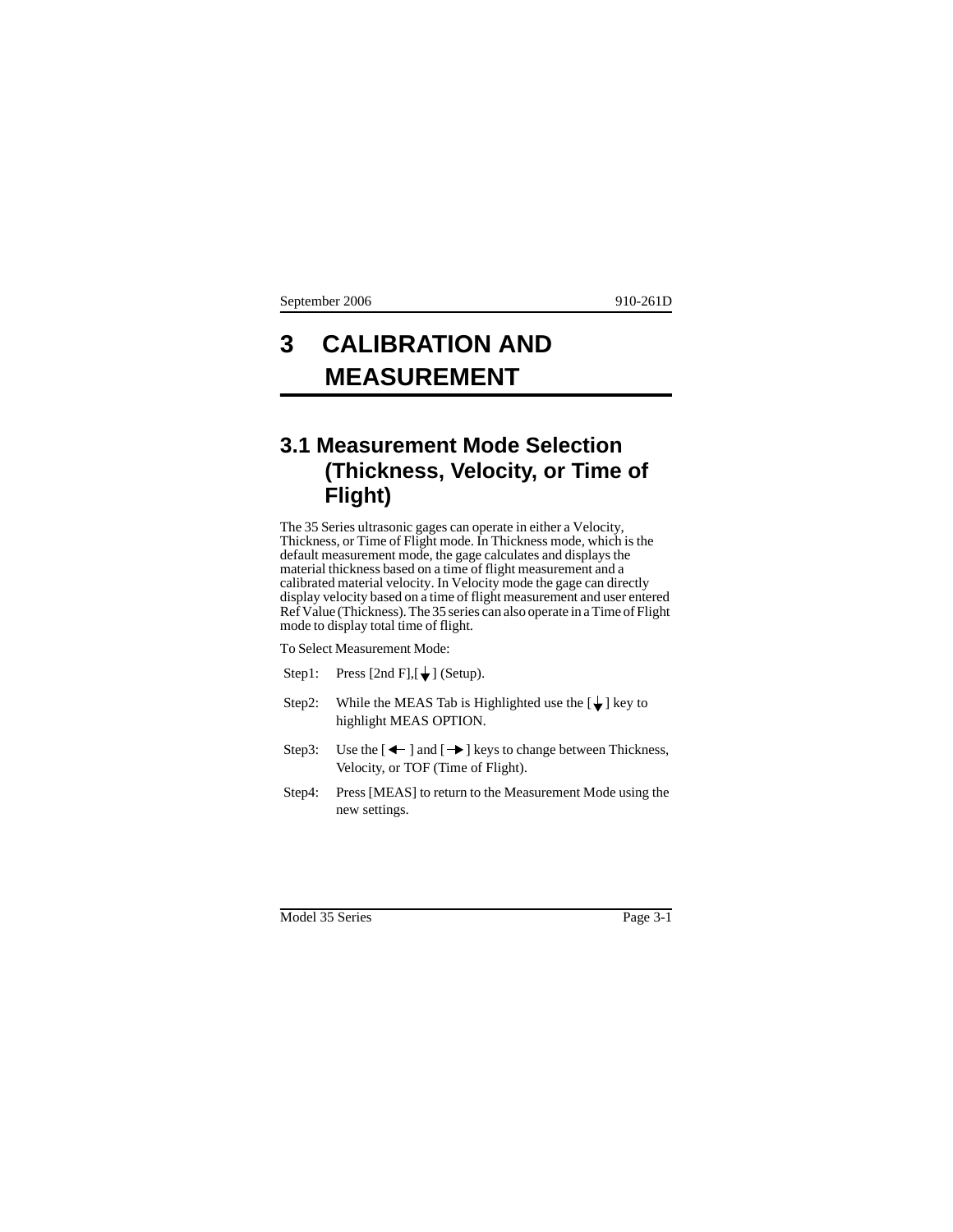# **3.2 Choosing a Default or User Defined Setup**

The 35 Series gages can use a variety of transducers through the Auto-Application Recall feature. Stored within the gage are twenty-one (21) default setups (35 and 35DL) and seventeen (17) default setups (35HP and 35DLHP) as well as twenty (20) user-defined application setups (35Dl and 35 DLHP) and ten (10) user-defined application setups (35 and 35HP) that provide maximum flexibility for a wide range of applications.

The Pre-Defined setups always remain in the gage as defaults and cannot be removed. This section describes how to choose an appropriate stored transducer setup and how to calibrate the 35 Series gages for a specific application.

To setup a 35 Series gage:

 Step 1: Select a transducer for the desired application and connect it to the gage.

#### **Note: To determine an appropriate transducer, please refer to Section 7.1. Use the table as a guideline only; exact thickness ranges will vary depending on the application.**

Step 2: While the gage is in the Measure mode, press [2nd F][ $\blacktriangleleft$ ], (RECALL SETUP).

Page 3-2 Model 35 Series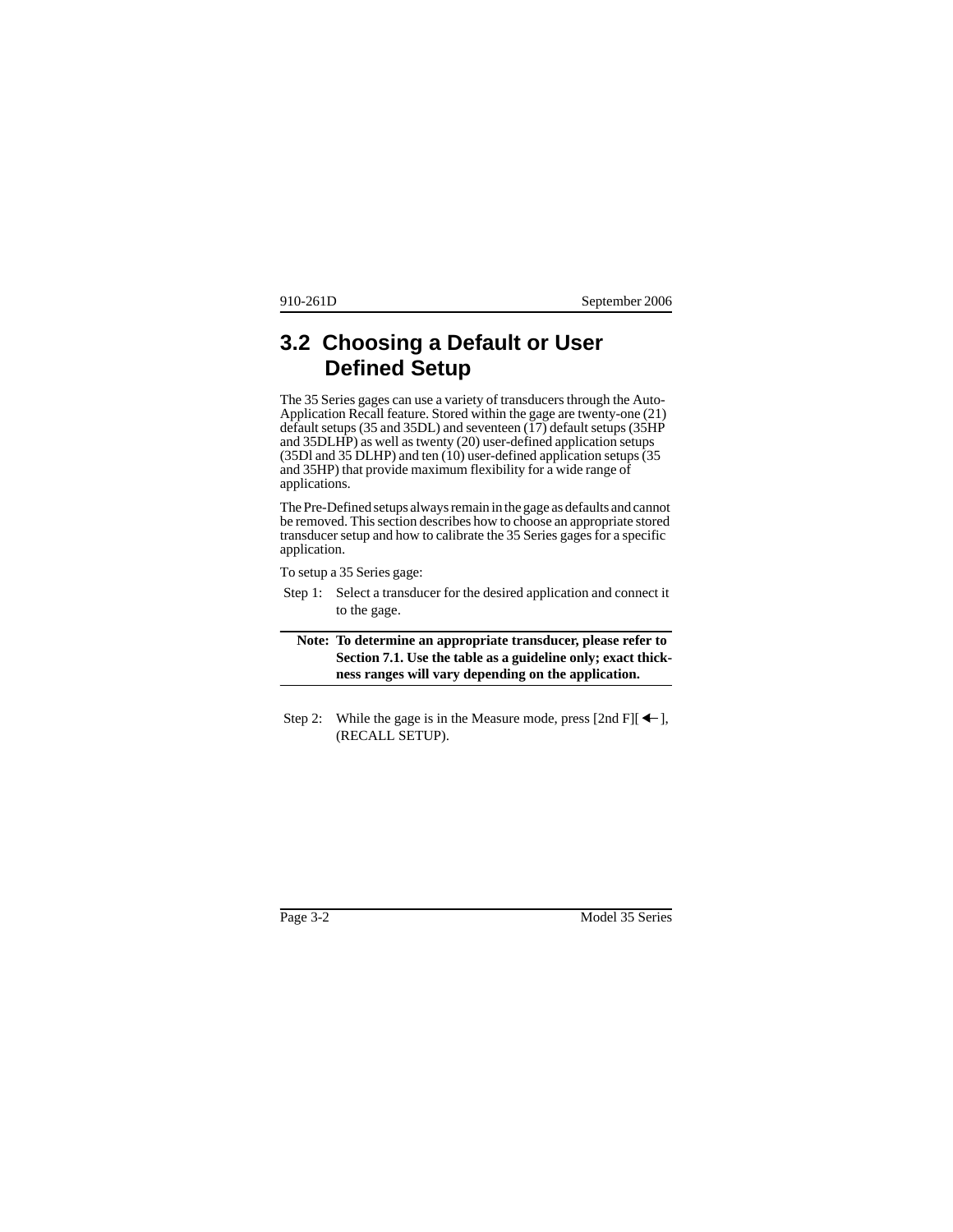| September 2006 |  |  |
|----------------|--|--|
|                |  |  |

910-261D

The following screen appears:

| SELECT  RECALL SU       |  |
|-------------------------|--|
| ACTIVE (DEFM3-M202)     |  |
| DEFM1-M116              |  |
| DEFM1-M112              |  |
| DEFM1-M110              |  |
| DEFM1-M106              |  |
| to select; 2ndF ‡ to 90 |  |
| active or user seturs.  |  |
|                         |  |
| l‡, ENTER, MEAS, SAVE   |  |

Step 3: Use the  $[4]$  or  $[\frac{1}{2}]$  keys to scroll through the available stored setups until the correct setup for the application is highlighted.

**Note: During the time that the list of transducer setups is displayed, pressing [2nd F][ ] will jump to the first custom**  transducer setup and pressing [2nd F],[ $\biguparrow$ ] will jump to **the first default transducer setup.**

Step 4: Once the correct setup is highlighted, press [MEAS]. This action automatically recalls the setup parameters for the chosen setup and brings the user back to the measure screen. Begin taking measurements.

Model 35 Series Page 3-3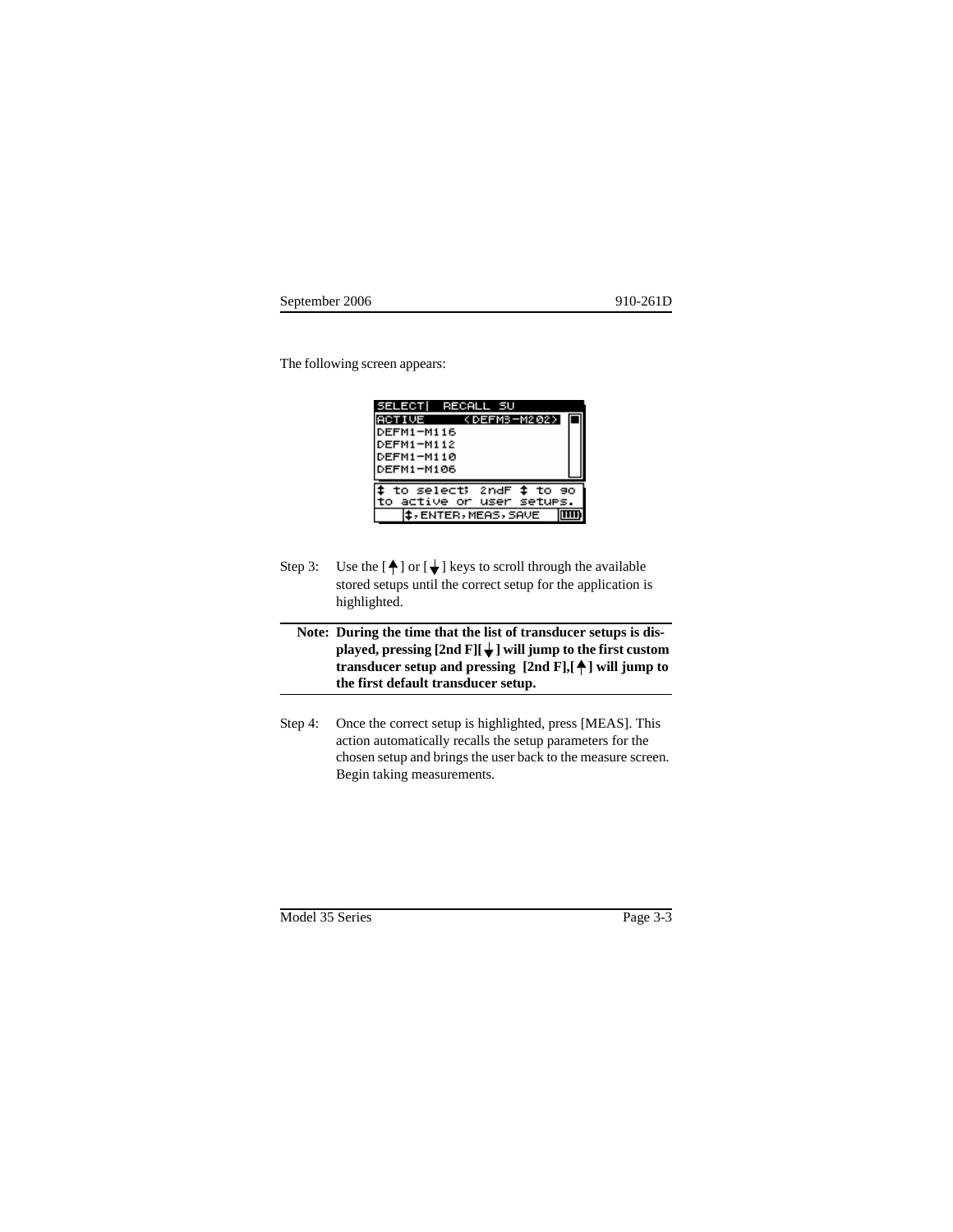Available SETUP choices include:

### **Table 3-1: 35 and 35DL**

| <b>ACTIVE</b>     |
|-------------------|
| <b>DEFM1-M116</b> |
| <b>DEFM1-M112</b> |
| <b>DEFM1-M110</b> |
| <b>DEFM1-M106</b> |
| <b>DEFM1-M109</b> |
| DEFM1-M1016       |
| DEFM1-M1036       |
| <b>DEFM3-M208</b> |
| <b>DEF2P-M208</b> |
| <b>DEFM3-M202</b> |
| <b>DEFM2-M202</b> |
| DEFP2-M202        |
| DEFM3-V260        |
| DEFM2-V260        |
| DEFP2-V260        |

Page 3-4 Model 35 Series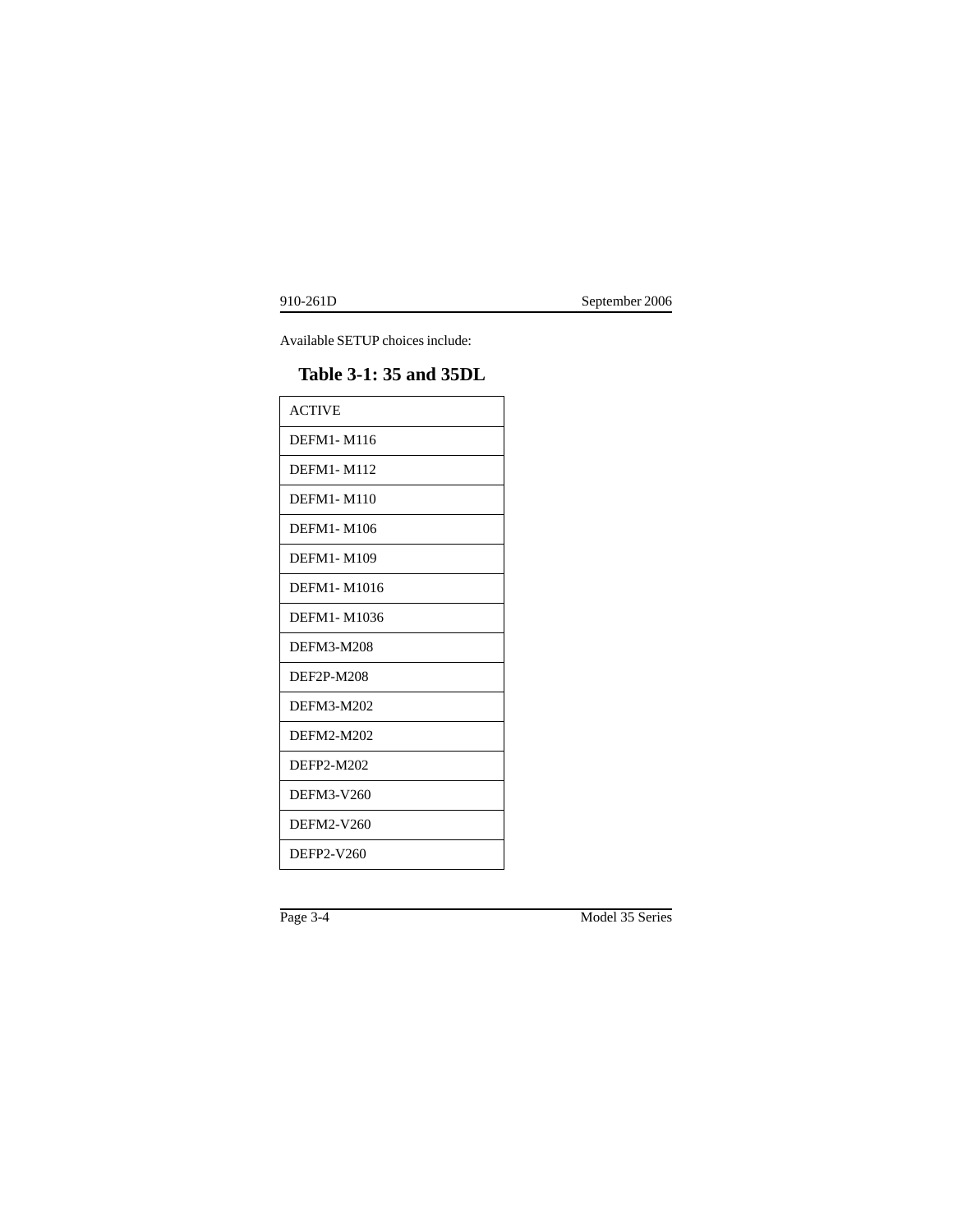September 2006 910-261D

## **Table 3-1: 35 and 35DL**

| <b>DEFM2-M201</b>    |
|----------------------|
| DEFP2-M201           |
| <b>DEFM2-M206</b>    |
| DEFP2-M206           |
| <b>DEFM2-M207</b>    |
| DEFP2-M207           |
| USER-1               |
| USER-2               |
| USER-3               |
| USER-4               |
| USER-5               |
|                      |
|                      |
|                      |
| <b>USER-10 or 20</b> |

Model 35 Series Page 3-5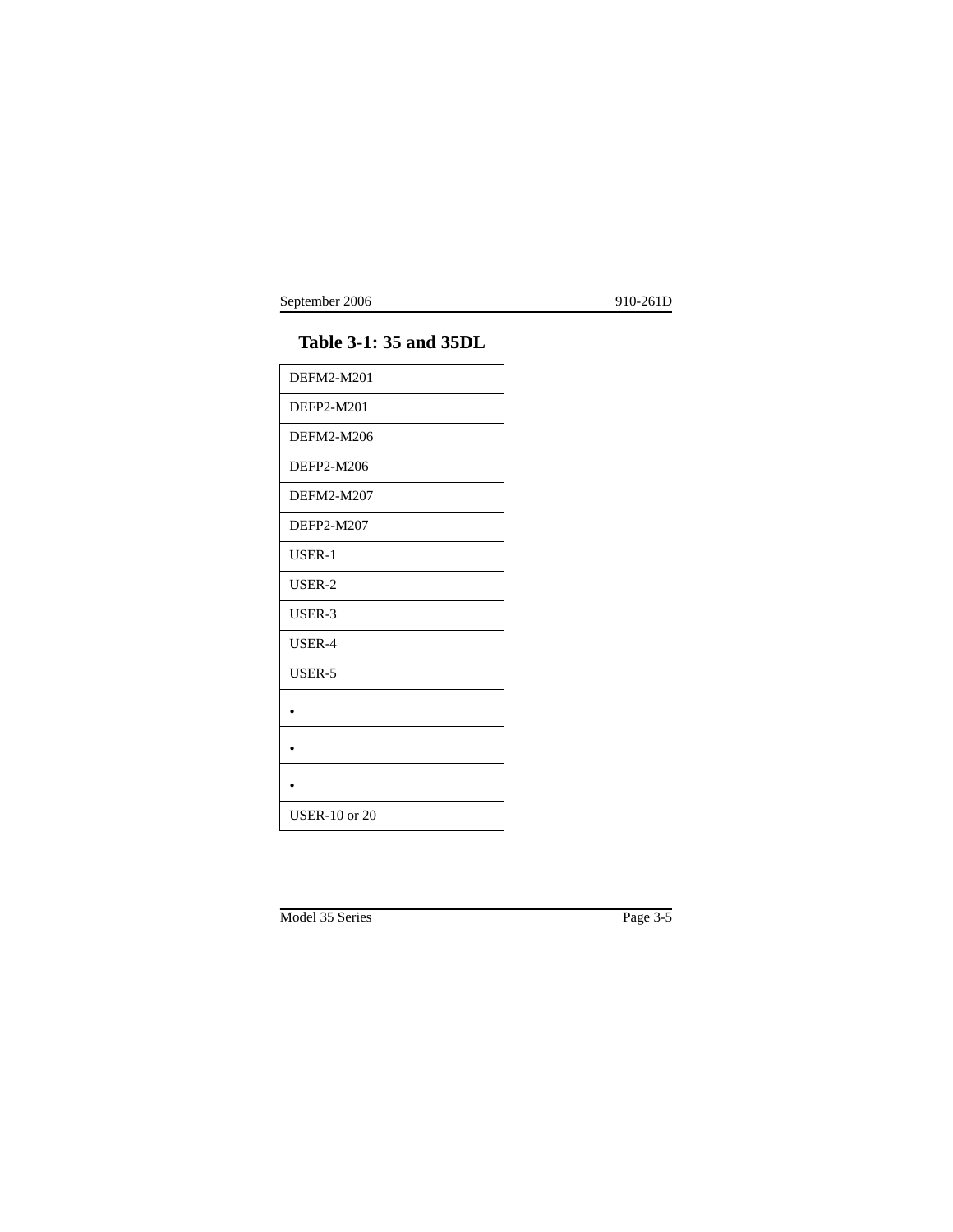## **Table 3-2: 35HP and 35DLHP**

| <b>DEFM1-M110</b> |
|-------------------|
| <b>DEFM1-M106</b> |
| DEFM1-M1036       |
| <b>DEFM1-M101</b> |
| <b>DEFM1-M102</b> |
| <b>DEFM1-M103</b> |
| <b>DEFM1-M109</b> |
| <b>DEFM2-M201</b> |
| DEFP2-M201        |
| <b>DEFM2-M206</b> |
| DEFP2-M206        |
| <b>DEFM2-M207</b> |
| DEFP2-M207        |
| DEFP1-M2008       |
| <b>DEFM1/V153</b> |
| <b>DEFM1/V154</b> |

Page 3-6 Model 35 Series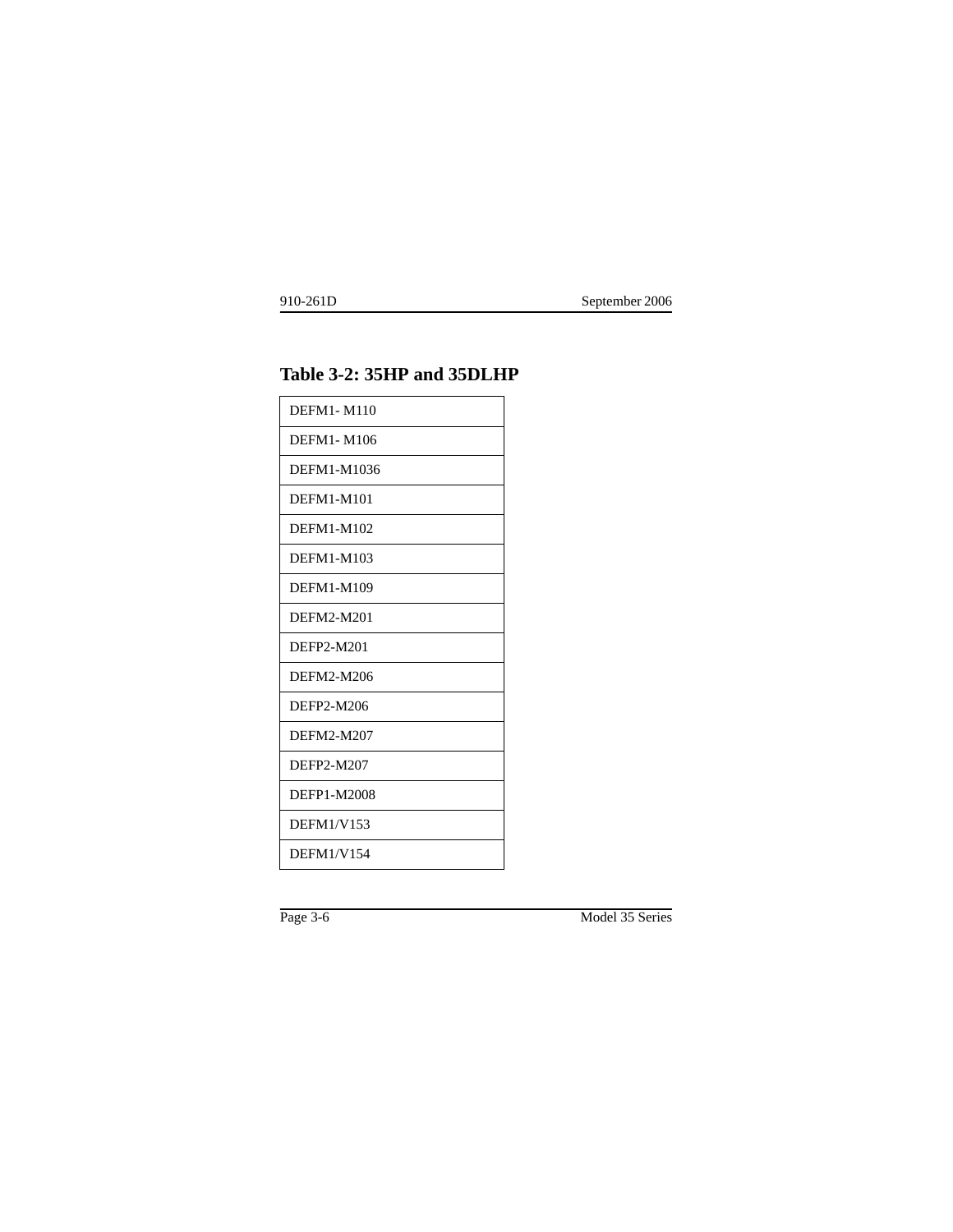September 2006 910-261D

## **Table 3-2: 35HP and 35DLHP**

| DEFM1/V156           |
|----------------------|
| USER-1               |
| USER-2               |
| USER-3               |
| USER-4               |
| USER-5               |
|                      |
|                      |
|                      |
| <b>USER-10 or 20</b> |

**Note: The setups listed as USER-1 through USER-XX may be renamed for special applications. For a complete description see Section 9–Application Notes.**

**Note: Ten (10) user-defined setups can be stored in the 35 and 35HP. Twenty (20) user-defined setups can be stored in the 35DL and 35DLHP.**

Model 35 Series Page 3-7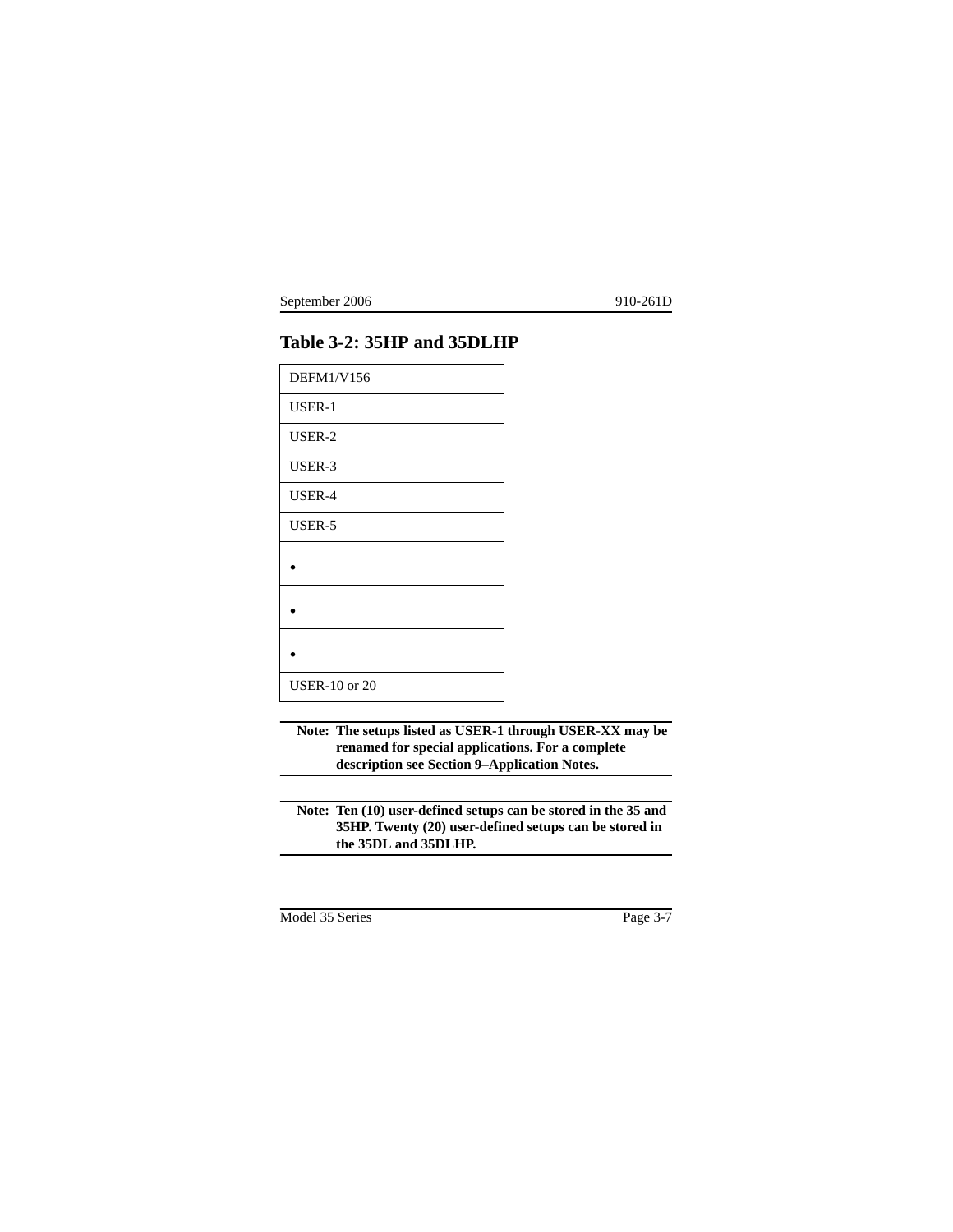| )10-261D |  |
|----------|--|
|----------|--|

#### September 2006

# **3.3 Calibration and Measurements (Thickness Measurement Mode)**

### **3.3.1 Velocity and Zero Calibration**

The Material Velocity and Zero Calibration procedures may be combined using a thick and a thin calibration block of the same material.

- Step 1: Couple the transducer to the thick calibration block.
- Step 2: Press [CAL VEL].
- Step 3: When the thickness reading is stable, press [ENTER].
- Step 4: Uncouple the transducer from the block and use the  $[\n\blacktriangleleft, \downarrow]$ ,  $\leftarrow$ , and  $\rightarrow$  ] slewing keys to enter the thickness of the thick block.
- Step 5: Couple the transducer to the thin block and press the [CAL ZERO] key.
- Step 6: When the reading is stable, press the [ENTER] key.
- Step 7: Uncouple the transducer from the block and use the  $[\n\blacklozenge, \downarrow, \downarrow]$  $\leftarrow$ , and  $\rightarrow$  ] slewing keys to enter the thickness of the thin block.
- Step 8: Press the [MEAS] key to complete the calibration and go to the Measure Mode.

#### **3.3.2 Material Velocity Calibration When Material Sound Velocity Is Unknown**

To do the Material Velocity Calibration, a calibration block made from the material to be measured must be used. The block should be

Page 3-8 Model 35 Series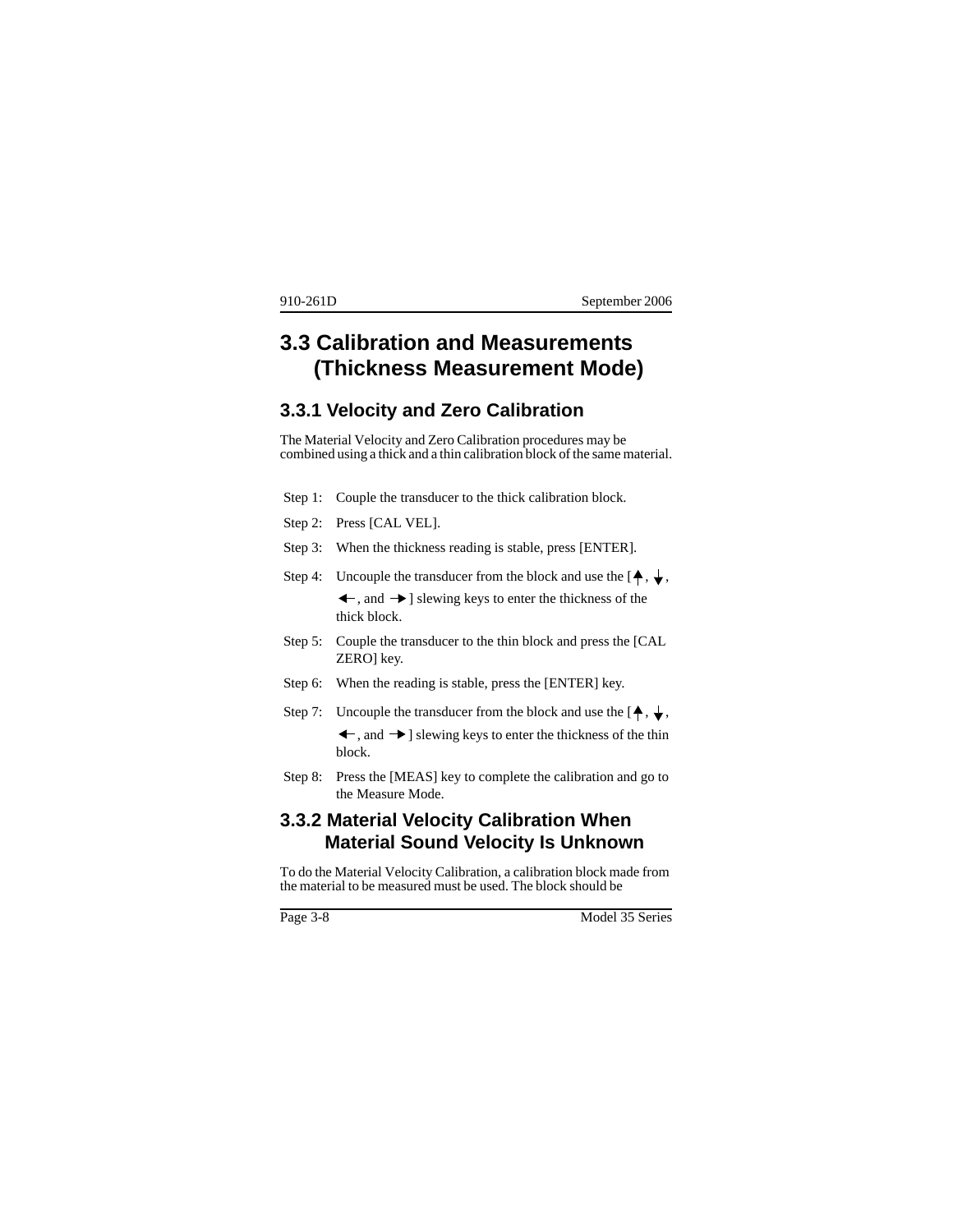| September 2006 |  |  |
|----------------|--|--|
|                |  |  |

910-261D

approximately as thick as the thickest section to be measured and have flat, smooth, and parallel front and back surfaces. The thickness of the block must be known exactly.

- Step 1: Couple the transducer to the block.
- Step 2: Press the [CAL VEL] key.
- Step 3: When the thickness reading is stable, press [ENTER].
- Step 4: Uncouple the transducer and use the  $[\n\blacklozenge, \downarrow, \leftarrow, \text{and} \rightarrow]$ slewing keys to enter the thickness of the standard.
- Step 5: Press [MEAS] to complete the calibration and return to Measure Mode.

If the gage double beeps before returning to the Measure Mode, then an error has been made in the calibration procedure, and the velocity has not been changed. The most likely problem is that the thickness value entered was not correct.

In order to read and record the material velocity for this particular material, [2ndF], [CAL VEL](VEL) may be pressed following Velocity Calibration (or at any time from the Measure Mode). This velocity may be entered by means of the slewing keys in the future when measuring this material, without using the block.

**Note: Sound velocity in all materials changes with temperature. For maximum accuracy the calibration block should be at approximately the same temperature as the samples to be measured.**

Model 35 Series Page 3-9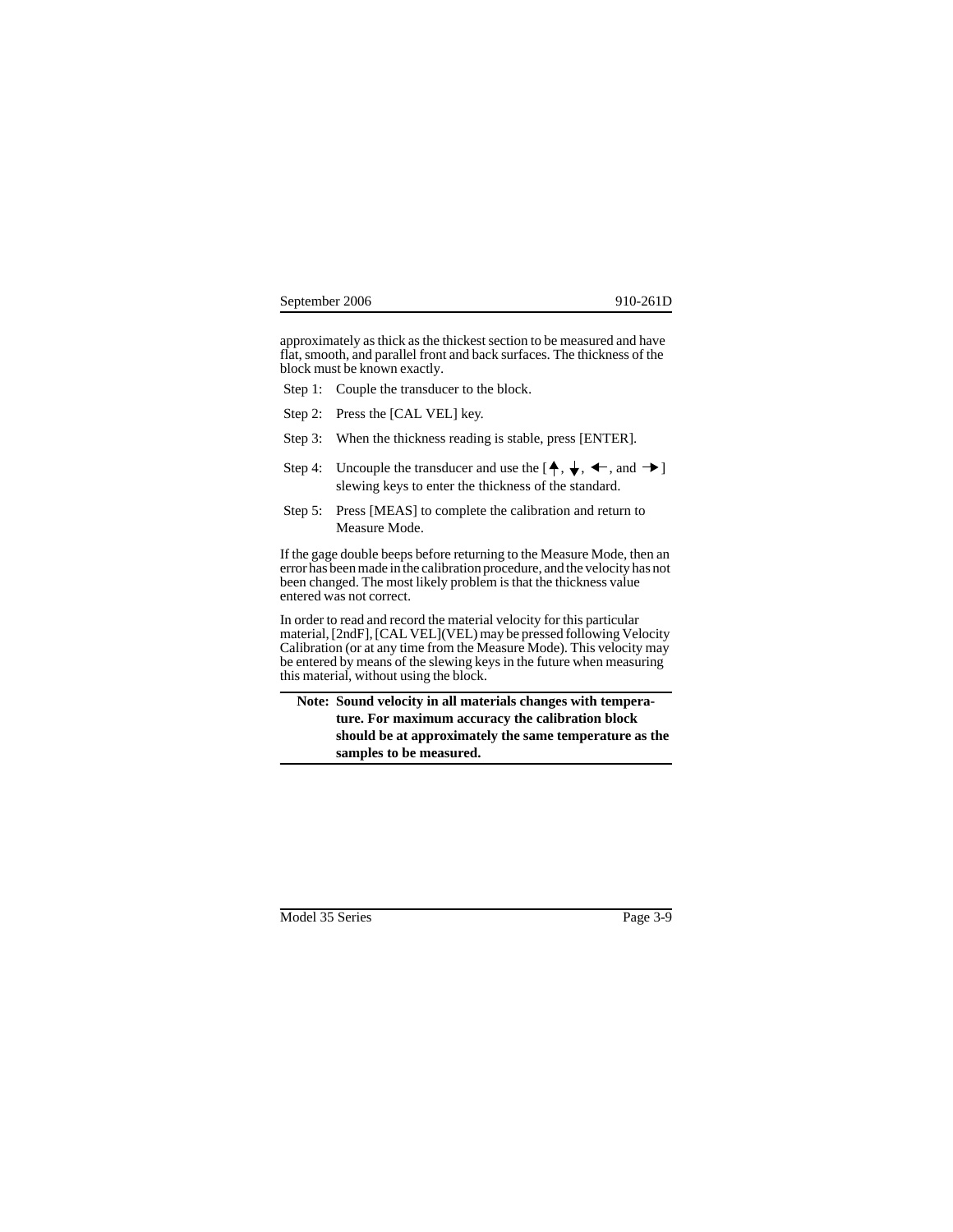### **3.3.3 When Material Sound Velocity Is Known**

When preparing to measure a different material, of known sound velocity, the velocity may be entered directly without doing the CAL VEL procedure discussed above.

- Step 1: From the Measure mode press [2ndF], [CAL VEL](VEL). The current velocity will be displayed.
- Step 2: This number may then be changed to the desired value using the  $[\uparrow, \downarrow, \leftarrow, \text{ and } \rightarrow]$  slewing keys.
- Step 3: Press [MEAS] to complete the entry and return to the Measure mode. If the gage is turned off before the [MEAS] key is pressed, the velocity will not be updated to the new value, but instead will retain the previous value.

# **3.4 Zero Calibration**

To do the Zero Calibration, a calibration block of the material to be measured must be used. The block should be approximately as thin as the thinnest section to be measured. If the surface of the material to be inspected is rough, the surface of the calibration block may be roughened to simulate the actual surface to be measured. Rough surfaces generally reduce the accuracy of measurements but simulating actual surface conditions on the calibration block can help to improve results. The exact thickness of the sample must be known.

- Step 1: Couple the transducer to the standard.
- Step 2: Press the [CAL ZERO] key.
- Step 3: When the thickness reading is stable, press the [ENTER] key. The [ENTER] key will not be accepted if the LOS display flag is on.

Page 3-10 Model 35 Series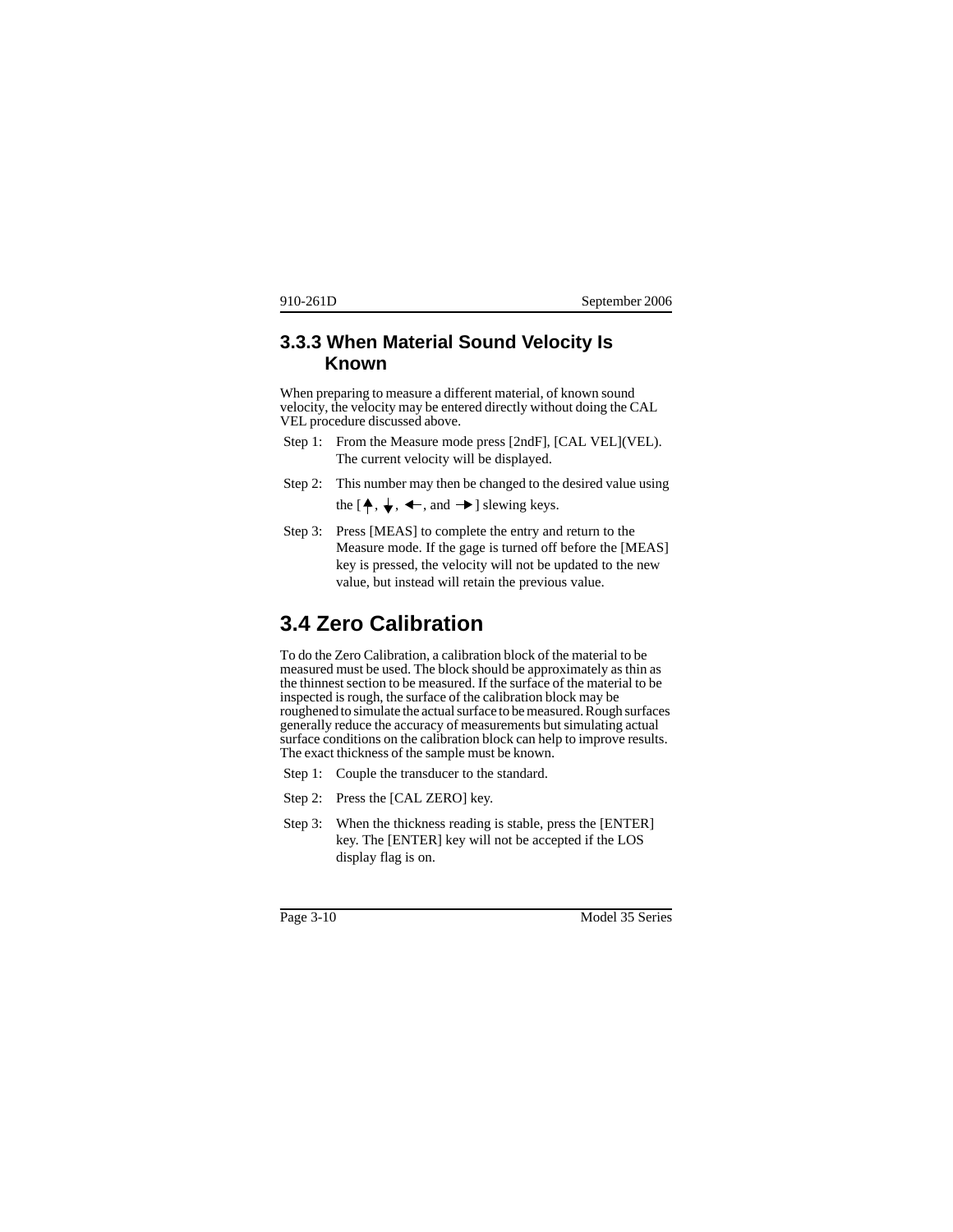| September 2006 |                                                                                                                                                                                                                                                                                                                                                                                                                                  | 910-261D |
|----------------|----------------------------------------------------------------------------------------------------------------------------------------------------------------------------------------------------------------------------------------------------------------------------------------------------------------------------------------------------------------------------------------------------------------------------------|----------|
| Step 4:        | Uncouple the transducer and use the $[\,\blacklozenge, \, \blacklozenge, \, \blacktriangleleft, \, \text{and} \, \blacktriangleright]$<br>slewing keys to enter the known thickness.                                                                                                                                                                                                                                             |          |
|                | Step 5: Press the [MEAS] key to complete the calibration and return<br>to the Measure Mode.                                                                                                                                                                                                                                                                                                                                      |          |
|                | Note: If the gage is turned off before the [MEAS] key is<br>pressed, the Zero value will not be updated to the new<br>value but instead will retain the previous value. If the<br>gage sounds a long beep before returning to the Measure<br>Mode, an error has been made in the calibration proce-<br>dure, and the Zero value has not been changed. The<br>most likely cause is that the entered thickness was not<br>correct. |          |

The model 35 series is now calibrated for the transducer and material and is ready to make thickness measurements on samples of the material that was used for calibration that have unknown mechanical thickness. Simple couple the transducer to the material and the Gage will display the Thickness

# **3.5 Calibration and Measurements (Velocity Measurement Mode)**

## **3.5.1 Two Point Calibration (Velocity Measurement Mode)**

Two Point Calibration requires two samples of the same material velocity and known thickness. The velocity value does not need to be known.

 Step 1: Activate the Velocity Measurement Mode as described in Section 3.1.

Model 35 Series Page 3-11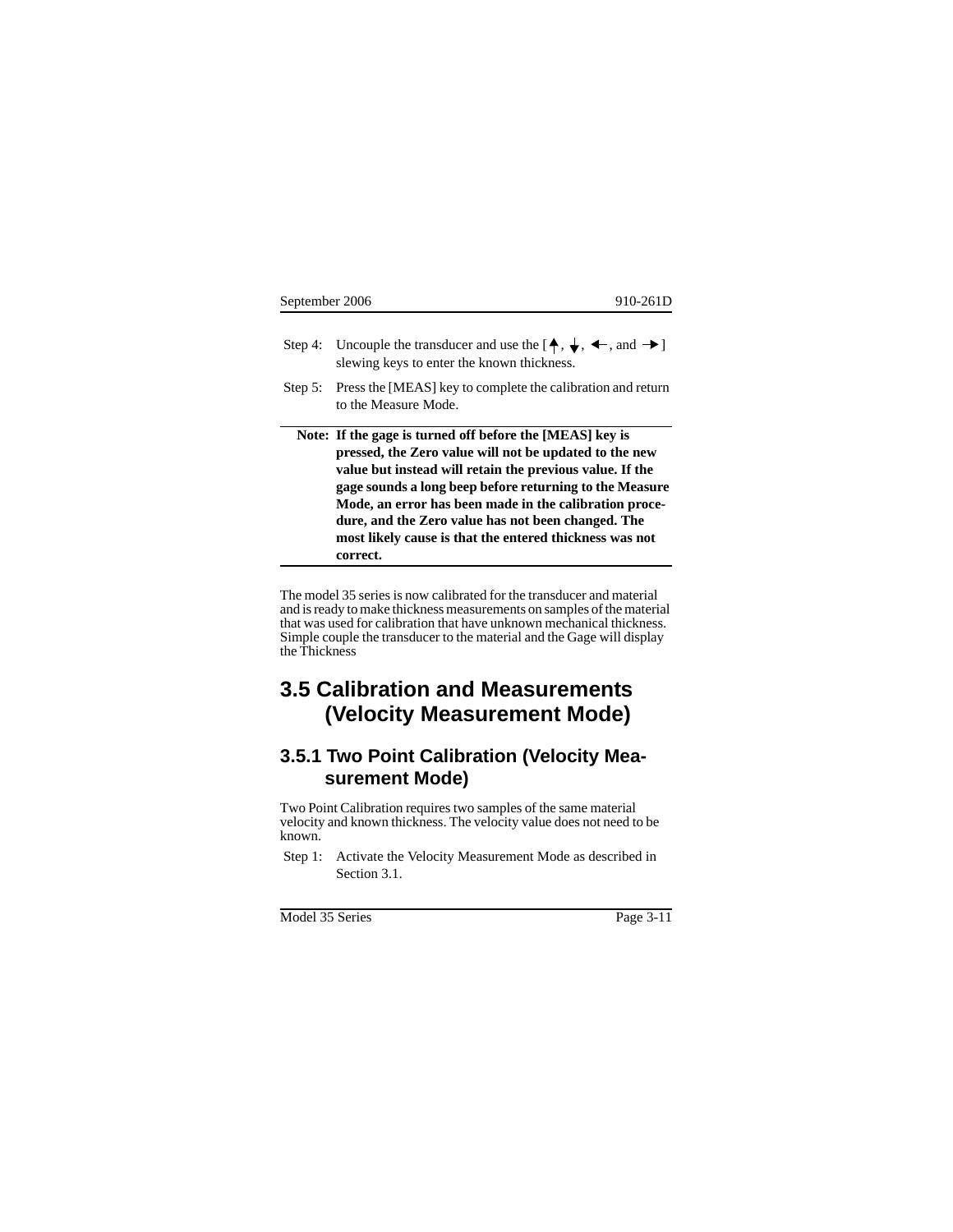|  |  | 910-261D |
|--|--|----------|
|  |  |          |

| 910-261D | September 2006 |
|----------|----------------|
|          |                |

|           | Note: When coupling to samples with the same mechanical<br>thickness, it is not necessary to re-enter the Reference<br>Thickness. A new reference thickness must be enter<br>when the mechanical thickness of the material to be<br>tested changes. |
|-----------|-----------------------------------------------------------------------------------------------------------------------------------------------------------------------------------------------------------------------------------------------------|
| Step 2:   | Couple to the sample. The calculated velocity will be<br>displayed.                                                                                                                                                                                 |
|           | $\leftarrow$ , and $\rightarrow$ slewing keys to enter the known thickness<br>and then press [MEAS].                                                                                                                                                |
| Step 1:   | Press [2nd F], [ENTER] (REF VALUE) and use the $[\n\blacklozenge, \downarrow]$ ,                                                                                                                                                                    |
|           | To make a velocity measurement:                                                                                                                                                                                                                     |
|           | The Model 35 Series gage is now calibrated for the transducer and is<br>ready to make velocity measurements on a sample with know<br>mechanical thickness.                                                                                          |
| Step 8:   | Press the [MEAS] key to complete the calibration.                                                                                                                                                                                                   |
| Step $7:$ | Use the $[\uparrow, \downarrow, \leftarrow, \text{ and } \rightarrow]$ slewing keys to enter the<br>known thickness.                                                                                                                                |
| Step 6:   | When the thickness reading is steady, press [ENTER].                                                                                                                                                                                                |
| Step $5:$ | Couple the transducer to a thin sample and press [CAL<br>Zero]. The gage will display a thickness reading.                                                                                                                                          |
| Step 4:   | Use the $[\uparrow, \downarrow, \leftarrow, \text{ and } \rightarrow]$ slewing keys to enter the<br>known thickness.                                                                                                                                |
| Step $3:$ | When the thickness reading is steady, press [ENTER].                                                                                                                                                                                                |
| Step 2:   | Couple to a thick sample and press [CAL VEL]. The gage<br>will display a thickness reading.                                                                                                                                                         |

Page 3-12 Model 35 Series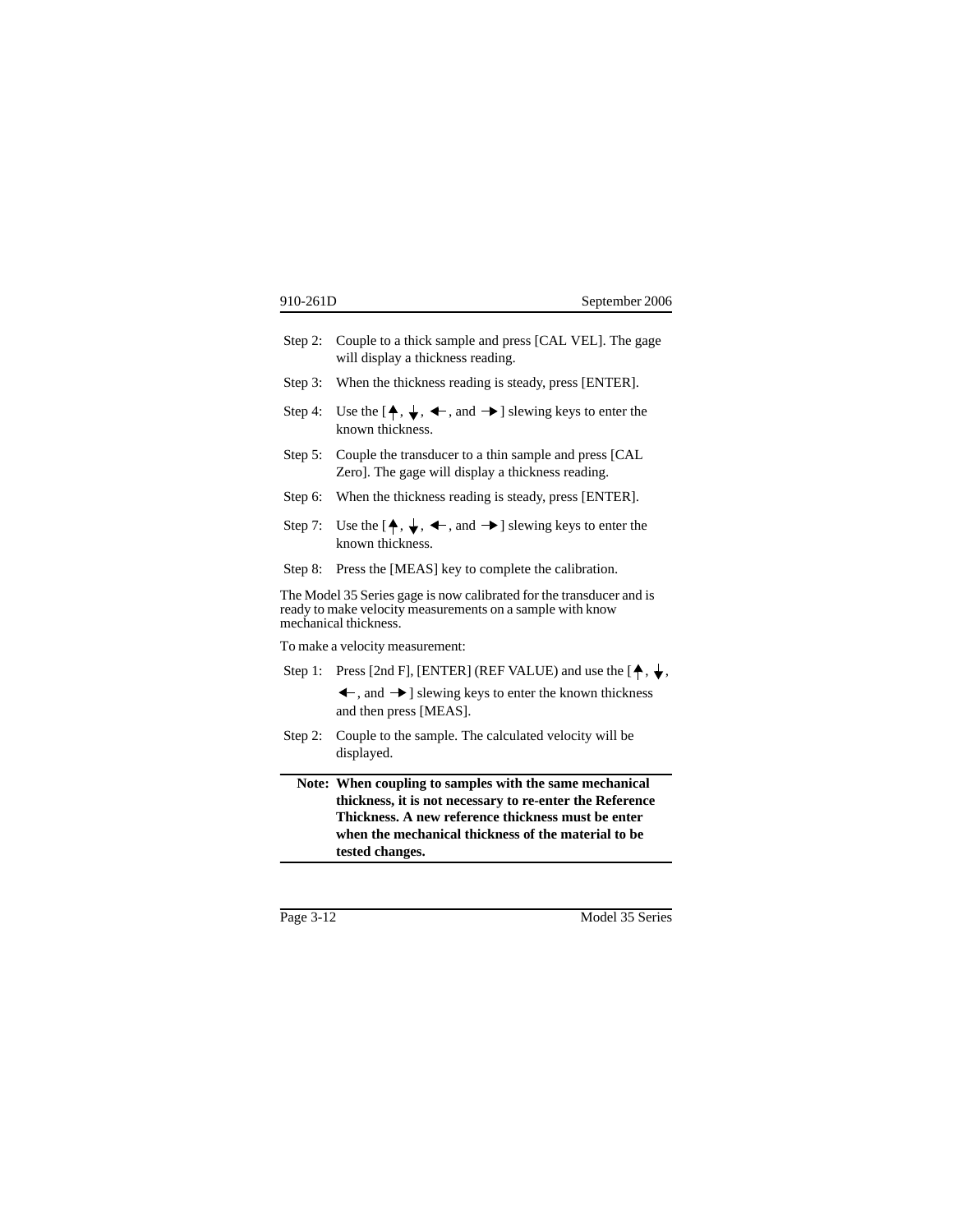| September 2006 |  |
|----------------|--|
|                |  |

The company offers a digital caliper that can be used to measure mechanical thickness and automatically input the Reference Thickness directly into the gages. To use the digital caliper, the 35 Series Gage requires an optional RS-232 communication port, a special digital caliper, and a communication cable. For more information, please contact the company.

### **3.5.2 Optional HPV/C Digital Caliper**

- Step 1: Cable Connection: Remove the RS-232 environmental plug from the caliper, located in the RS-232 port above the Fowler Sylvac label.
- Step 2: Insert the HPV/CC cable into the caliper's RS-232 slot with the words "OPTO RS232" facing down.
- Step 3: Plug the other end of the 35HPV/CC cable into the optional RS-232 port of the 35 Series gage.
- Step 4: When setting up the Units on the HPV/C digital caliper, press the Set Button or Mode Button to turn ON the digital caliper. To turn OFF the caliper, press and hold the Set Button for two (2) seconds.
- Step 5: Press the Mode Button. "SET" displays (active for three [3] seconds).
- Step 6: Press Mode Button twice to display "UNIT" (active for three [3] seconds).
- Step 7: Press Set Button to toggle between Inch and MM.
- Step 8: Set the 35 Series gage for Velocity Measurement (see Section 3.1).
- Step 9: With the 35DL or 35DLHP, press [2nd F],  $[\downarrow]$  (Setup) and use  $[\rightarrow]$  to highlight the COMM tab, and then use the  $[\rightarrow]$ ,

Model 35 Series Page 3-13

910-261D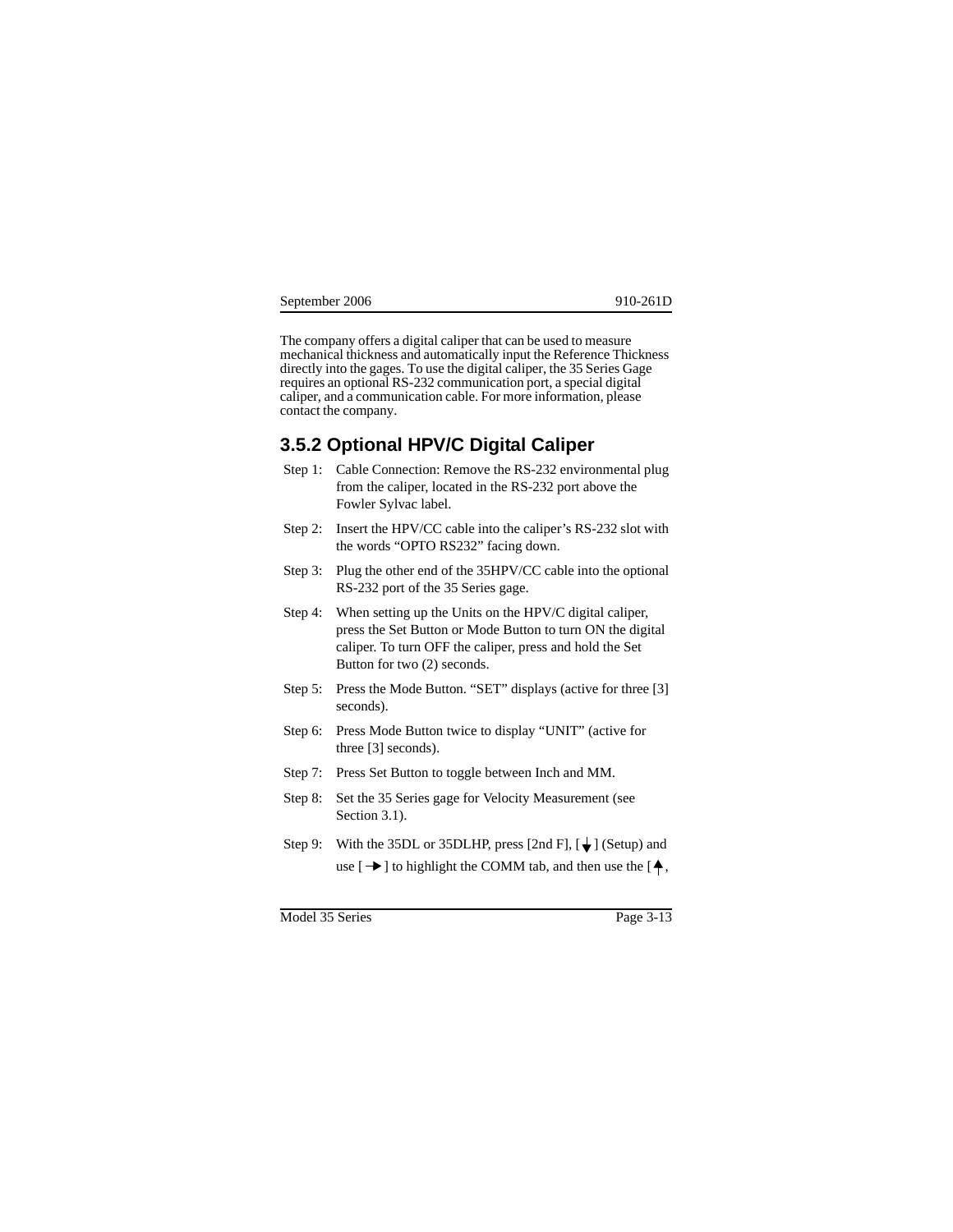$\downarrow$ ,  $\leftarrow$ , and  $\rightarrow$  ] slewing keys to set the connector to RS-232 and the device to Caliper.



 Step 10: Use the digital caliper to measure the thickness of the material and then press Set Button. The displayed thickness value will be transferred to the 35DL or 35DLHP gage and be displayed in the REF THK box.

# **3.6 Calibration and Measurements (Two Point Calibration - Time of Flight Measurement Mode)**

Two point calibration requires two samples of the same material velocity and known thickness. The velocity value does not need to be known.

- Step 1: Activate the Time of Flight Measurement Mode as described in Section 3.1.
- Step 2: Couple to a thick sample and press [CAL VEL]. The gage will display a thickness reading.

Page 3-14 Model 35 Series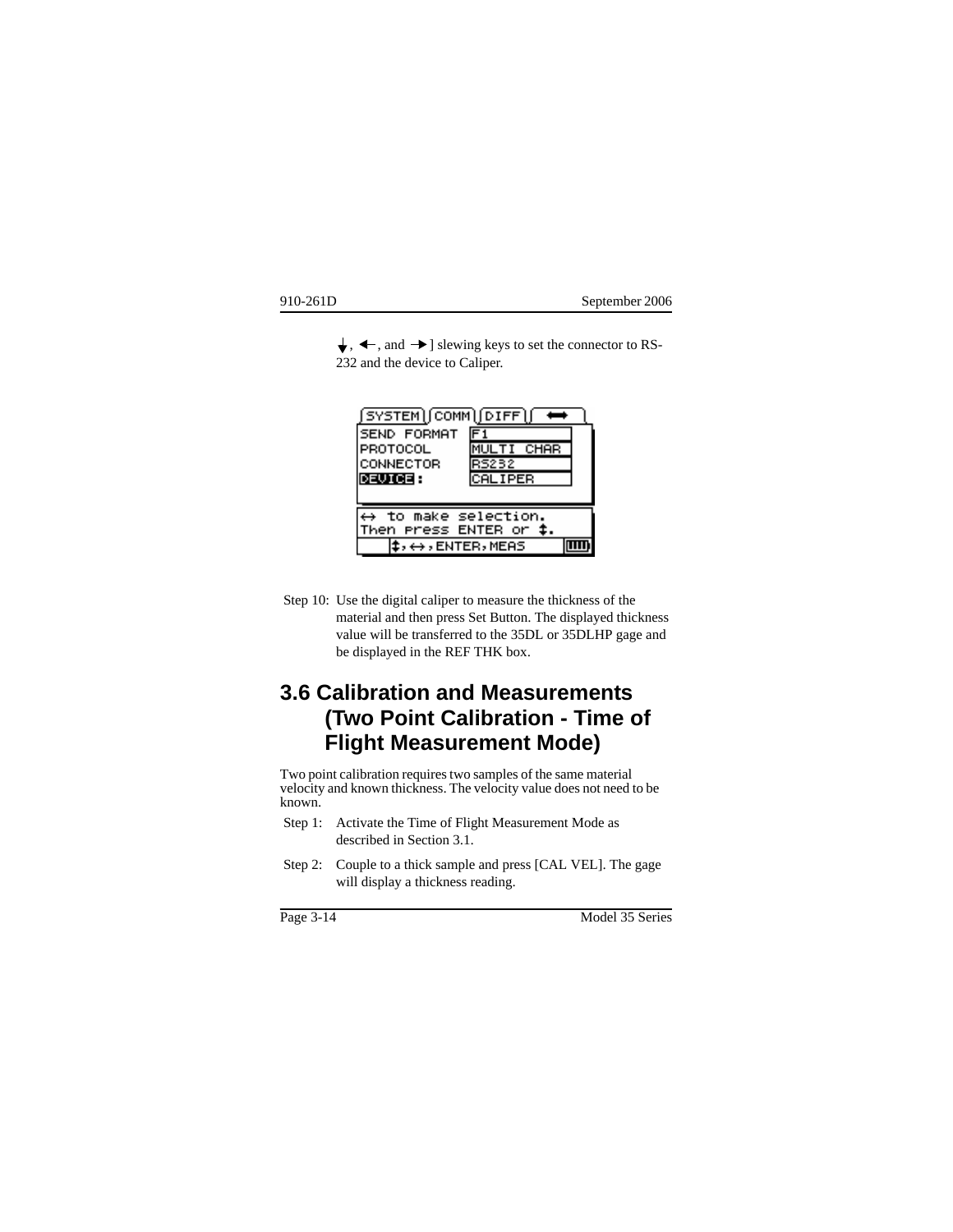| September 2006 | 910-261D |
|----------------|----------|
|----------------|----------|

| 910-261D |  |  |
|----------|--|--|
|          |  |  |

| Step 3: When the thickness reading is steady, press [ENTER].                                                                          |
|---------------------------------------------------------------------------------------------------------------------------------------|
| Step 4: Use the $[\uparrow, \downarrow, \leftarrow, \text{ and } \rightarrow]$ slewing keys to enter the<br>known thickness.          |
| Step 5: Couple the transducer to a thin sample and press [CAL<br>Zero]. The gage displays a thickness reading.                        |
| Step 6: When the thickness reading is steady, press [ENTER].                                                                          |
| Step 7: Use the $[\triangleleft, \triangleleft, \triangleleft]$ , and $\triangleleft$ ] slewing keys to enter the<br>known thickness. |
| Step 8: Press the [MEAS] key to complete the calibration.                                                                             |

The model 35 Series gage is now calibrated for the transducer and is ready to make round trip time measurements.

To make a time of flight measurement, couple to the sample and the gage displays the round trip time of flight.

Model 35 Series Page 3-15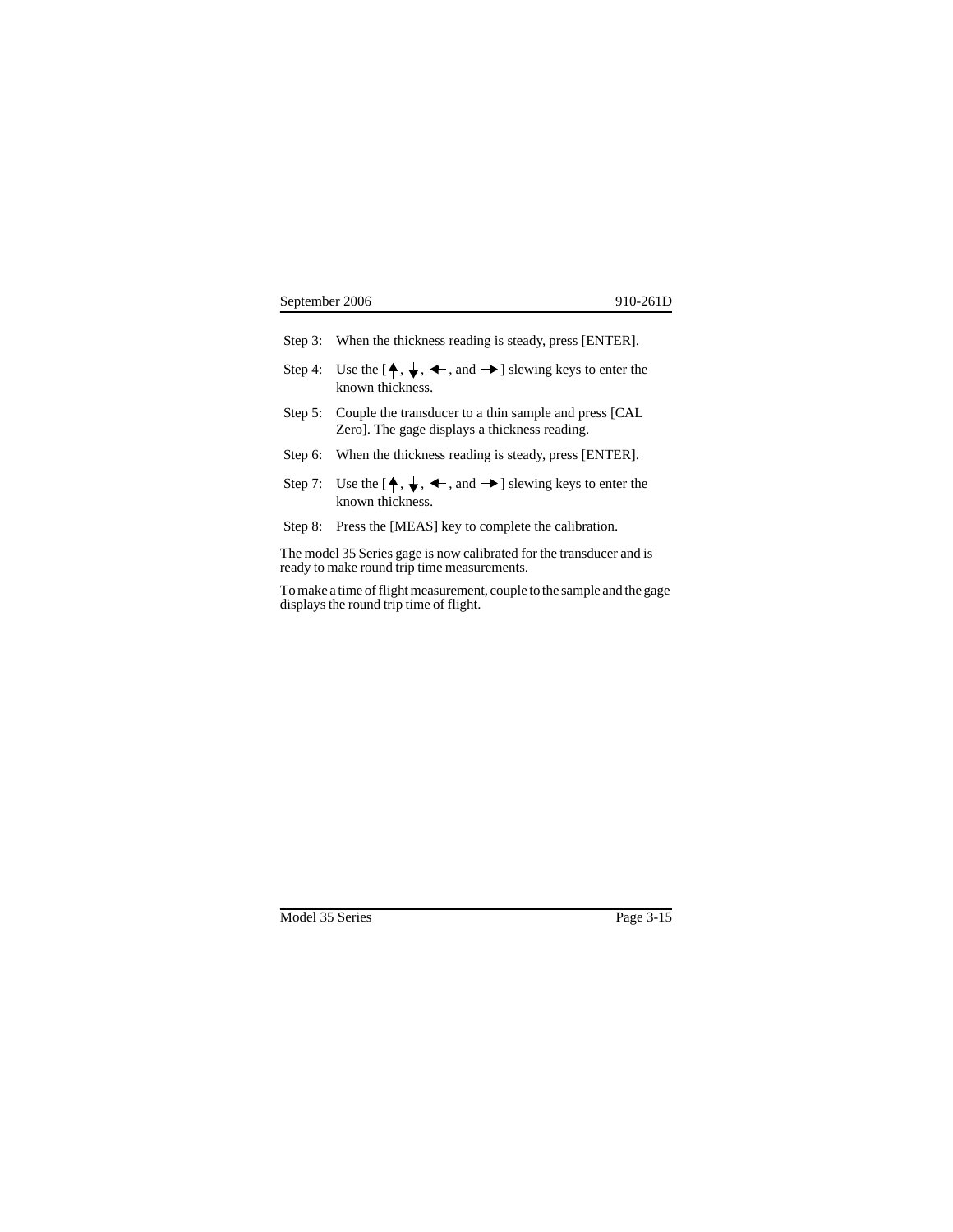Page 3-16 Model 35 Series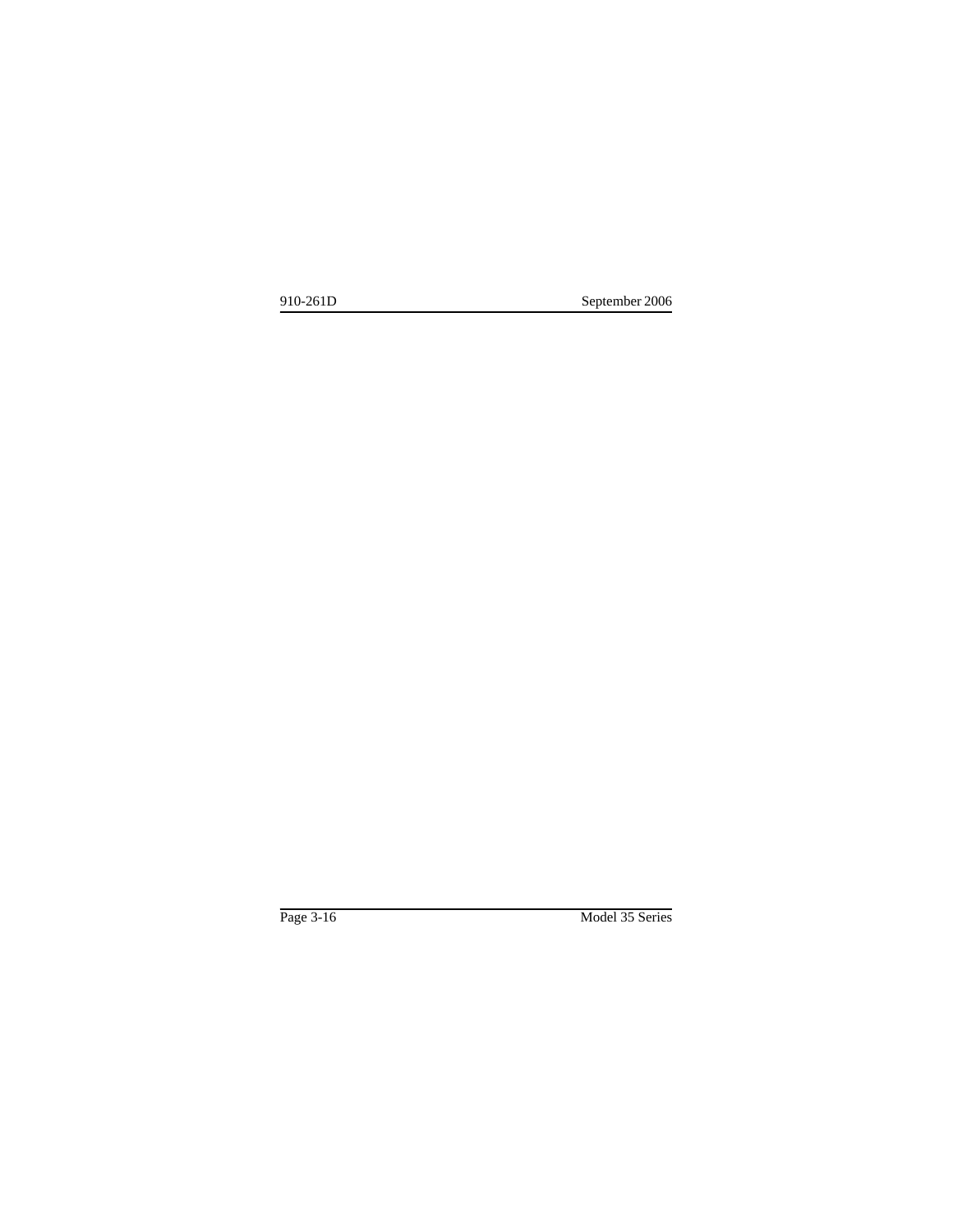| September 2006 |
|----------------|
|----------------|

# $6 \t 910-261D$

# **4 ADDITIONAL Model 35 SERIES GAGING FEATURES**

Model 35 Series thickness gages have several additional convenient features. The use of these features is not required for basic operation. However, they make the gages more versatile instruments.

The following additional features may be accessed directly from the keypad:

| Model 35,<br>Model 35HP.<br>Model 35DL,<br>and Model<br>35DLHP | Model 35DL<br>and Model<br>35DHP |
|----------------------------------------------------------------|----------------------------------|
| Backlight                                                      | Datalogger                       |
| Freeze                                                         |                                  |

**Tables 4-1A & 4-1B:** 

Additional features may be accessed in the setup mode. To access or change any of these functions, press  $[2^{nd} F]$ ,  $[\downarrow]$  (SETUP).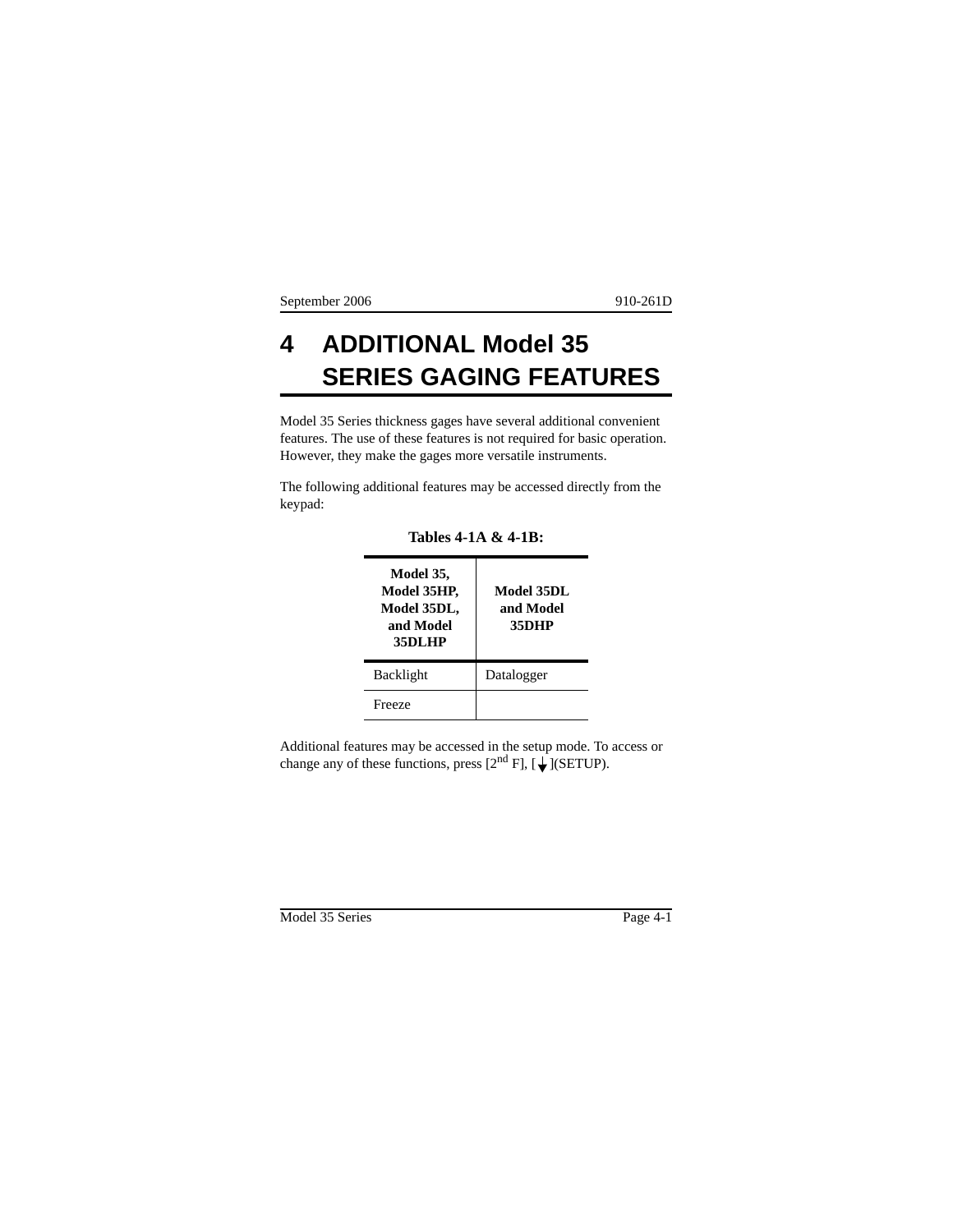| 910-261D |  |  |  |
|----------|--|--|--|
|          |  |  |  |

September 2006

These features include the following functions:

# **Model 35, 35HP, 35DL, and 35DLHP Series Gages**

- Inches/Millimeters Conversion
- Resolution
- Min/Max
- Hold/Blank
- Measure Rate
- CAL Lock
- Beeper
- Inactivity time
- Radix
- Backlight mode
- LCD Contrast adjust
- Resets
- Diagnostics
- Alarms
- Differential Mode

# **4.1 Back Light**

The display backlight feature internally illuminates the liquid crystal display with a bright, uniform light. This allows the display, which has excellent visibility in normal to high ambient light conditions, to be viewed in low to zero ambient light conditions.

Page 4-2 Model 35 Series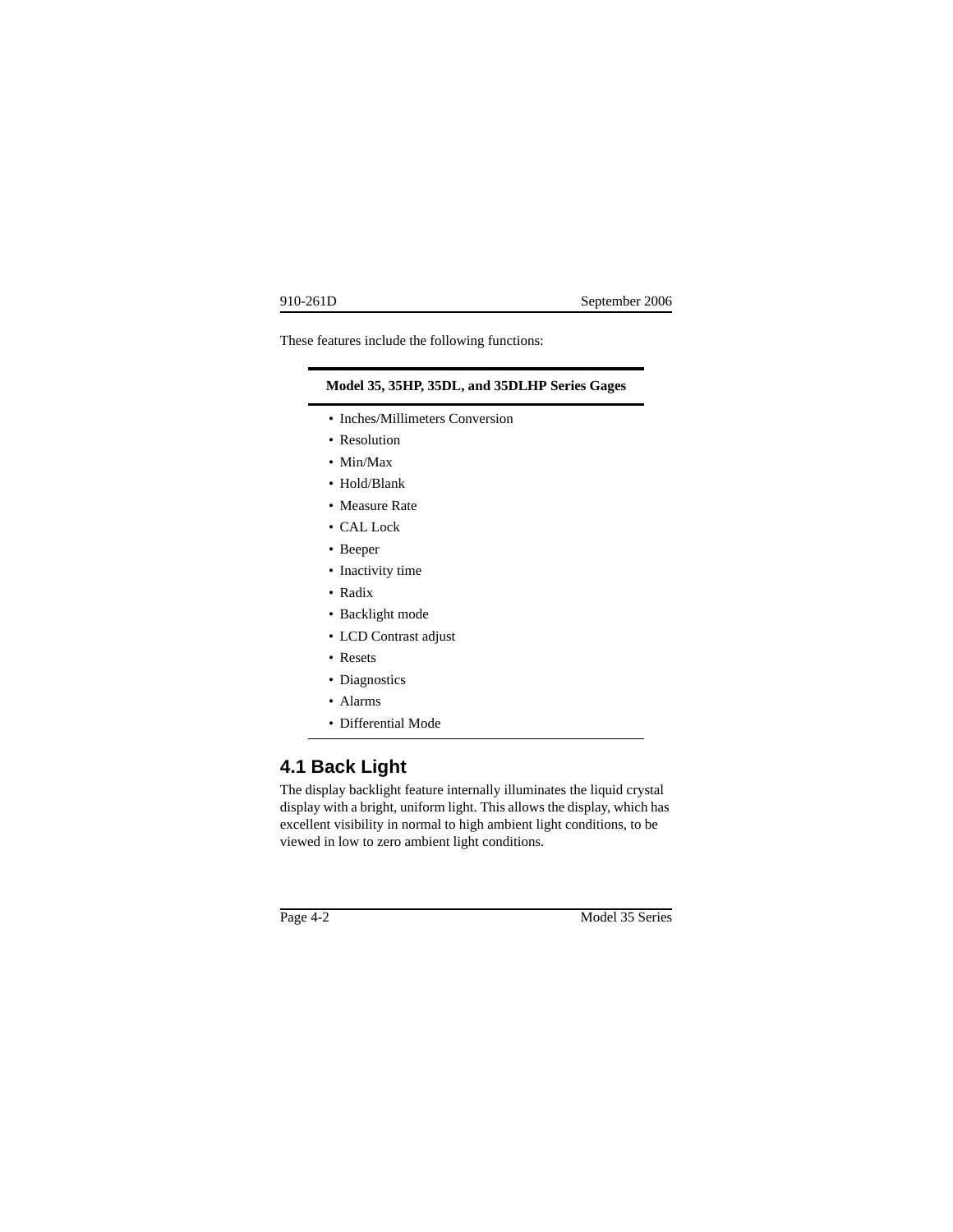| September 2006 |  |
|----------------|--|
|----------------|--|

# 910-261D

# **To switch Backlight On/Off:**

- **Model 35 and Model 35HP** Press the [Light Bulb] key.
- **Model 35DL and 35DLHP** Press [2<sup>nd</sup> F],[Freeze](LIGHT/ LCD).

Additionally, when the backlight is switched on, you may select a power-saver Auto Backlight mode, which turns the backlight on only when a reading is being made and turns it off five seconds after LOS of signal.

#### **To select Auto Backlight:**

|            | Note: The next time the backlight is turned on, it will function<br>in the as set (Normal) mode.              |
|------------|---------------------------------------------------------------------------------------------------------------|
| Step $5$ : | Press [MEAS] to return to the measure mode with the new<br>settings.                                          |
| Step 4:    | Use the $\lceil \leftarrow \rceil$ and $\lceil \rightarrow \rceil$ keys to change between Normal<br>and Auto. |
| Step $3:$  | Use the $[\bigstar]$ key to highlight Backlight Mode                                                          |
| Step 2:    | Use $[\rightarrow]$ to select the System Tab.                                                                 |
|            | Step 1: Press $[2^{nd} F]$ , $[\bigstar]$ (SETUP).                                                            |

# **To adjust Contrast:**

The Contrast adjustment feature allows the Model 35 Series thickness gages to adjust the contrast (light or dark) of the display.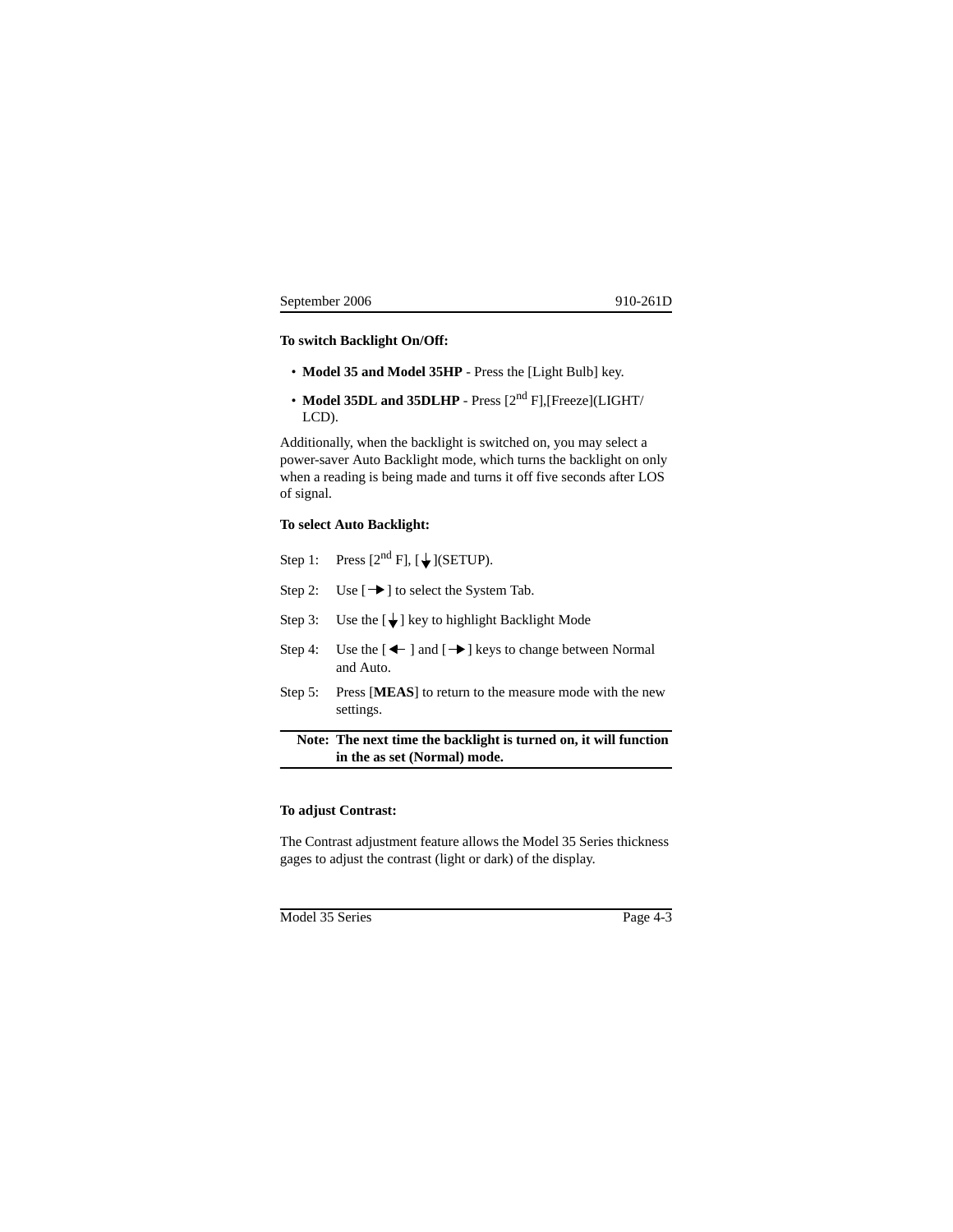#### 910-261D September 2006

#### **To adjust the display contrast for the Model 35 and Model 35HP:**

- Step 1: From Measure Mode, press  $[2<sup>nd</sup> F][Light Bulb](LCD ADJ)$ .
- Step 2: Use the  $[$   $\biguparrow$   $]$  or  $[$   $\bigdownarrow$   $]$  key to adjust contrast.
- Step 3: Press [ENTER] to exit Contrast Adjust Mode.

# **To adjust the Display Contrast for the Model 35DL and 35DLHP:**

- Step 1: From Measure Mode, press  $[2^{nd} F][FREEZE](LIGHT/$ LCD) to turn on the back light and begin contrast adjustment.
- Step 2: Use the  $[$   $\bigtriangleup$  ] or  $[\bigvee]$  ley to adjust contrast.
- Step 3: Press [ENTER] to exit Contrast Adjust Mode.
- Step 4: Press  $[2^{nd} F][FREEZE](LIGHT/LCD)$  to turn the back light off.

# **4.2 Freeze Mode**

The freeze function allows the operator to freeze the thickness display when the [FREEZE] key is pressed. The display is returned to an active status by pressing [FREEZE] a second time or by pressing [MEAS]. This function is useful in a situation when the user wishes to hold a displayed thickness reading. This is helpful for high temperature thickness measurement applications to limit the transducer contact time. The freeze can also be used in combination with the Min/Max function.

Page 4-4 Model 35 Series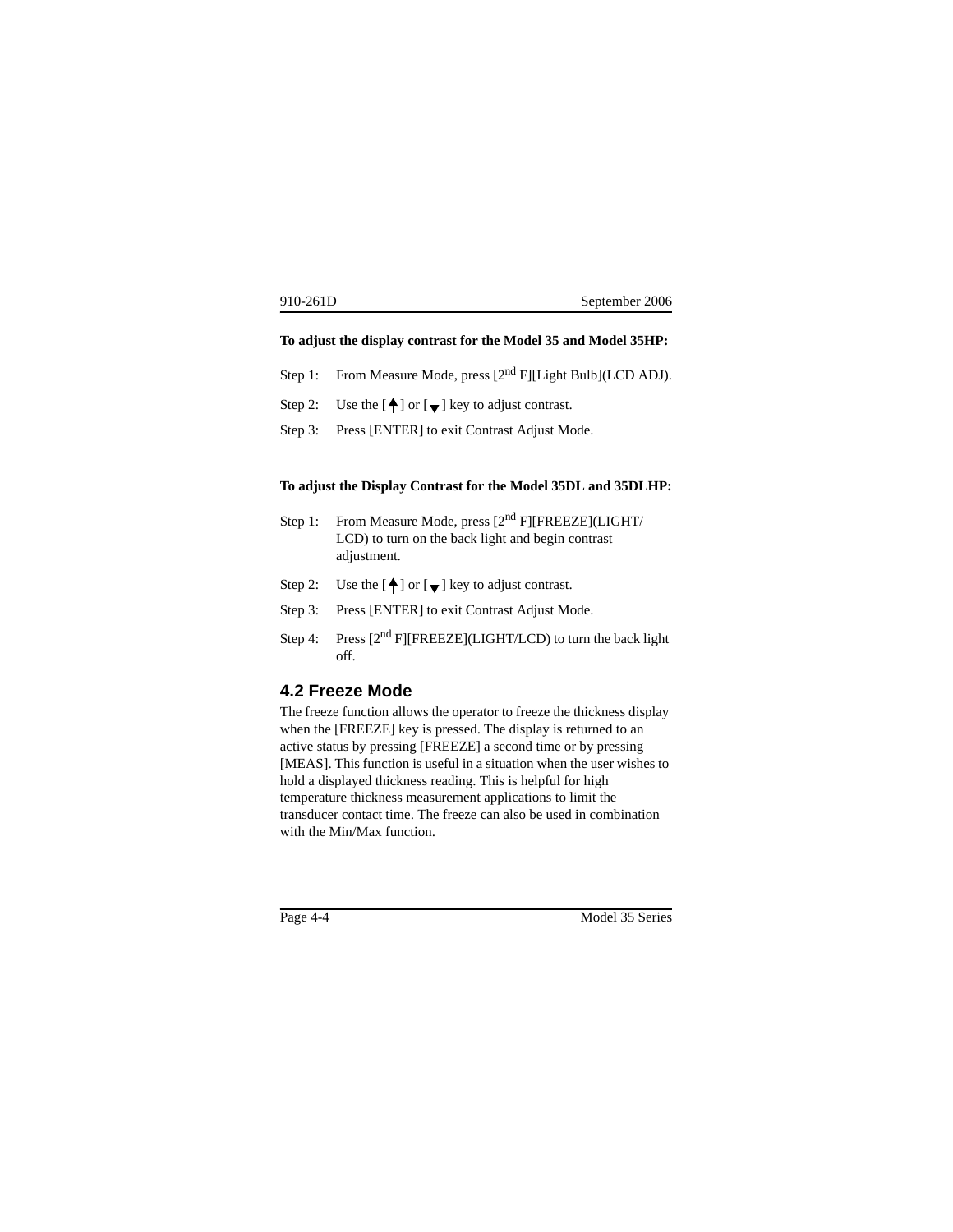| September 2006 | 910-261D |
|----------------|----------|
|                |          |

# **4.3 Measurement Setup**

The measurement setup menu allows the user to turn on/off many of the additional measurement features of the Model 35 Series gages.

Measurement setup features include:

- Meas Option (Thickness, Velocity, or Time of Flight)
- Units
- Resolution
- Min/Max
- Hold Blank
- Measure rate
- Averaging
- Cal Lock
- Quick Setup
- ID Overwrite (Model 35DL and 35DLHP only)

# **4.3.1 Meas Option**

The Meas Option allows the user to select the measurement type. The 35 Series gages can measure and display thickness, velocity, or round trip time of flight. See Sections 3.2, 3.4, and 3.5 for details.

### **To activate the Meas Option:**

Step 1: Press  $[2ndF][\bigstar]$  (Setup) to display the setup tabs.

- Step 2: Use the  $[\blacktriangleleft, \rightarrow]$  to highlight the MEAS tab.
- Step 3: Use the  $[\bigstar]$  key to highlight Meas Option and  $[\bullet, \to]$  to select Thickness, Velocity or TOF (Time of Flight).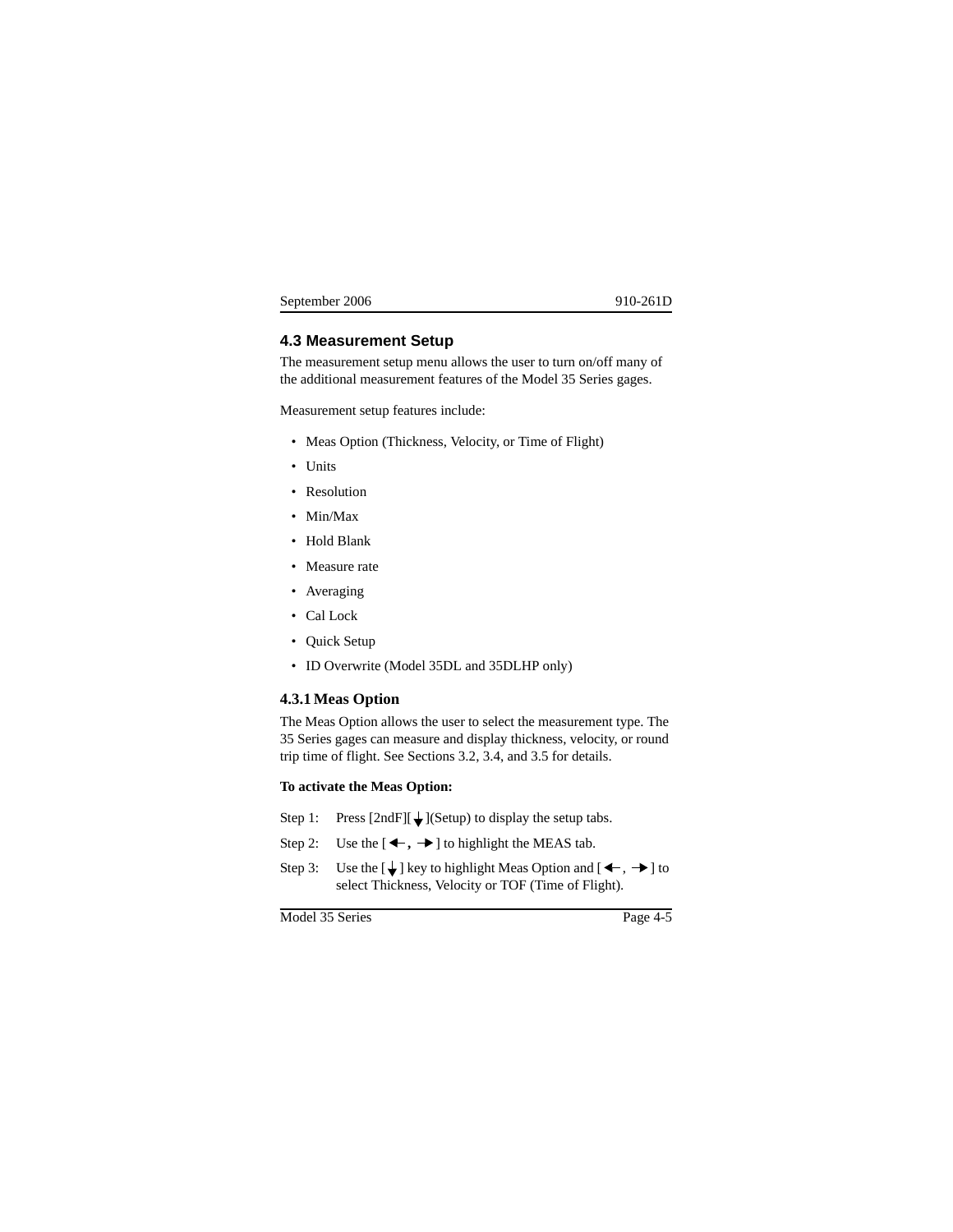#### September 2006

Step 4: Press [MEAS] to return to the Measure Mode.

# **4.3.2 Units**

Changing units allows the user to change from inch measurement units to millimeter measurement units.

# **To change units:**

|           | Step 1: Press [2ndF][ $\bigcup$ ](Setup) to display the setup tabs.                                                             |
|-----------|---------------------------------------------------------------------------------------------------------------------------------|
| Step 2:   | Use the $[\blacktriangleleft, \rightarrow]$ keys to highlight the MEAS tab.                                                     |
| Step $3:$ | Use the $[\downarrow]$ key to highlight Units and the $[\uparrow, \rightarrow]$ keys<br>to select English (in.) or metric (mm). |
| Step 4:   | Press [MEAS] to return to the Measure Mode.                                                                                     |
|           |                                                                                                                                 |

# **4.3.3 Resolution**

Resolution allows the user to change the number of decimal points displayed in the thickness display.

#### **To changing resolution:**

- Step 1: Press  $[2ndF][\bigstar]$  (Setup) to display the setup tabs. Use the [ $\leftarrow, \rightarrow$ ] keys to highlight the MEAS tab.
- Step 2: Use the  $[\downarrow]$  key to highlight Resolution and the  $[\downarrow, \rightarrow]$ keys to select Standard, Low, or High.

**Note: High resolution is available only for the Models 35 and 35DL.**

Step 3: Press [MEAS] to return to the Measure Mode.

Page 4-6 Model 35 Series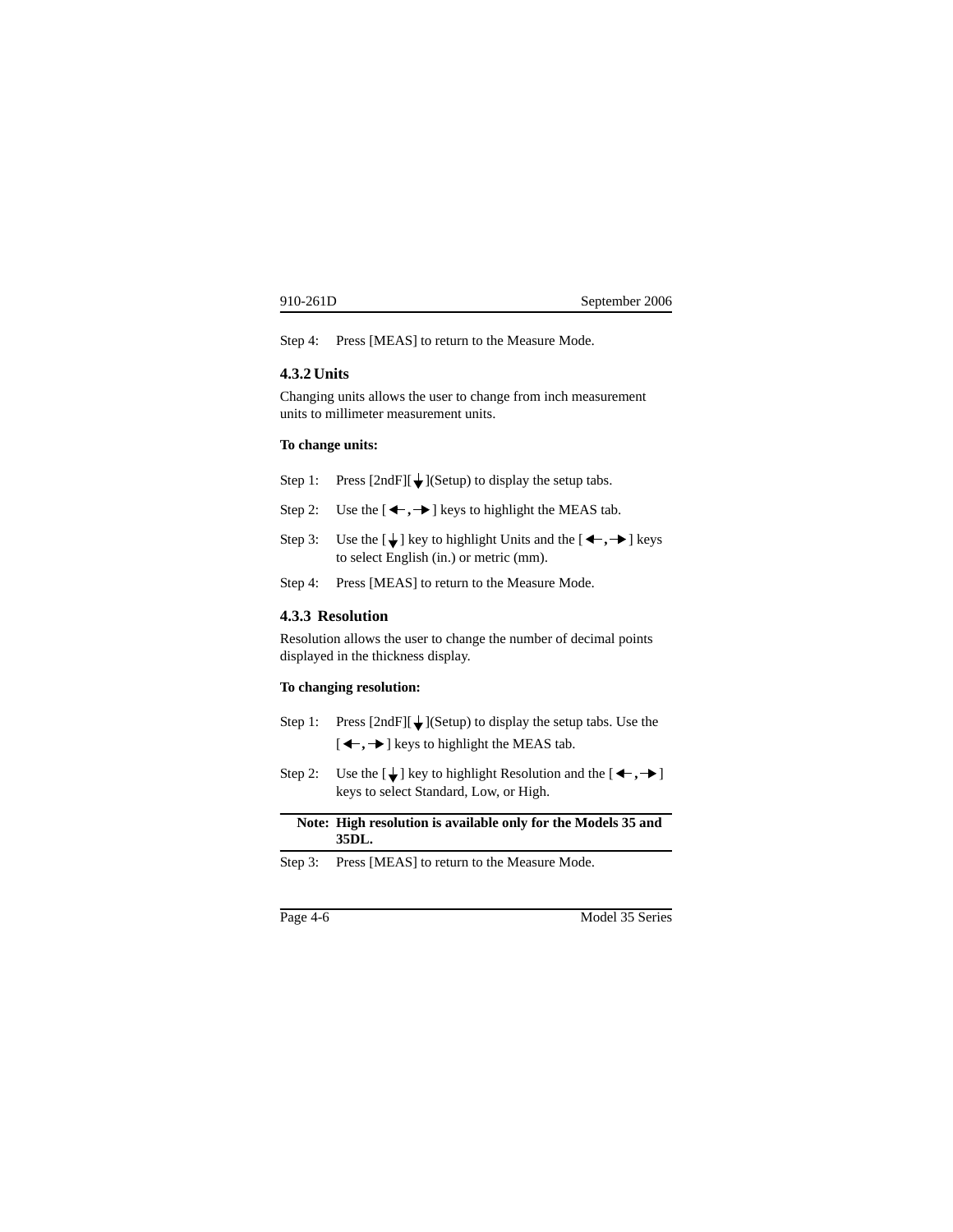| September 2006 |  |  |
|----------------|--|--|
|----------------|--|--|

#### 910-261D

#### **4.3.3.1 Resolution (Thickness Mode)**

For Models 35 and 35DL, the user can select among Standard (0.001" or 0.01 mm), Low (0.01" or 0.1 mm), and High (0.0001" or 0.001 mm).

For Models 35HP and 35DLHP, the user can select between Standard (0.001" or 0.01 mm) and Low (0.01" or 0.1 mm).

#### **4.3.3.2 Resolution (Velocity Mode)**

For Models 35 and 35DL, the user can select between Standard (0.0001 in/µsec or 0.001 mm/µsec) and Low (0.001in/µsec or 0.01 mm/µsec).

For Models 35HP and 35DLHP, the user can select between Standard (0.0001in/µsec or 0.001 mm/µsec) and Low(0.001 in/µsec or 0.01 mm/µsec).

## **4.3.3.3 Resolution (Time of Flight Mode)**

The resolution for the Time of Flight Mode is fixed at 0.01 µsec.

#### **4.3.4 Min/Max**

Min/Max allows the user to put the gage in Min or Max scanning mode. This feature allows the user to scan over an area and quickly determine the minimum or maximum thickness.

Min Mode displays live thickness values and recalls the minimum thickness when a LOS (loss of signal) occurs. Live thickness values are displayed in filled-in form, and recalled min values are displayed in outlined form. The minimum values are retained in a temporary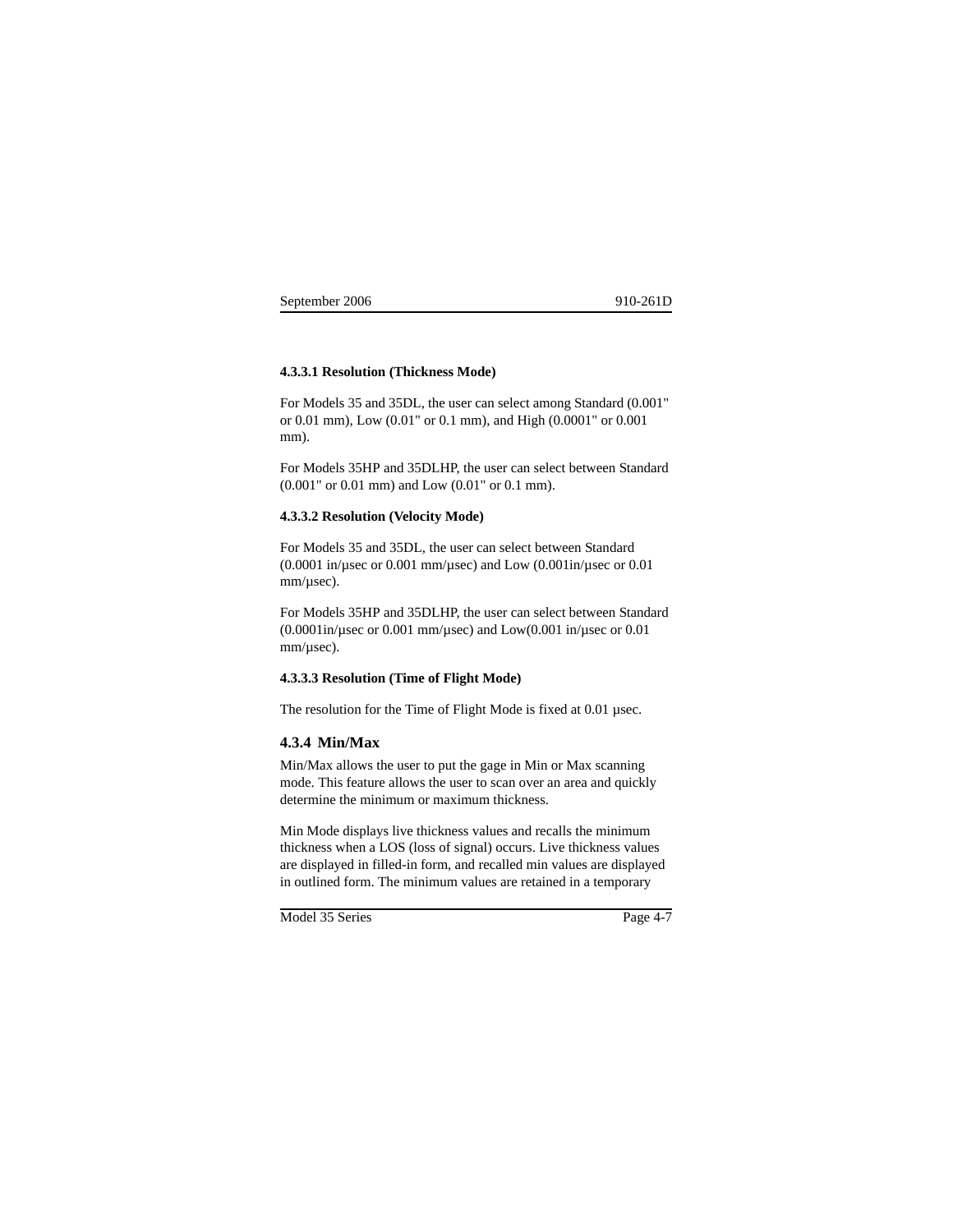| 910-261D |  |  |
|----------|--|--|
|          |  |  |

| 910-261D | September 2006 |  |
|----------|----------------|--|
|          |                |  |

memory until new minimum thickness values replace them or until the [Meas] key is pressed to reset the minimum. When Min Mode is selected, the Model 35 Series gage automatically changes to MAX update mode.

Max Mode displays live thickness value and recalls the maximum thickness when a LOS (loss of signal) occurs. Live thickness values are displayed in filled-in form, and recalled max values are displayed in outlined form. The maximum value is retained in a temporary memory until a new maximum thickness value replaces it or until the [Meas] key is pressed to reset the maximum. When Max Mode is selected, the Model 35 Series gage automatically changes to MAX MEAS Rate (up to 20 Hz).

### **To select Min/Max:**

|            | Note: The Freeze key can be used with the Min/Max feature to<br>prevent the gage from reading false signals while the<br>transducer is being removed from the surface of the<br>material. While in Min or Max Mode, scan the area of<br>interest and then press the [Freeze] key. Uncouple the |
|------------|------------------------------------------------------------------------------------------------------------------------------------------------------------------------------------------------------------------------------------------------------------------------------------------------|
| Step $4:$  | Press [MEAS] to return to the Measure Mode.                                                                                                                                                                                                                                                    |
| Step $3$ : | Use the $[\downarrow]$ key to highlight Min/Max and the $[\downarrow, \rightarrow]$<br>keys to select among Off, Min, or Max.                                                                                                                                                                  |
| Step 2:    | Use the $[\blacktriangleleft, \rightarrow]$ keys to highlight the MEAS tab.                                                                                                                                                                                                                    |
| Step $1$ : | Press [2ndF][ $\bigcup$ ](Setup) to display the setup tabs.                                                                                                                                                                                                                                    |

Page 4-8 Model 35 Series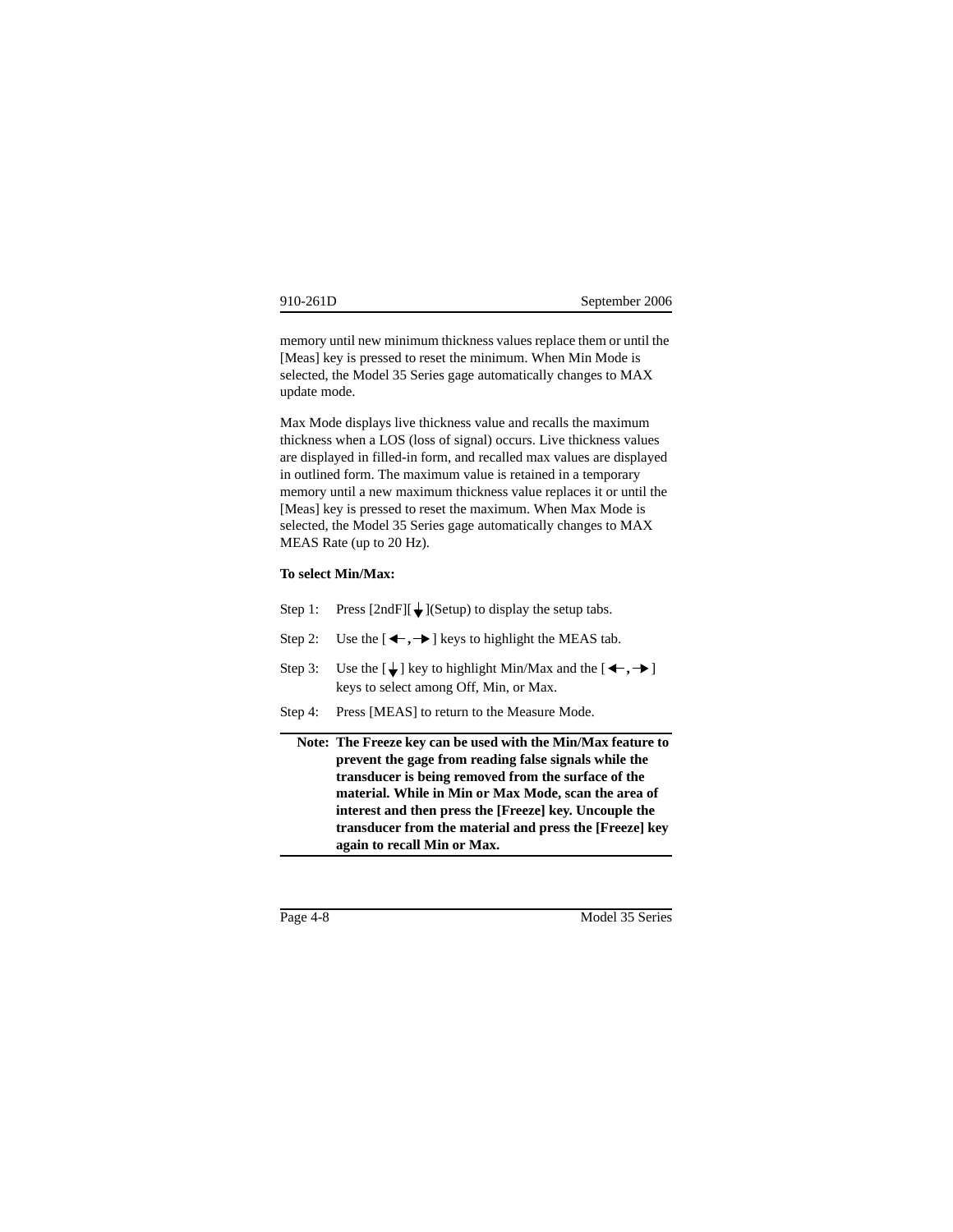| September 2006 | 910-261D |
|----------------|----------|
|                |          |

# **4.3.5 Hold/Blank**

Hold/Blank controls:

- Hold: The gage holds the last measurement when no measurements (LOS) are being made.
- Blank: The display blanks out the thickness value when no measurements (LOS) are being made.

The Model 35 Series is set by default to blank out the measurement display when no measurements are being made. When Hold mode is selected, live (active) thickness readings are displayed with filled-in numbers, and held measurements are displayed with outlined numbers.

#### **To change Hold/Blank:**

| Step 1: Press [2ndF], $\downarrow$ ](Setup) to display the setup tabs.                                                        |
|-------------------------------------------------------------------------------------------------------------------------------|
| Step 2: Use the $\left[\leftarrow, \rightarrow\right]$ to highlight the MEAS tab.                                             |
| Step 3: Use the $[\downarrow]$ key to highlight Hold/Blank and $[\uparrow, \rightarrow]$ to<br>select between Blank and Hold. |

Step 4: Press [MEAS] to return to the Measure Mode.

### **4.3.6 Measure Rate**

Measure Rate allows the user to display the measurement update rate. The user can select among update rates of 4 Hz, 8 Hz, 16 Hz, and MAX (MAX rate is within a range of 16 - 20 Hz, dependent on the measurement mode and the application).

# **Note: Changing to the MAX update rate will greatly affect the battery life of the Model 35 Series thickness gages.**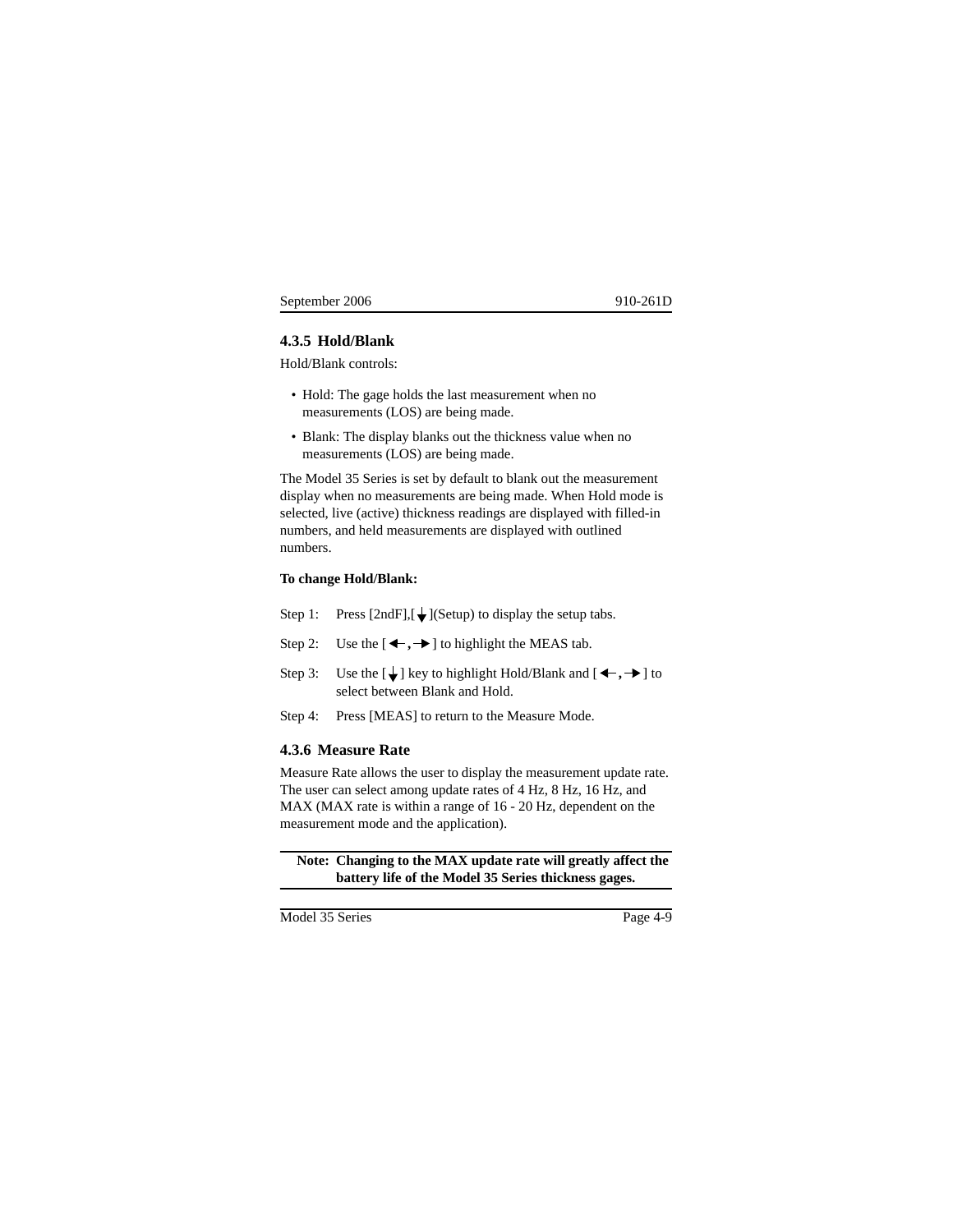#### September 2006

#### **To change Measure Rate:**

|           | Step 1: Press [2ndF][ $\bigcup$ ](Setup) to display the setup tabs.                          |
|-----------|----------------------------------------------------------------------------------------------|
| Step 2:   | Use the $[\blacktriangleleft, \rightarrow]$ keys to highlight the MEAS tab.                  |
| Step $3:$ | Use the $[\bigstar]$ key to highlight Measure Rate and the                                   |
|           | $\left[ \leftarrow, \rightarrow \right]$ keys to select among 4 Hz, 8 Hz, 16 Hz, and<br>MAX. |
| Step 4:   | Press [MEAS] to return to the Measure Mode.                                                  |

# **4.3.7 Averaging Mode**

In the Averaging Mode, the displays shows the average value of the ten (10) most recent readings. The Q-Bar (quality bar) is an indicator of measurement stability – a longer Q-Bar indicates more stable readings, that is, readings that do not vary from one another.

Averaging and Q-Bar are available for all measure rate settings.

Three options for the Averaging setting are available: ON, OFF and Q-Bar.

# **To change Measure Rate:**

Step 1: Press  $[2ndF][\downarrow]$  (Setup) to display the setup tabs.

Step 2: Use the  $[\bigstar]$  key to enter the MEAS tab.

Step 3: Press  $[$   $\biguparrow$   $]$  or  $[$   $\bigdownarrow$   $]$  to scroll to AVERAGING.

Page 4-10 Model 35 Series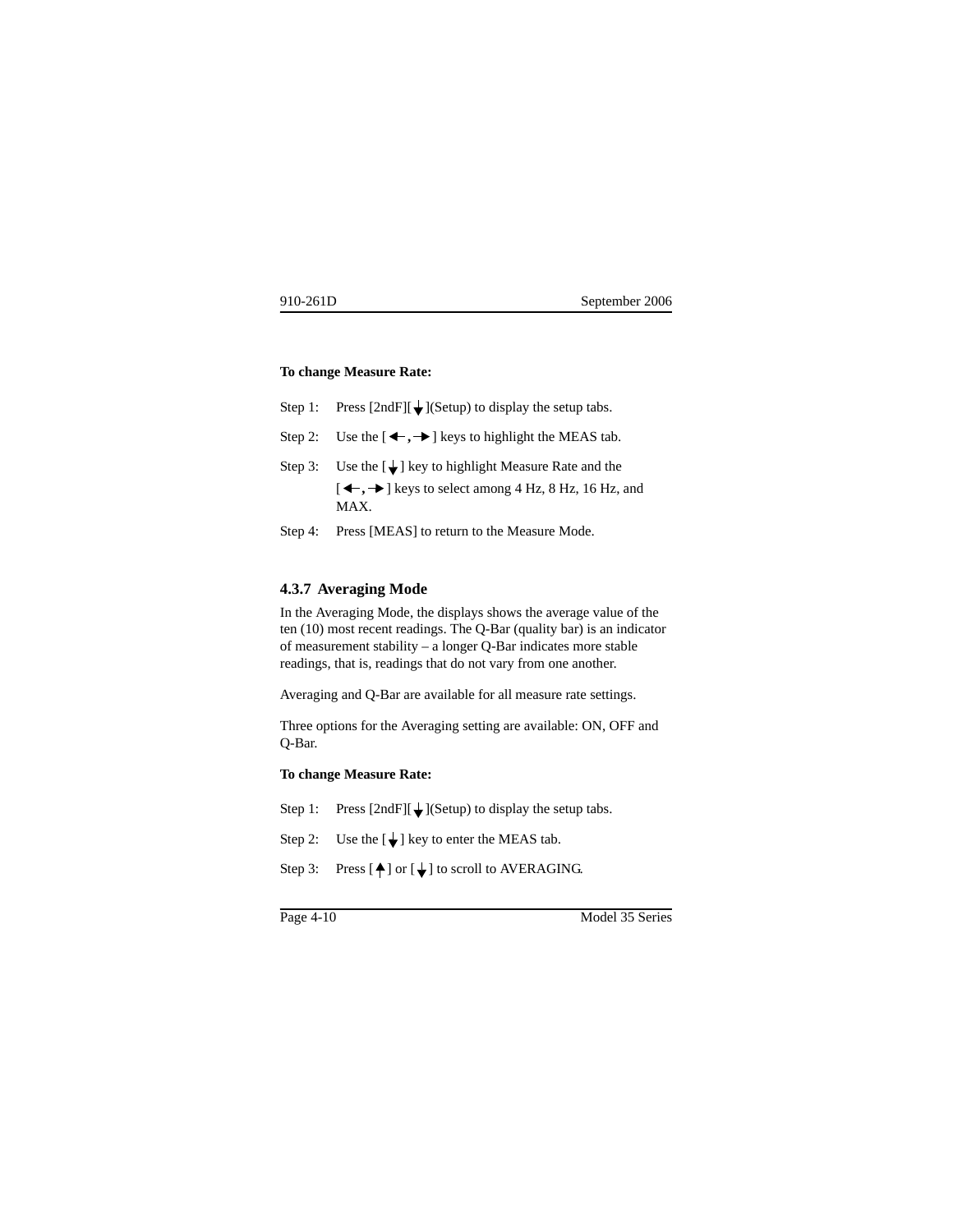| September 2006 |  |
|----------------|--|
|----------------|--|

# $5 \t 910-261D$

Step 4: Press  $[\leftarrow, \rightarrow]$  to choose On, Off, or Q-Bar.

Step 5: Press [MEAS/RESET].

# **4.3.8 CAL Lock**

CAL Lock allows the user to lock the calibration so that it cannot be changed while CAL Lock is enabled. If the user tries to change the calibration while the lock is activated, the gage displays a CAL Lock message.

# **To activate CAL Lock:**

- Step 1: Press  $[2ndF][\bigstar]$  (Setup) to display the setup tabs.
- Step 2: Use the  $\left[ \leftarrow, \rightarrow \right]$  keys to highlight the MEAS tab.
- Step 3: Use the  $\left[\frac{1}{2}\right]$  key to highlight CAL Lock and  $\left[\frac{4}{2}, \frac{1}{2}\right]$  to select between Off and On.
- Step 4: Press [MEAS] to return to the Measure Mode.

## **4.3.9 Quick Setup**

When activated, the Quick Setup feature permits the user to quickly recall the first four (4) user-defined setups by the use of a simple keypad shortcut.

# **To activate Quick Setup:**

Step 1: Press  $[2ndF][\bigstar]$  (Setup) to display the setup tabs.

Step 2: Use the  $\left[\bigstar\right]$  key to highlight the MEAS tab.

Step 3: Press the  $[$   $\biguparrow$   $]$  or  $[$   $\bigdownarrow$   $]$  to scroll to Quick Setup.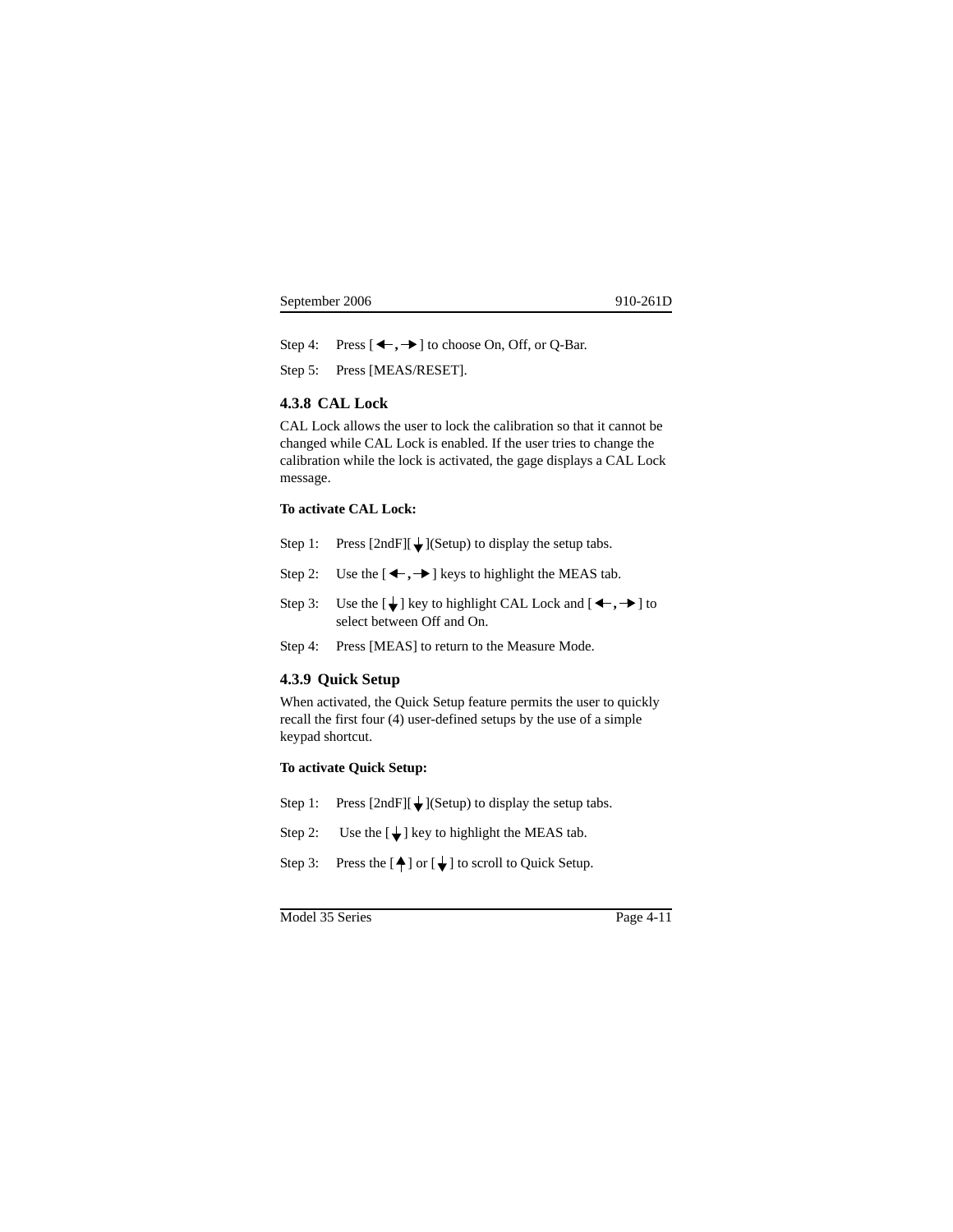# 910-261D September 2006

Step 4: Press the  $[\triangleleft]$  or  $[\triangleleft]$  to choose On or Off.

Step 5: Press [MEAS/RESET].

Once Quick Setup is activated:

- Press [ENTER],  $[$ <sup> $\uparrow$ </sup>] to recall the first user-defined transducer setup.
- Press [ENTER],  $[\rightarrow]$  to recall the second user-defined transducer setup.
- Press [ENTER],  $[\bigstar]$  to recall the third user-defined transducer setup.
- Press [ENTER],  $[$   $\leftarrow$  ] to recall the fourth user-defined transducer setup.

# **4.3.10 ID Overwrite (Model 35DL and 35DLHP Only)**

ID Overwrite allows the user to lock ID locations so that once a thickness reading is saved at the ID# location, users will be prompted with a message asking if they wish to overwrite the stored thickness value when attempting to overwrite stored readings.

# **To activate ID Overwrite:**

|            | Step 1: Press [2ndF][ $\bigcup$ ](Setup) to display the setup tabs.                                                   |
|------------|-----------------------------------------------------------------------------------------------------------------------|
| Step 2:    | Use the $\left[\leftarrow, \rightarrow\right]$ keys to highlight the MEAS tab.                                        |
| Step $3$ : | Use the $[\downarrow]$ key to highlight ID Overwrite and $[\downarrow, \rightarrow]$ to<br>select between Off and On. |
| Step $4$ : | Press [MEAS] to return to the Measure Mode.                                                                           |
| Page 4-12  | Model 35 Series                                                                                                       |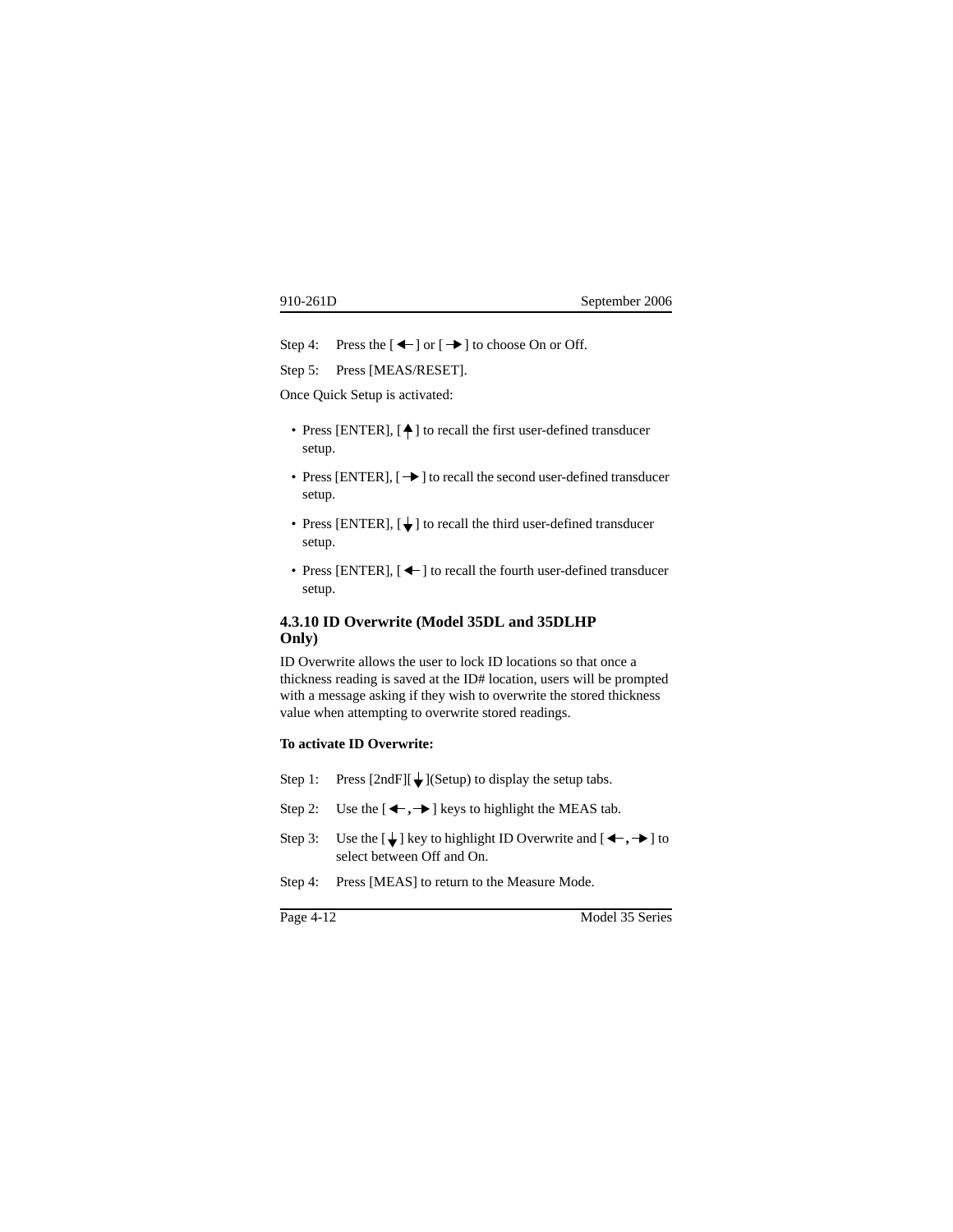September 2006 910-261D

# **4.4 System Setup**

The System Setup menu allows the user to turn on/off many Model 35 Series gage configurations.

Features include:

- Beeper
- Inactive Time
- Language
- Radix
- Backlight Mode
- Save Key Function
- File Mode

# **4.4.1 Beeper**

Beeper allows the user to turn the audio beeper of the Model 35 Series gages on and off. The Beeper is set to On by default and will generate an audio beep when any key is pressed or when an alarm condition has been detected.

- Step 1: Press [2ndF][ $\bigcup$ ](Setup) to display the setup tabs.
- Step 2: Use the  $[\blacktriangleleft, \rightarrow]$  keys to highlight the System tab.
- Step 3: Use the  $\left[\bigstar\right]$  key to highlight Beeper and  $\left[\bullet, \to\right]$  to select between Off and On.
- Step 4: Press [MEAS] to return to the Measure Mode.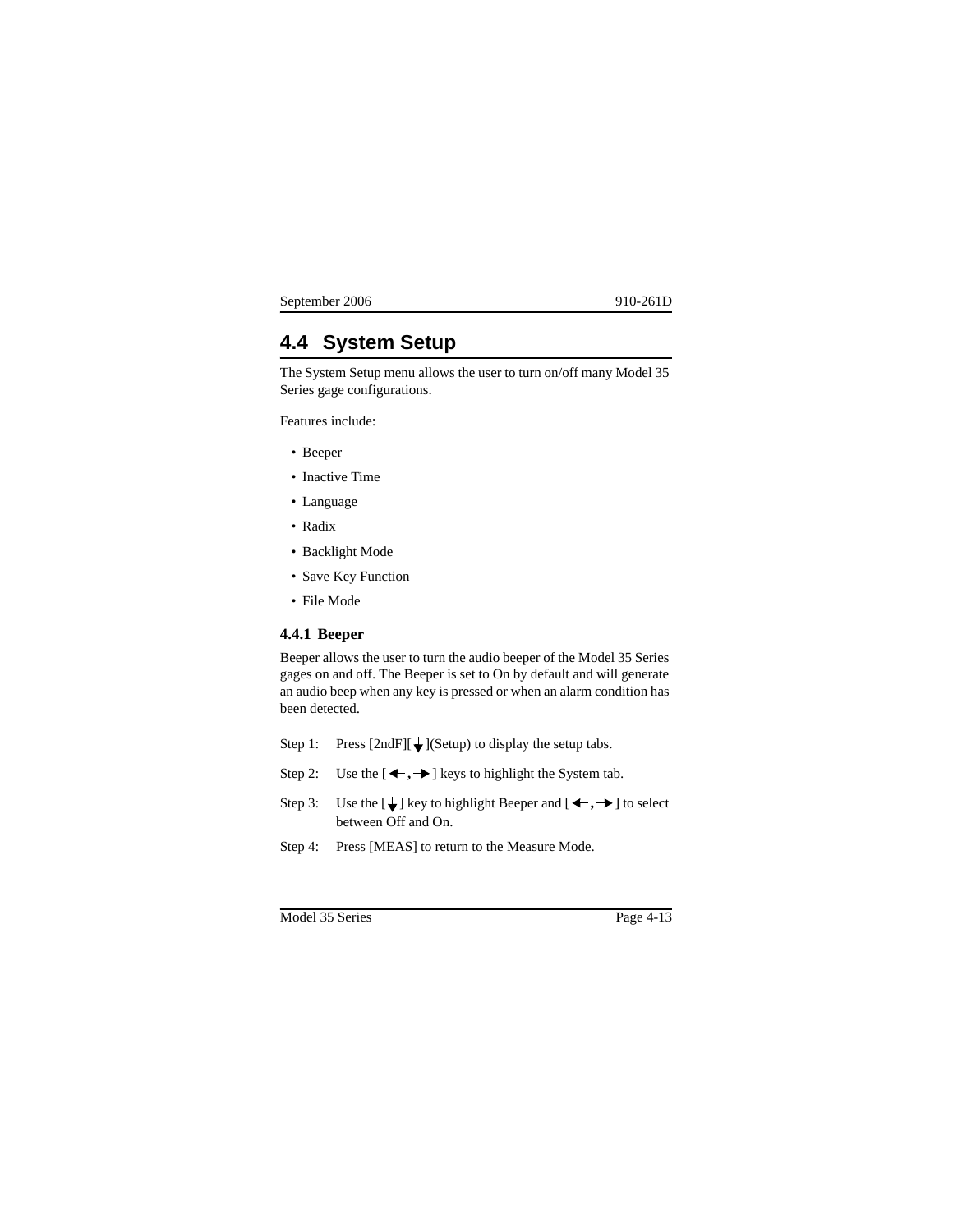#### 910-261D September 2006

#### **4.4.2 Inactive Time**

Inactive Time allows the user to set the Auto Power Off feature to either On or Off. When Inactive Time is set to On, the Model 35 Series gage powers off after approximately six (6) minutes during which no thickness measurements or key presses have occurred. When Inactive Time is set to Off, the Model 35 Series unit remains powered up until the user turns the unit Off or the battery voltage becomes low.

#### **To change Inactive Time:**

|  |  |  |  | Step 1: Press [2ndF][ $\bigvee$ ](Setup) to display the setup tabs. |
|--|--|--|--|---------------------------------------------------------------------|
|--|--|--|--|---------------------------------------------------------------------|

- Step 2: Use the  $[\blacktriangleleft, \rightarrow]$  keys to highlight the System tab.
- Step 3: Use the  $\left[\frac{1}{\bullet}\right]$  key to highlight Inactive Time and  $\left[\frac{1}{\bullet}, \frac{1}{\bullet}\right]$  to select between Off and On.
- Step 4: Press [MEAS] to return to the Measure Mode.

# **4.4.3 Language**

The default language for the 35 Series gages is English, but the gages can add a custom language so that text will be shown in the custom programmed language. This feature will be added to the 35 Series gages in early 2006. Please contact the company for more information.

#### **To activate Custom Language:**

Step 1: Press [2ndF],  $\downarrow$ ] (Setup) to display the setup tabs.

Step 2: Use the  $\left[ \leftarrow, \rightarrow \right]$  keys to select the System tab.

Step 3: Press the  $[$   $\bigtriangleup$   $]$  or  $[$   $\bigvee$   $]$  to scroll to Language.

Page 4-14 Model 35 Series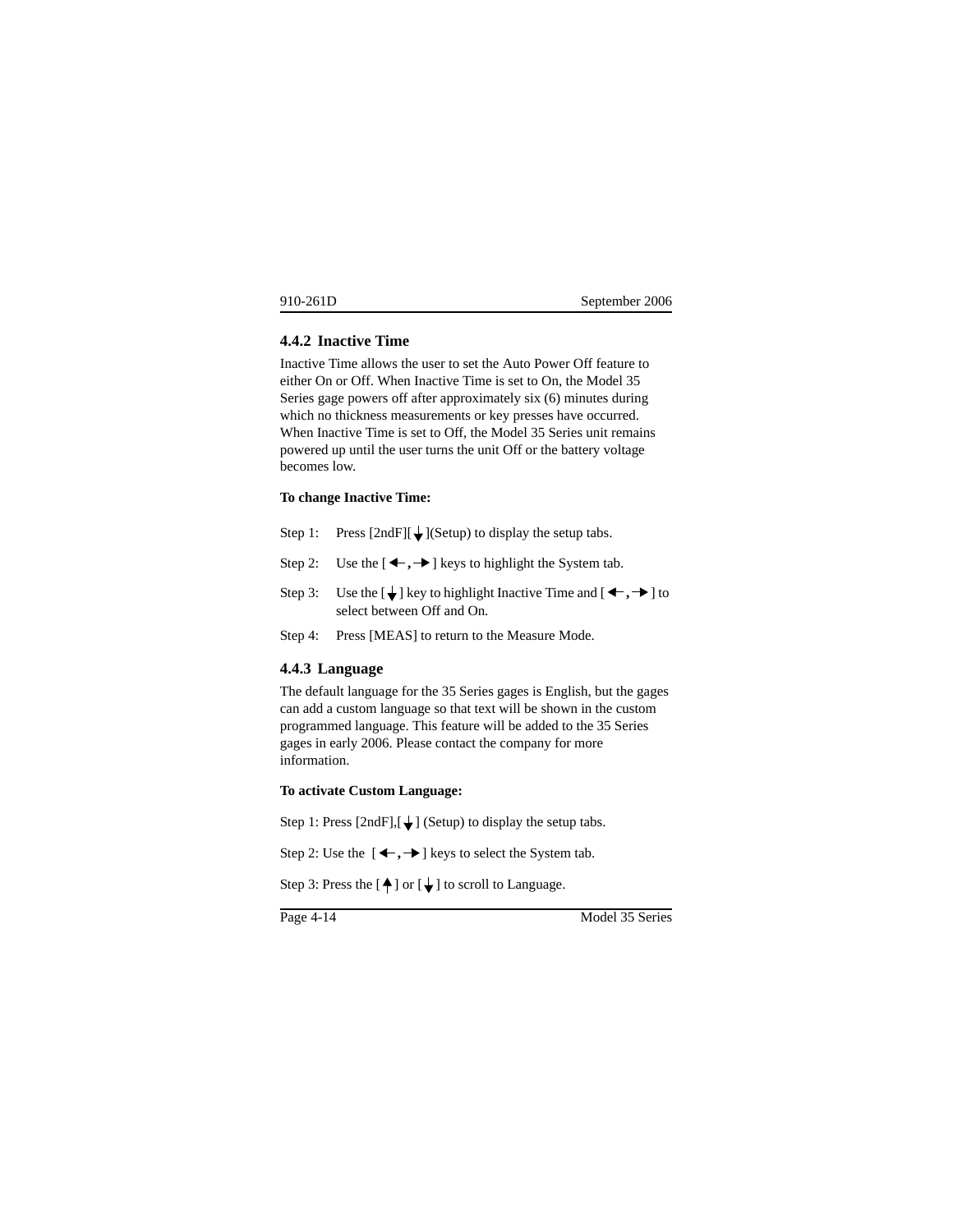| September 2006 |
|----------------|
|----------------|

910-261D

Step 4: Press  $[\triangleleft, \rightarrow]$  to choose English or Custom.

Step 5: Press [MEAS/RESET].

#### **4.4.4 Radix**

Radix allows the user to select the display of the radix character (the character that separates the whole and decimal part of the thickness value). In the United States, the period (.) is used as radix (Example: 0.123"). In many other countries, the comma (,) is used (Example: 1,25 mm).

# **To change radix:**

| Step 1: | Press [2ndF][ $\bigvee$ ](Setup) to display the setup tabs. |  |  |  |  |
|---------|-------------------------------------------------------------|--|--|--|--|
|---------|-------------------------------------------------------------|--|--|--|--|

- Step 2: Use the  $[\blacktriangleleft, \rightarrow]$  keys to highlight the System tab.
- Step 3: Use the  $\left[\bigstar\right]$  key to highlight Radix and  $\left[\bigstar\right]$ ,  $\rightarrow$  to select between Period and Comma.
- Step 4: Press [MEAS] to return to the Measure Mode.

## **4.4.5 Backlight Mode**

Backlight Mode allows the user to determine how the backlight works once it has been turned on. When Backlight Mode is set to Normal, the backlight will stay on until it is turned off. When Backlight Mode is set to Auto and the backlight is turned on, it will stay on while a thickness measurement is being displayed and automatically turn off five (5) seconds after a LOS (Loss of Signal) has occurred.

# **To Change Backlight Mode:**

Step 1: Press  $[2ndF][\bigstar]$  (Setup) to display the setup tabs.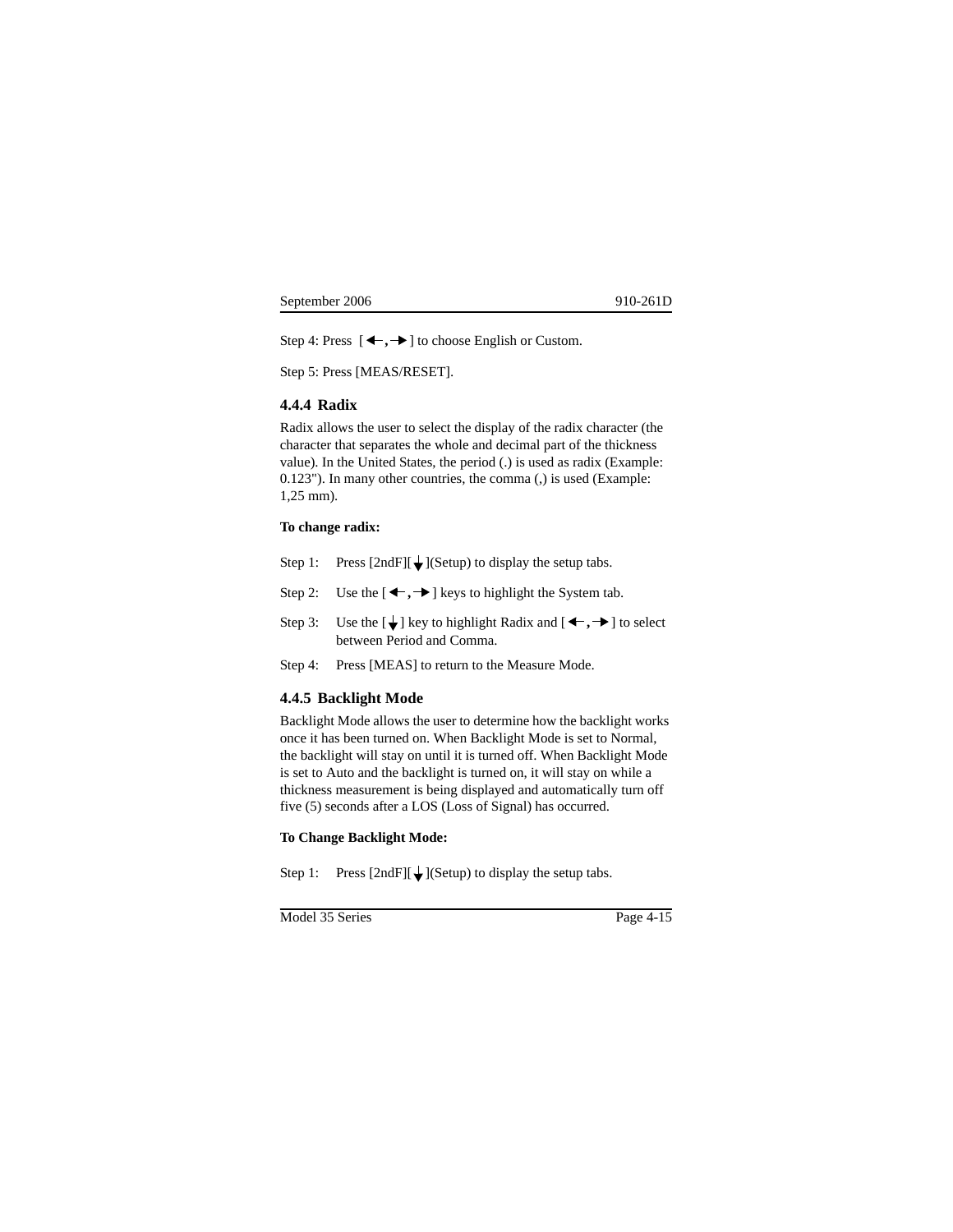| September 2006 |  |  |
|----------------|--|--|
|                |  |  |

- Step 2: Use the  $[\blacktriangleleft, \rightarrow]$  keys to highlight the System tab.
- Step 3: Use the  $[\downarrow]$  key to highlight Backlight Mode and  $[\downarrow, \rightarrow]$ to select between Normal and Auto.
- Step 4: Press [MEAS] to return to the Measure Mode.

#### **4.4.6 Save Key Function**

910-261D

The Save key on the 35DL and 35DLHP units can be programmed to initiate a Save or Send function.When the Save key is set to "SAVE", pressing the [SAVE] key will save the current thickness reading to the internal datalogger. When the Save key is set to "SEND", pressing the [SAVE] key will send the reading through the optional RS-232 port.

# **Note: The 35DL and 35DLHP cannot single send thickness data through the USB port.**

The ability to program the Save key is helpful when using the optional RS-232 output or the remote foot switch options. Pressing the remote foot switch acts in the same way as pressing the Save key so that programming the Save key function allows the remote foot switch to initiate a Save or Send function.

To change the Save key function:

Step 1: Press [2ndF][ $\bigvee$ ](Setup) to display the setup tabs.

Step 2: Use the  $[\blacktriangleleft, \rightarrow]$  keys to highlight the System tab.

Step 3: Use the  $[\downarrow]$  key to highlight Save and  $[\downarrow, \rightarrow]$  to select between "SAVE" and "SEND".

Step 4: Press [MEAS] to return to the Measure Mode.

Page 4-16 Model 35 Series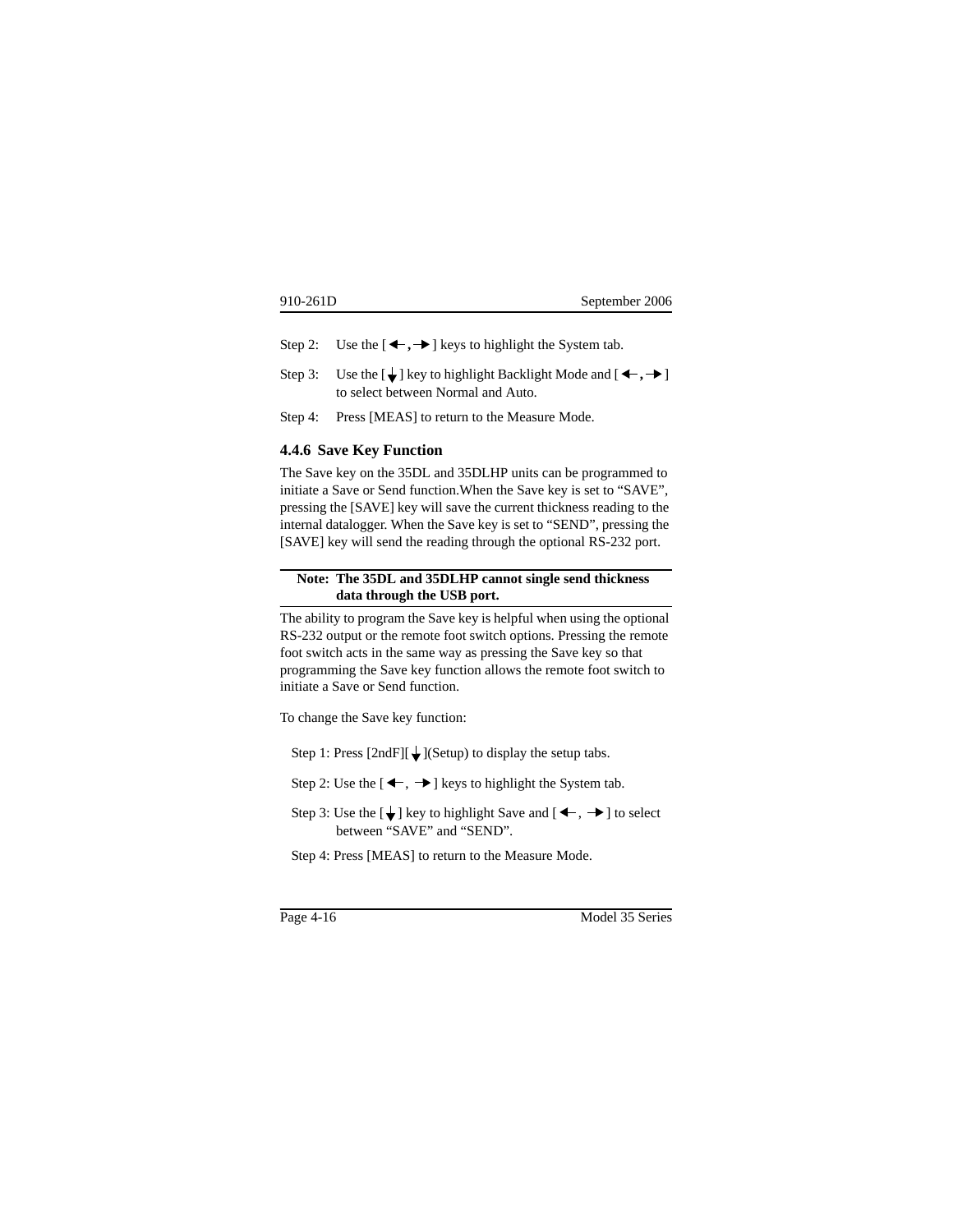| September 2006 |  |
|----------------|--|
|----------------|--|

# 910-261D

# **4.4.7 File Mode (35DL and 35DLHP Only)**

When creating data files in the 35DL and 35DLHP, it is necessary to designate the type of data that will be stored in the file. The File Mode parameter in the System Setup tab allows the user to set the default file mode. This sets the default file type that is designated when a new file is created. The user can change this during the file creation. The file Modes are:

- Normal For saving standard thickness measurements
- Velocity For saving velocity measurements
- Time of Flight For saving time of flight measurements
- Reduction Rate For saving both Thickness and % Reduction Rate measurements

To Change the default File mode;

- Step 1: Press  $[2^{nd} F]$ ,  $[\bigstar]$  (Setup) to display the setup tabs.
- Step 2: Use the  $[\blacktriangleleft, \rightarrow]$  keys to highlight the System tab.
- Step 3: Use the  $\left[\bigstar\right]$  key to highlight File Mode and  $\left[\bigstar\right]$ ,  $\rightarrow$  to select among Normal, Velocity, Time of FLT, and Reduction RT.
- Step 4: Press [MEAS] to return to the Measure Mode.

# **4.5 Communication**

The 35 Series gages are supplied with a standard USB communication port. This port is used to:

• Communicate with the optional 35PCSCOPE program for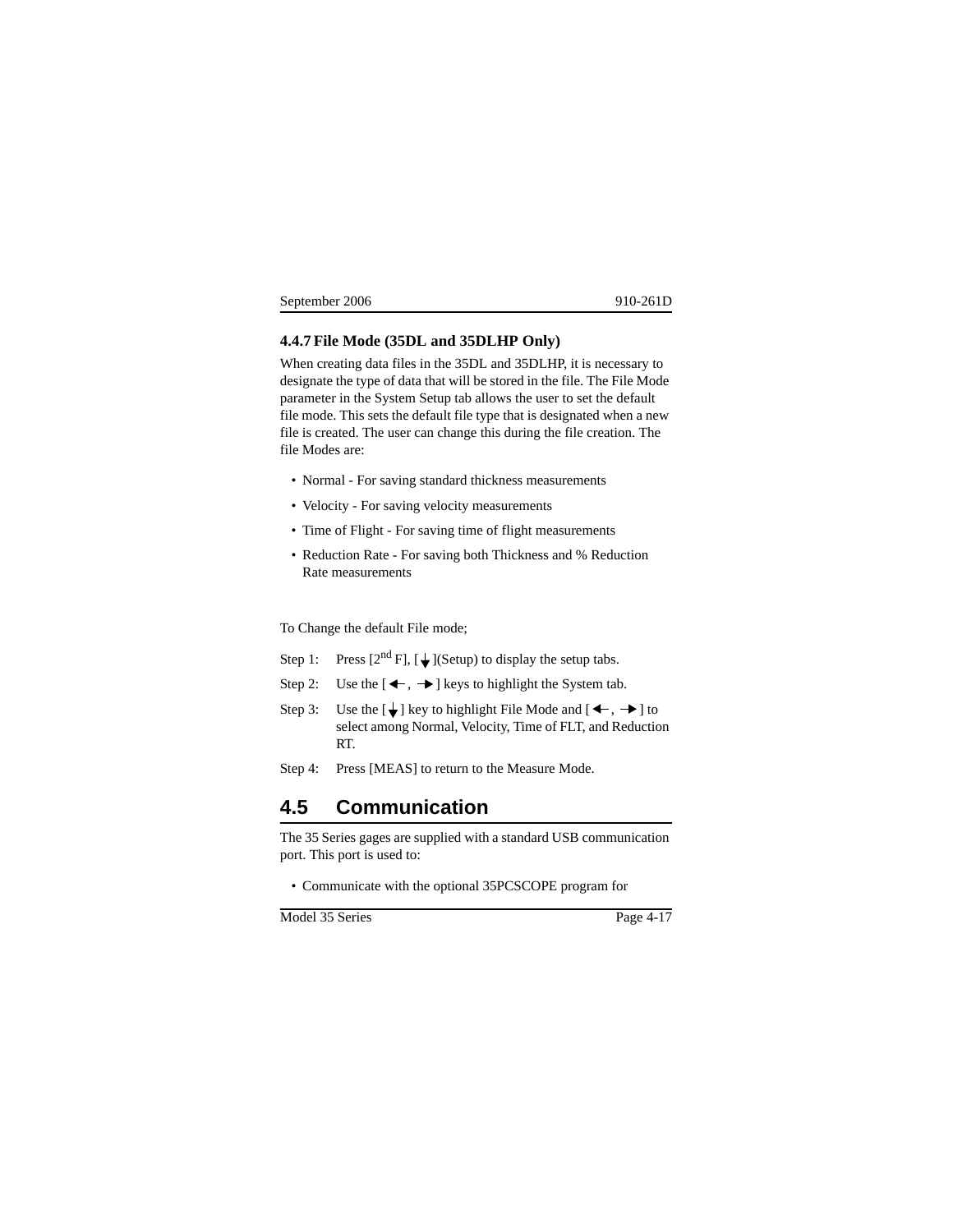910-261D September 2006

creating custom transducer setups.

- Upgrade gage operating software.
- Communicate with the Panametrics-NDT Gageview interface program.
	- 35 and 35HP gages can send and receive Custom Transducer setups.
	- 35DL and35DLHP can send and receive Thickness, Velocity and Time of Flight data as well as Custom Transducer setups.

An optional (unit must be returned to the company for modification) RS-232 port is available for the 35DL and 35DLHP for use with:

- Serial port printers
- RS-232 serial communication programs
- RS-232 digital caliper (supplied)
- Bar code reader (supplied)

# **4.5.1 Send Format**

The Send format selects the format of the data being sent from 35 Series gages. It is set by default to F1 and should be changed only when communicating with custom software. Contact the company for information concerning additional Send formats.

Single sending can only be done using the optional RS-232 output. Send can only be done with the thickness reading. Formats F1-F5 are used when performing File Sends or Range Sends to external software or printers.

Page 4-18 Model 35 Series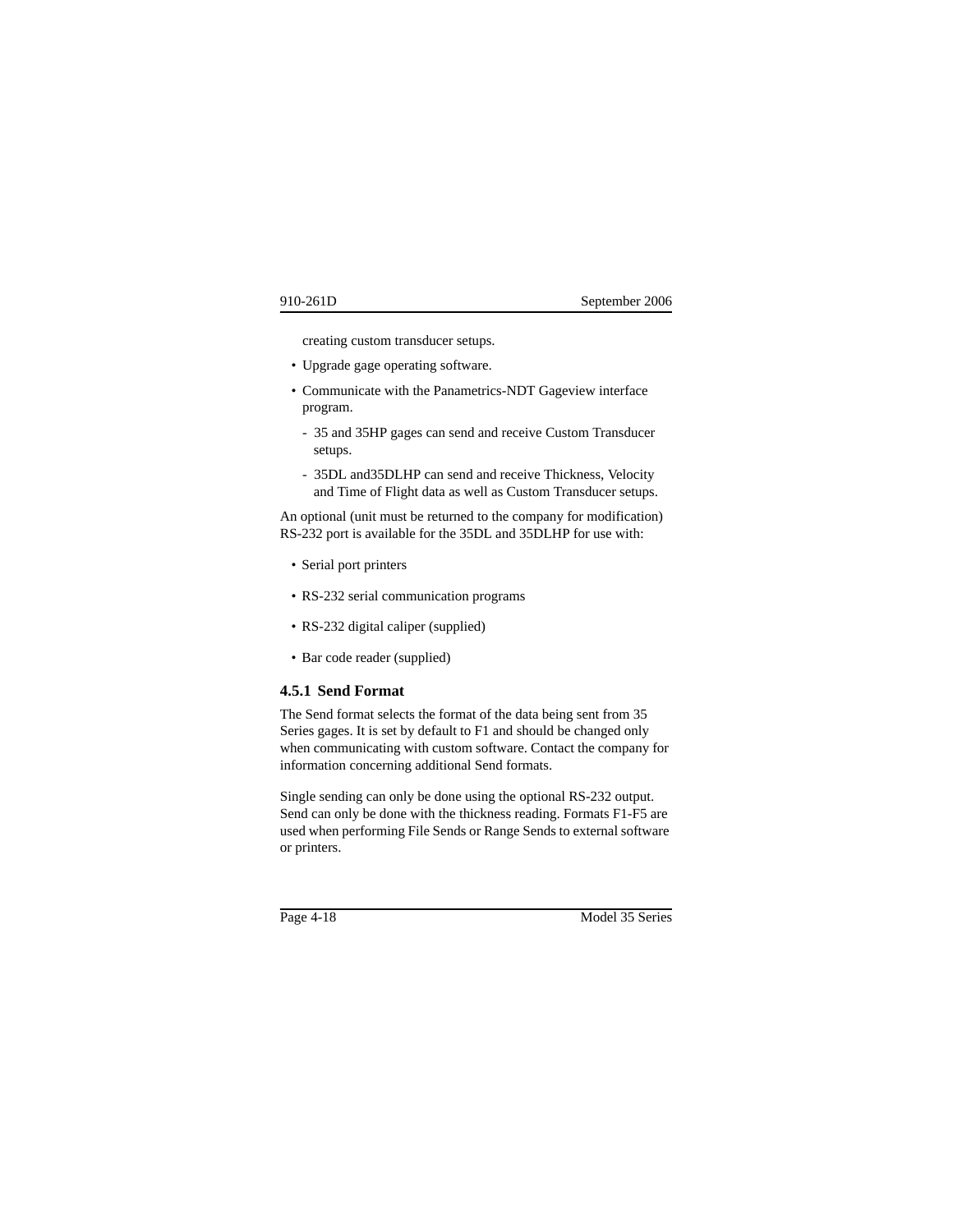| September 200 |  |  |  |
|---------------|--|--|--|
|---------------|--|--|--|

# $910-261D$

# **F1 Format: Sends ID#, Thickness Table, and Setups Table**

| <b>Identifier</b>    | <b>Thickness</b> | Units       |        | Flags  |              | SU#                    |
|----------------------|------------------|-------------|--------|--------|--------------|------------------------|
| 001                  | 1.091            | IN          |        | $M1-$  |              | 2                      |
| 002                  | 1.091            | IN          |        | $M1 -$ |              | $\overline{c}$         |
| 003                  | 1.091            | IN          |        | $M1-$  |              | 2                      |
| 004                  | 1.091            | IN          |        | $M1-$  |              | $\overline{c}$         |
| 005                  | 1.091            | IN          |        | $M1 -$ |              | $\overline{c}$         |
| OK                   |                  |             |        |        |              |                        |
| SU#                  | VEL $( \mu S)$   | <b>DIFF</b> | LO ALM | HI ALM | <b>UNITS</b> | <b>BASE MEAS SETUP</b> |
| $\mathfrak{D}$<br>OK | 0.22600          | 0.000       | 0.000  | 25,000 | In           | <b>DEFM1-M110</b>      |

# **F2 Format: Sends ID#, Thickness Table, Setup Table, and Statistics**

| <b>Identifier</b> | <b>Thickness</b>                       | Units       |        | Flags         |              | SU#                    |
|-------------------|----------------------------------------|-------------|--------|---------------|--------------|------------------------|
| 001               | 1.091                                  | IN          |        | $M1-$         |              | 2                      |
| 002               | 1.091                                  | IN          |        | $M1-$         |              | 2                      |
| 003               | 1.091                                  | IN          |        | $M1-$         |              | $\overline{c}$         |
| 004               | 1.091                                  | IN          |        | $M1-$         |              | 2                      |
| 005               | 1.091                                  | IN          |        | $M1 -$        |              | 2                      |
| OK                |                                        |             |        |               |              |                        |
| SU#               | VEL $\left(\frac{\mu S}{\mu S}\right)$ | <b>DIFF</b> | LO ALM | <b>HI ALM</b> | <b>UNITS</b> | <b>BASE MEAS SETUP</b> |
| $\mathfrak{D}$    | 0.22600                                | 0.000       | 0.000  | 25,000        | In           | <b>DEFM1-M110</b>      |
| OK                |                                        |             |        |               |              |                        |

# **\*\*\*STATISTICS\*\*\* # OF THK** 5<br>**MEAN** 1.091" **MEAN** 1.091"<br> **MEDIAN** 1.091" **MEDIAN** 1.091" **RANGE** 0.000" **STD. DEV** 0.000" **# OF HIGH ALARM** 0 **% OF HIGH ALARM** 0% **# OF LOW ALARM** 0 **% OF LOW ALARM** 0% **IDENTIFIER MINIMUM THK**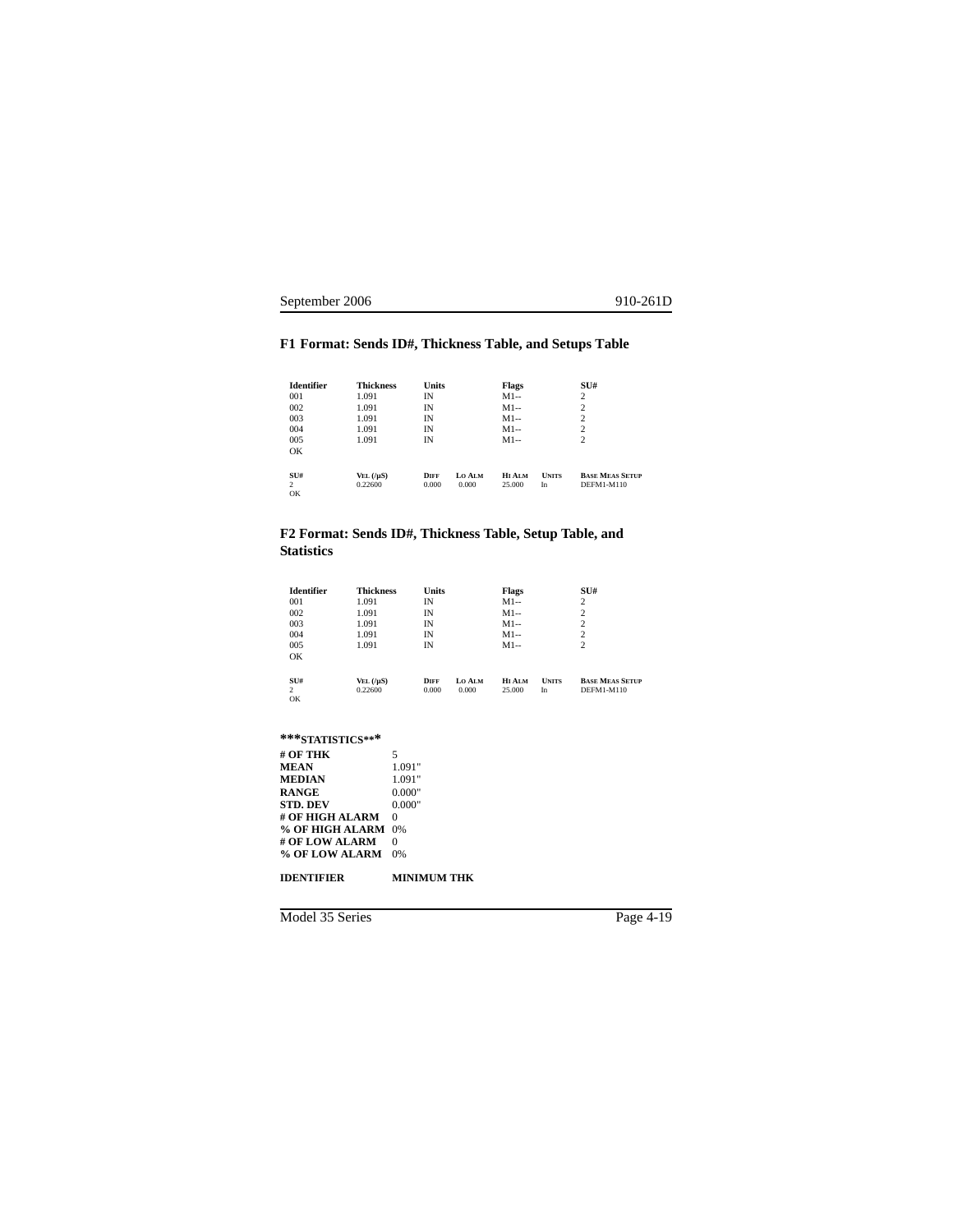| 910-261D          |                    | September 2006 |
|-------------------|--------------------|----------------|
|                   |                    |                |
| 001               | 1.091"             |                |
| 002               | 1.091"             |                |
| 003               | 1.091"             |                |
| 004               | 1.091"             |                |
| 005               | 1.091"             |                |
| <b>IDENTIFIER</b> | <b>MAXIMUM THK</b> |                |
| 001               | 1.091"             |                |
| 002               | 1.091"             |                |
| 003               | 1.091"             |                |
| 004               | 1.091"             |                |
| 005               | 1.091"             |                |
| OK                |                    |                |

# **F3 Format: Sends the ID#, Thickness Table, Setup Table, and Transducer Setup Table**

| <b>Identifier</b>                                                                                        | <b>Thickness</b> | Units                                            |        | Flags  |              | SU#                                       |
|----------------------------------------------------------------------------------------------------------|------------------|--------------------------------------------------|--------|--------|--------------|-------------------------------------------|
| 001                                                                                                      | 1.091            | IN                                               |        | $M1-$  |              | 2                                         |
| 002                                                                                                      | 1.091            | IN                                               |        | $M1-$  |              | $\overline{c}$                            |
| 003                                                                                                      | 1.091            | IN                                               |        | $M1-$  |              | $\overline{c}$                            |
| 004                                                                                                      | 1.091            | IN                                               |        | $M1-$  |              | $\overline{\mathbf{c}}$<br>$\overline{c}$ |
| 005                                                                                                      | 1.091            | IN                                               |        | $M1-$  |              |                                           |
| OK                                                                                                       |                  |                                                  |        |        |              |                                           |
| SU#                                                                                                      | VEL $( \mu S )$  | <b>DIFF</b>                                      | LO ALM | HI ALM | <b>UNITS</b> | <b>BASE MEAS SETUP</b>                    |
| 2                                                                                                        | 0.22600          | 0.000                                            | 0.000  | 25,000 | In           | <b>DEFM1-M110</b>                         |
| OK                                                                                                       |                  |                                                  |        |        |              |                                           |
| <b>Setup Name:</b><br><b>Probe Type:</b><br><b>Material Velocity:</b><br>Zero:<br><b>Pulser Voltage:</b> | M110<br>220.0    | <b>DEFM1-M110</b><br>$0.22600''/ \mu s$<br>110 V |        |        |              |                                           |
| <b>Maximum Gain:</b>                                                                                     |                  | 55.1 dB                                          |        |        |              |                                           |
| <b>Initial Gain:</b>                                                                                     |                  | 26.1 dB                                          |        |        |              |                                           |
| <b>TVG Slope:</b>                                                                                        |                  | $4.97$ dB/ $\mu$ s                               |        |        |              |                                           |
| <b>Main Bang Blank:</b>                                                                                  |                  | $500.15$ ns                                      |        |        |              |                                           |
| <b>Echo Window:</b>                                                                                      |                  | $199.50 \,\mu s$                                 |        |        |              |                                           |
| Mode:                                                                                                    | 1                |                                                  |        |        |              |                                           |
| <b>Echo1 Detection:</b>                                                                                  |                  | -slope                                           |        |        |              |                                           |
|                                                                                                          |                  |                                                  |        |        |              |                                           |

Page 4-20 Model 35 Series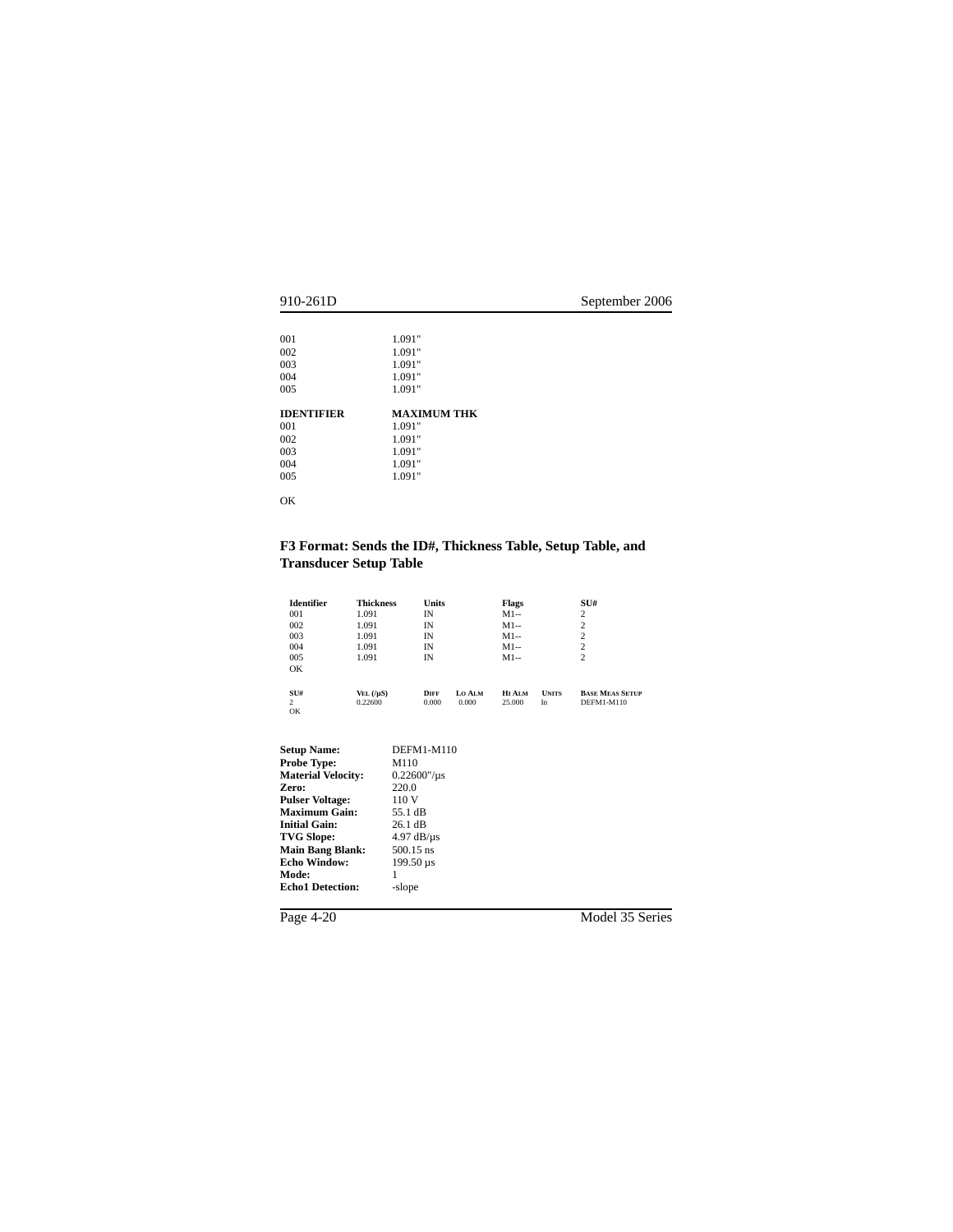| September 2006 |  |
|----------------|--|
|                |  |

910-261D

**Echo2 Detection:** N/A<br>**Interface Blank:** N/A **Interface Blank:** N/A<br>**Mode3** Echo Blank: N/A Mode3 Echo Blank:

OK

**F4 Format: a "+" or "-" Sign and Thickness Table (No ID#'s)**

+1.091 +1.091 +1.091 +1.091 +1.091

# **F5 Format: Sends the ID# , Thickness Table, Setup Table, Transducer Setup Table, and Statistics**

| <b>Identifier</b> | <b>Thickness</b>                       | Units       |        | Flags         |              | SU#                    |
|-------------------|----------------------------------------|-------------|--------|---------------|--------------|------------------------|
| 001               | 1.091                                  | IN          |        | $M1-$         |              | 2                      |
| 002               | 1.091                                  | IN          |        | $M1-$         |              | 2                      |
| 003               | 1.091                                  | IN          |        | $M1-$         |              | 2                      |
| 004               | 1.091                                  | IN          |        | $M1-$         |              | 2                      |
| 005               | 1.091                                  | IN          |        | $M1-$         |              | 2                      |
| 006               | -----                                  | IN          |        | $L_{\rm H}$   |              | 2                      |
| OK                |                                        |             |        |               |              |                        |
| SU#               | VEL $\left(\frac{\mu S}{\mu S}\right)$ | <b>DIFF</b> | LO ALM | <b>HI ALM</b> | <b>UNITS</b> | <b>BASE MEAS SETUP</b> |
| $\mathfrak{D}$    | 0.22600                                | 0.000       | 0.000  | 25.000        | In           | <b>DEFM1-M110</b>      |
| OK                |                                        |             |        |               |              |                        |

Table continues on the following page.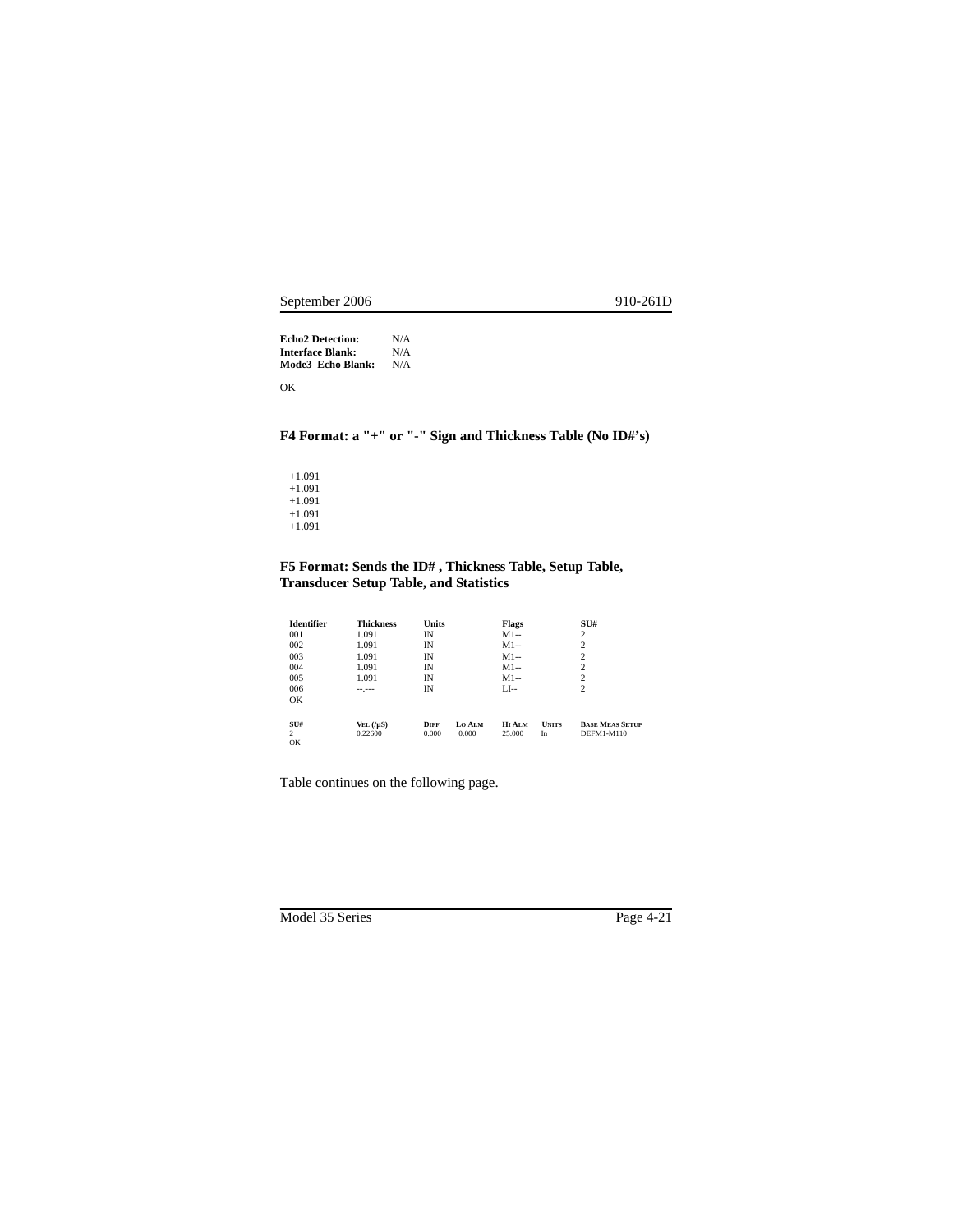910-261D September 2006

| <b>Setup Name:</b>       | DEFM1-M110              |                 |
|--------------------------|-------------------------|-----------------|
| <b>Probe Type:</b>       | M110                    |                 |
| <b>Material Vel:</b>     | $0.22600''/ \mu s$      |                 |
| Zero:                    | 220.0                   |                 |
| <b>Pulser Voltage:</b>   | 110 V                   |                 |
| <b>Maximum Gain:</b>     | 55.1 dB                 |                 |
| <b>Initial Gain:</b>     | $26.1 \text{ dB}$       |                 |
| <b>TVG Slope:</b>        | $4.97$ dB/ $\mu$ s      |                 |
| <b>Main Bang Blank:</b>  | 500.15 ns               |                 |
| <b>Echo Window:</b>      | $199.50 \,\mathrm{u}$ s |                 |
| Mode:                    | 1                       |                 |
| <b>Echo1 Detection:</b>  | -slope                  |                 |
| <b>Echo2 Detection:</b>  | N/A                     |                 |
| <b>Interface Blank:</b>  | N/A                     |                 |
| <b>Mode3 Echo Blank:</b> | N/A                     |                 |
| OK                       |                         |                 |
| ***Statistics***         |                         |                 |
| # OF THK:                | 5                       |                 |
| MEAN:                    | 1.091"                  |                 |
| <b>MEDIAN:</b>           | 1.091"                  |                 |
| <b>RANGE:</b>            | 0.000"                  |                 |
| <b>STD. DEVIATION:</b>   | 0.000"                  |                 |
| # OF HIGH ALARM:         | $\Omega$                |                 |
| % OF HIGH ALARM:         | 0%                      |                 |
| # OF LOW ALARM:          | $\Omega$                |                 |
| % OF LOW ALARM:          | 0%                      |                 |
| <b>IDENTIFIER</b>        | <b>MINIMUM THK</b>      |                 |
| 001                      | 1.091"                  |                 |
| 002                      | 1.091"                  |                 |
| 003                      | 1.091"                  |                 |
| 004                      | 1.091"                  |                 |
| 005                      | 1.091"                  |                 |
| <b>IDENTIFIER</b>        | <b>MAXIMUM THK</b>      |                 |
| 001                      | 1.091"                  |                 |
| 002                      | 1.091"                  |                 |
| 003                      | 1.091"                  |                 |
| 004                      | 1.091"                  |                 |
| 005                      | 1.091"                  |                 |
| OK                       |                         |                 |
| Page 4-22                |                         | Model 35 Series |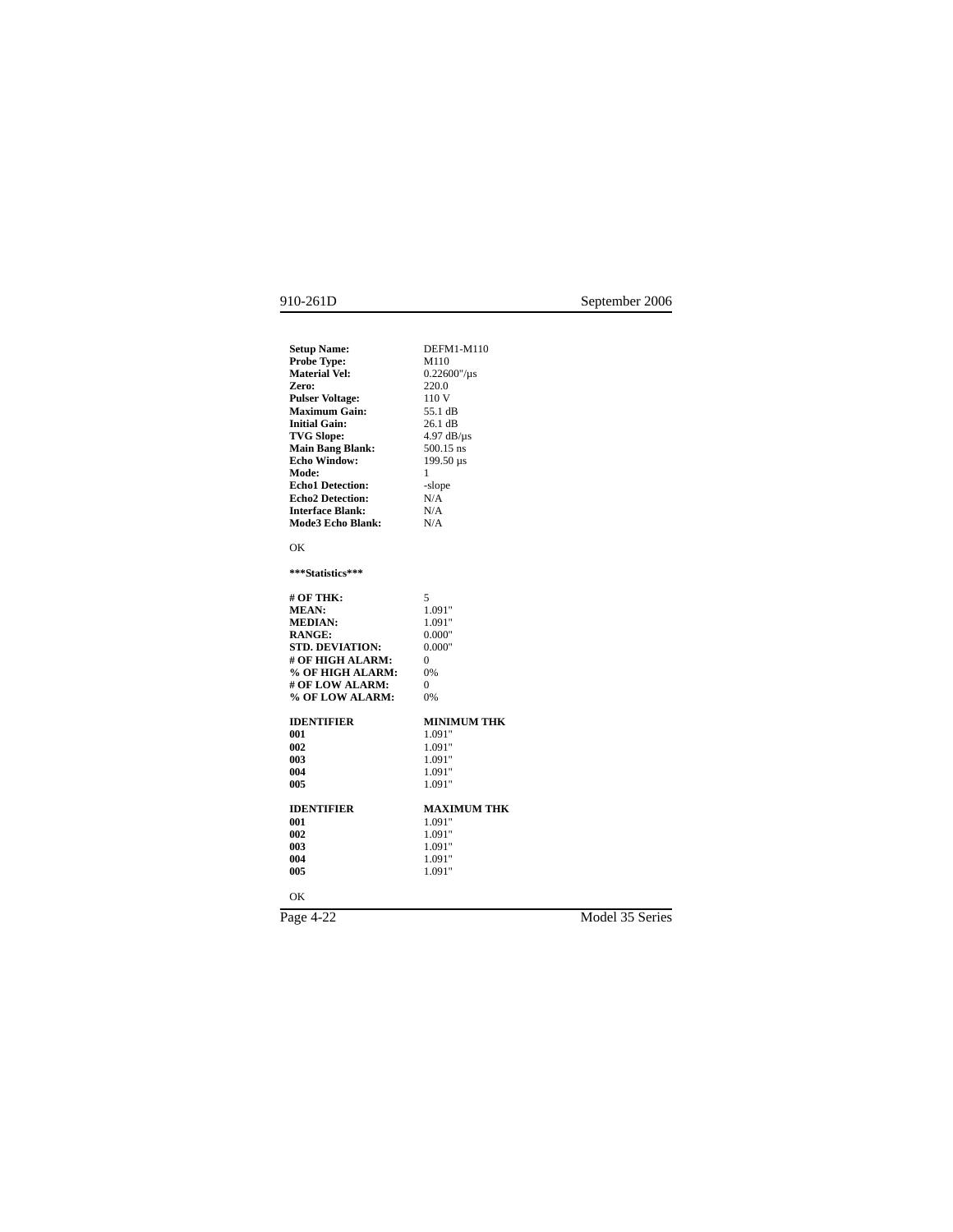| September 2006 |  |  |  |
|----------------|--|--|--|
|----------------|--|--|--|

**F6 Format: Used with the Reduction Rate function to output both the thickness and the Reduction Rate along with an alarm indicator. If the alarm is set and triggered at an ID# location, a single asterisk (\*) indicates a YELLOW alarm condition, and a double asterisk (\*\*) indicates a RED alarm condition.** 

| 01 | 0.503 | 0.0      |
|----|-------|----------|
| 02 | 0.503 | 0.0      |
| 03 | 0.402 | 0.0      |
| 04 | 0.401 | 0.0      |
| 05 | 0.301 | $24.7*$  |
| 06 | 0.301 | $24.7*$  |
| 07 | 0.202 | 49.5**   |
| 08 | 0.202 | 49.6**   |
| 09 | 0.103 | $74.3**$ |
| 10 | 0.103 | 74.3**   |

### **4.5.2 Protocol**

Two sets of remote commands can be used to communicate with 35 Series gages. Normally, communication between the 35 Series gages and 35pcscope or Gageview is done using the Multi Char command set. The Single Char command set is used for communication with custom software and external devices like digital calipers, RS-232 printers, and RS-232 bar code readers.

#### **4.5.3 Connector**

35 Series gages are standardly supplied with a USB communication port only. An optional RS-232 port is available for communication with RS-232 base equipment. Normally, the connector should be set to USB and should be set to RS-232 only when the option has been installed and you are communicating via RS-232 protocol.

When RS-232 is selected, the user can also configure the device (printer, terminal, bar code or caliper). In addition, the user can set the

Model 35 Series Page 4-23

910-261D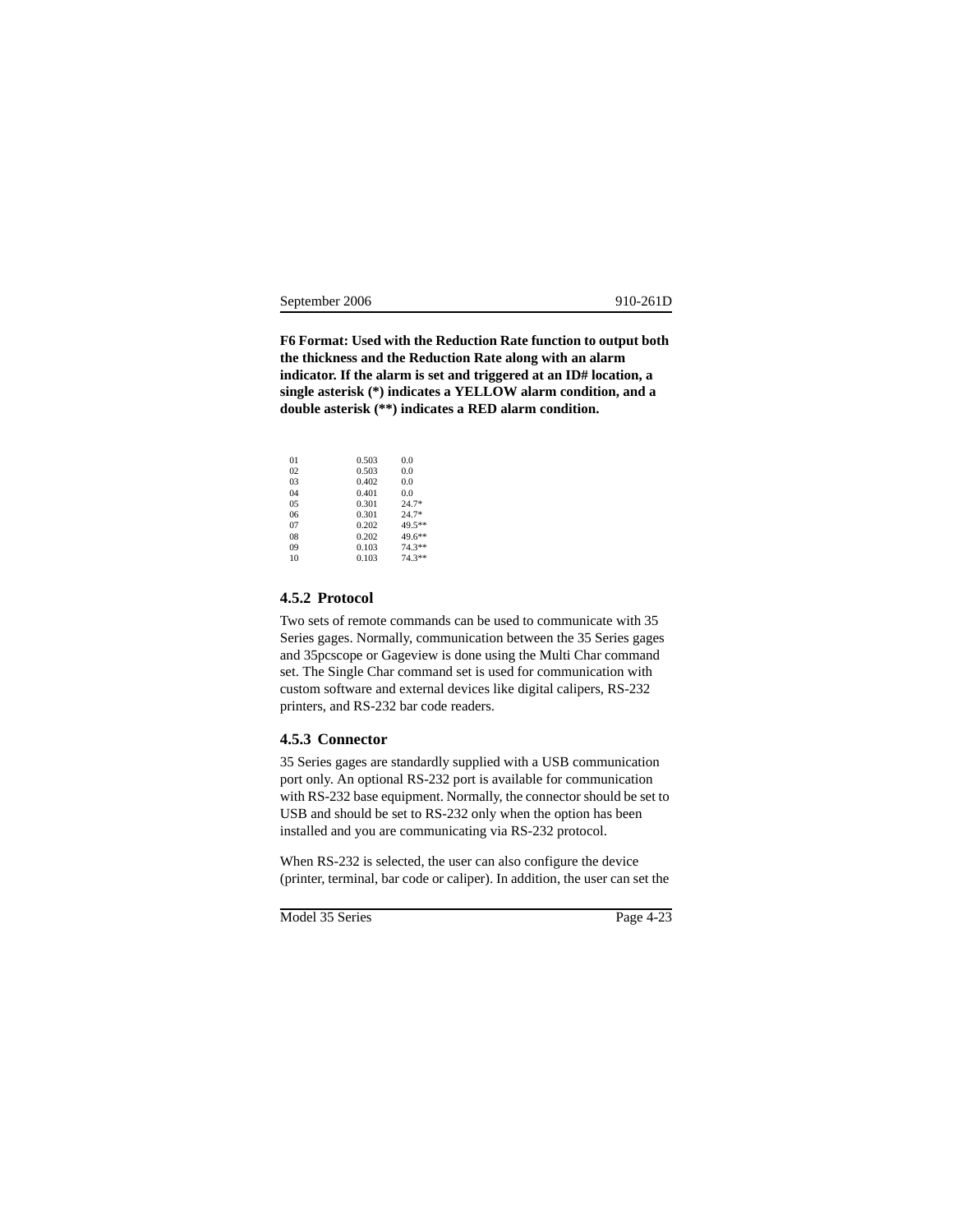| 910-261D |  |  |  |
|----------|--|--|--|
|          |  |  |  |

| 910-261D | September 2006 |  |
|----------|----------------|--|
|          |                |  |

baud rate when printer and terminal are selected. The baud rate can be set to1200, 2400, 4800, 9600, or 19200. Additional RS-232 parameters at fixed at:

• Word Length Fixed at 8 bits • Parity Fixed at None

• Stop Bits Fixed at 1

**To change the communication settings:**

- Step 1: Press  $[2ndF][\bigstar]$  (Setup) to display the setup tabs.
- Step 2: Use the  $[\blacktriangleleft, \rightarrow]$  keys to highlight the Comm tab.
- Step 3: Use the  $\left[\frac{1}{2}\right]$  key to highlight the parameter and  $\left[\frac{1}{2}, \frac{1}{2}\right]$  to select settings.
- Step 4: Press [MEAS] to return to the Measure Mode.

# **4.5.4 Continuous Output (Optional RS-232 Output Only)**

The 35DL and 35DLHP can send continuous thickness data via the optional RS-232 port. This allows the 35DL and 35DLHP to be integrated into custom systems that require the continuous monitoring of thickness readings.

# **Continuous Output Configuration**

| $\blacksquare$ OFF: | Continuous output is turned off. |  |
|---------------------|----------------------------------|--|
|---------------------|----------------------------------|--|

Page 4-24 Model 35 Series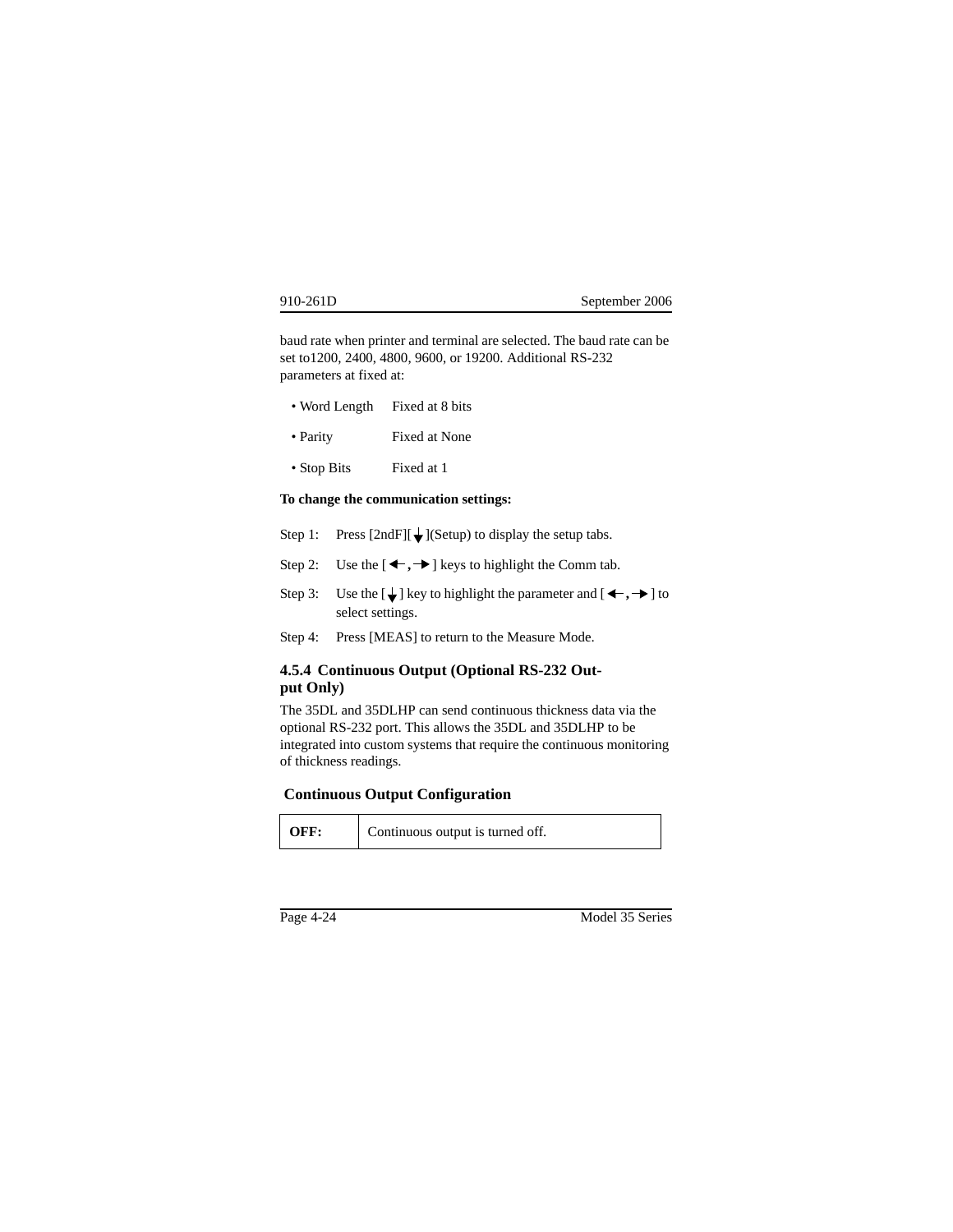| September 2006 |  |
|----------------|--|
|----------------|--|

# 5 910-261D

# **Continuous Output Configuration**

| ON:                   | Continuous thickness at the measurement update<br>rate (selectable in Measure tab 4, 8, 16 or Max<br>(approximately 20 Hz)).                                                                                                                                                                                                   |
|-----------------------|--------------------------------------------------------------------------------------------------------------------------------------------------------------------------------------------------------------------------------------------------------------------------------------------------------------------------------|
| <b>5 SEC</b><br>AVG:  | Average thickness reading every five (5) seconds.<br>The output is the average of every thickness value<br>since the last output interval (approximately 100<br>readings). Data is collected at the maximum<br>measure rate (approximately 20 Hz). LOS (Loss of<br>Signal) readings are ignored in the average<br>calculation. |
| <b>10 SEC</b><br>AVG: | Average thickness reading every ten (10) seconds.<br>The output is the average of every thickness value<br>since the last output interval (approximately 200<br>readings). Data is collected at the maximum<br>measure rate (approximately 20 Hz). LOS (Loss of<br>Signal) readings are ignored in the average<br>calculation. |
| Output<br>Format:     | 0.092 <cr>,<lf><br/><math>0.095 &lt; CR</math>&gt;,<lf><br/><math>0.097 &lt; CR</math>&gt;,<lf><br/>0.093<cr>,<lf><br/><math>0.091 &lt; CR</math>&gt;,<lf><br/><math>0.095 &lt; CR</math>&gt;,<lf><br/><math>0.090 &lt; CR</math>&gt;,<lf><br/>0.092<cr>,<lf></lf></cr></lf></lf></lf></lf></cr></lf></lf></lf></cr>           |

To change the continuous output mode (for 35DLand 35DLHP and optional RS-232 output):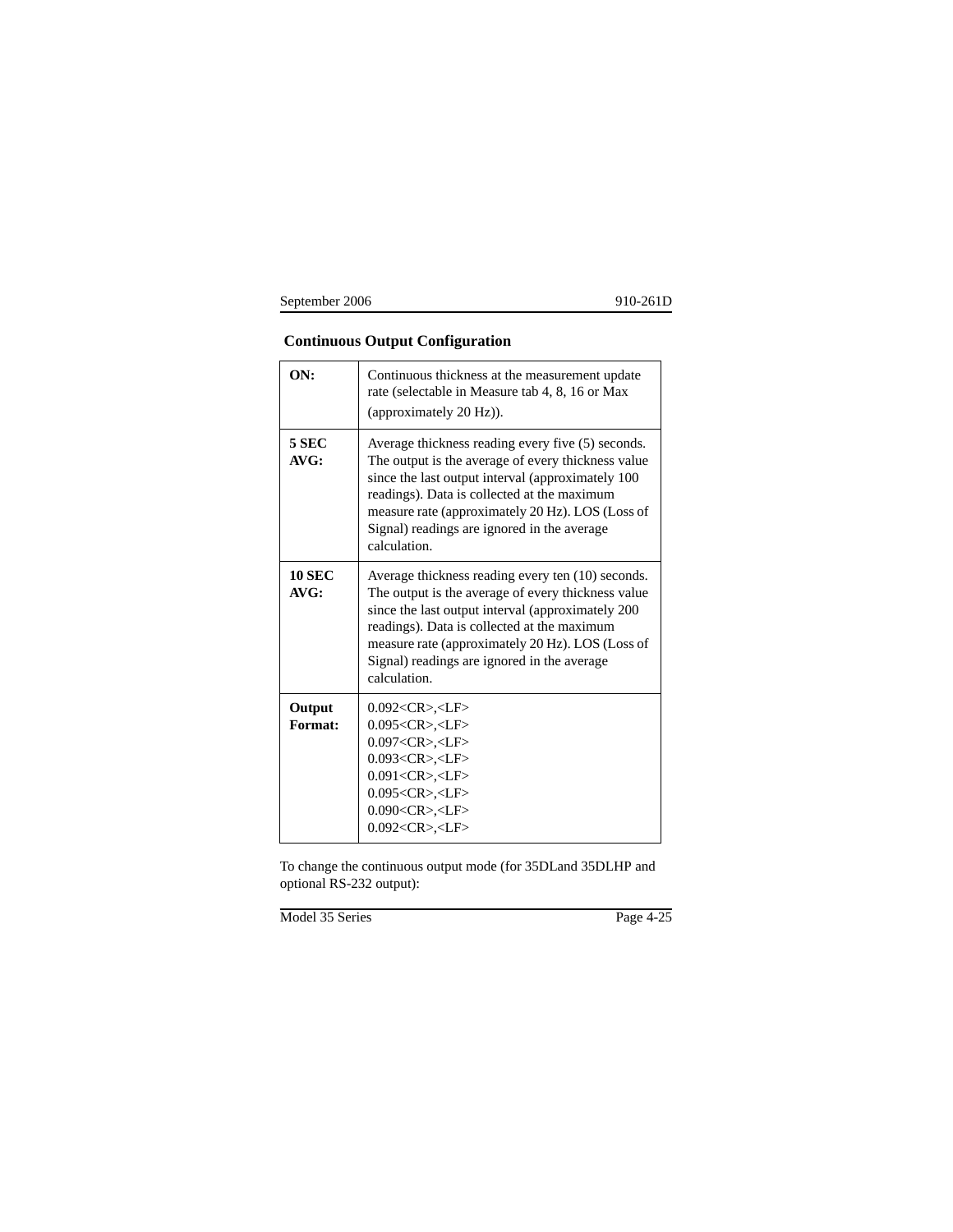| 910-261D | September 2006 |  |
|----------|----------------|--|
|          |                |  |

Step 1: Press  $[2<sup>nd</sup>F][\bigstar]$  (Setup) to display the setup tabs.

Step 2: Use the  $[ \leftarrow, \rightarrow ]$  keys to highlight the Communication tab.

Step 3: Use the  $\left[\downarrow\right]$  key to highlight "CONT OUTPUT" and  $\left[\downarrow\right]$ ,

] to select among OFF, ON, 5 SEC AVG, and 10 SEC AVG.

Step 4: Press [MEAS] to return to Measure Mode.

# **4.6 Normal Differential and Reduction Rate Diff Mode**

Differential (Diff) Mode allows the user to set a differential set point. When Diff Mode is activated, the gage displays the difference between the Diff set point and the actual thickness value. The gage displays a "D" to indicate that Diff Mode is active.



Reduction Rate Diff Mode is used in metal bending or applications in which the user needs to track the percentage of wall thinning that has occurred during a metal bending process. The user enters the original wall thickness in the gage, which then displays the actual thickness

Page 4-26 Model 35 Series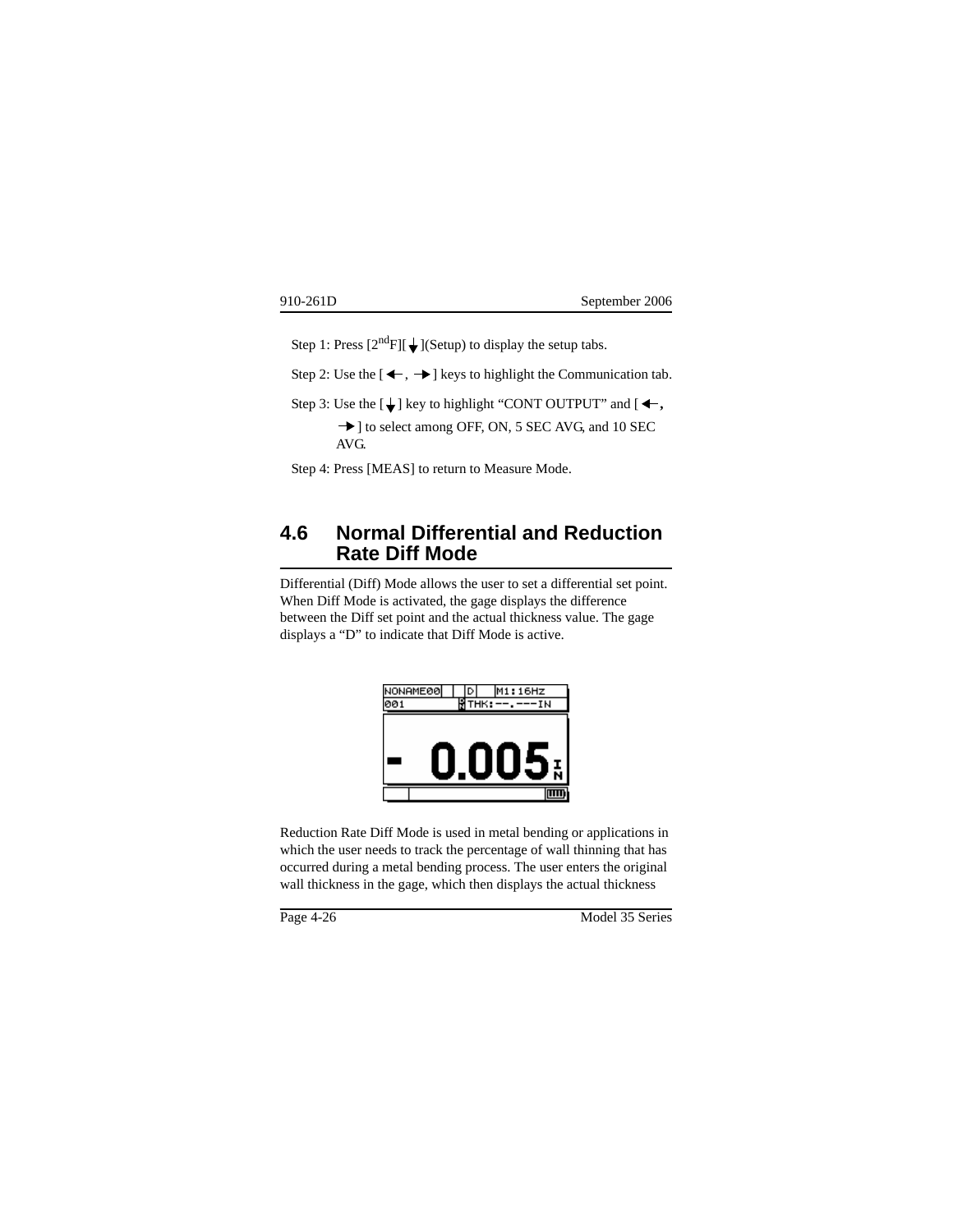September 2006 910-261D

and the percentage difference between the current thickness and the reference thickness. The user can select to show either the thickness value or the reduction rate in large font.





# **To activate Diff Mode:**

- Step 1: Press  $[2ndF][\bigstar]$  (Setup) to display the setup tabs.
- Step 2: Use the  $[\blacktriangleleft, \rightarrow]$  keys to highlight the Diff tab.
- Step 3: Use the  $\left[\bigstar\right]$  key to highlight Enable and  $\left[\bullet, \to\right]$  to select On or Off.
- Step 4: Press the  $[\bigstar]$  key to highlight Diff Type and use the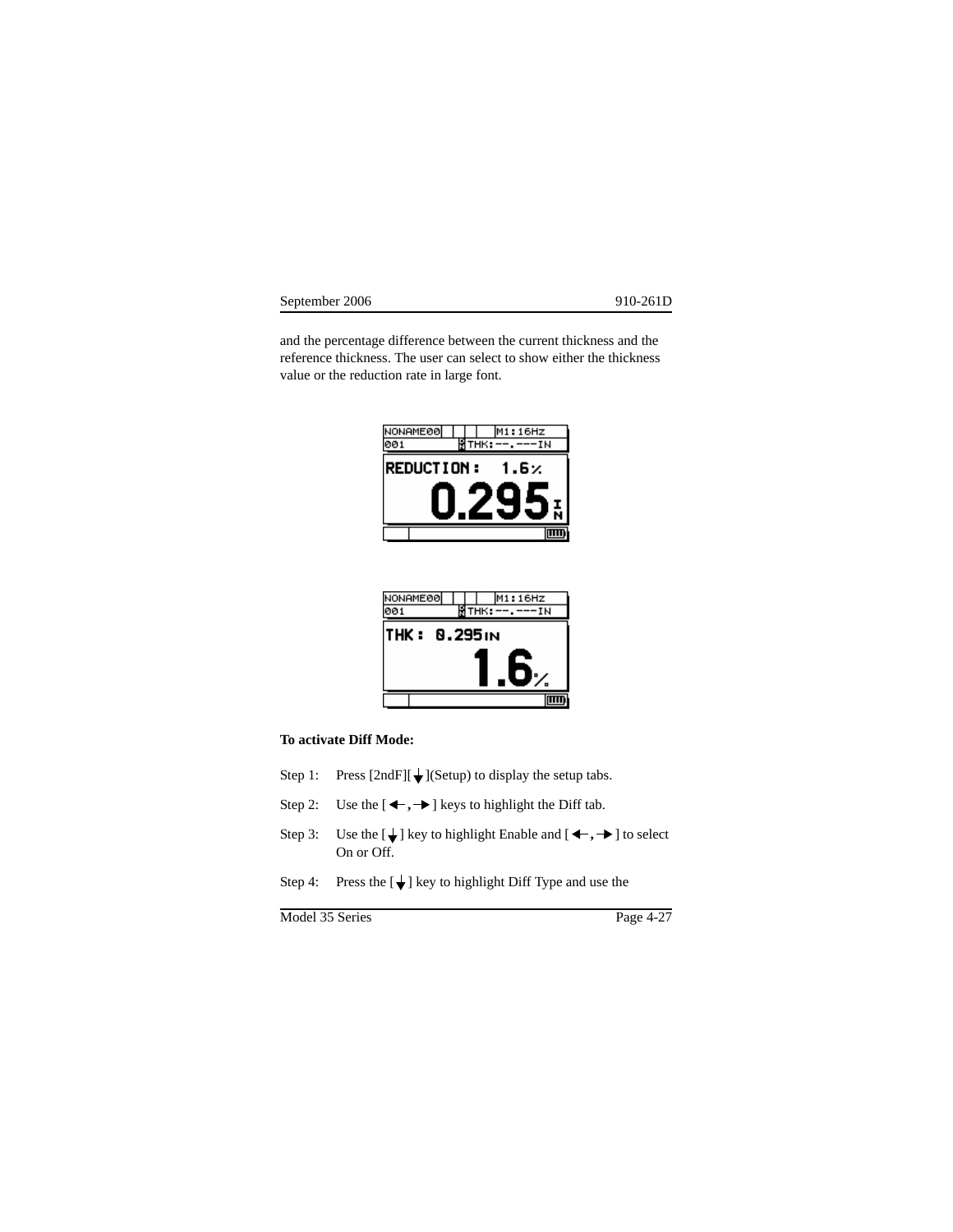| 910-261D | September 2006 |
|----------|----------------|
|          |                |

[ ←, → ] keys to select Normal or Reduction Rate.

| Step $5$ : | Press the $[\bigvee]$ key or [ENTER]. |
|------------|---------------------------------------|
|------------|---------------------------------------|

| Step 6: Press the $[\rightarrow]$ key to highlight the former value and use |
|-----------------------------------------------------------------------------|
| $[\uparrow, \downarrow, \leftarrow, \rightarrow]$ to edit the value.        |

Step 7: Press [ENTER].

- Step 8: Press  $[\triangleleft, \triangleleft]$  to select large font Thickness or Reduction RT.
- Step 9: Press [MEAS] to return to the Measure Mode.

# **4.7 High/Low Alarms**

The High/Low alarm allows the user to establish high and low alarm set points. When a thickness is displayed below the Low Alarm set point or above the High Alarm set point, an audio beep is sounded and an alarm flag is displayed.

When the alarm is active but not above or below set points, the gage displays an "A". The gage displays an "L" to indicate a Low Alarm condition and an "H" to indicate a High Alarm condition only when set points have been violated.

Page 4-28 Model 35 Series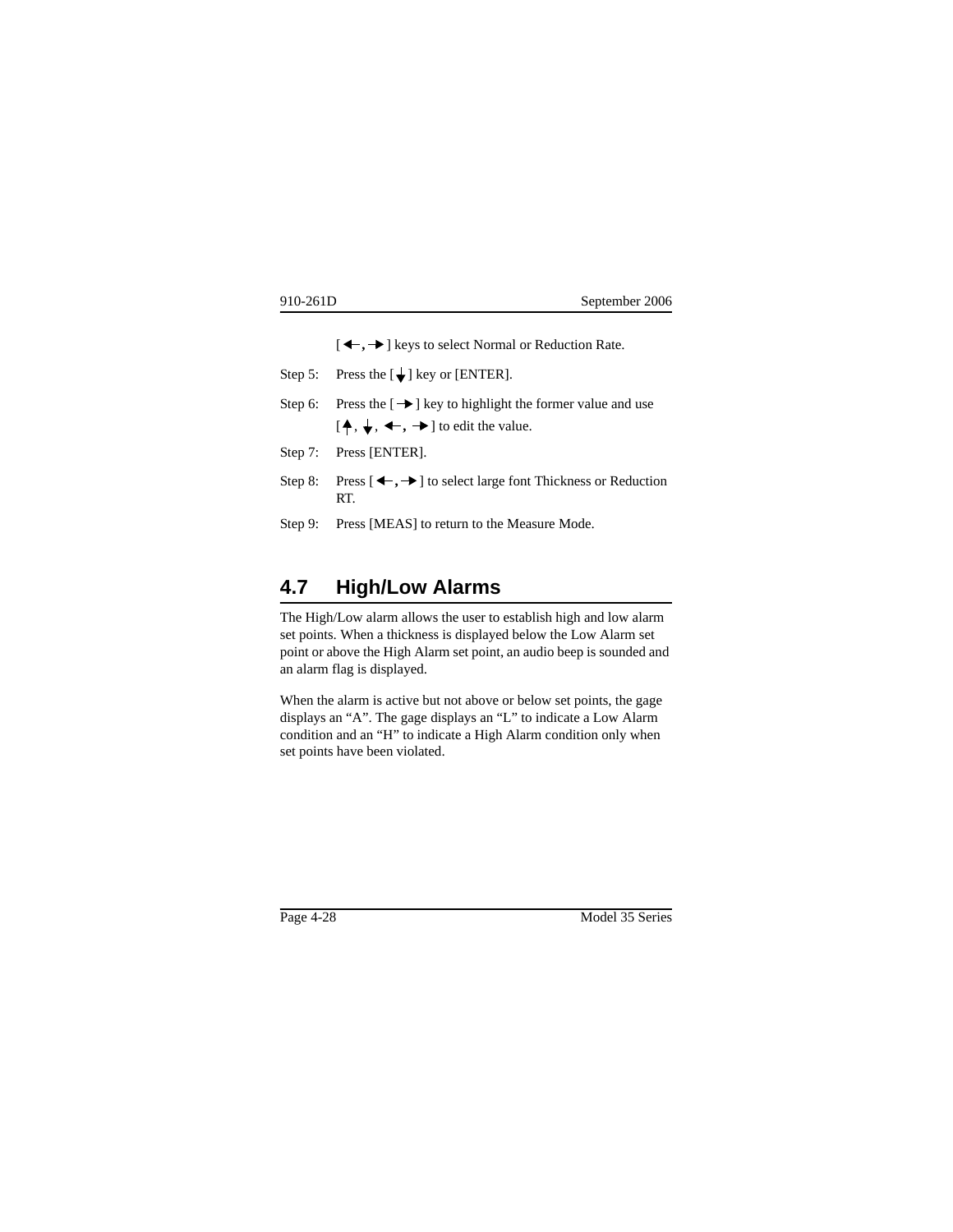September 2006 910-261D







**Note: The Alarm Mode and the Diff Mode are mutually exclu-**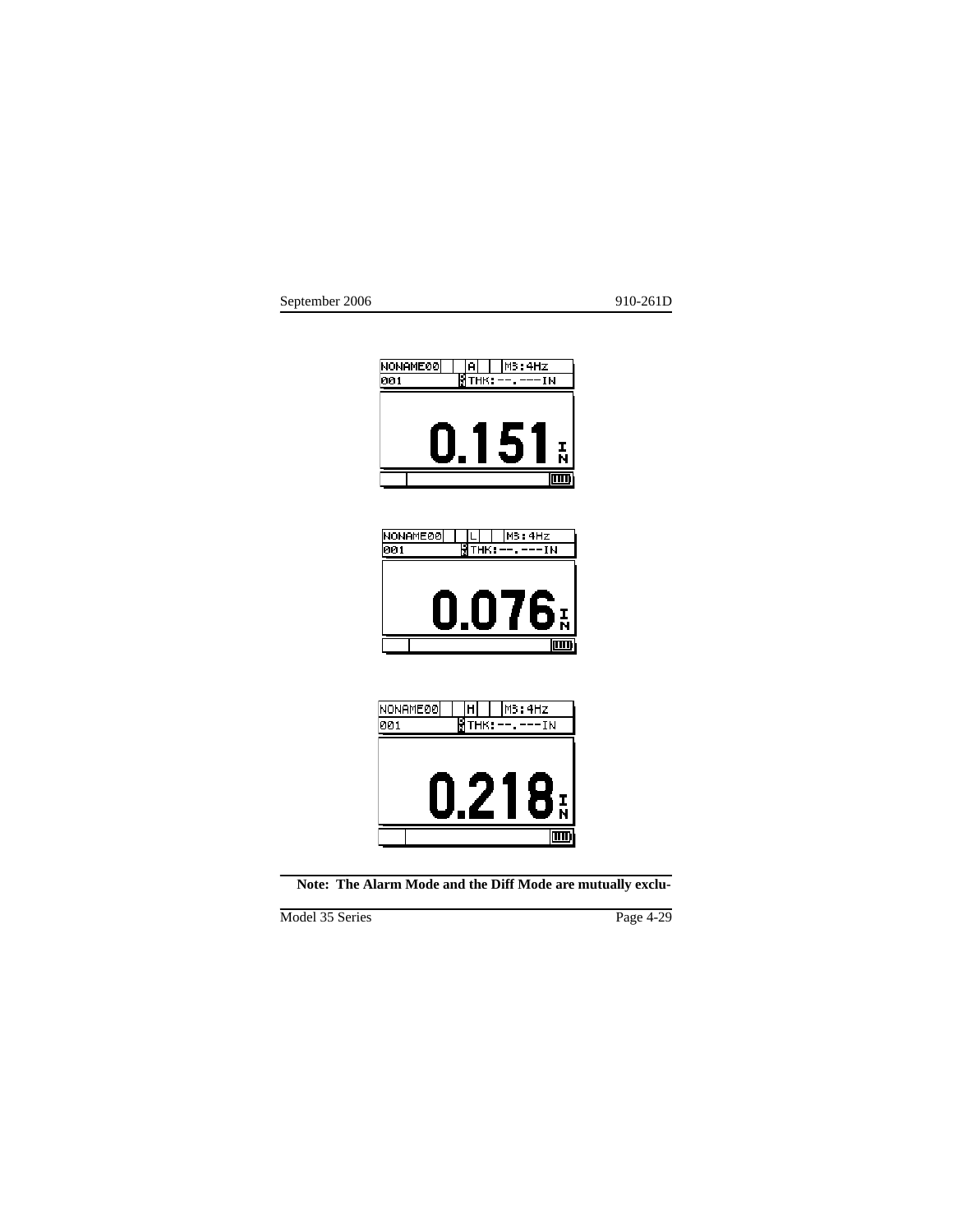September 2006

**sive (cannot be used at the same time except when Reduction Rate is selected). If one of these functions is activated, it will be automatically turned off when the other function is turned on.** 

## **4.7.1 Activate the High/Low Alarm (When Reduction Rate Is Inactive)**

To activate the High/Low Alarm (when Reduction Rate is inactive):

- Step 1: Press  $[2ndF][\bigstar]$  (Setup) to display the setup tabs.
- Step 2: Use the  $\left[ \leftarrow, \rightarrow \right]$  keys to highlight the Alarm tab.
- Step 3: Use the  $[\downarrow]$  key to highlight Enable and  $[\downarrow, \rightarrow]$  to select On or Off.

Step 4: Press the  $\left[\bigstar\right]$  key to highlight Lo-Alarm and use the  $\left[ \leftarrow, \rightarrow \right]$  keys to slew to the low alarm set point.

- Step 5: Press the  $\left[\bigstar\right]$  key to highlight Hi-Alarm and use the [ $\leftarrow, \rightarrow$ ] keys to slew to the high alarm set point.
- Step 6: Press [MEAS] to return to the Measure Mode.

# **4.7.2 Activate the High/Low Alarm (When Reduction Rate Is Active)**

High and low Reduction Rate alarms can be set when the Reduction Rate differential mode is activated. The user will set a high (RED) and Low (YELLOW) reduction percentage, and the gage will display:

• "R" flag for reduction rates that are greater than or equal to the Red Alarm (high).

Page 4-30 Model 35 Series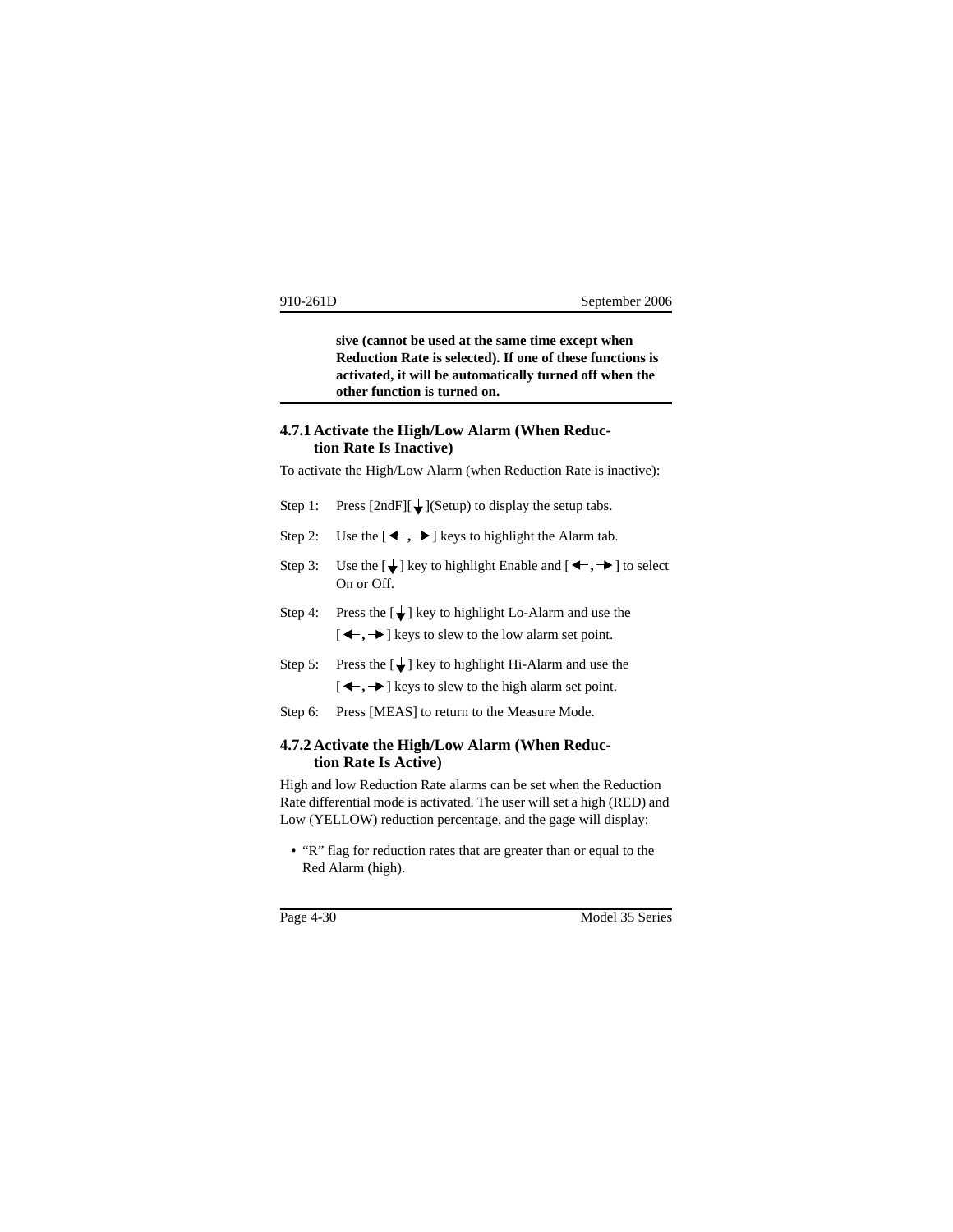| September 2006 |  |  |  |  |  |
|----------------|--|--|--|--|--|
|----------------|--|--|--|--|--|

# $5 \t 910-261D$

- "Y" flag for reduction rates that are between the Yellow Alarm (low) and Red Alarm (high) set points.
- "G" flag for reduction rates that are less than the Yellow Alarm (low) set point.



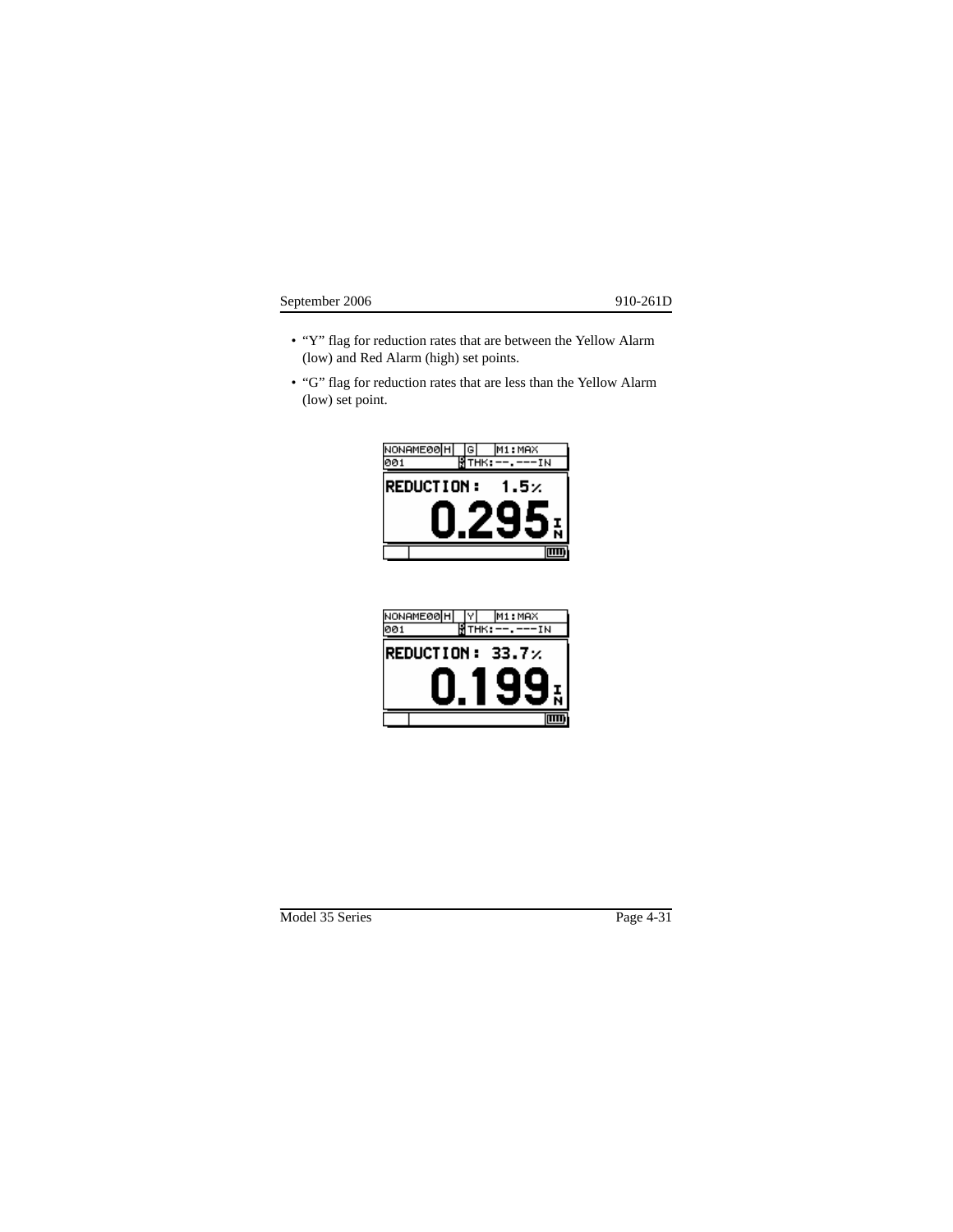910-261D September 2006



#### **To activate the High/Low Alarm (when Reduction Rate is active):**

- Step 1: Press  $[2ndF][\bigstar]$  (Setup) to display the setup tabs.
- Step 2: Use the  $[\blacktriangleleft, \rightarrow]$  keys to highlight the Alarm tab.
- Step 3: Use the  $\left[\frac{1}{\bullet}\right]$  key to highlight Enable and  $\left[\frac{1}{\bullet}, \frac{1}{\bullet}\right]$  to select On or Off.
- Step 4: Press the  $[\bigstar]$  key to Red Alarm (high) and use the  $[\rightarrow]$ key and the  $[\downarrow, \uparrow, \leftarrow, \rightarrow]$  keys to edit the alarm value set point.
- Step 5: Press [ENTER].
- Step 6: Press the  $[\rightarrow]$  key to highlight Yellow Alarm (low) and use the  $[\downarrow, \uparrow, \leftarrow, \rightarrow]$  keys to edit to the alarm set point.
- Step 7: Press [MEAS] to return to the Measure Mode.

# **4.8 Activating Waveform Option**

An optional Live Waveform can be added to any of the 35 Series gages. If the Live Waveform option has been purchased with a new 35

Page 4-32 Model 35 Series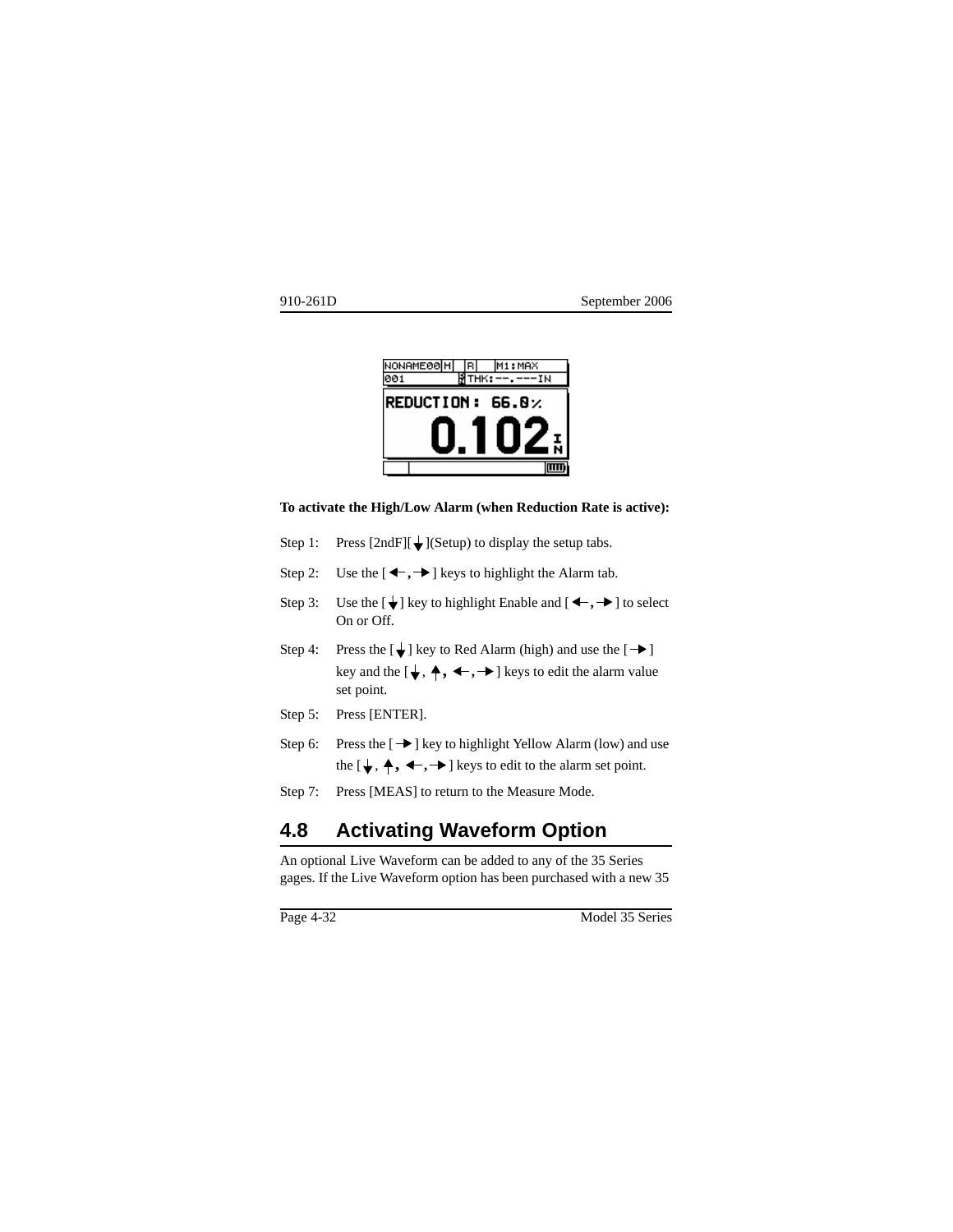| September 2006 |  |  |
|----------------|--|--|
|                |  |  |

Series gage, then the optional software will already be loaded and activated on the unit. When this feature is activated, a waveform tab will be placed in the Setup menu. See Section 4.9 for more information on using the optional Live Waveform.

If the Live Waveform software was purchased after the unit was initially supplied, then the Waveform option must be activated using a unique license name and license name code system.

Each 35 Series gage will generate a unique license name. To activate the internal Live Waveform feature, the user must enter a valid license code. Contact Panametrics-NDT<sup>TM</sup> or our local Panametrics-NDT representative to obtain a valid license code for the license name. This license code is not valid for any other 35 Series unit.

Activate the Live Waveform software through the following procedure:

Step 1: Press [2ndF], $[\bigstar]$  (SETUP).

- Step 2: Use the  $[\rightarrow]$  key to select the License Tab.
- Step 3: Press [ENTER] twice. The gage displays a License Name.



Model 35 Series Page 4-33

910-261D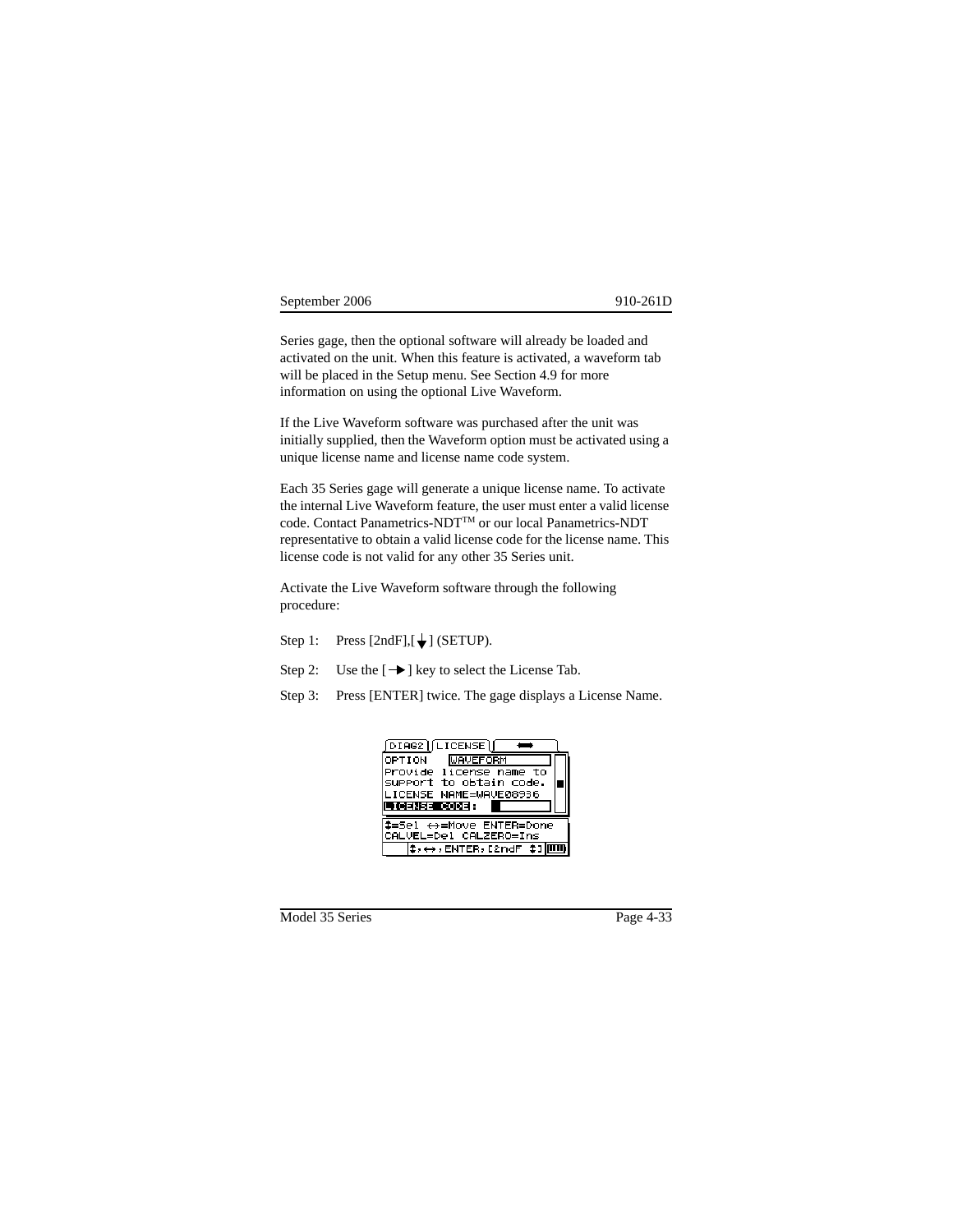| 910-261D |  |  |  |
|----------|--|--|--|
|          |  |  |  |

|  | 910-261D | September 2006 |
|--|----------|----------------|
|--|----------|----------------|

| Step 4: Enter the License Code provided by Panametrics-NDT™                                          |
|------------------------------------------------------------------------------------------------------|
| using the $\left[\downarrow, \uparrow, \leftarrow, \rightarrow \right]$ keys and then press [ENTER]. |

- Step 5: Use the  $[ \leftarrow, \rightarrow ]$  keys to select Done and press [ENTER].
- Step 6: Press [ENTER] to accept.

Step 7: Power the unit Off, then On again to complete the Live Waveform activation.

# **4.9 Optional Waveform**

An optional live waveform available for all 35 Series gages allows the user to view the live ultrasonic waveform to help align the transducer for difficult applications. When this feature is added, the user can change between the standard thickness display and the optional live waveform display. The user can also select an automatic tracking zoom for the waveform so that measurement echoes will always be displayed on screen.

A Save Key designation is also set in the waveform setup tab (35DL and 35DLHP) to allow the user to define the function of the Save Key. Setting the Save Key to "THK ONLY" will save only the thickness value when the Save Key is pressed, and setting the Save Key to "THK + WF" will save the thickness and waveform when the Save Key is pressed.

**Note: This tab is available only if the Waveform option is activated on the gage. Please contact the company for more information concerning activating the optional Waveform feature.**

**Note: The 35DL and 35DLHP can save approximately 8000 thickness readings or 350 waveforms with thickness** 

Page 4-34 Model 35 Series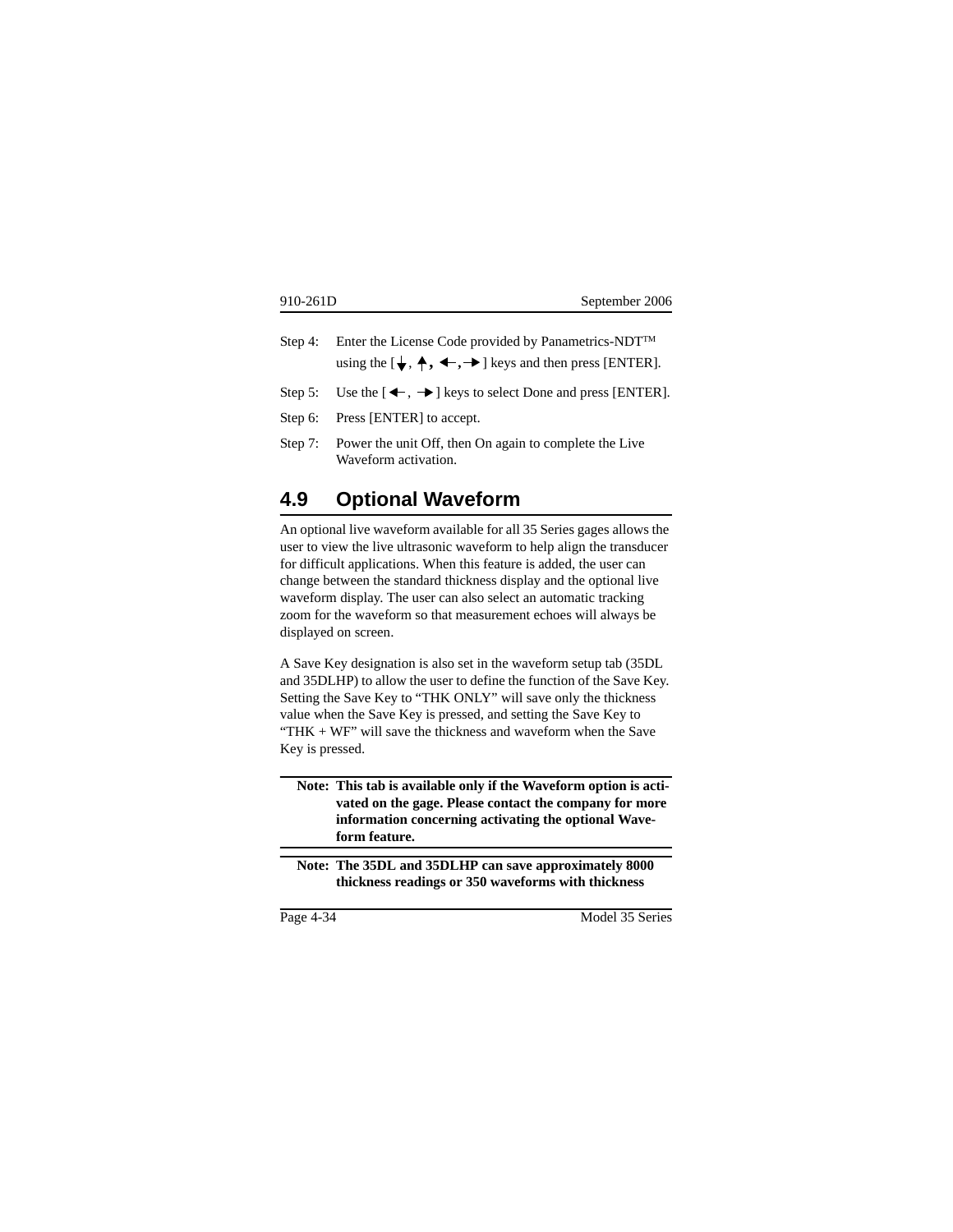September 2006 910-261D

**readings.**





# **To activate the optional waveform:**

- Step 1: Press [2ndF],  $[\downarrow]$  (Setup) to display the Setup tabs.
- Step 2: Use the  $[\blacktriangleleft, \blacktriangleright]$  keys to select the Waveform tab.
- Step 3: Press the  $[\bigstar]$  or  $[\bigstar]$  to scroll to Enable.
- Step 4: Press  $[\triangleleft \text{ or } \triangleleft ]$  to choose On or Off.
- Step 5: Press  $[\bigstar]$  or [ENTER] to scroll to Zoom.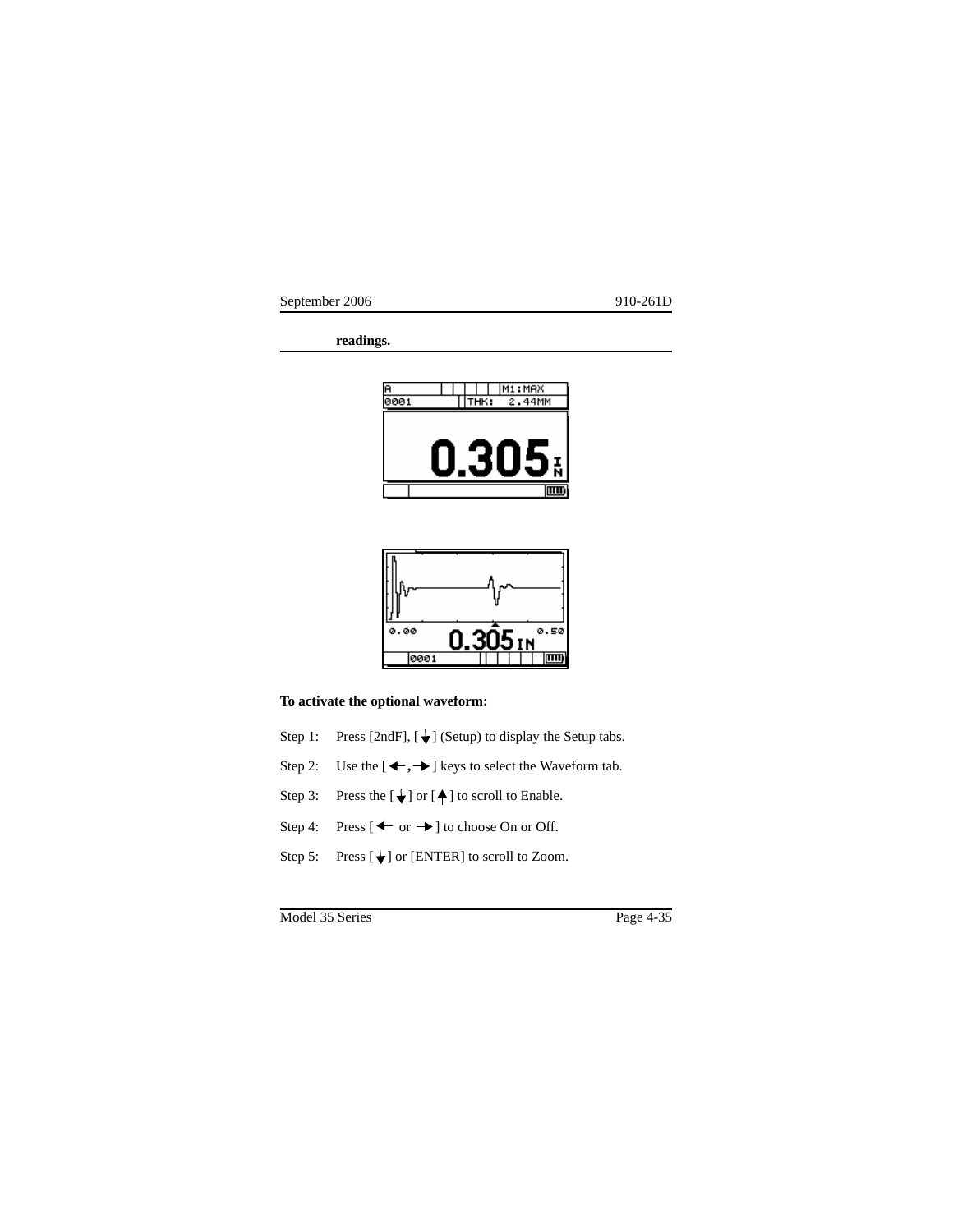| 910-261D | September 2006                                                                                               |
|----------|--------------------------------------------------------------------------------------------------------------|
|          | Step 6: Press $\lceil \leftarrow \text{ or } \rightarrow \rceil$ to choose On or Off.                        |
|          | Step 7: Press $\lceil \frac{1}{2} \rceil$ or [ENTER] to scroll to Save Key (Models 35DL<br>and 35DLHP only). |

Step 8: Press  $[\triangleleft, \rightarrow]$  to choose THK ONLY or THK + WF.

Step 9: Press [MEAS/RESET].

**Note: When the waveform has been enabled and the Zoom feature is turned off, the user can adjust the range and**  delay of the waveform by using  $[\bigstar]$  or  $[\bigstar]$  keys **(changes the range to the next higher or lower range set**  point) or [ ←, → ] keys (increases or decreases the **waveform delay).** 



# **4.9.1 Transducer Setup Adjust Mode**

The Transducer Setup Adjust Mode feature allows the user to make transducer setup adjustments.

**Note: These adjustments can affect the measurement capability of the instrument and should be undertaken only by a person with extensive knowledge of ultrasonic theory.** 

Page 4-36 Model 35 Series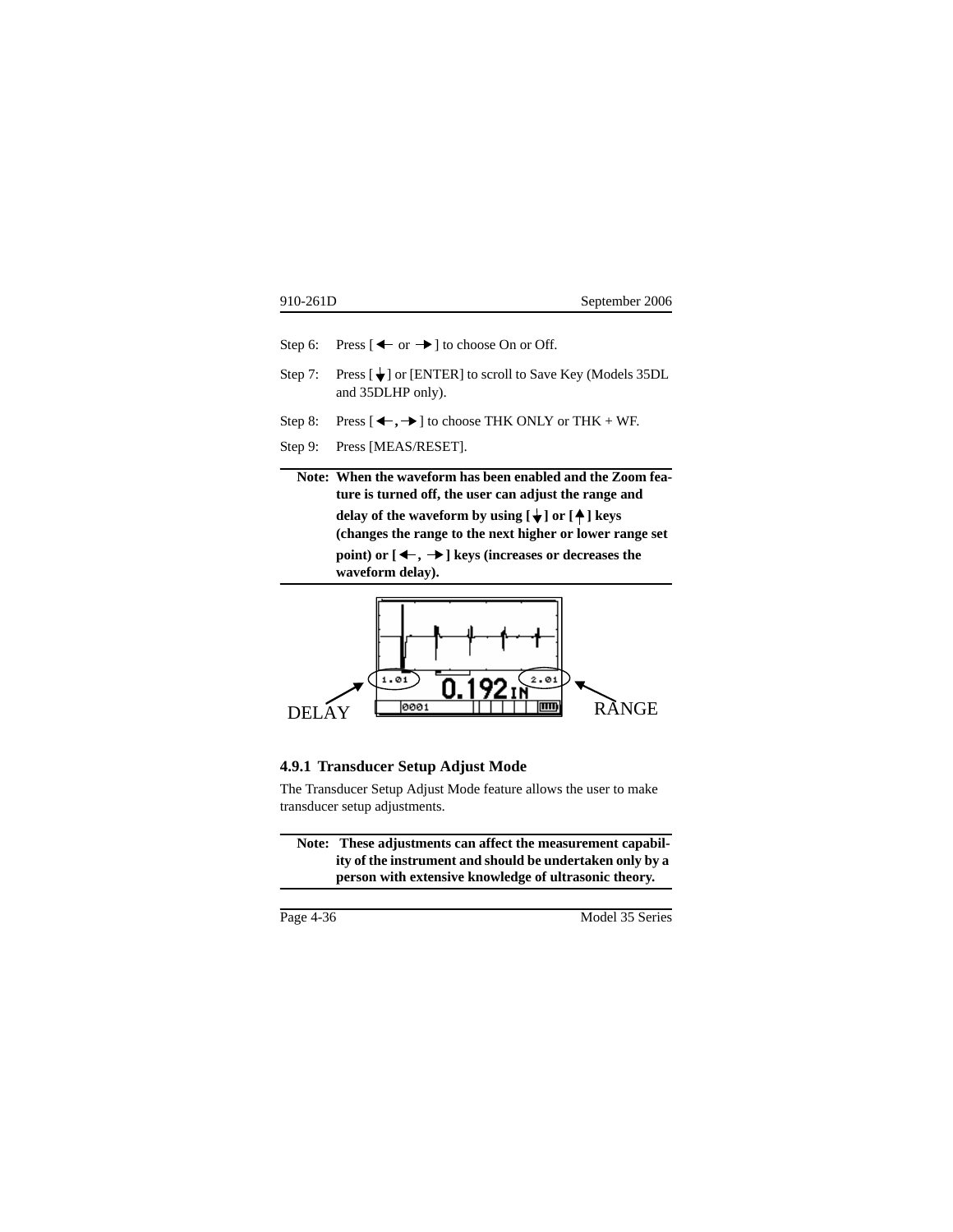| September 2006 |
|----------------|
|----------------|

910-261D

This mode can be activated while the optional waveform is enabled or while in standard thickness display mode. Adjusting the transducer setup should only be done while viewing the live ultrasonic waveform. If your unit does not have the optional live waveform, then the gage can be connected to the optional 35PCScope program for viewing and adjusting transducer setups.

#### **To activating Transducer Setup Adjust Mode:**

- Step 1: Make sure that the proper default transducer or custom transducer setup has been recalled. Refer to section 3.2 for information concerning recalling stored transducer setups.
- Step 2: Press [2ndF],  $[ \leftarrow ]$  (Setup Recall) and press [Enter].
- Step 3: Press [2ndF], [ $\blacklozenge$ ] again to enter Transducer Adjust Mode.
- Step 4: Press  $\left[\bigstar\right]$  or  $\left[\bigstar\right]$  to select the transducer setup parameter and press  $[ \leftarrow, \rightarrow ]$  to adjust the value.

#### **Note: A complete list of setup parameters and their definitions appears in Chapter 9.**

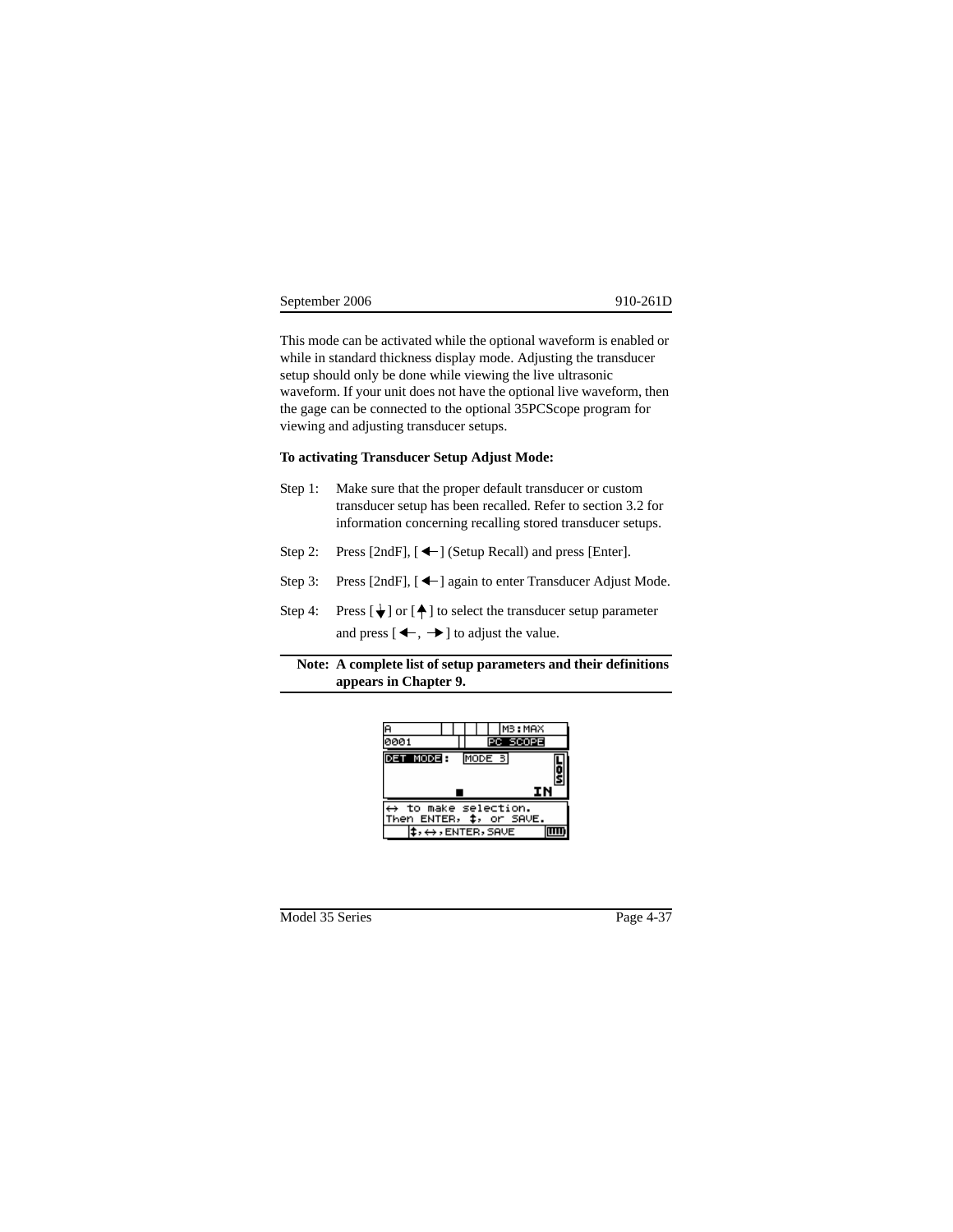910-261D September 2006





## **4.9.2 Saving Custom Transducer Setups**

Once the proper adjustments are made, you can store the settings as a custom transducer setup file. The 35 Series gages can store multiple setups in its internal memory. The 35 and 35HP can store 10 custom transducer setup files. The 35DL and 3DLHP can store 20 custom transducer setup files.

To save setup parameters, follow these steps:

- Step 1: Make the appropriate changes to the setup parameters.
- Step 2: Press  $[2^{nd} F]$ ,  $[4]$ (RECALL SETUP).
- Step 3: Press [SAVE]. The gage displays the Save Recall Setup screen.

Page 4-38 Model 35 Series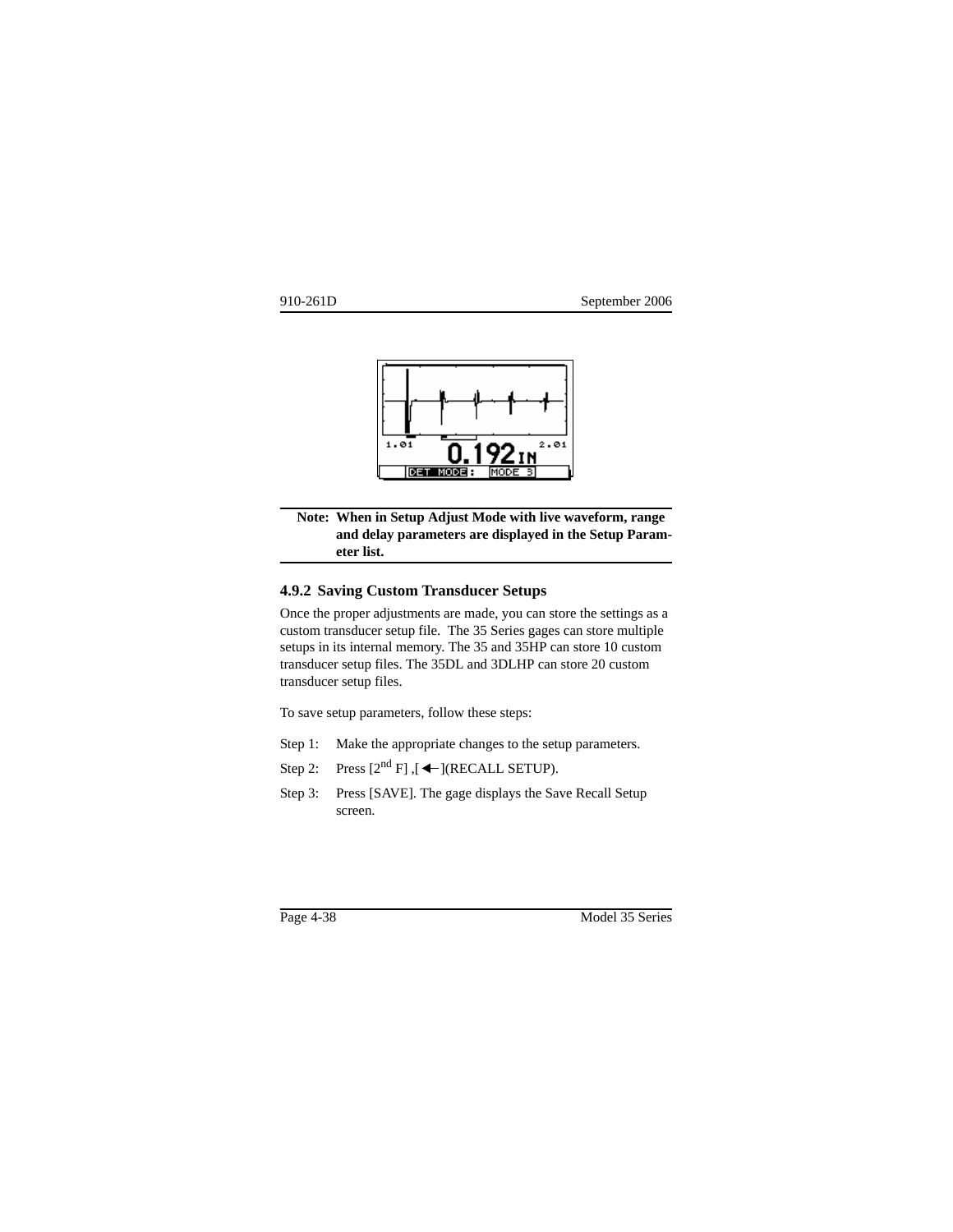September 2006 910-261D

| $DEFM1-M112$<br>AVE ASB<br>SAVE TO                                                          |
|---------------------------------------------------------------------------------------------|
|                                                                                             |
| M202                                                                                        |
|                                                                                             |
| $USER-16$                                                                                   |
|                                                                                             |
| ‡=Sel ↔=Move ENTER=Done<br>CALVEL=Del CALZERO=Ins                                           |
|                                                                                             |
| $\textcolor{red}{\downarrow}, \leftrightarrow$ ,ENTER,[2ndF $\textcolor{red}{\downarrow}$ ] |

- Step 4: Use the  $[\blacktriangleleft, \rightarrow, \downarrow, \uparrow]$  keys to edit/enter a new file name.
- Step 5: Press [ENTER].
- Step 6: Use the  $[\n\bigstar, \downarrow]$  keys to select a location in which to store the file and press [ENTER]. Note that locations labeled User1 through UserXX are blank locations. If you chose a location that has a setup already stored in it, the old setup will be overwritten.



- Step 7: Press [ENTER] while SAVE is highlighted to save the custom transducer setup or use the  $[ \leftarrow, \rightarrow \text{keys to}]$ highlight CANCEL and press [ENTER] to cancel the setup save.
- Step 8: Press [MEAS] to return to Measurement Mode.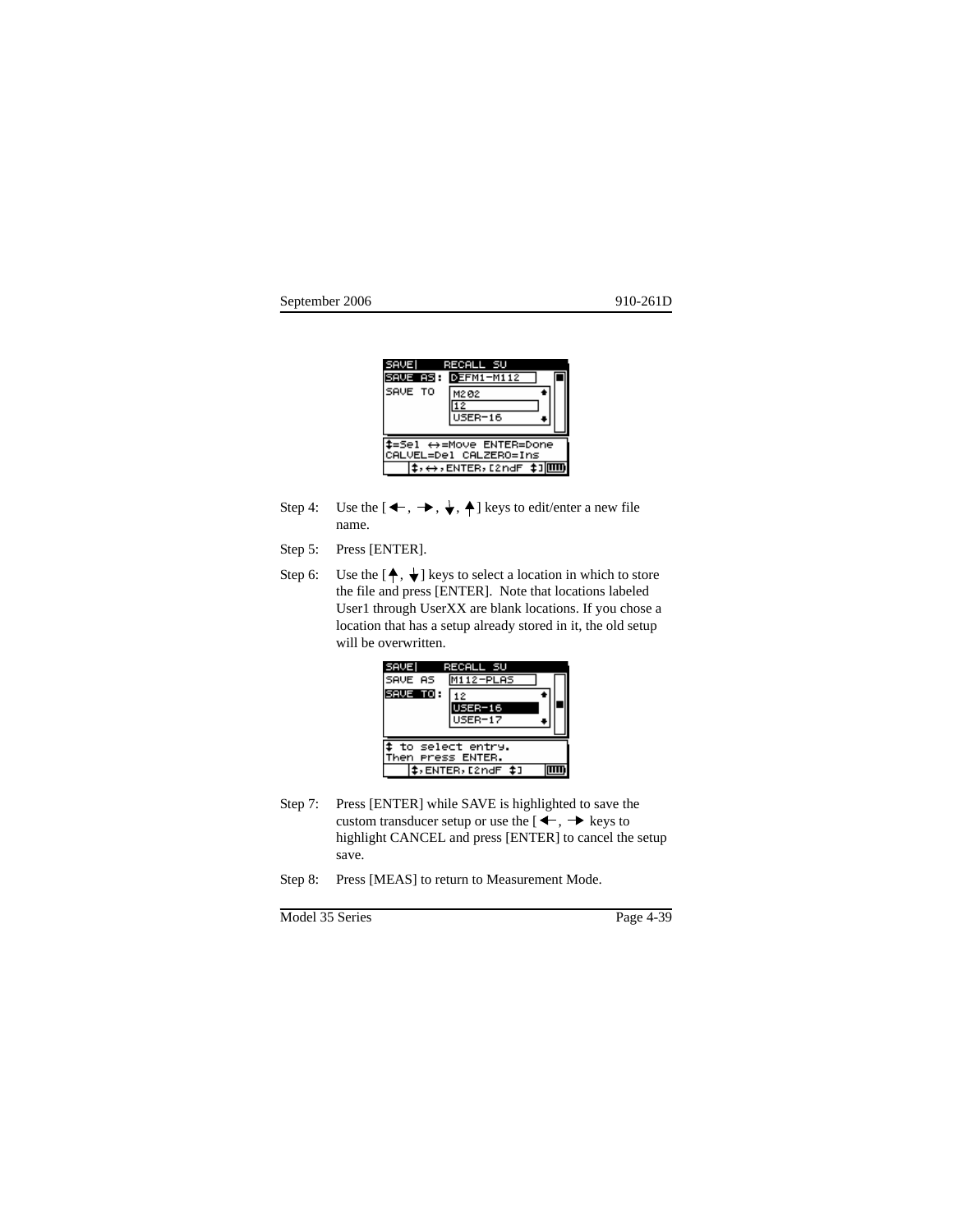| 0-261D |  |
|--------|--|
|--------|--|

910-261D September 2006

#### **4.9.3 35PCScope**

35PCScope is an optional interface program that allows the user to view the live waveform and transducer setup parameters for all 35 Series gages. This program allows the user to:

- View live waveforms and make transducer setup adjustments
- Upload/down load custom transducers setups
- Print the waveform screen
- Save/recall waveform screens

For more information concerning 35PCScope, contact the company.

## **4.10 Clock Setup (Models 35DL 35DLHP Only)**

The clock is used to set the internal date and time for the Model 35DL and 35DLHP, so that a time/date stamp, indicating when data was last stored in a file, can be given to a data file.

#### **To set the internal date and clock:**

- Step 1: Press  $[2ndF][\bigstar]$  (Setup) to display the setup tabs.
- Step 2: Use the  $[\blacktriangleleft, \rightarrow]$  keys to highlight the Clock tab.
- Step 3: Use the  $[\downarrow]$  key to highlight Hour and  $[\downarrow, \rightarrow]$  to set the hour.
- Step 4: Press the  $\left[\bigstar\right]$  key to highlight Minute and use the  $[\blacktriangleleft, \rightarrow]$  keys to set the minute.
- Step 5: Press the  $\left[\bigstar\right]$  key to highlight Year and use the  $\left[\bigstar\right]$

Page 4-40 Model 35 Series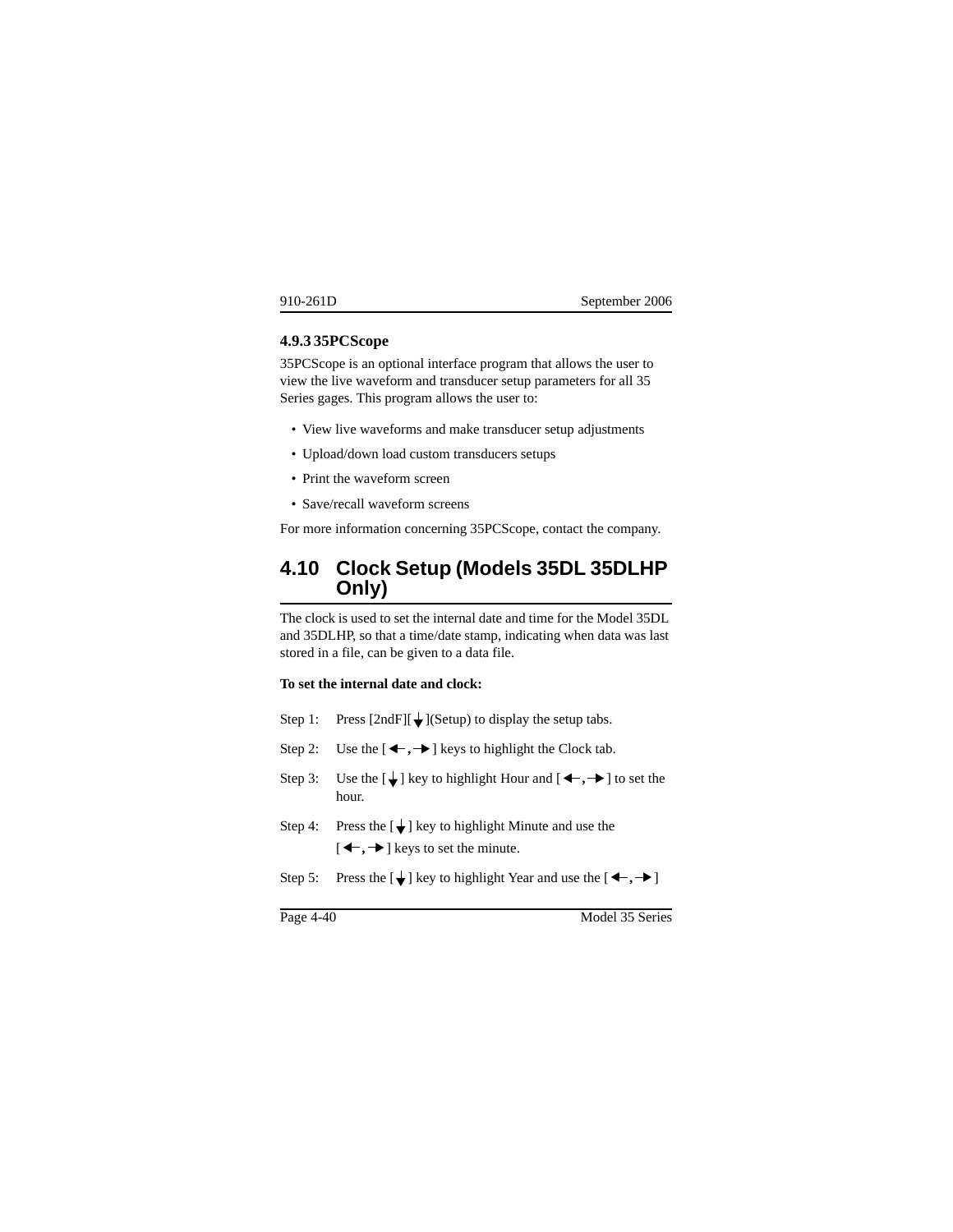| September 2006 |  |
|----------------|--|
|----------------|--|

910-261D

keys to set the year.

| Step 6:   | Press the $\lceil \cdot \cdot \rceil$ key to highlight Month and use the $\lceil \cdot \cdot \cdot \rceil$<br>keys to set the month.              |
|-----------|---------------------------------------------------------------------------------------------------------------------------------------------------|
| Step $7:$ | Press the $[\downarrow]$ key to highlight Day and use the $[\uparrow, \rightarrow]$<br>keys to set the day.                                       |
| Step 8:   | Press the $\left[\bigstar\right]$ key to highlight Set/Cancel and use the<br>$\left[\leftarrow, \rightarrow\right]$ keys to select Set or Cancel. |
| Step 9:   | Press [Enter] when Set is highlighted to set the clock and<br>then press [MEAS] to return to the Measure Mode.                                    |

## **4.11 Resets**

Resets restore Model 35 Series operating software to factory default settings. Three resets can be performed: Measurement, Master, and Database (Model 35DL and 35DLHP only).

### **4.11.1 Measurement Reset**

Measurement Reset resets the measurement parameters to their default values. The parameters that are reset and their reset values are:

- Material Velocity (0.2260 in/usec)
- Measure Option (Thickness)
- Unit (Inches)
- Resolution (Standard)
- Min/Max (Off)
- Hold/Blank (Blank)
- Measure Rate (4 Hz)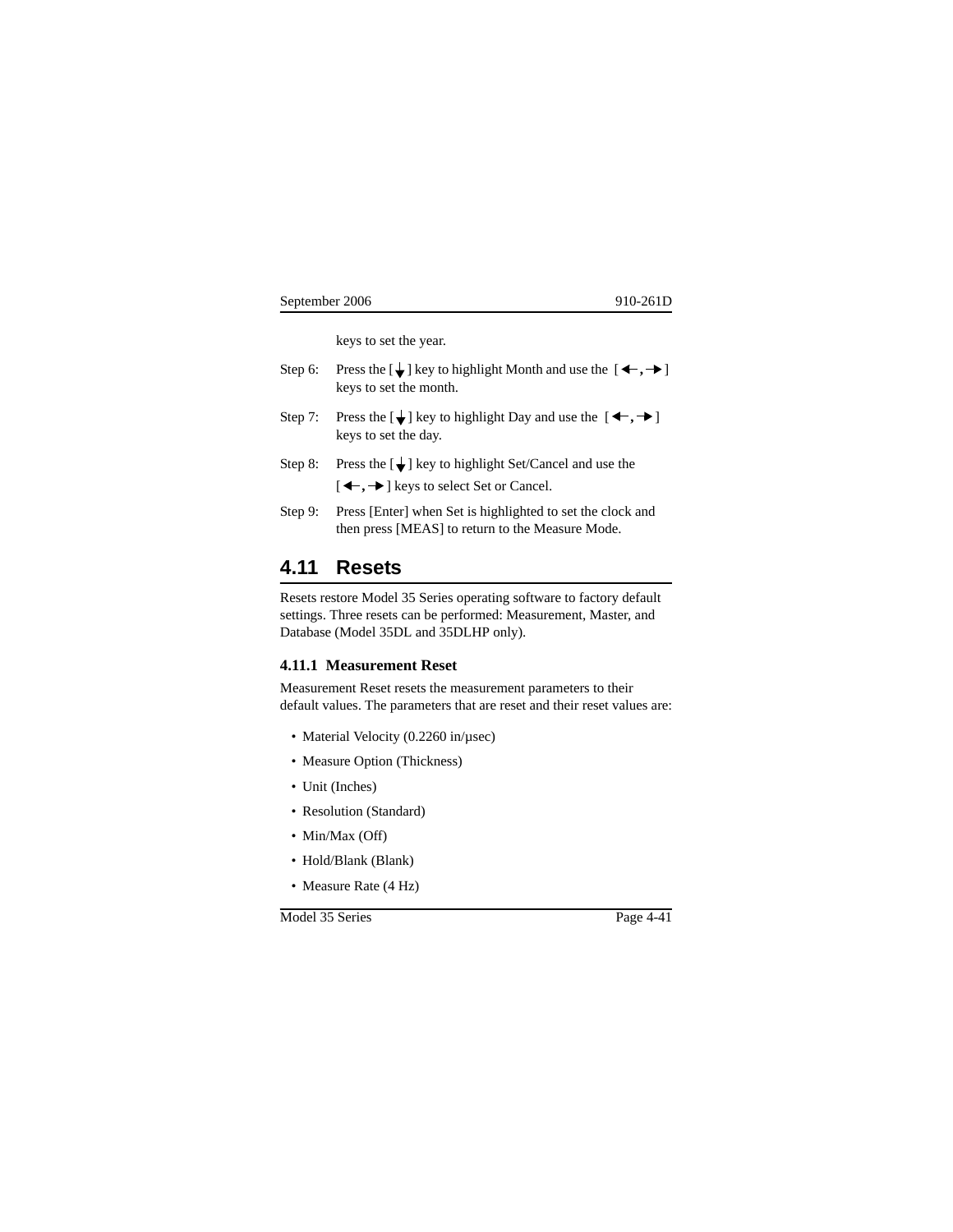#### 910-261D September 2006

- Averaging (Off)
- CAL Lock (Off)
- Quick Setup (Off)
- ID Overwrite (Off) Model 35DL and 35DLHP only
- Beeper (On)
- Inactive Time (On)
- Language (English)
- Radix (Period)
- Backlight Mode (Normal)
- Battery Type Alkaline
- Alarm (Off). Default Values: Low =  $0.000$ ; High =  $25.000$
- Diff (Off). Default Value = 0.000

#### **To perform Measurement Resets:**

- Step 1: Press  $[2<sup>nd</sup>F][\bigotimes]$  (Setup) to display the setup tabs.
- Step 2: Use the  $[\blacktriangleleft, \rightarrow]$  keys to highlight the Reset tab.
- Step 3: Use the  $[\bigstar]$  key to highlight Measurement Reset and press [ENTER].
- Step 4: Use the  $[\blacktriangleleft, \rightarrow]$  keys to highlight Reset or Cancel and press [ENTER].
- Step 5: Press [MEAS] to return to the Measure Mode.

Page 4-42 Model 35 Series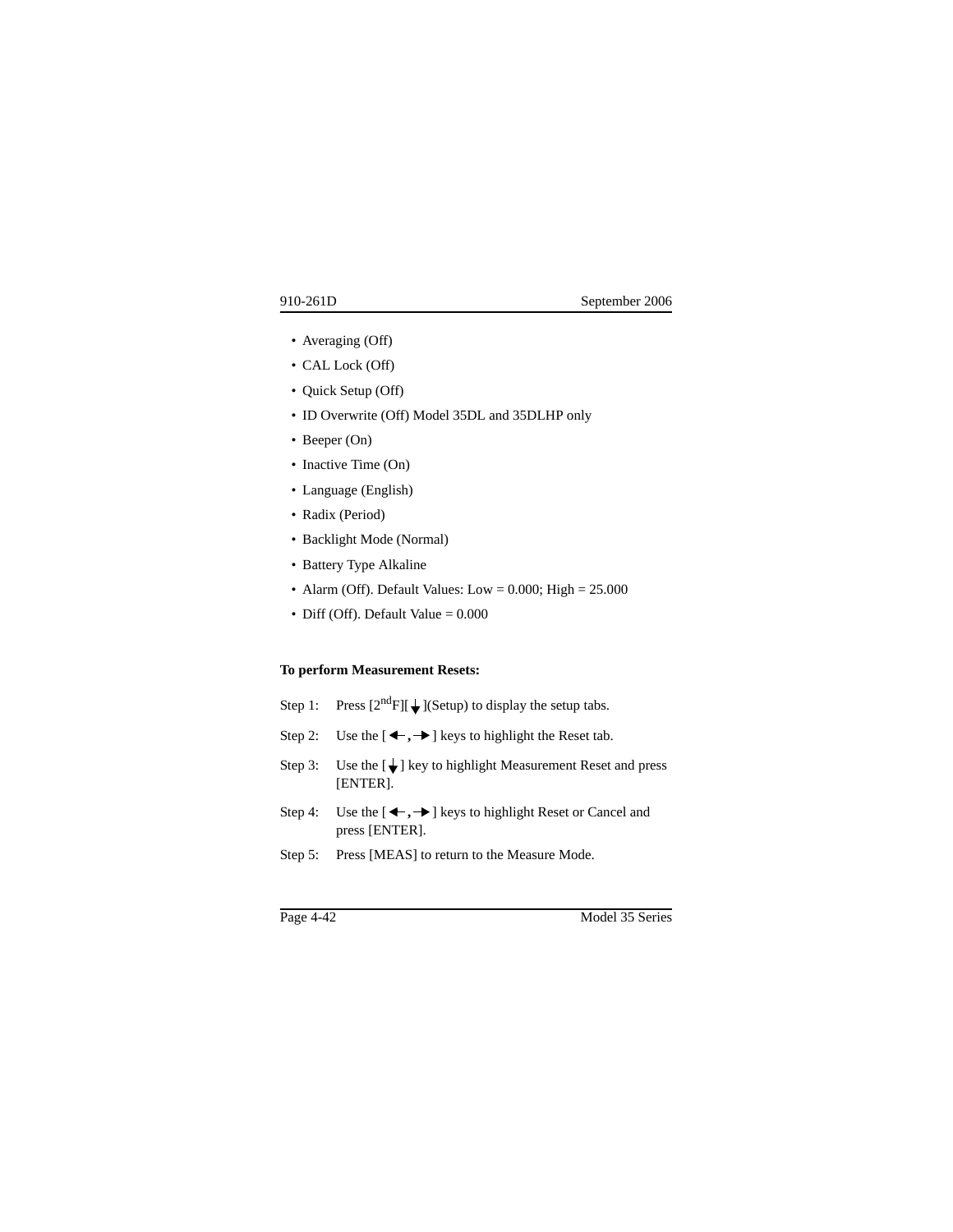| September 2006 |  |  |  |
|----------------|--|--|--|
|----------------|--|--|--|

#### 910-261D

#### **4.11.2 Master Reset**

Master Reset resets the entire instrument to its default values and also deletes the database on the Model 35DL and 35DLHP.

**Note: Caution should be used when performing a Master Reset because it will cause the gage to delete all stored thickness readings. Once a master reset has been performed, the thickness data cannot be retrieved.**

#### **To perform Master Resets:**

| 4.11.3 Database Reset (Model 35DL and 35DLHP                                                                              |
|---------------------------------------------------------------------------------------------------------------------------|
| Step 5: Press [MEAS] to return to the Measure Mode.                                                                       |
| Step 4: Use the $\left[\blacklozenge, \blacktriangleright\right]$ keys to highlight Reset or Cancel and<br>press [ENTER]. |
| Step 3: Use the $\left[\bigstar\right]$ key to highlight Master Reset and press<br>[ENTER].                               |
| Step 2: Use the $[\triangleleft, \rightarrow]$ keys to highlight the Reset tab.                                           |
| Step 1: Press $[2^{nd}F][\downarrow](Setup)$ to display the setup tabs.                                                   |

**Only)** 

Database Reset resets and clears the entire database.

**Note: Caution should be used when performing a Database Reset because it will cause the gage to delete all stored thickness readings. Once a database reset has been performed, the thickness data cannot be retrieved.**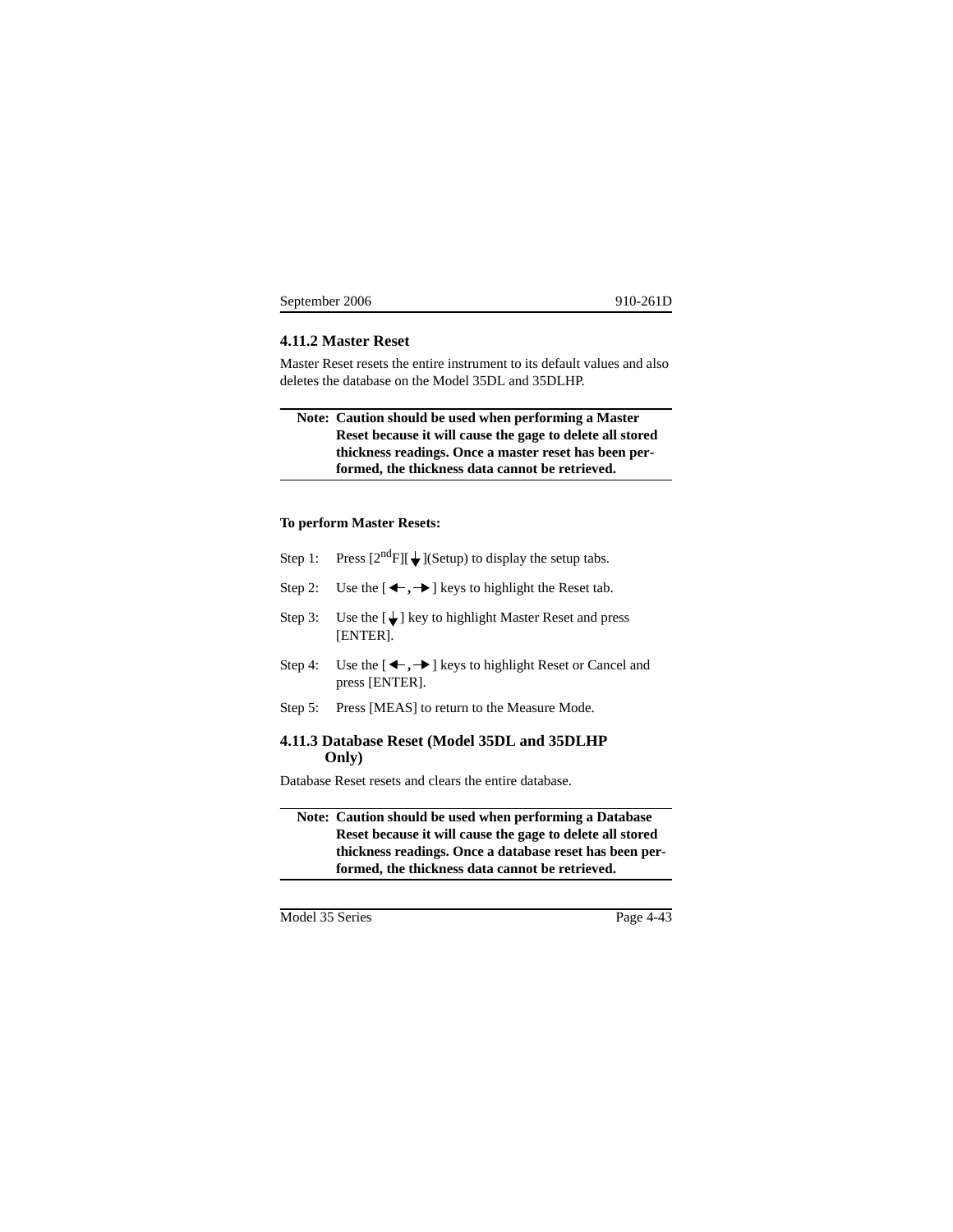|  |  | 910-261D |
|--|--|----------|
|  |  |          |

| 910-261D | September 2006 |
|----------|----------------|
|          |                |

#### **To perform Database Resets:**

| 4.12 B-scan |                                                                                                     |
|-------------|-----------------------------------------------------------------------------------------------------|
|             | Step 5: Press [MEAS] to return to the Measure Mode.                                                 |
| Step 4:     | Use the $[\blacktriangleleft, \rightarrow]$ keys to highlight Reset or Cancel and<br>press [ENTER]. |
|             | Step 3: Use the $\lceil \frac{1}{2} \rceil$ key to highlight Database Reset and press<br>[ENTER].   |
|             | Step 2: Use the $[\triangleleft, \rightarrow]$ keys to highlight the Reset tab.                     |
|             | Step 1: Press $[2ndF][\bigotimes]$ (Setup) to display the setup tabs.                               |

B-scan converts thickness readings to cross-sectional image profiles. The B-scan function is used to scan over an area and look at how the cross sectional thickness is changing. The B-scan, DB Grid, and Optional Waveform are mutually exclusive features. Only one of these functions can be active at a time. Activation of one of these functions will automatically deactivate any of the others. You can save these images (datalogger versions only) in the gage internal datalogger in order to review them later or download them to a computer (GageView) or printer at a later time. A maximum of 350 B-scan images can be stored to the internal datalogger.

Page 4-44 Model 35 Series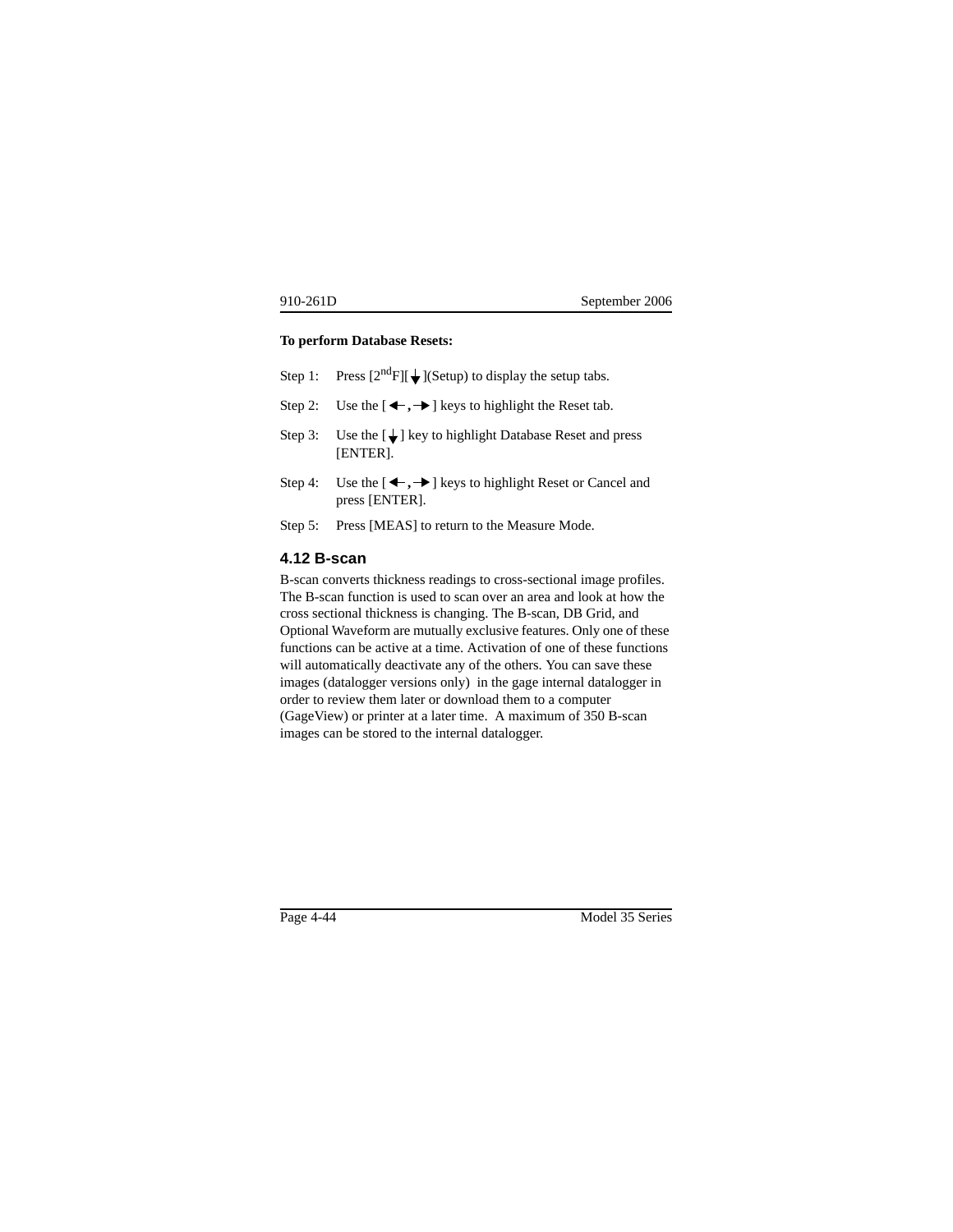September 2006 910-261D



The follow are definitions of the available B-Scan options and parameters.

**Enable:** Allows the user to turn the function On or Off.

**B-Scan Direction:** Determines the direction in which data is updated or drawn on the screen. Choose the B-Scan direction based on the direction of transducer movement.

- Left to right: Causes the data to start at the right of the screen and scroll to the left and produces a B-Scan that is properly orientated based on transducer movement.
- Right to left: Causes the data to start at the left of the screen and scroll to the right and produces a B-Scan that is properly orientated based on transducer movement.

**Save Key:** Determines what gets saved when the Save key is pressed. Saving B-scan images can only be done with the Datalogger version (DL) of the gages.

- THK ONLY: Will save only the current thickness reading when the Save key is pressed.
- THK + B-scan: Will Save the Thickness and the B-scan image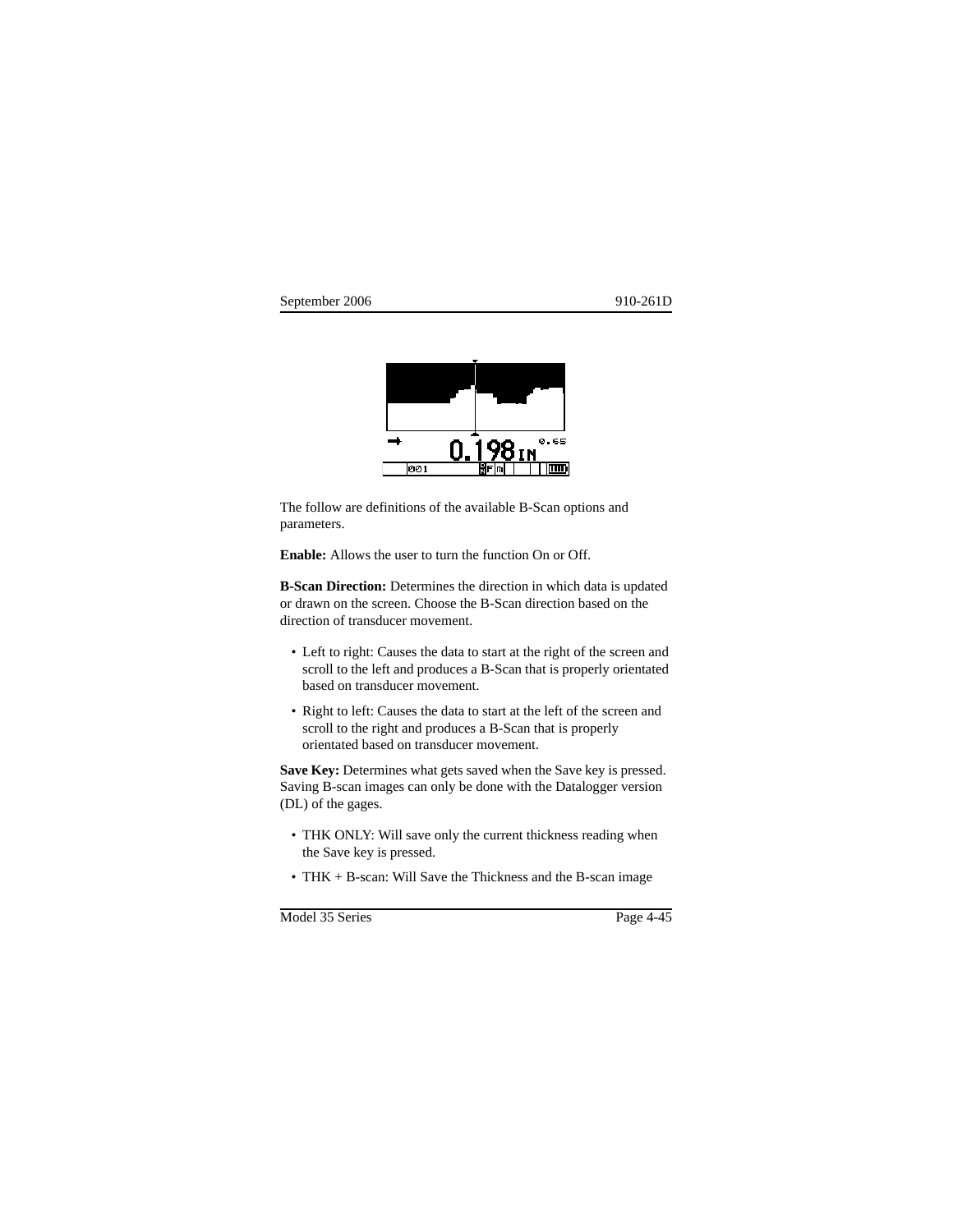|  |  | September 2006 |  |  |
|--|--|----------------|--|--|
|--|--|----------------|--|--|

when the Save key is pressed.

910-261D

**B-Scan Freeze Mode:** Determines which thickness readings are displayed when the [FREEZE] key is pressed during a scan.

- Show Minimum: Will recall the minimum thickness in the scan to the center of the screen, even if the minimum has scrolled off the current B-scan screen.
- Show Current: Will stop the B-scan at its current position when the [FREEZE] key is pressed.

**Max Thickness:** Allows the user to set the thickness range for the Bscan image. This should be set slightly larger than the maximum thickness that will be encountered. The maximum value for Max Thickness is 25.00" (635.00 mm).

#### **4.12.1 Using the B-scan Function**

To activate the B-scan feature:

Step 1: Press the  $[2^{nd} F]$ ,  $\bigcup$  (SETUP) key to display the Setup Tabs. Step 2: Use the  $[\rightarrow]$  key to highlight the B-scan Tab. Step 3: Use the  $[\bigstar]$  Key to enter the B-scan Setup menu. Step 4: Use  $[\downarrow$  and  $\uparrow$ ] to select a parameter and  $[\downarrow$  and  $\rightarrow$ ] to adjust the setting. Step 5: When the Max thickness is highlighted, press  $\lceil \leftarrow \text{or } \rightarrow \rceil$ to adjust the Max thickness (range for the B-scan) value with the  $[\downarrow, \uparrow, \leftarrow, \rightarrow]$  keys and then press [ENTER]. Step 6: Press the [MEAS] key to return to the Measure mode and

Page 4-46 Model 35 Series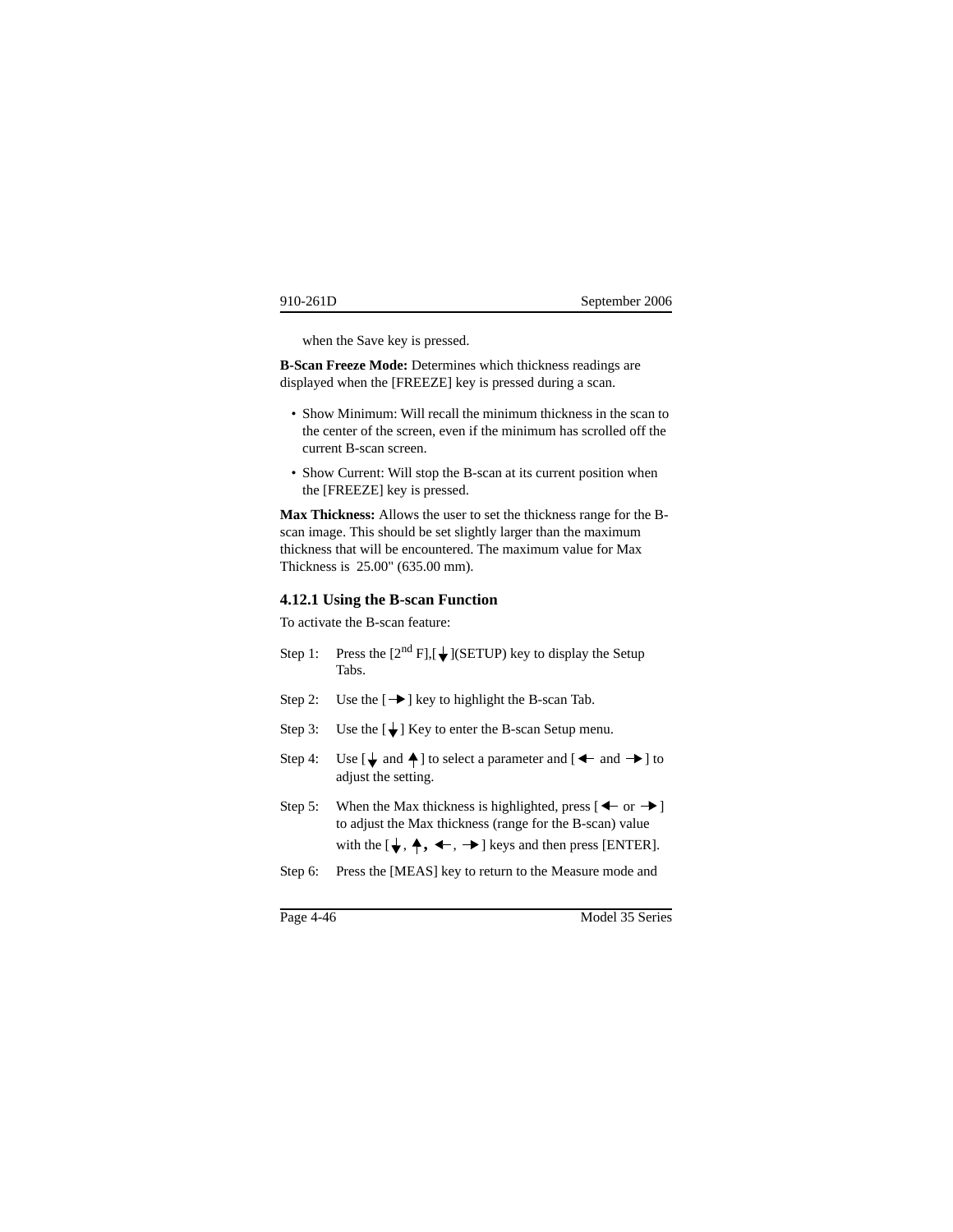September 2006 910-261D

save the adjusted settings.



Once the B-scan function has been enabled, the B-scan starts drawing the cross-sectional thickness when the transducer make contact with the material and the first thickness reading is displayed. The B-scan will continue to draw while displaying the live thickness at the transducer location until one of the following events occurs:

- The gage encounters a LOS condition (Loss of Signal), no thickness value. When an LOS occurs, the B-scan stops updating and will start up again if a new thickness reading is acquired. A vertical blank line will be inserted into the B-scan image to indicate that a LOS condition has occurred.
- The user presses the Freeze key and stops the B-scan update. The gage will either recall the minimum thickness (Freeze Min) or freeze at the current location (Freeze Current). This will also

display the B-scan Review screen. The user can use the  $\mathcal{I}$  and

- ] keys to review the thickness readings on the frozen B-scan. A triangle marks the location of the minimum thickness in the Bscan.
- The user presses the [MEAS] key. The B-scan is reset and blanked out allowing the user to start another scan.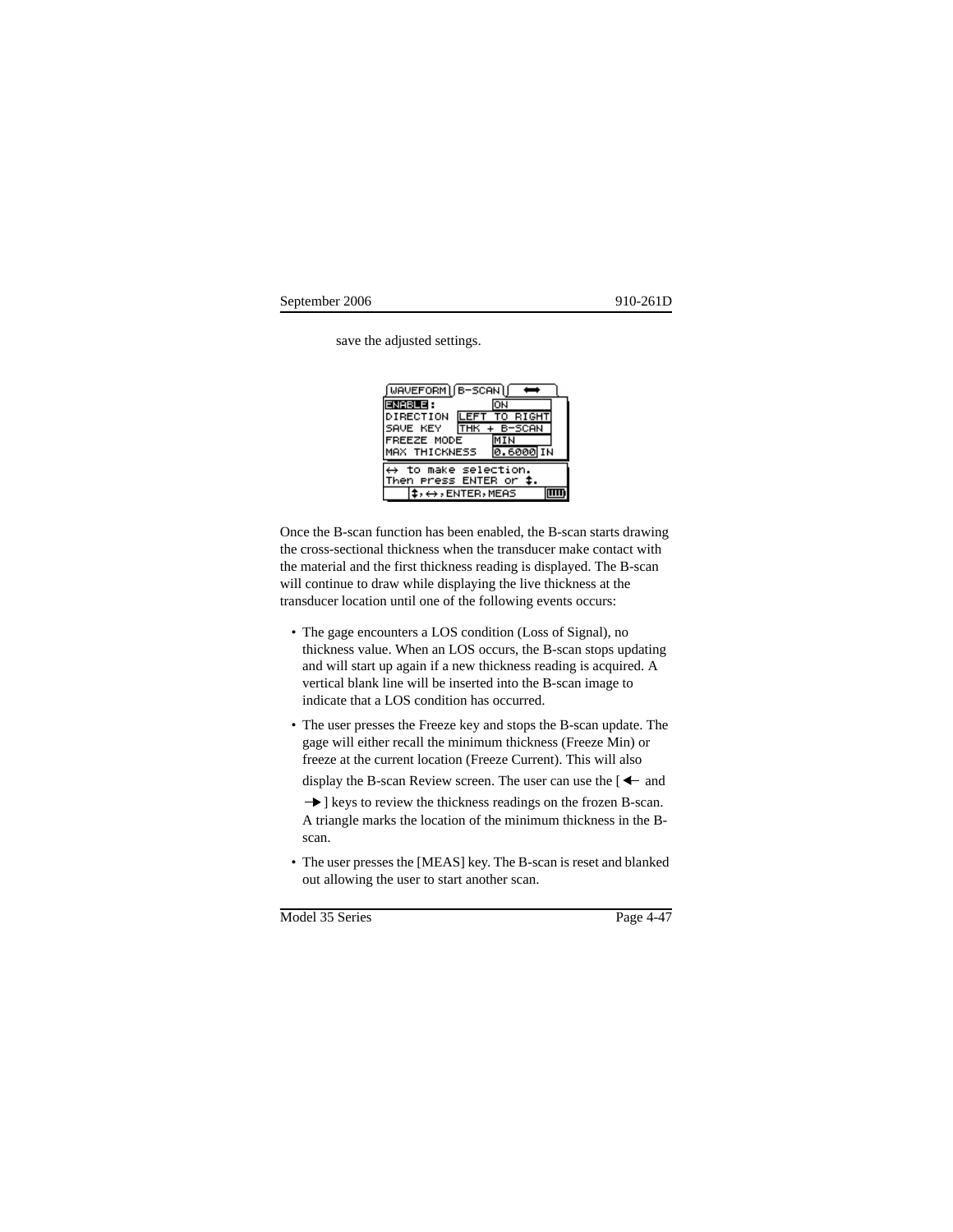910-261D September 2006



**Live B-scan Screen**

#### **4.12.2 B-scan Freeze**

Freezing the B-scan allows the user to review all the thickness values of the current B-scan. When the [FREEZE] key is pressed, a vertical line (Review Marker) appears to indicate the location of the displayed thickness. This is either the Minimum or Current thickness location of the B-scan, depending on the Freeze option selected. The unit displays the thickness and the location of the minimum. Pressing  $[$   $\blacklozenge$  and [ $\rightarrow$ ] moves the Review Marker to the left or the right of the scan. During review, the gage always displays the thickness at the Review Marker location.

**Tip: Set the B-scan to Freeze Min if you wishes to recall the Minimum thickness to the center of the B-scan screen even if the minimum value moved off the B-scan screen.**

Page 4-48 Model 35 Series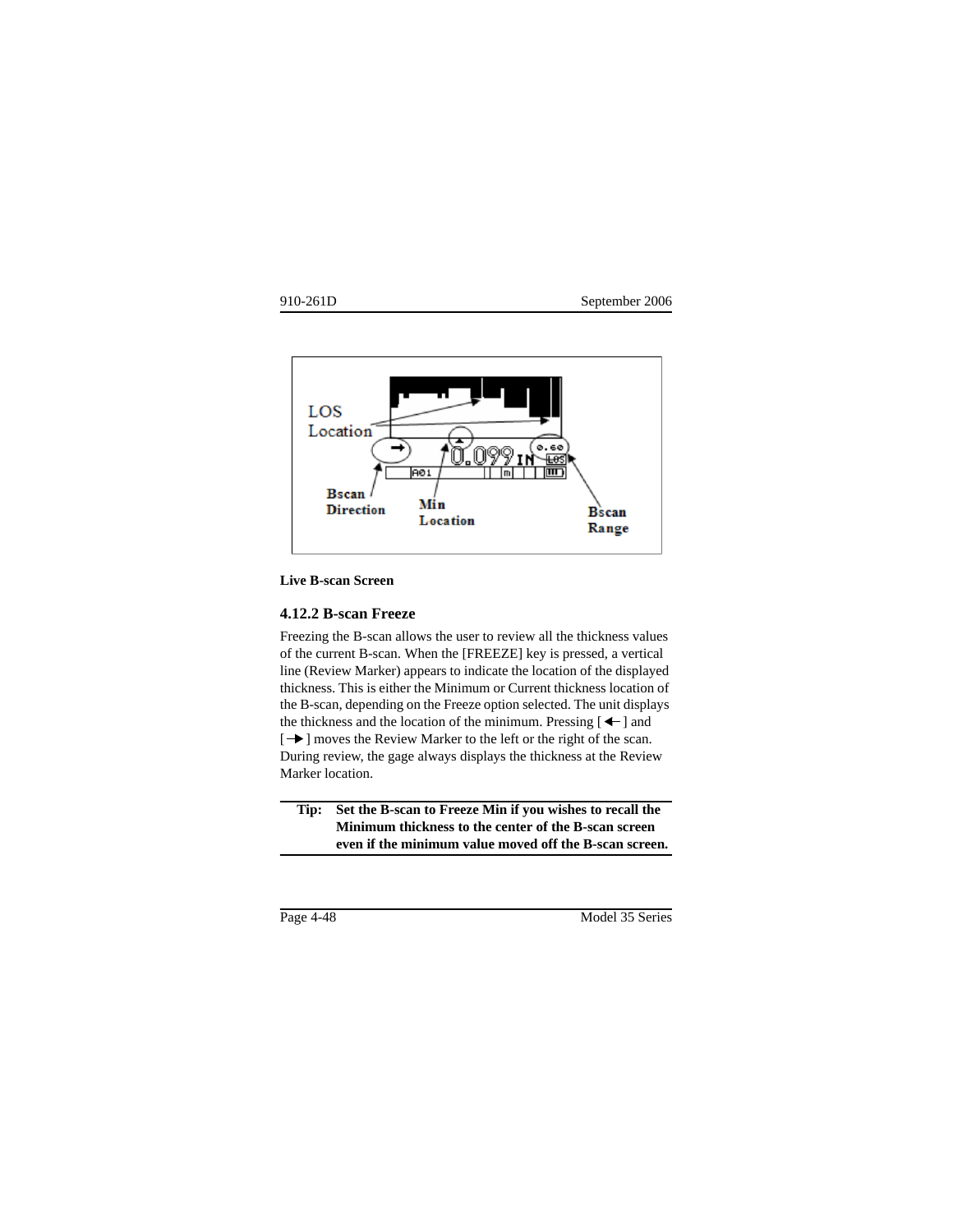September 2006 910-261D



**B-scan Review Screen**

#### **4.12.3 Saving B-scan to the Internal Datalogger (DL Models Only)**

B-scan images can be saved to the internal datalogger and recalled to the screen or uploaded to the optional GageView interface program. Only one thickness value is saved with the B-scan image. This value can be the current thickness, minimum thickness, or the thickness at the Review Marker on a frozen B-scan. The Datalogger can store a maximum of 350 B-scan images.

To save the B-scan image to the internal datalogger:

- Step 1: In the B-scan setup tab, set the Save Key option to "THK  $+$ B-scan".
- Step 2: Press the Save key.
	- A. Pressing the Save key while the B-scan is live (currently scrolling) saves the B-scan image and the thickness at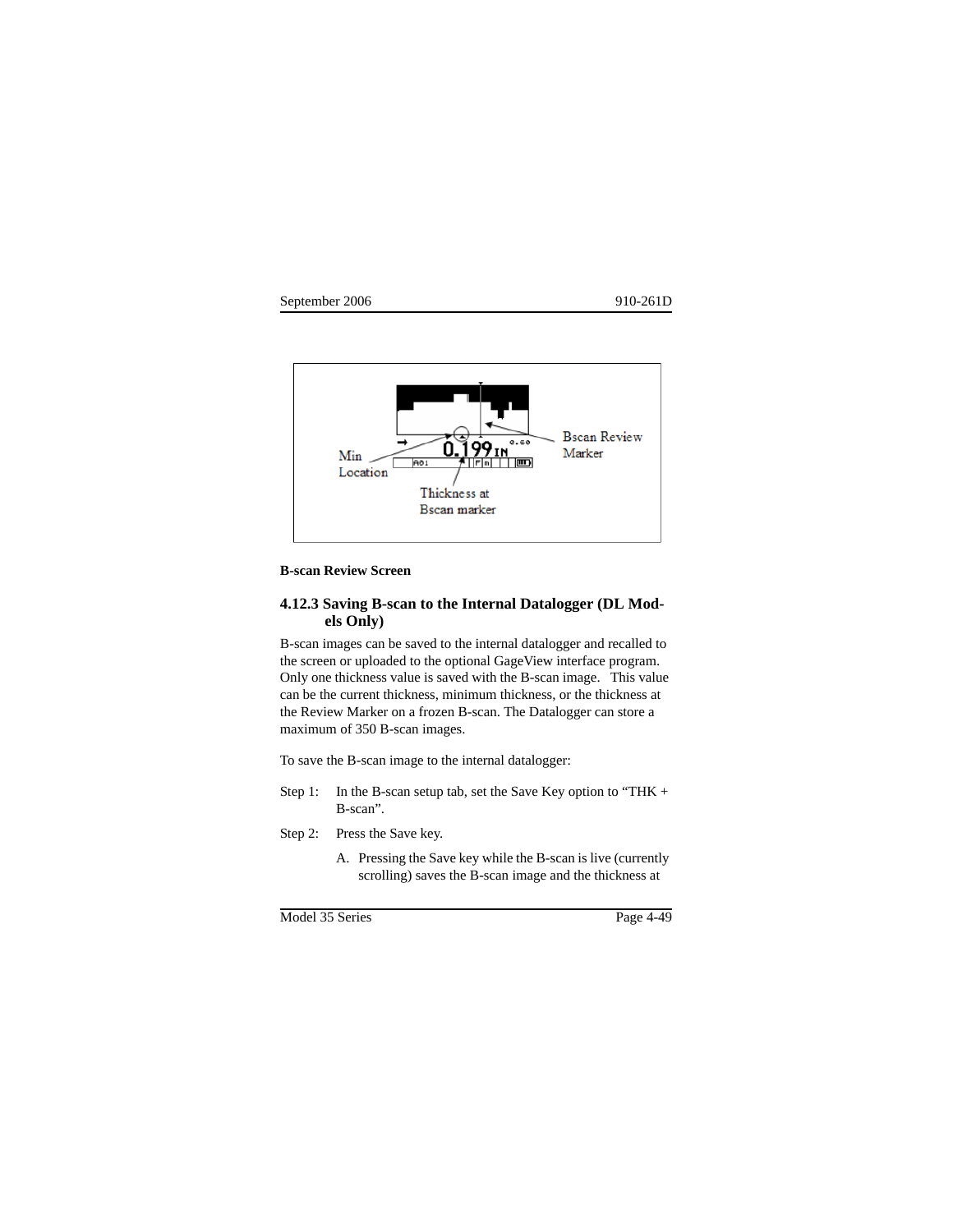B. Pressing the Save key on a frozen B-scan saves the Bscan image and the thickness at the position of the review marker. The user can move the review marker to any location on the frozen B-scan.

#### **4.13 DB Grid (DL Models Only)**

the current update position.

The DB Grid feature allows the user to view the open data file in a Grid or Expanded Liner format. 2D Grid files display the rows and columns of the grid file. This allows the user to easily see the thickness data being saved to the grid file at the current position. Incremental and Sequential files are displayed in an Expanded Liner format, showing the last six (6) ID# locations in a linear file list. DB Grid, B-scan, and the Optional Waveform are mutually exclusive features and cannot be used at the same time. Turning one of these functions on will turn any of the other functions off.



DB Grid of a 2D Grid type File

### **DB Grid of a 2D Grid Type File**

Page 4-50 Model 35 Series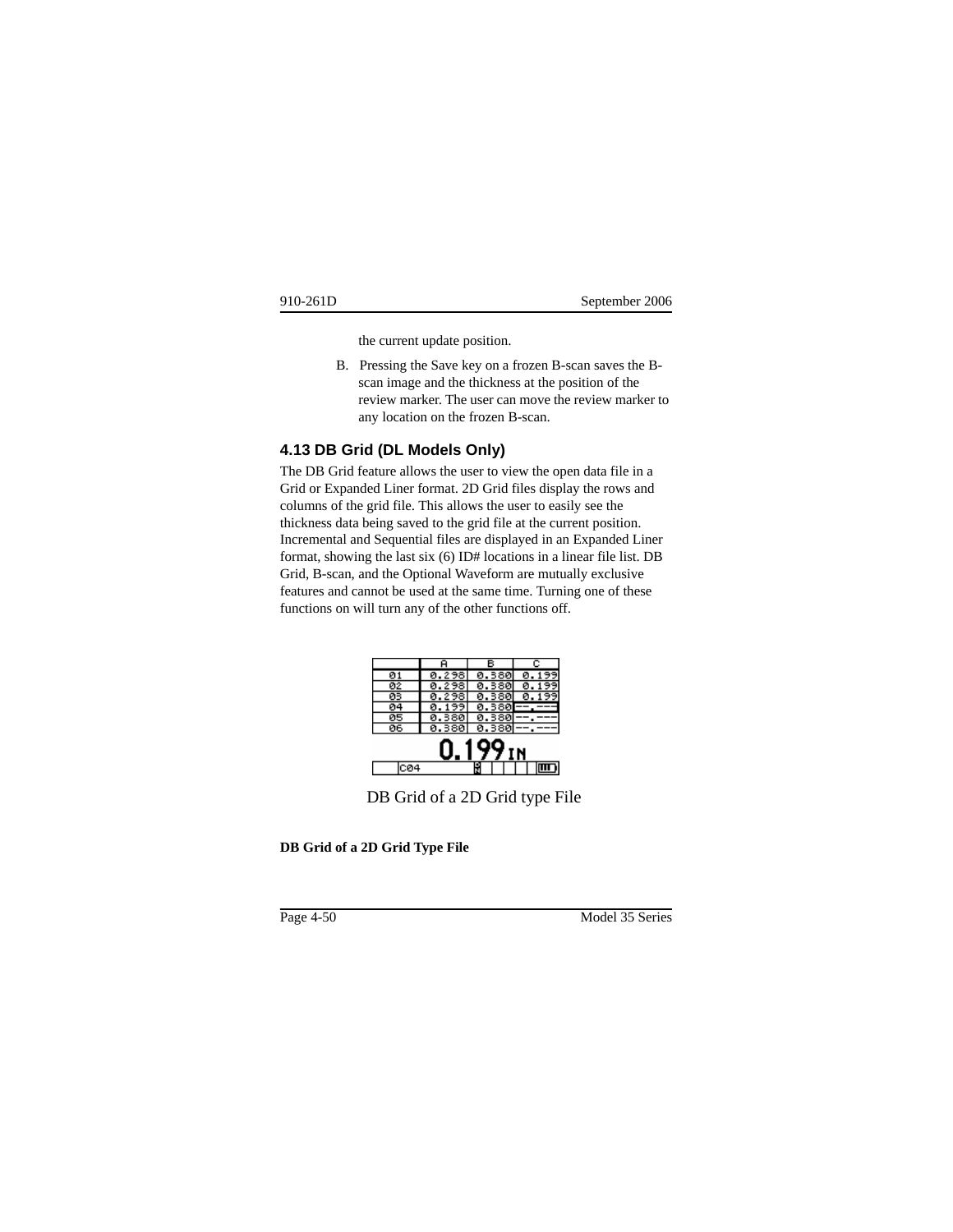September 2006 910-261D



DB Grid of an incremental file

#### **DB Grid of Incremental File**

DB Grid allows the user to easily navigate through grids by simultaneously displaying the grid positions with the current thickness reading. This gives the user the ability to move in any direction on the grid file rather than following a pre-set list of ID's. Instead of automatically incrementing to the next ID location, the user may press the ID# key and use the arrow keys to move to any row or column in the grid file.

The following are definitions of the available DB Grid options and parameters:

**Enable:** Allows the user to turn the DB Grid function On or Off.

**Transpose Grid:** Allows the user to switch the position of the Row and Columns of a 2D Grid file. This parameter has no affect on incremental or sequential files.

#### **4.13.1 Using the DB Grid Function**

To activate the DB Grid feature: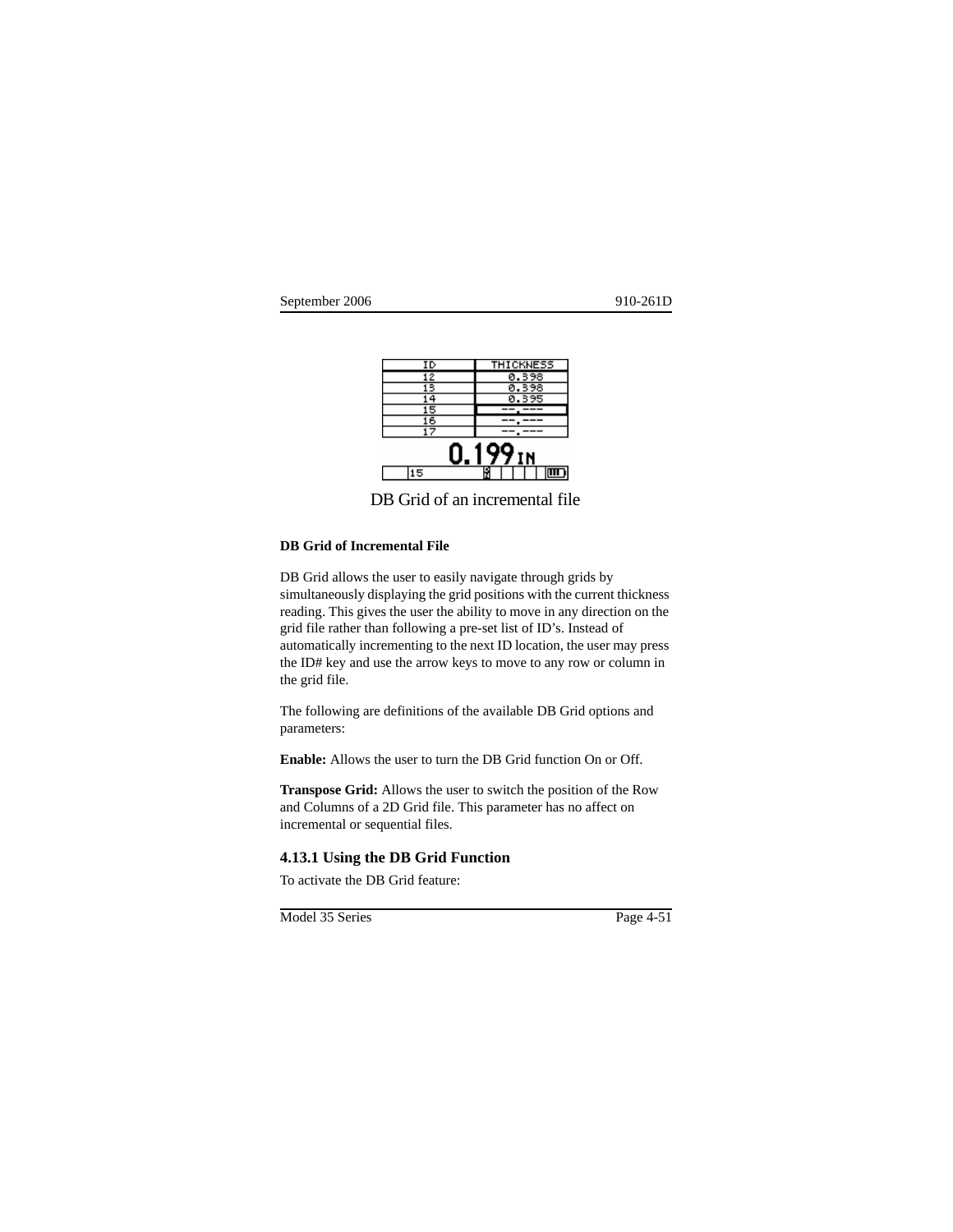|  | 910-261D |  |  |
|--|----------|--|--|
|  |          |  |  |

| 910-261D | September 2006 |  |
|----------|----------------|--|
|          |                |  |

- Step 1: Press the  $[2^{nd} F]$ ,  $\downarrow$  (SETUP) key to display the Setup Tabs.
- Step 2: Use the  $[\rightarrow]$  key to highlight the DB GRID Tab.
- Step 3: Use the  $[\bigstar]$  Key to enter the DB GRID Setup menu.
- Step 4: Use the  $[\downarrow \text{ and } \uparrow]$  to select a parameter and the  $[\downarrow \text{ and }$ ] to adjust the setting.
- Step 5: Press the [MEAS] key to return to the Measure mode and save the adjusted settings.

| $B-SCAN$ $DB$ $GRID$ $B$<br>ENABLE<br>TRANSPOSE GRID: <mark>OFF</mark>                                         |  |
|----------------------------------------------------------------------------------------------------------------|--|
| to make selection.<br>Press ENTER or $\textcolor{red}{\ddagger}.$                                              |  |
| ${\color{red} \texttt{\color{blue} \ddots \color{blue} \leftrightarrow \color{blue} \mathsf{F}}$ . ENTER, MEAS |  |

### **4.13.2 Saving Data While DB Grid Is Active**

Once DB Grid is activated, press the Save key to store the current thickness reading in the Current ID# location.

Page 4-52 Model 35 Series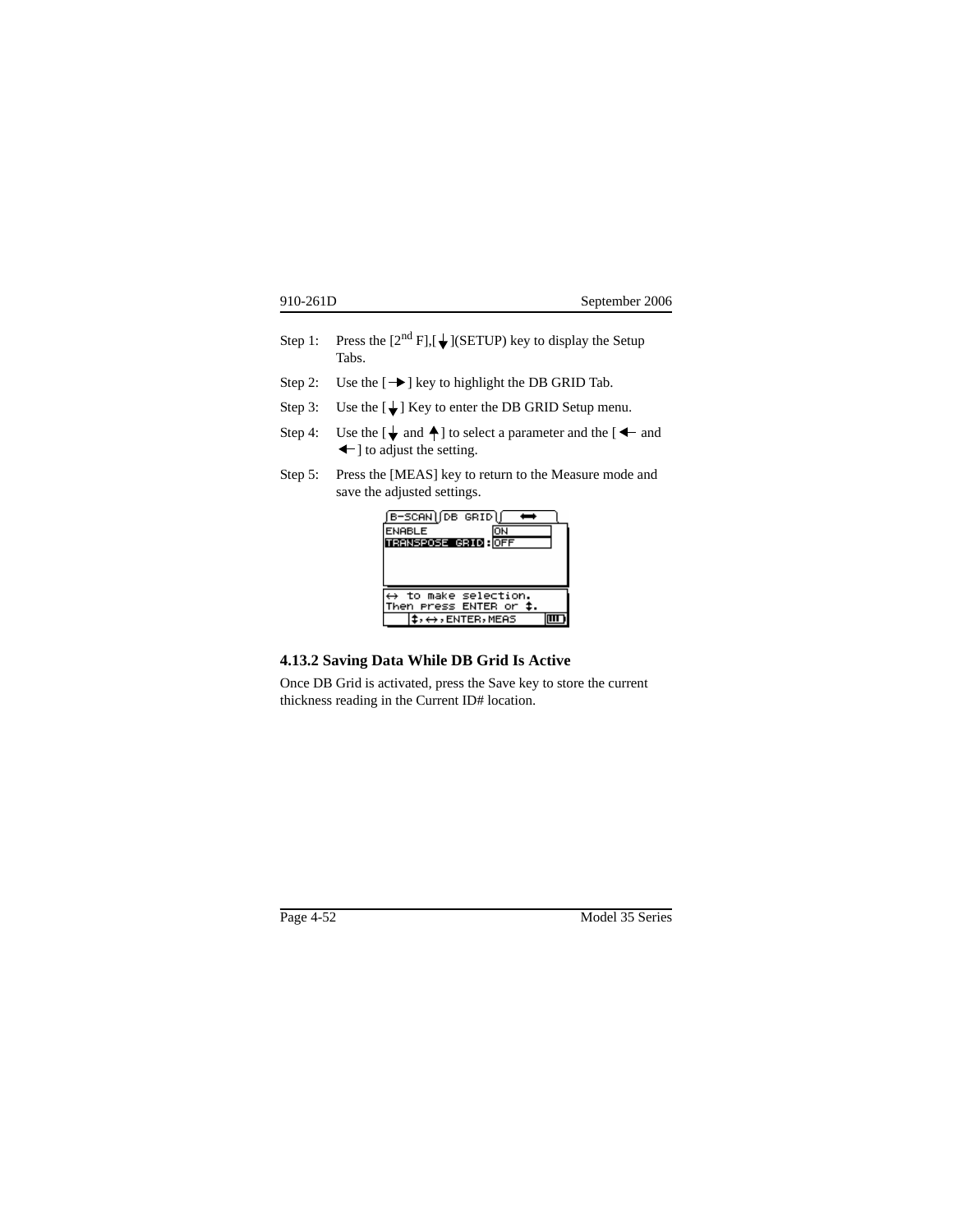



#### **4.13.3 Reviewing Stored Thickness Data While DB Grid Is Active**

Step 1: From Measure mode, press the  $[2^{nd} F]$ ,  $[ \rightarrow ] (ID#)$  key. The gage displays the ID REVIEW screen.

|     | я     | в                | с        |
|-----|-------|------------------|----------|
| Ø1  | 0.298 | 0.380            | 199<br>ø |
| Ø2  | 0.298 | 0.380            | 199<br>ø |
| øз  | 0.298 | 0.380            | 0.7      |
| 04  | 0.199 | 0.380            |          |
| Ø5  | 0.380 | 0.380            |          |
| 06  | 0.380 | 0.380            |          |
|     | ΙО    | REVIEW<br>199 IN |          |
| сөз |       |                  |          |

Step 2: Use  $[\biguparrow, \bigdownarrow, \biguparrow, \biguparrow]$  to move to a new grid or ID# location. For incremental or sequential files, only the  $[\triangleleft,$  $\bigstar$ ] keys can be used.

**Note: The user can jump to the beginning of the file by press-**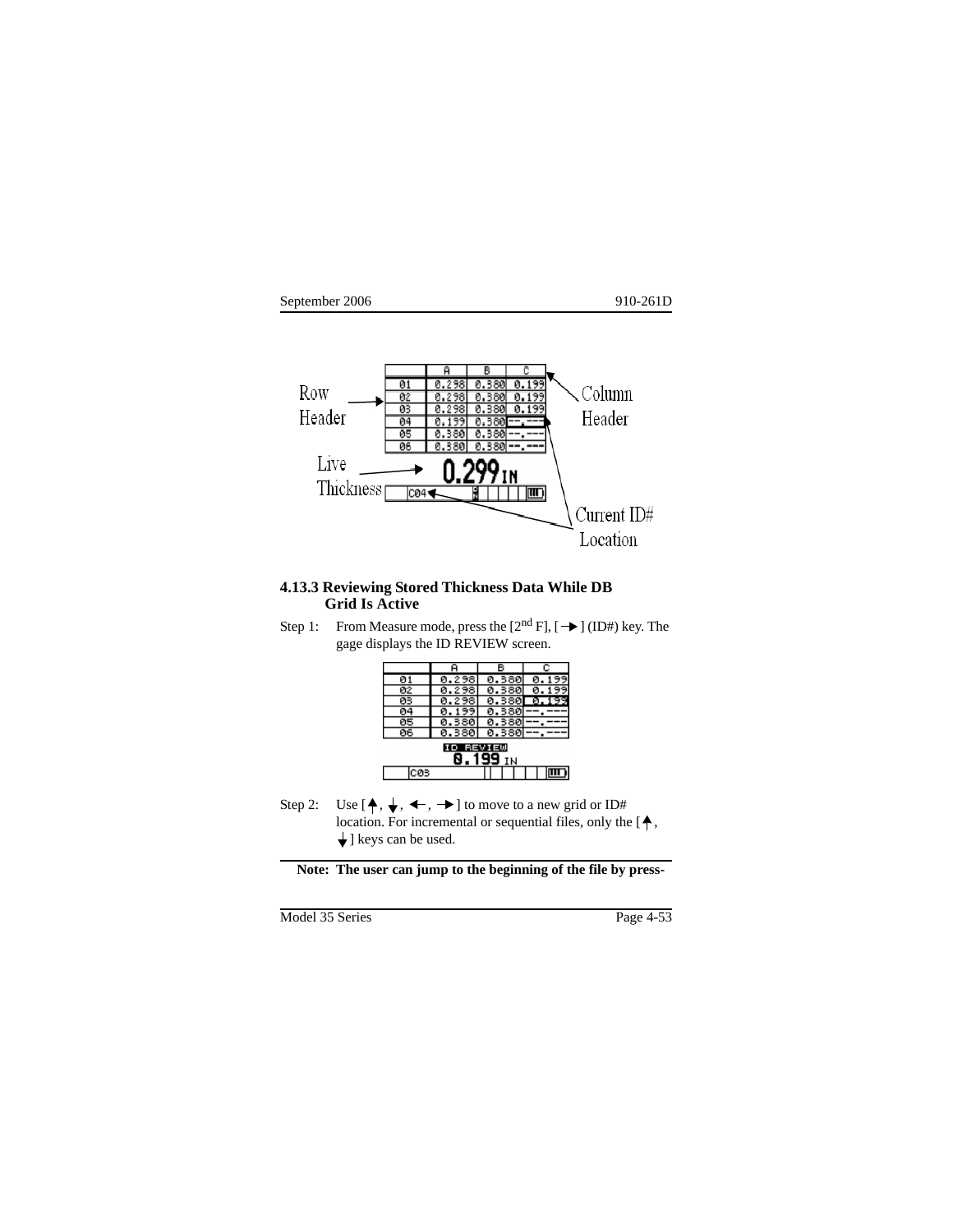|  | September 2006 |
|--|----------------|
|  |                |

**ing [2nd F], [ ] or to the end of the file by pressing [2nd**  $F$ ],  $[4]$ .

Step 3: Press the [MEAS] key to go back to the Measure mode at the new ID# location. The gage increments from this new ID# location.

#### **4.13.4 Editing and Moving Directly to Any ID# Location in the Active File**

- Step 1: From Measure mode, press the  $[2<sup>nd</sup> F]$ ,  $[ \rightarrow ](ID#)$  key. The gage displays the ID REVIEW screen.
- Step 2: Press the  $[2^{nd} F]$ ,  $[ \rightarrow ]$  (ID#) again to enter the ID# EDIT

screen. A cursor appears in the current ID# and the  $[\triangleleft, \triangleleft, \triangleleft]$ 

 $\leftarrow, \rightarrow$  ] keys can be used to edit to any location in the active file.

|    | ≏         | в            | с |
|----|-----------|--------------|---|
| ø  | .298<br>ø | ø<br>38<br>Ø |   |
| 02 | .298<br>ø |              |   |
| øз | 0.298     |              |   |
| 04 | э<br>ø    |              |   |
| 05 | ø<br>.380 | ø            |   |
| 06 | 0.380     | 0.380        |   |
|    | ID EDIT   |              |   |
|    |           |              |   |

Step 3: Press the Measure key to return to the Measure screen at the new ID# location or press  $[2^{nd} F]$ ,  $[\rightarrow]$  (ID#) to go back to Review mode at the edited ID# location.

910-261D

Page 4-54 Model 35 Series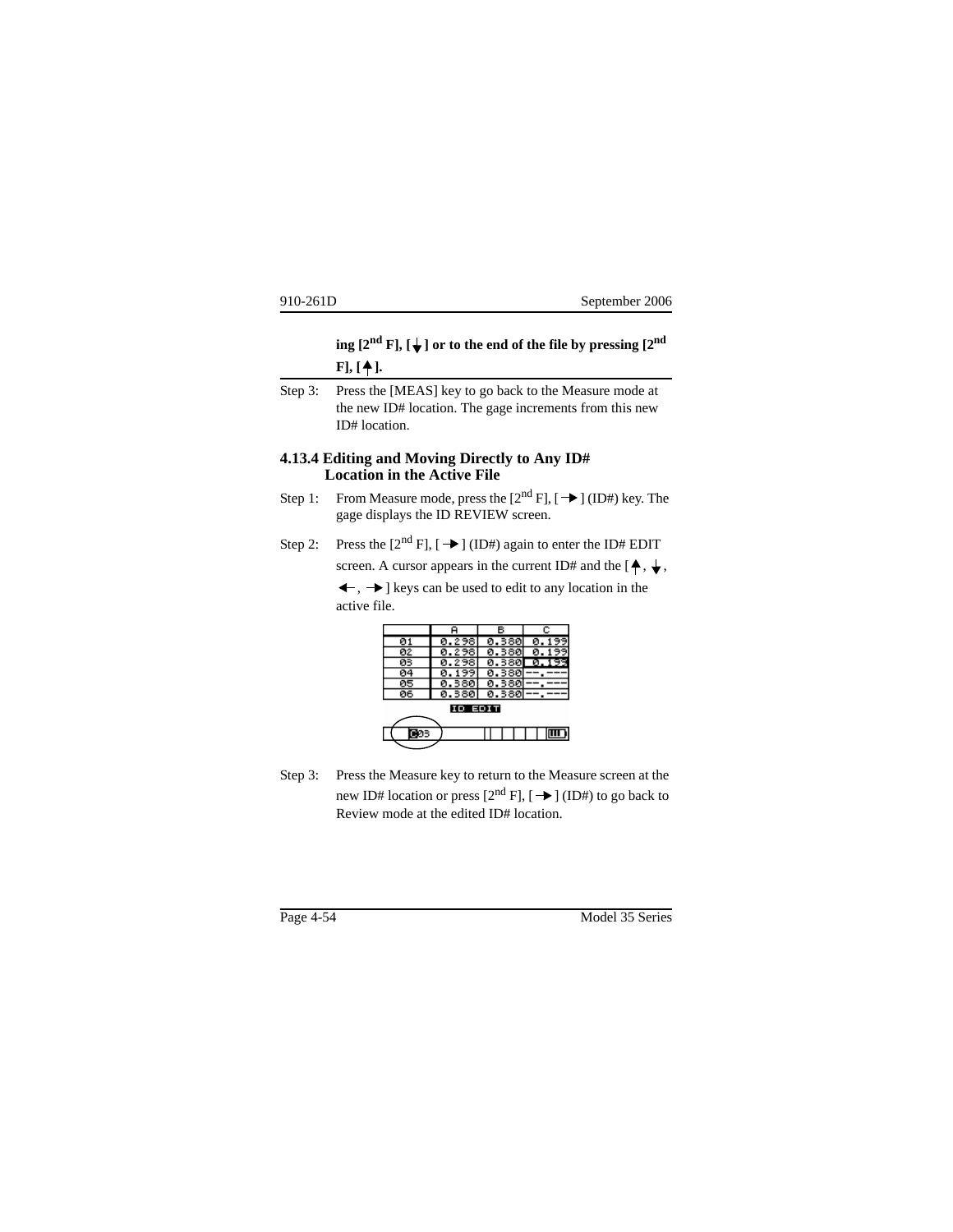| September 2006 |  |
|----------------|--|
|----------------|--|

#### $5 \t 910-261D$

#### **4.13.5 Inserted ID# Location in Grid Files**

ID# locations can be inserted into or appended to 2D Grid files. If the user adds an additional ID# location in a grid file, the Row and Column cell is displayed in reverse video indicating that there are additional ID#s stored at the current Row and Column locations. Inserted points in incremental or sequential files are shown as added ID#s in the current file list.

|    | A        | в         | с        |
|----|----------|-----------|----------|
| Ø1 | 0.298    | 0.380     | 199<br>ø |
| 02 | 0.298    | .380<br>ø | 99<br>Й  |
| øз | 0.298    | .380<br>ø | Э.<br>ø  |
| 04 | 199<br>ø | ø         |          |
| 05 | 0.380    | 80        |          |
| 06 | 0.380    | 0.380     |          |
|    |          | ΙN        | LOS      |
|    |          |           |          |

To view the inserted or appended ID# location in a file, enter the ID# Review screen by pressing  $[2^{nd} F]$ ,  $[ \rightarrow ]$  (ID#). Use the  $[ \clubsuit, \downarrow, \leftarrow,$ ] keys to highlight the reverse video cell. Press [ENTER]. The grid will be displayed in an Expanded Linear format, and the inserted ID# can be viewed. Press [Enter] again to switch back to the normal DB Gird view.

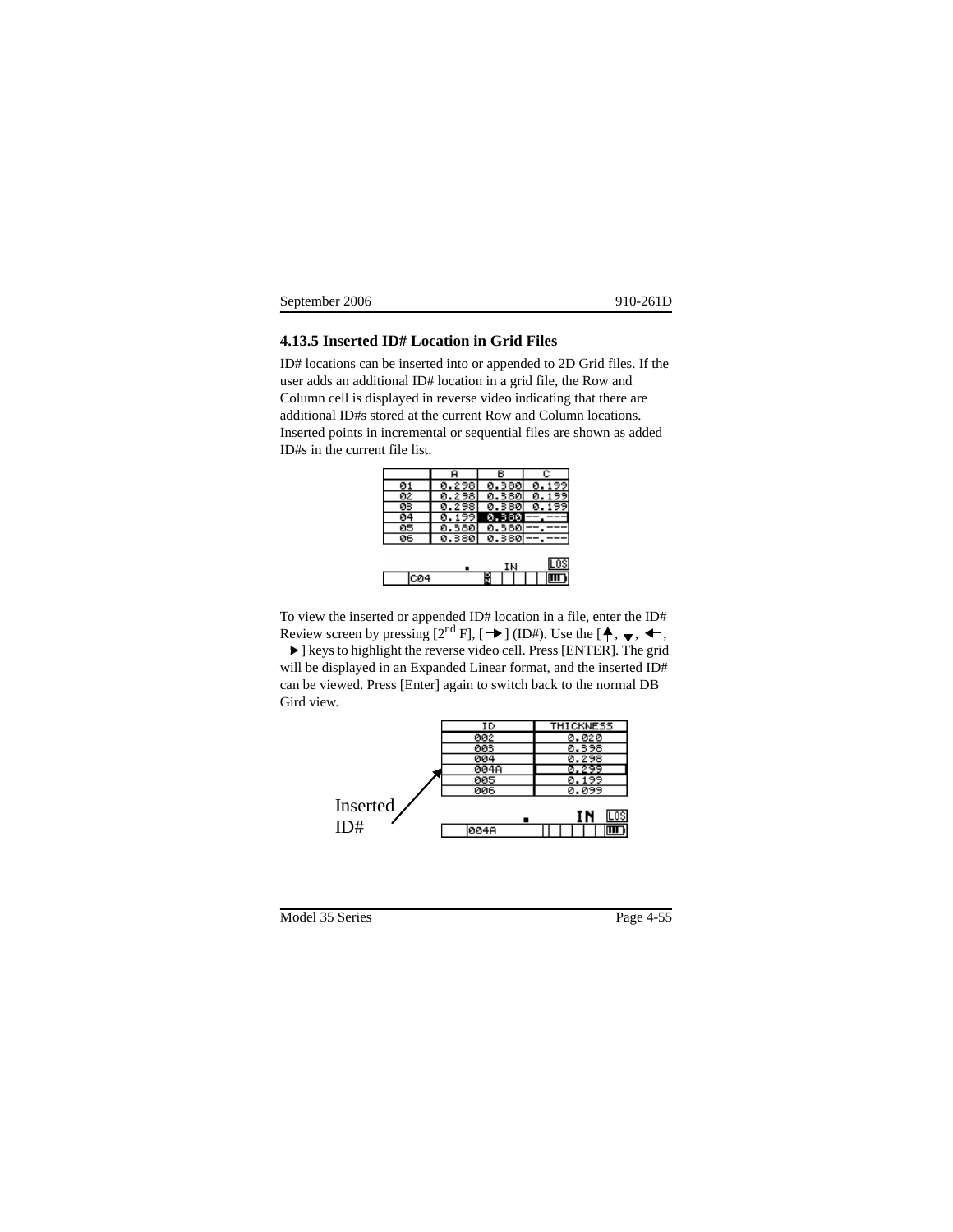910-261D September 2006

Page 4-56 Model 35 Series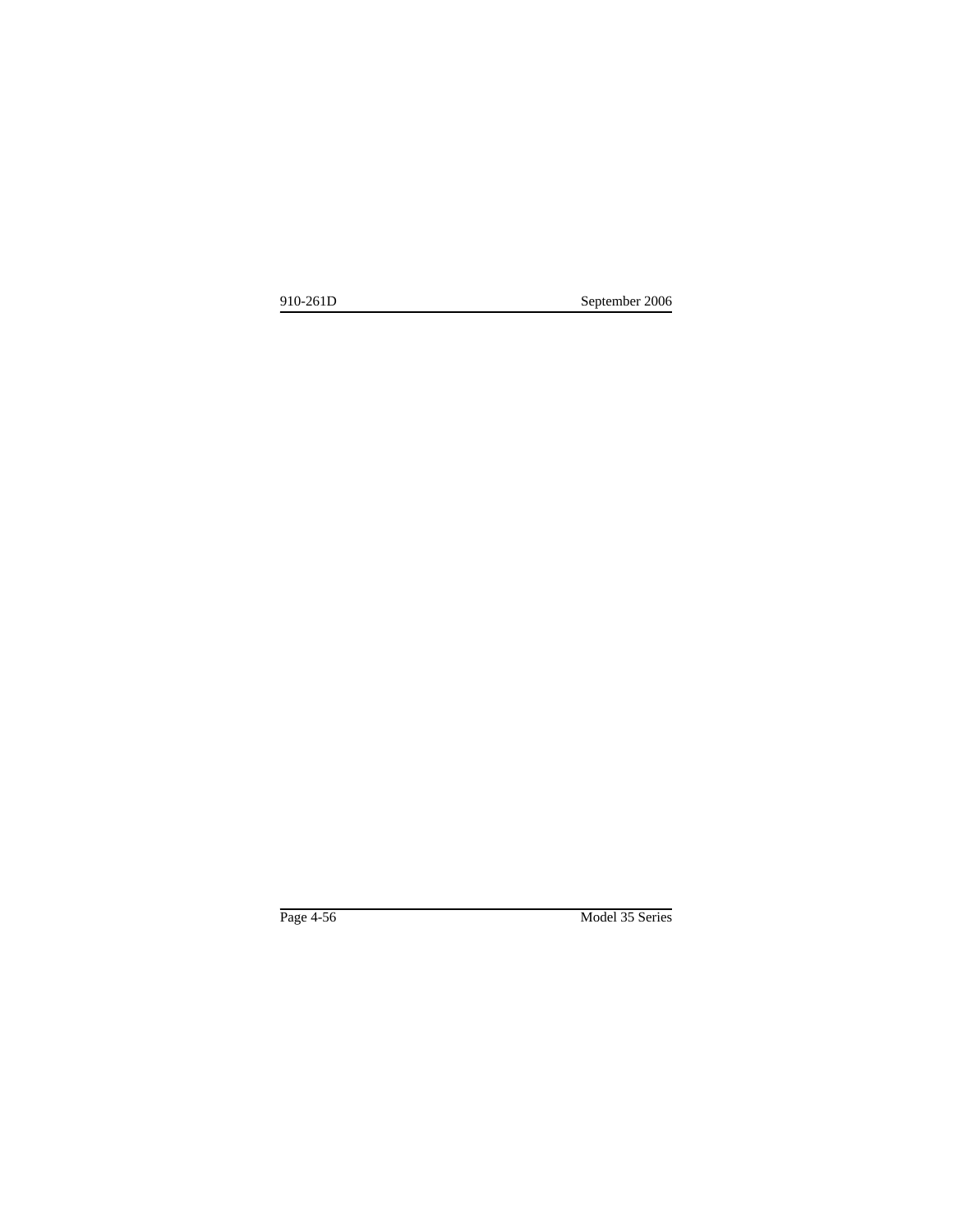# **5 DATALOGGER and Data Transmission for Models 35DL and 35DLHP**

Two important features of the Model 35DL and 35DLHP are the internal datalogger and USB communication. The operation of the datalogger and data transmission are described in this section.

Topics include:

- Datalogger Overview
- Organizing the Datalogger
- Creating Data Files
- Opening a File
- Saving Data
- Using ID# Review Mode
- Using ID# Edit Mode
- Deleting a File
- Receiving Files and Using the GageView Interface Program
- Statistics Reports

## **5.1 Datalogger Overview**

The Model 35DL and 35DLHP datalogger have a built-in file and data management system. Each thickness reading is stored and tagged with an alphanumeric identification number and file name with descriptive fields. A complete description of the measurement type, gage calibration and setup parameters is stored along with each reading. Datalogger functions include: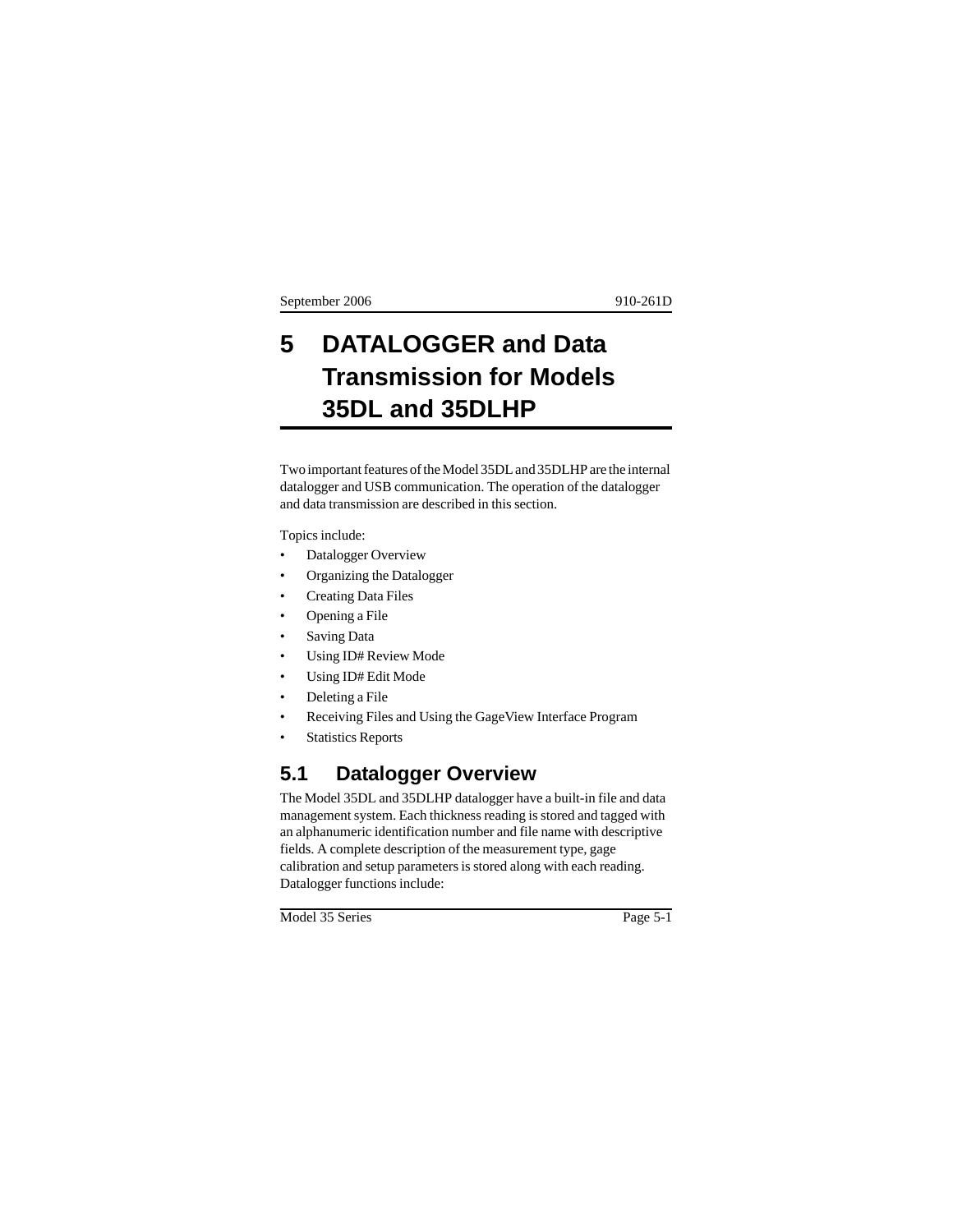#### 910-261D September 2006

- Store thickness measurements or optionally thicknesses with waveforms
- Recall stored data to the gage displays
- Receive previously transmitted thickness data back from a computer
- View current datalogger settings while simultaneously taking measurements.

You can store thickness measurements. When each measurement is stored, the gage also stores a complete description of the measurement conditions. The additional data stored with each thickness value includes:

- File Name
- Identifier
- Units (in or mm)
- LOS (Loss of Signal)
- Differential Mode
- Differential Reference Value
- Alarm Mode
- Alarm Status
- Alarm Set Points
- Minimum or Maximum Mode
- Minimum or Maximum Reading
- Velocity
- **Resolution**
- Transducer Setup Number Information

You can store a maximum of 8,000 thickness (or optionally 350 waveforms with thicknesses), velocity, or time of flight values at any one time (Models 35DL and 35DLHP only).

Page 5-2 Model 35 Series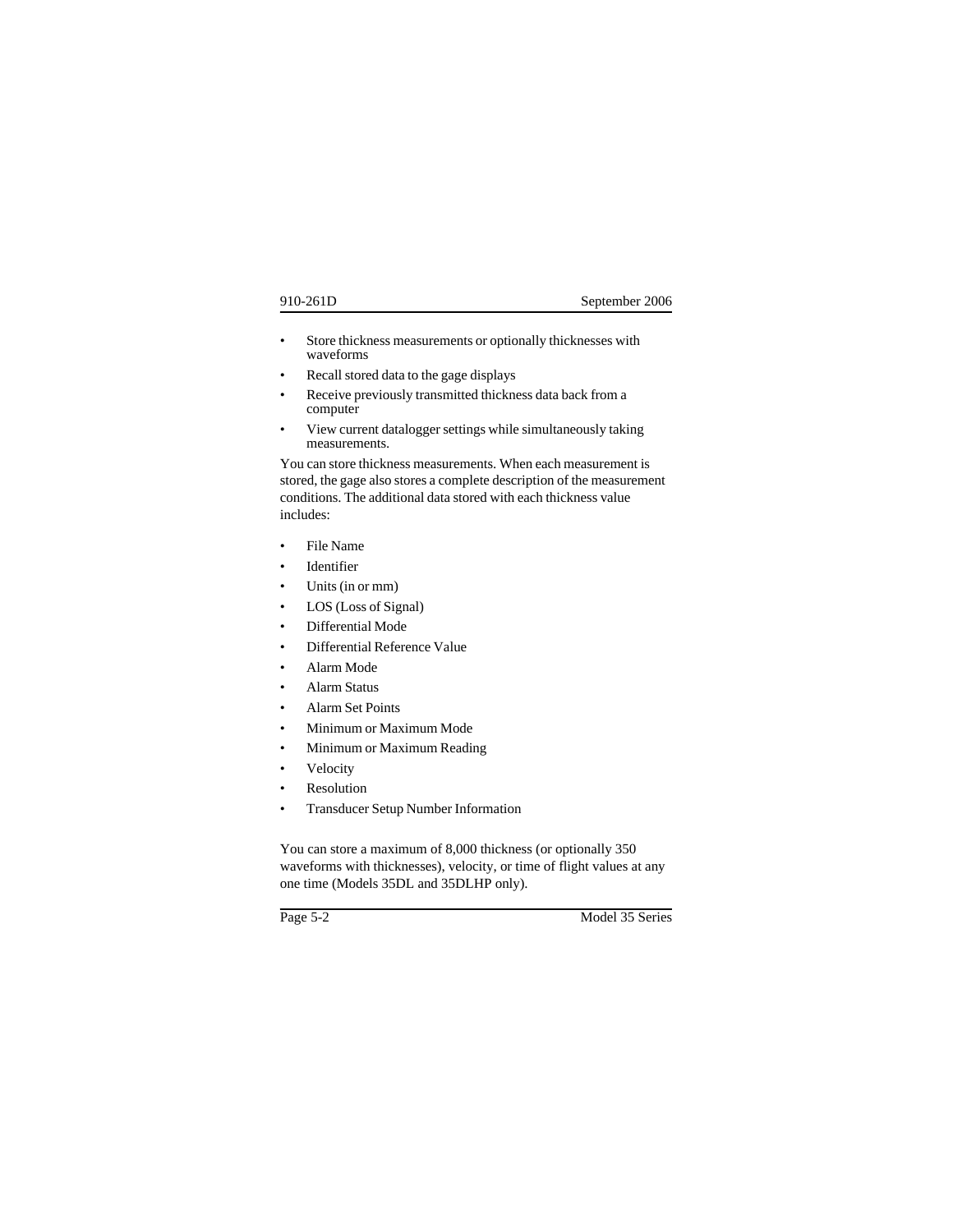September 2006 910-261D

## **5.2 Organizing the Datalogger**

The Model 35DL and 35DLHP datalogger is a flexible, file-based system. Every measurement stored in the datalogger is tagged with a file name and identification number (ID number). The file name and ID number may be thought of as the place in the gage memory where the measurement data is stored. This description usually corresponds to the physical location numbers of each measurement point in the actual application.

When stored data is loaded into a computer and later recalled back to the gage, each measurement is always uniquely identified by the file name and ID number where it was initially stored.

## **5.2.1 File Name Structure**

File names consist of up to eight (8) alphanumeric characters. Allowable characters are as follows:

0 1 2 3 4 5 6 7 8 9 A B C D E F G H I J K L M N O P Q R S T U V W X Y Z space - . /, : #  $*$ 

The total number of files is limited by the number of ID numbers.

## **5.2.2 Identifier (ID Number) Structure**

ID numbers consist of up to 10 alphanumeric characters. Allowable characters are as follows:

0 1 2 3 4 5 6 7 8 9 A B C D E F G H I J K L M N O P Q R S T U V W X Y Z space - . /, : #  $*$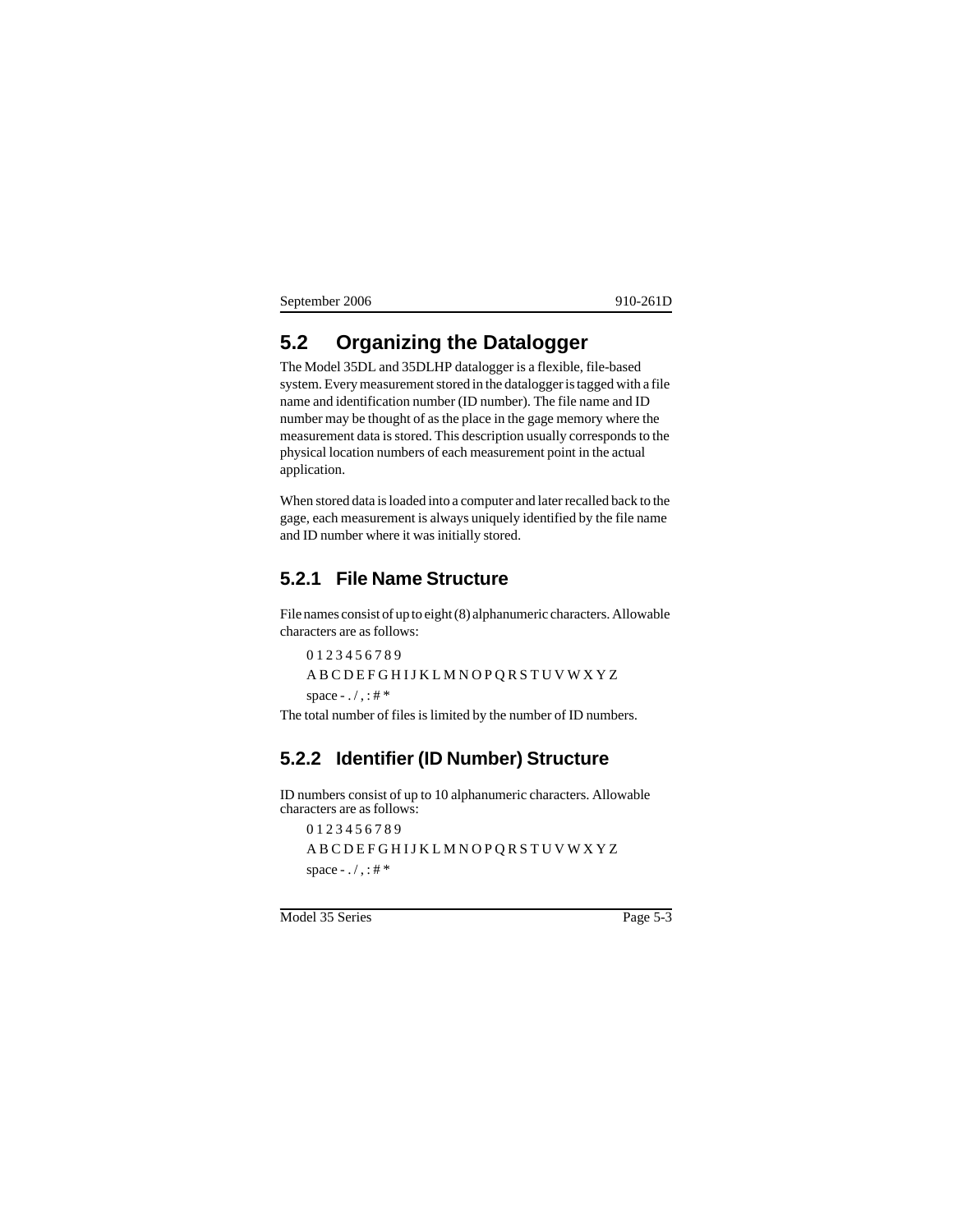| September 2006 |  |
|----------------|--|
|                |  |

The allowable number of ID numbers within a file depends on the total number of identifiers in the datalogger. There are no restrictions on the use of any allowed character at any position in an ID number except that you cannot use a space as either the first or last character of the ID number.

## **5.3 Creating Data Files**

910-261D

You can create data files for the Model 35DL and 35DLHP datalogger from within the gage.

Throughout this section there are references to the use of the Model 35DL and 35DLHP Standard Editing Commands. These commands are described in the section below.

## **5.3.1 Standard Editing Commands**

To enter a character or a symbol at any character location, follow these steps:

Step 1:Press  $[\triangleq]$  or  $[\triangleq]$  to select a letter, number, or punctuation mark.

 Step 2:Press and quickly release a slewing key to change the character by one value. Hold down an arrow key to continuously cycle through the letters, numbers, and punctuation marks until the desired character is displayed.

The  $[\n\blacktriangle]$  key moves forward from A to Z then  $*, \#$ ,  $;$ ,  $,$ ,  $',$ ,  $,$ ,  $\blacktriangle$ , blank, 9, 8, 7, 6, 5, 4, 3, 2, 1, A, and so forth.

The [ ] key moves backward from 0, 1, 2, 3, 4, 5, 6, 7, 8, 9, **-**, **.**, **/**, **,**, **:**, **#**, **\***, Z to A blank - and so forth. After selecting an alpha character,

press  $[ \leftarrow ]$  or  $[ \rightarrow ]$  to move the cursor position to another character.

Page 5-4 Model 35 Series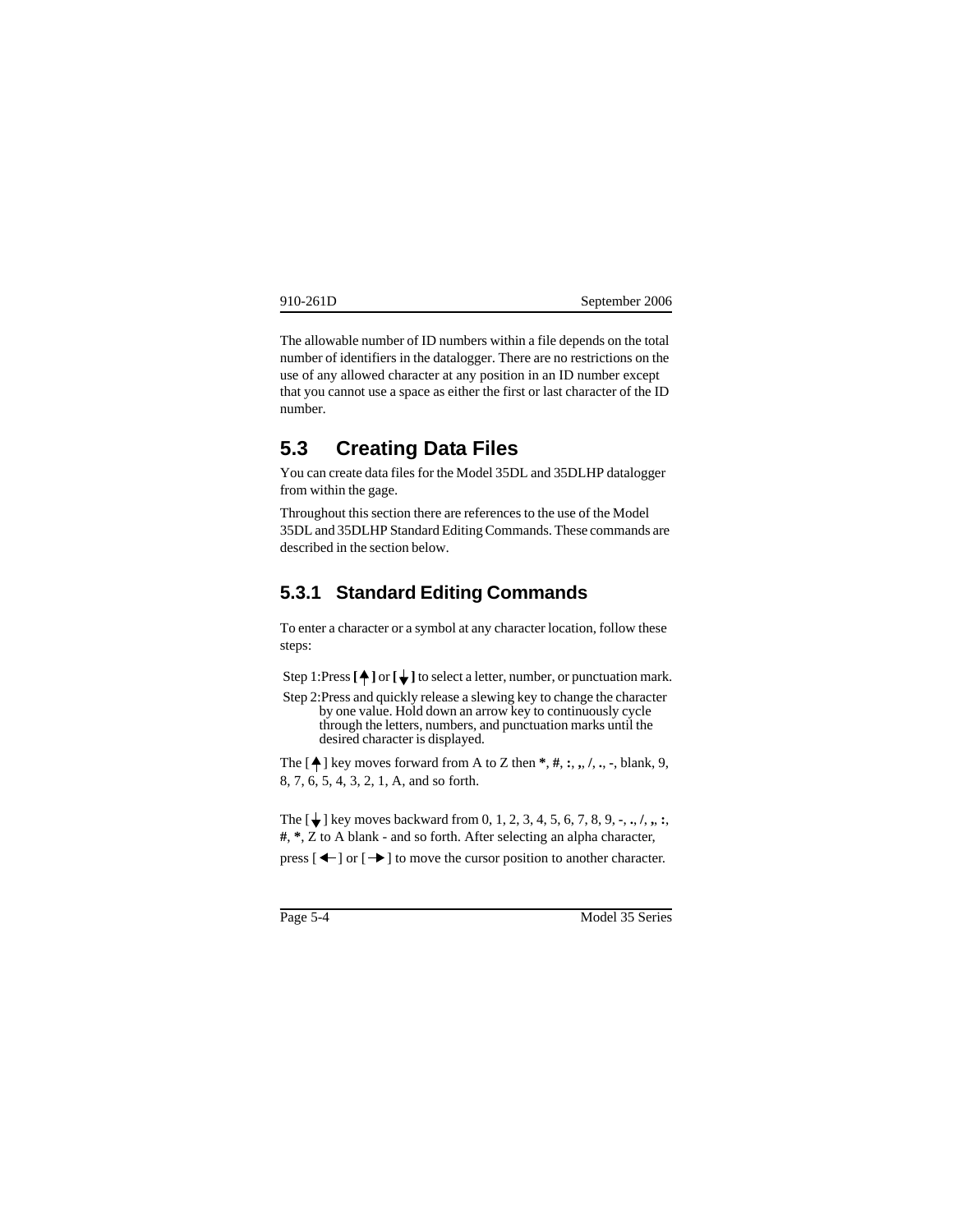| September 2006 |  |
|----------------|--|
|----------------|--|

910-261D



 **Figure 5-1: Organization of Character Cycle**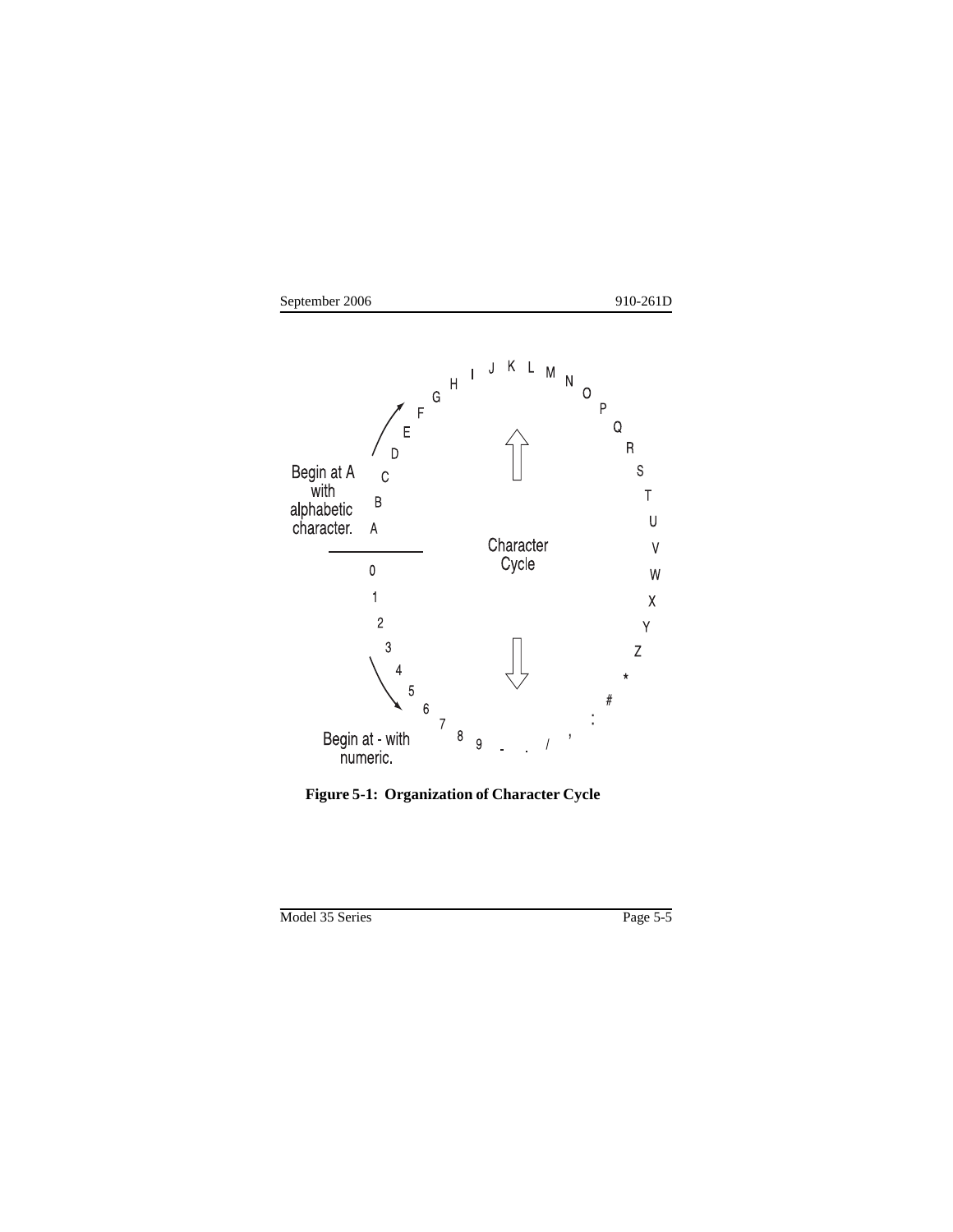#### September 2006

To insert a character at the cursor position, do the following:

Press **[CAL ZERO]**. The character at the cursor and all those to the right move one position to the right, making a space for a new character.

To delete the character at the cursor position, do the following:

Press **[CAL VEL]**. The character at the cursor is deleted and any characters to the right moves left one position to fill-in the empty space.

## **5.3.2 Create Files From a Computer (Using GageView)**

See the GageView Interface Program Instruction Manual.

## **5.3.3 Create Files from the Model 35DL**

To create files from the Model 35DL and 35DLHP, follow these steps: Step 1:Press  $[2<sup>nd</sup>F], [4]$  (FILE). The File Tab menu opens.

Step 2:Press  $[ \leftarrow ]$  and  $[ \rightarrow ]$  to highlight the **Create** option.

Step 3:Press  $[\bigstar]$ .

#### **5.3.3.1 Incremental**

After a starting ID number (up to 10 alphanumeric characters) has been entered, the gage automatically increments to the subsequent ID numbers using the following incrementing rules:

Page 5-6 Model 35 Series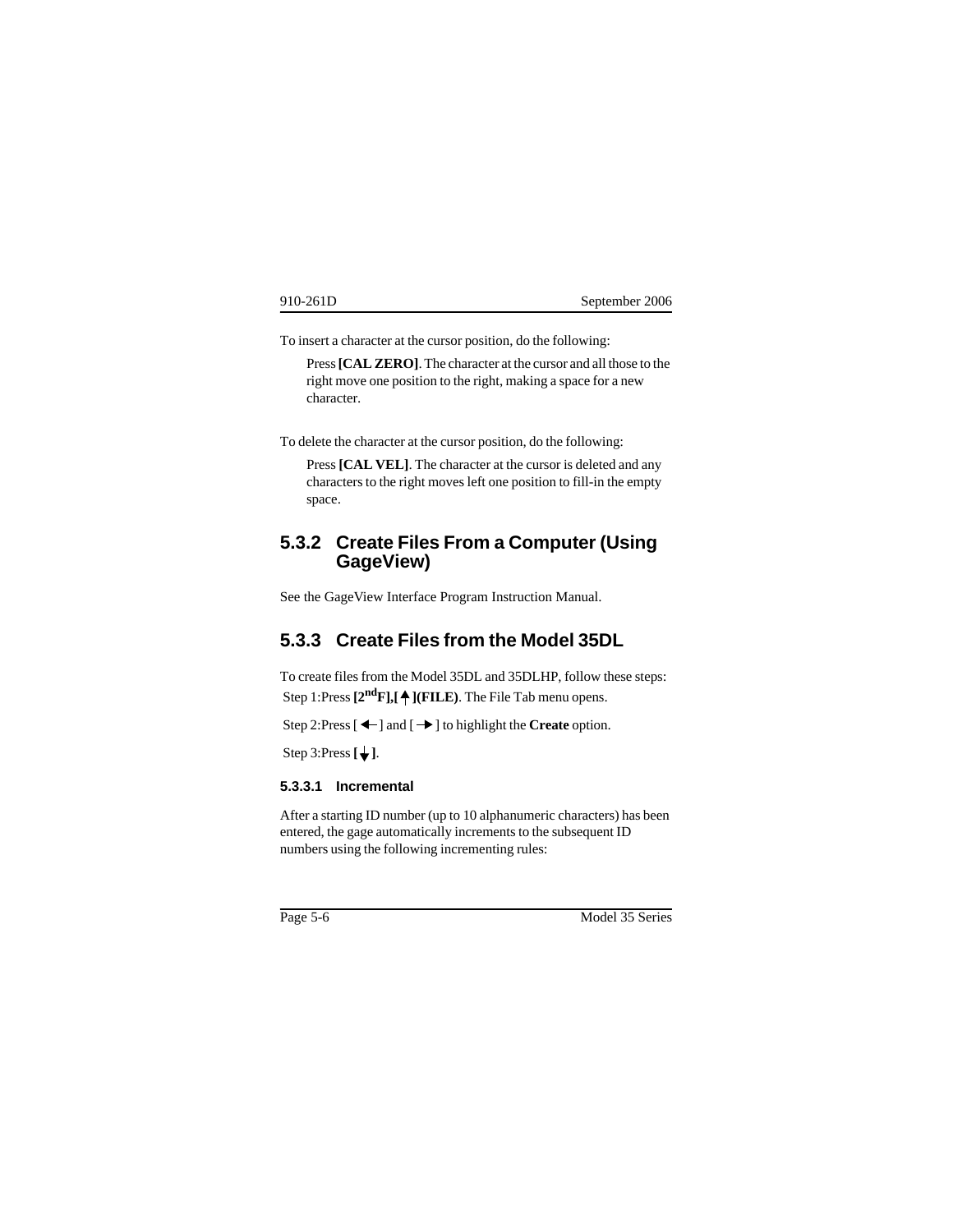| September 2006 | 910-261D |
|----------------|----------|
|                |          |

| 910-261D |
|----------|
|----------|

- Only that portion of an ID number consisting of digits and letters (no punctuation marks) beginning with the right-most character and extending leftward to the first punctuation mark or to the leftmost character (whichever is first) can increment.
- Digits are cycled 0, 1, 2, ..., 9. The 9 to 0 transition is done only after incrementing the character to the left. Letters are cycled A, B, C, ..., Z, A, etc. The Z to A transition is done only after incrementing the character to the left. In either case, if there is no character to the left, or if the character to the left is a punctuation mark, then the ID number cannot increment.
- If an ID number cannot increment, after a reading is saved, a long error beep sounds and the momentary message "CANNOT INCREMENT" is shown on the display.

| Note: | To make the gage increment through a range of           |
|-------|---------------------------------------------------------|
|       | numbers several digits wide while beginning with a      |
|       | single digit ID number, the maximum number of           |
|       | digit positions must be entered initially using leading |
|       | zeroes.                                                 |

Some examples of automatically generated incremented ID number series include:

#### **Table 5-1: Five Examples of Automatically Generated Incremented ID Number Series**

| 1:      |                    |
|---------|--------------------|
| Initial | 1<br>$\frac{2}{3}$ |
|         |                    |
| Limit   | q                  |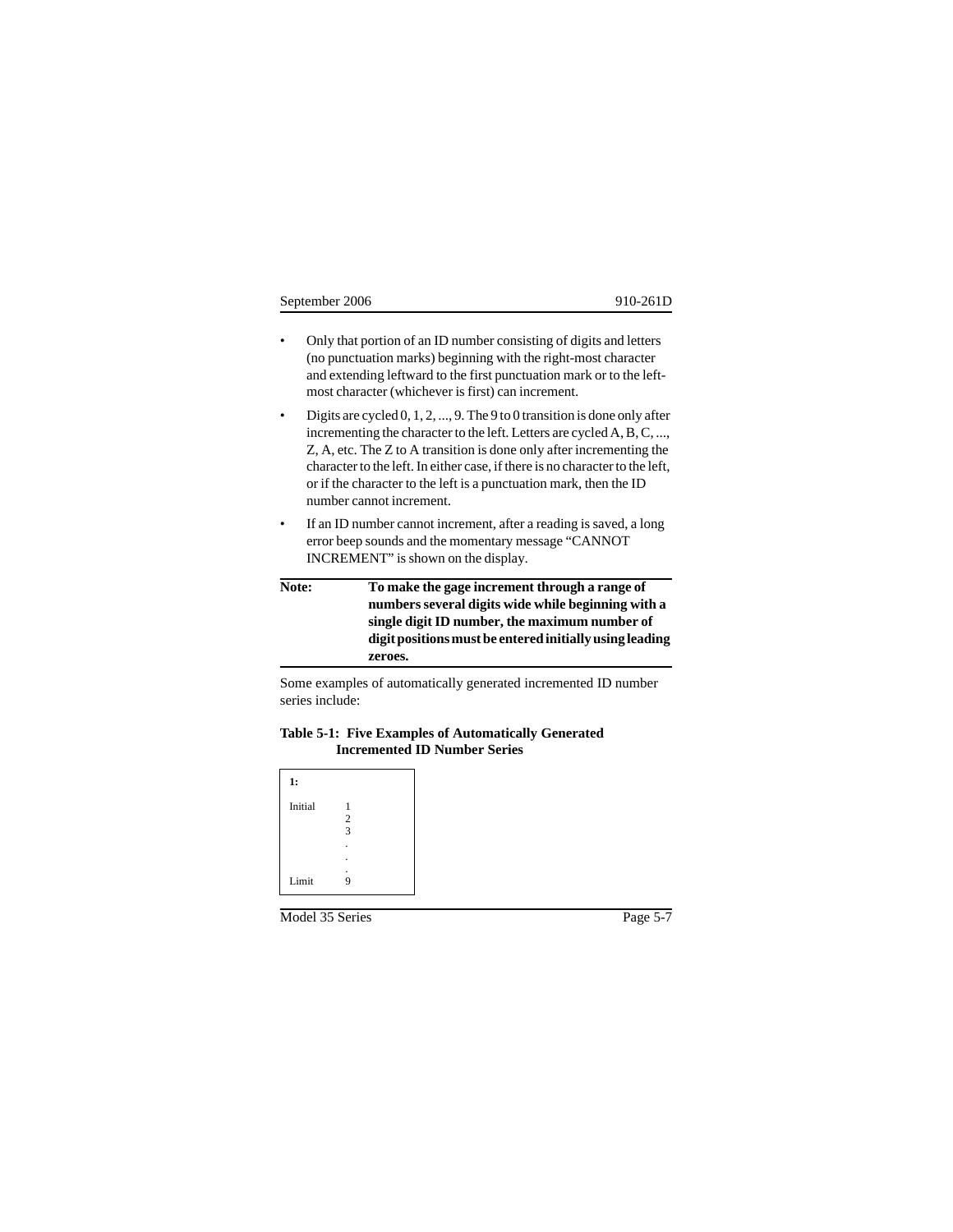| 910-261D |  |  |  |
|----------|--|--|--|
|          |  |  |  |

September 2006

#### **Table 5-1: Five Examples of Automatically Generated Incremented ID Number Series**

| Initial          | ABC<br><b>ABD</b><br>ABE<br>ABZ<br><b>ACA</b><br>ACB |
|------------------|------------------------------------------------------|
| Limit            | .<br>ZZZ                                             |
|                  |                                                      |
| 3:               |                                                      |
| Initial<br>Limit | ABC*12*34<br>ABC*12*35<br>ABC*12*36<br>ABC*12*99     |
| 4:               |                                                      |
| Initial<br>Limit | 001<br>002<br>003<br>ï<br>009<br>010<br>999          |

Page 5-8 Model 35 Series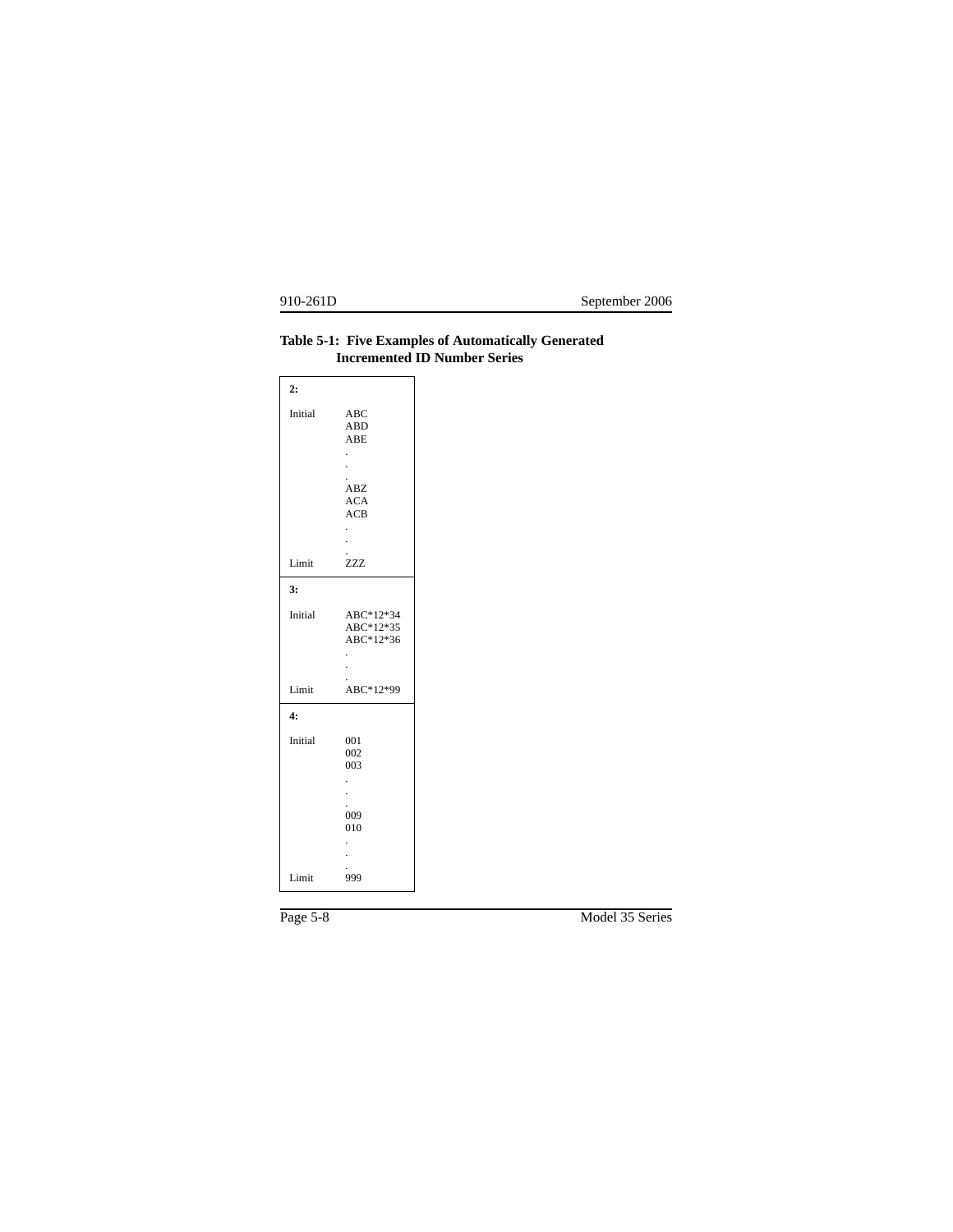| September 2006 |  |  |
|----------------|--|--|
|----------------|--|--|

ested by the 10-261D separate 10-261D

#### **Table 5-1: Five Examples of Automatically Generated Incremented ID Number Series**

| 5:      |                                                        |
|---------|--------------------------------------------------------|
| Initial | 1A<br>1B<br>1 <sup>C</sup><br>٠<br>1Z<br>2A<br>2B<br>ï |
| Limit   | ٠<br>9Ζ                                                |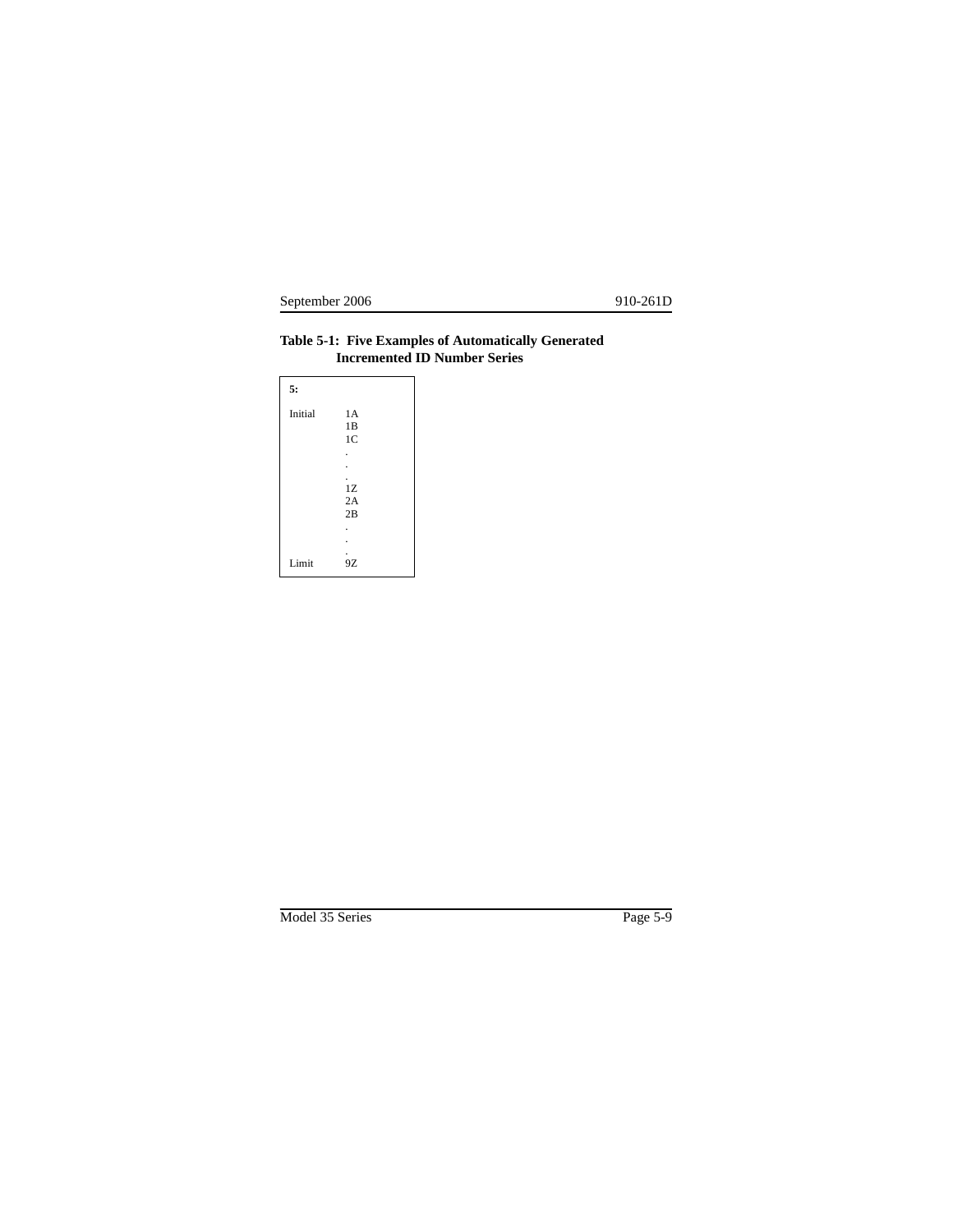| 910-261D | September 2006 |  |
|----------|----------------|--|
|          |                |  |

To create an Incremental File, follow these steps:

- Step 1: Press  $[2<sup>nd</sup>F][A]$  (File) to display the File Tabs.
- Step 2: Use the  $[ \leftarrow ]$  and  $[ \rightarrow ]$  keys to select the Create Tab.
- Step 3: Use the  $[\bigstar]$  key to highlight the file name and press  $[\rightarrow]$ to enter a file name using the  $[\uparrow, \downarrow, \leftarrow, \rightarrow]$  editing function. Press [ENTER].
- Step 4: Use the  $\left[ \leftarrow \text{ and } \rightarrow \right]$  keys to select Incremental. Press [ENTER].

| Step 5: Use the $\left[ \leftarrow \text{ and } \rightarrow \right]$ keys to select Thickness, Velocity, or |
|-------------------------------------------------------------------------------------------------------------|
| Time of Flight (TOF) and press [ENTER]. Thickness is for                                                    |
| storing thickness data in the file. Velocity is for storing                                                 |
| velocity data in the file. TOF is for storing TOF (Time of                                                  |
| Flight) data in the file.                                                                                   |

- Step 6: Use the  $[\triangleleft \bullet]$  and  $\triangleleft]$  keys to select Continue and then press [ENTER].
- Step 7: Use the  $[\rightarrow]$  key to enter the start ID number using the editing function keys  $[\biguparrow, \bigdownarrow, \biguparrow, \biguparrow]$ . Press [ENTER].
- Step 8: Use the  $[ \leftarrow, \rightarrow ]$  to select Done or Cancel. Press [ENTER].

#### **5.3.3.2 Sequential**

A Sequential File is defined by a starting and an ending ID number. The resulting file is inclusive of the starting and ending points and all points in between.

Page 5-10 Model 35 Series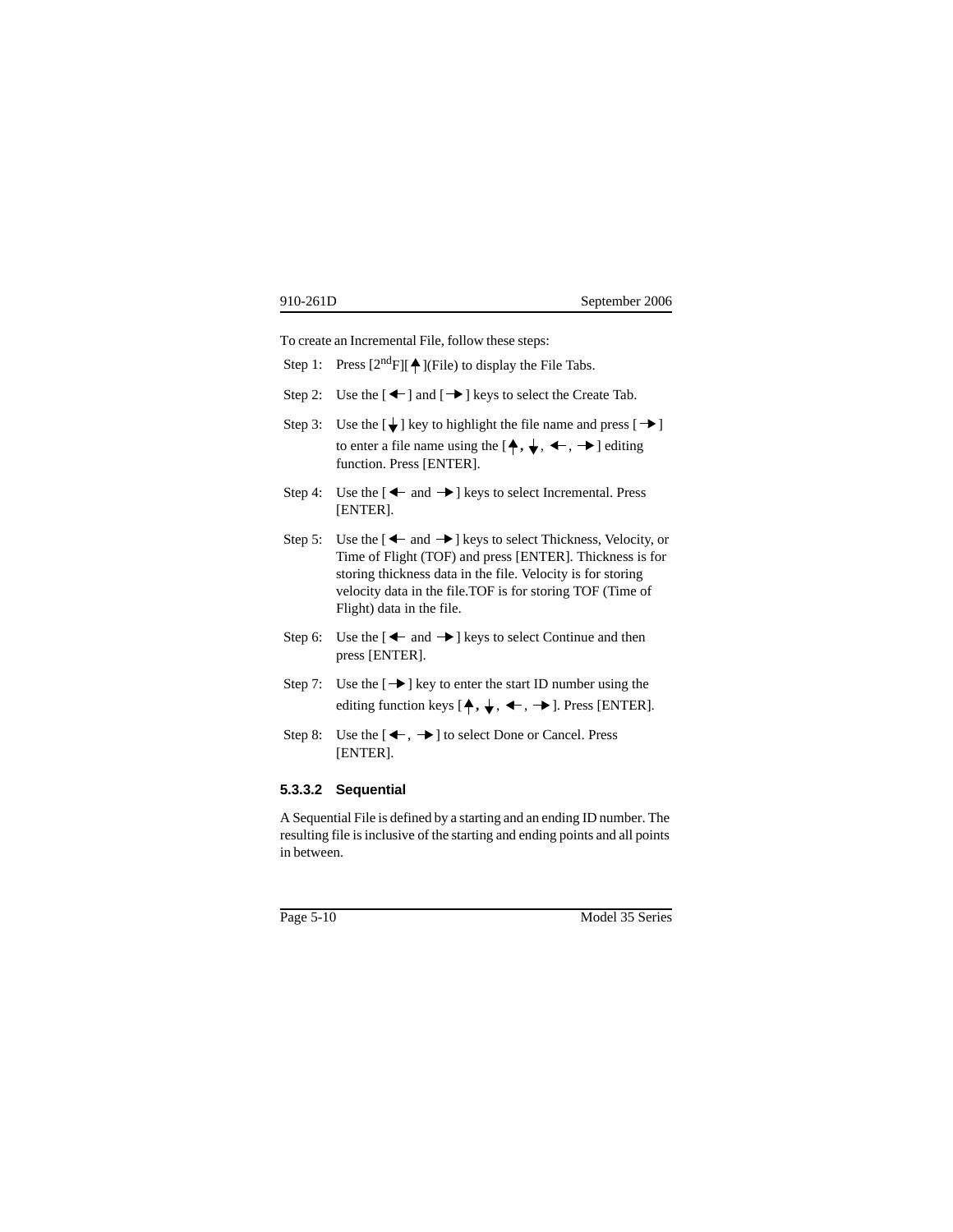| September 2006 | 910-261D |
|----------------|----------|
|----------------|----------|

|  | 910-261D |  |
|--|----------|--|
|  |          |  |

```
Example: Start ID# = ABC123
                     End ID# = ABC135The resulting file would contain the following list 
                     of ID numbers:
                     ABC123
                     ABC124
                     ABC125
                     .
                     .
                     .
                     ABC135
    Example: Start ID# = XY-GY
                     End ID# = XY-IBThe resulting file would contain the following list 
                     of ID numbers:
                     XY-GY
                     XY-GZ
                     XY-HA
                     .
                     .
                     .
                     XY-IB
To create a Sequential File, follow these steps:
Step 1: Press [2^{nd}F][\bigtriangleup] (File) to display the File Tabs.
Step 2: Use the [ \blacklozenge and \blacktriangleright ] keys to select the Create Tab.
Step 3: Use the \left[\bigstar\right] key to highlight the file name. Press the \left[\to\right]
```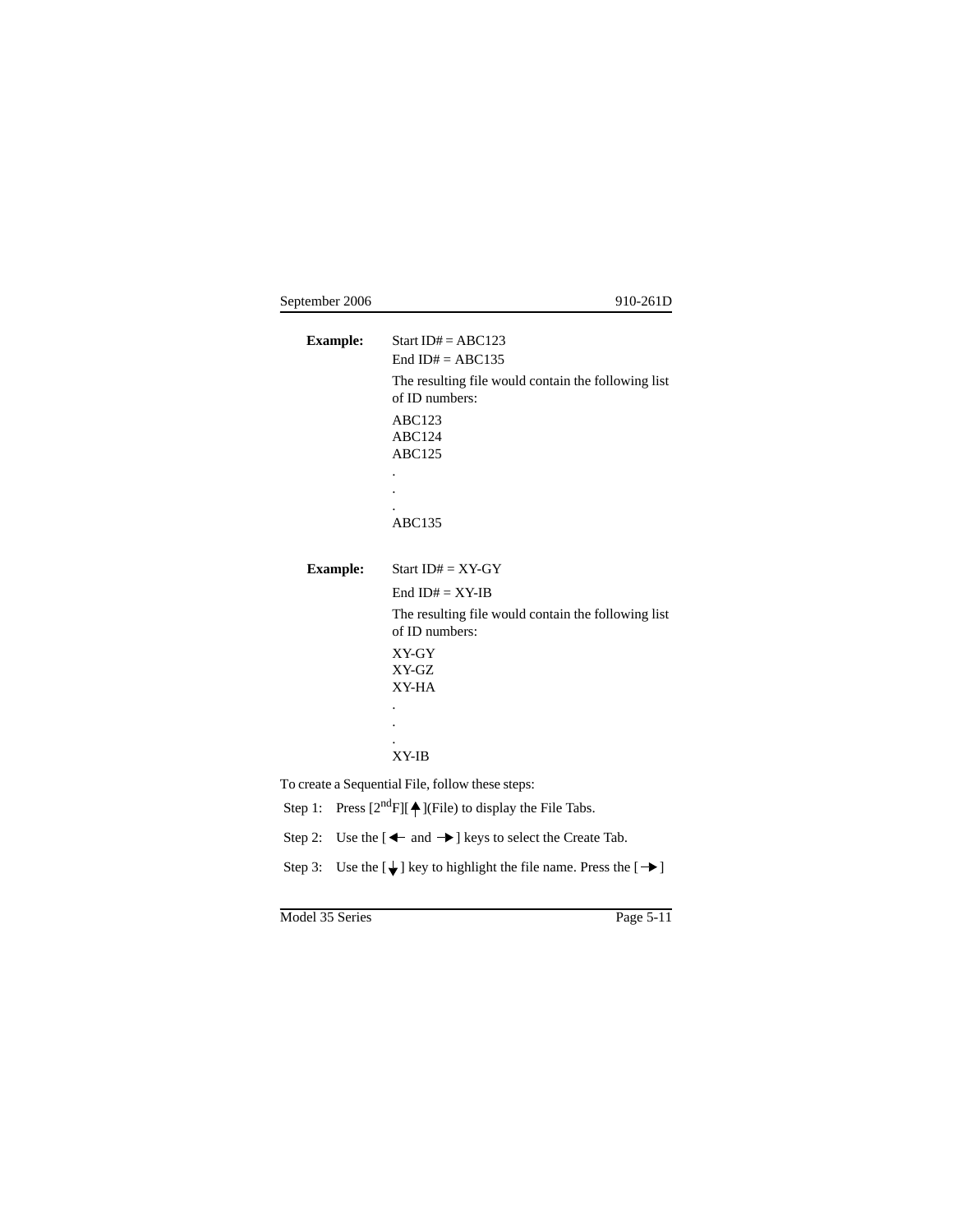| 910-261D |  |  |  |
|----------|--|--|--|
|          |  |  |  |

| 910-261D | September 2006 |  |
|----------|----------------|--|
|          |                |  |

key to enter a file name using the  $[\n\blacklozenge, \downarrow, \leftarrow, \rightarrow]$  editing function. Press [ENTER].

- Step 4: Use the  $[$   $\leftarrow$  and  $\rightarrow$  ] keys to select Sequential. Press [ENTER].
- Step 5: Use the  $\left[ \leftarrow \text{ and } \rightarrow \right]$  keys to select Thickness, Velocity, or Time of Flight (TOF). Press [ENTER].Thickness is for storing thickness data in the file. Velocity is for storing velocity data in the file.TOF is for storing TOF (Time of Flight) data in the file.
- Step 6: Use the  $[$   $\leftarrow$  and  $\rightarrow$  ] keys to select Continue. Press [ENTER].
- Step 7: Use the  $[\rightarrow]$  key to enter the Start ID# using the  $[\uparrow, \downarrow]$ ,  $\leftarrow$ ,  $\rightarrow$  ] editing function. Press [ENTER].
- Step 8: Use the  $[\rightarrow]$  key to enter the End ID# using the  $[\uparrow, \downarrow]$ ,  $\leftarrow$ ,  $\rightarrow$  ] editing function. Press [ENTER].
- Step 9: Use the  $[$   $\leftarrow$  and  $\rightarrow$  ] keys to select Done or Cancel. Press [ENTER].

#### **5.3.3.3 2-D Grid File**

A 2-D grid is a sequence of ID numbers arranged to describe a path through a two-dimensional matrix. Each part of the ID number corresponds to a particular matrix dimension.

A 2-D (two-dimensional) sequence begins with the ID number that refers to the first column and the first row. Then the column (or row) increments one value at a time until the sequence reaches the last column (or row) value while the other dimension value stays constant. At this

Page 5-12 Model 35 Series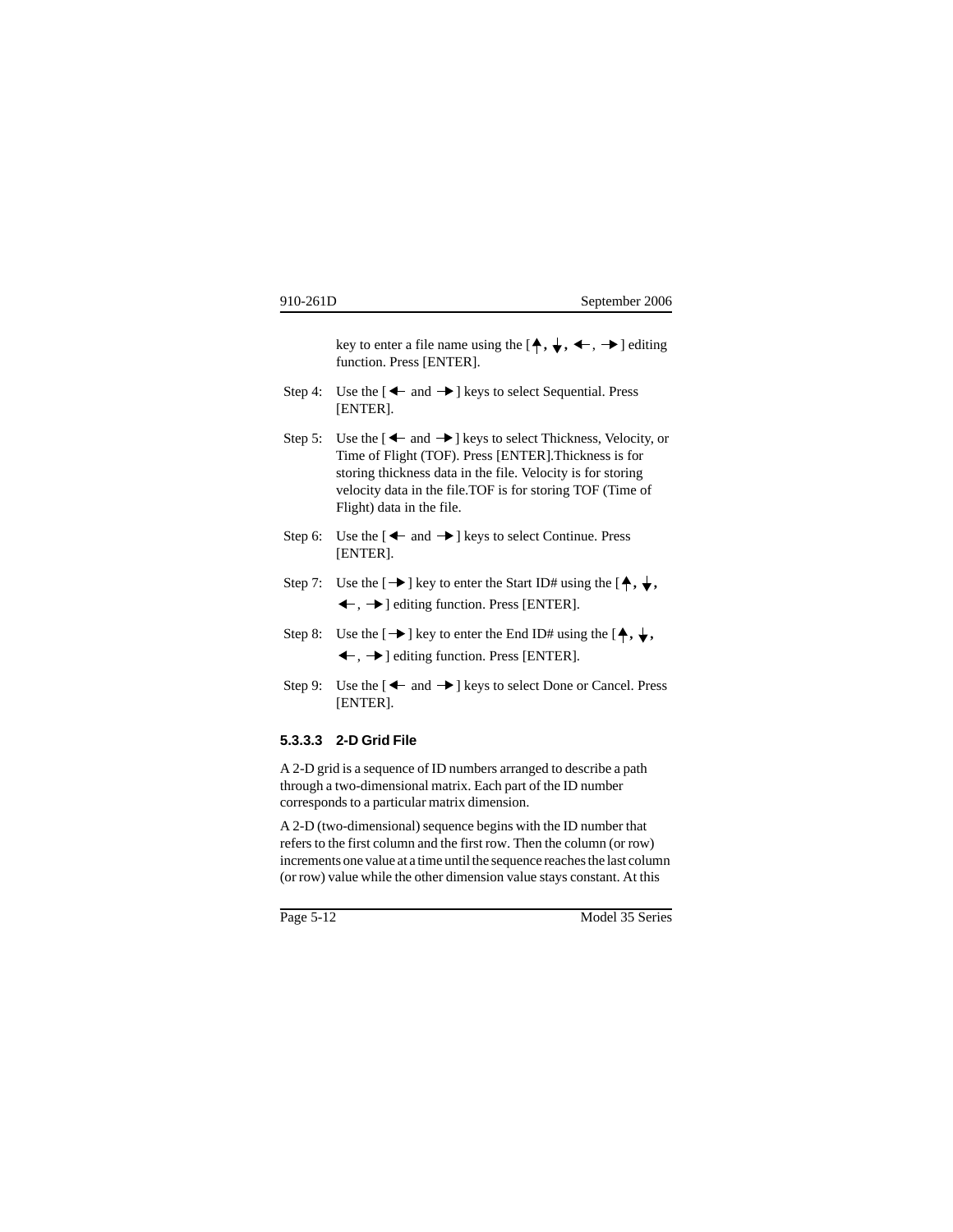| September 2006 |  |
|----------------|--|
|                |  |

910-261D

point the other dimension increments from its first to its last value. This continues until the ID number that refers to the last column and last row is reached.

**Note: Either the columns or the rows can be selected to increment first. Refer to the following figure.**

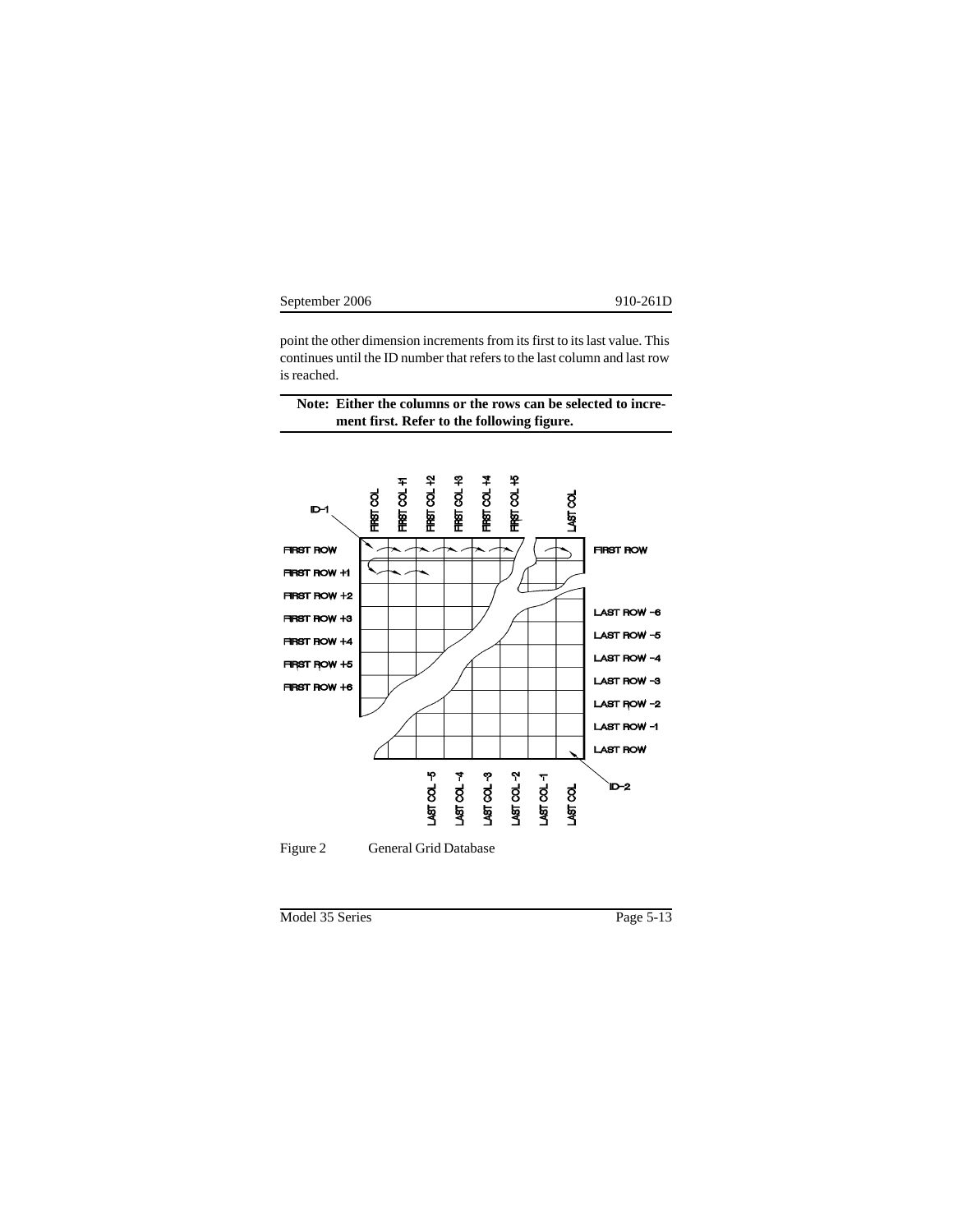|  |  | 910-261D |  |
|--|--|----------|--|
|--|--|----------|--|

| 910-261D | September 2006 |  |
|----------|----------------|--|
|          |                |  |

**How is a grid used?**A grid structure may associate one dimension of the grid (for example, the columns) with the physical parts whose wall thickness is to be measured. The particular measurement points on each part are then associated with the other dimension of the grid (that is, the rows).

Alternatively, the rows and columns of a grid may refer to a two dimensional map of measurement points on the surface of one part. In this case, a different grid is made for each part.

To create a 2-D Grid file, follow these steps:

- Step 1: Press  $[2^{nd}F][\bigtriangleup]$  (File) to display the File Tabs.
- Step 2: Use the  $[$   $\leftarrow$  and  $\rightarrow$  ] keys to select the Create Tab.
- Step 3: Use the  $\left[\bigstar\right]$  key to highlight the file name. Press  $\left[\to\right]$  to enter a file name using the  $[\n\blacklozenge, \downarrow, \leftarrow, \rightarrow]$  editing function. Press [ENTER].
- Step 4: Use the  $[$   $\blacklozenge$  and  $\blacktriangleright$  ] keys to select 2D Grid. Press [ENTER].
- Step 5: Use the  $[$   $\leftarrow$  and  $\rightarrow$  ] keys to select Thickness, Velocity, or Time of Flight (TOF). Press [ENTER].Thickness is for storing thickness data in the file. Velocity is for storing velocity data in the file.TOF is for storing TOF (Time of Flight) data in the file.
- Step 6: Use the  $[$   $\leftarrow$  and  $\rightarrow$  ] keys to select Continue. Press [ENTER].
- Step 7: Use the  $[\rightarrow]$  key to enter the Start COL using the  $[\nrightarrow]$ ,  $\downarrow$ ,  $\leftarrow, \rightarrow$  ] editing function. Press [ENTER].
- Step 8: Use the  $\left[\rightarrow\right]$  key to enter the End COL using the  $\left[\uparrow,\downarrow\right]$

Page 5-14 Model 35 Series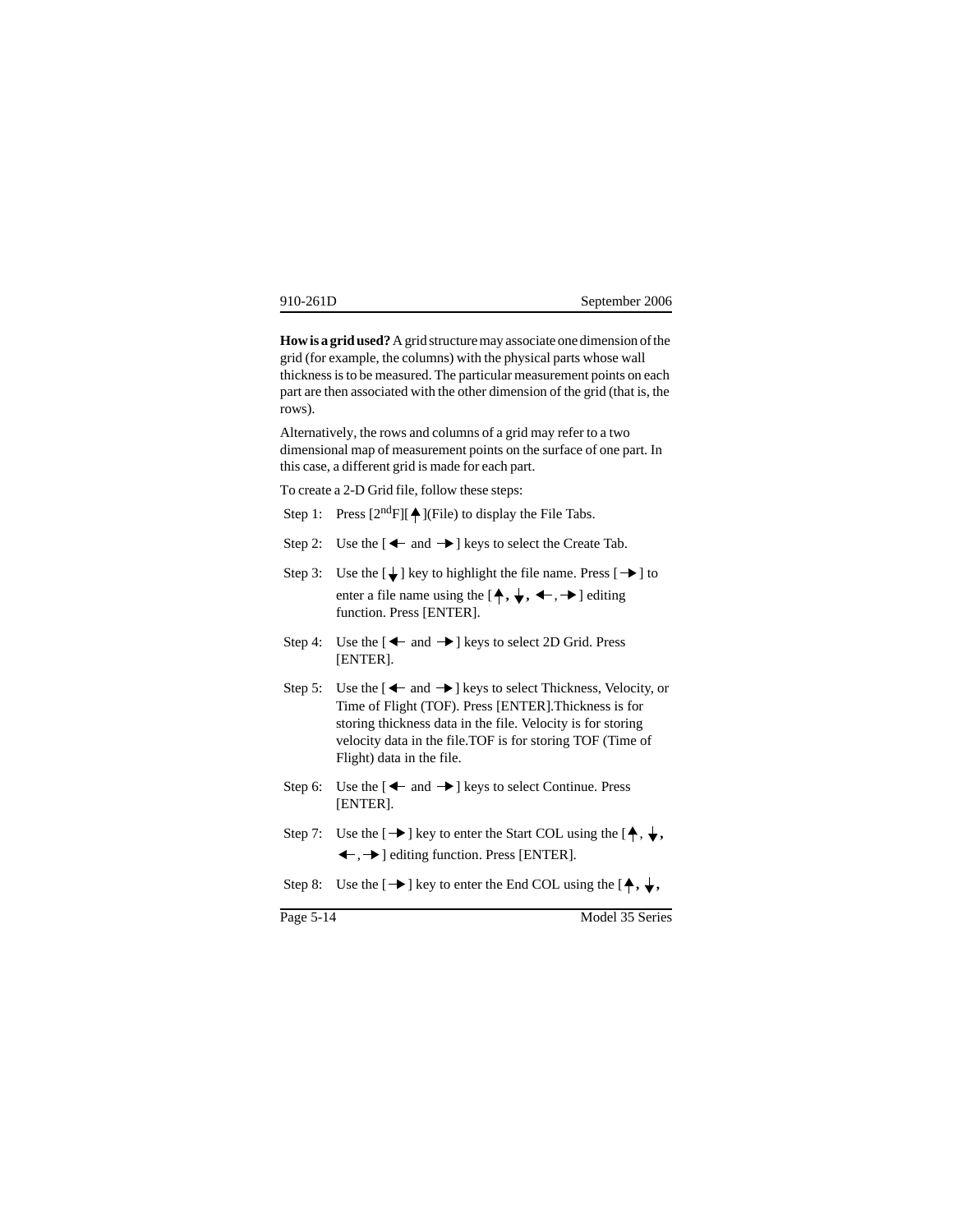| September 2006 | 910-261D |
|----------------|----------|
|----------------|----------|

| 910-261D |  |
|----------|--|
|----------|--|

- $\leftarrow$ ,  $\rightarrow$  ] editing function. Press [ENTER].
- Step 9: Use the  $[\rightarrow]$  key to enter the Start ROW using the  $[\nrightarrow]$ ,  $\downarrow$ ,  $\leftarrow, \rightarrow$  ] editing function. Press [ENTER].
- Step 10: Use the  $[\rightarrow]$  key to enter the END ROW using the  $[\uparrow]$  $\leftarrow \rightarrow$ ] editing function. Press [ENTER].
- Step 11: Use the  $[\blacktriangleleft$  and  $\blacktriangleright]$  keys to select to increment first by Row or Column. Press [ENTER].
- Step 12: Use the  $[$   $\leftarrow$  and  $\rightarrow$  ] keys to select Done or Cancel. Press [ENTER].

## **5.4 Opening a File**

Use the File Open function to retrieve a file stored in the datalogger and mark it as the active file in the Measure Mode.

To open a File, follow these steps:

- Step 1: Press  $[2<sup>nd</sup> F][A]$ (FILE) to go to the File Tabs.
- Step 2: Press  $[ \leftarrow ]$  and  $[ \rightarrow ]$  to scroll to the Open tab.
- Step 3: Press  $[\bigstar]$  to enter the Open tab.
- Step 4: Use  $[$   $\biguparrow$   $]$  or  $[$   $\bigdownarrow$  $]$  to scroll files.
- Step 5: Press [ENTER] to select the file.
- Step 6: Use  $[\triangleleft]$  or  $[\triangleleft]$  to choose Open or Cancel.
- Step 7: Press [ENTER].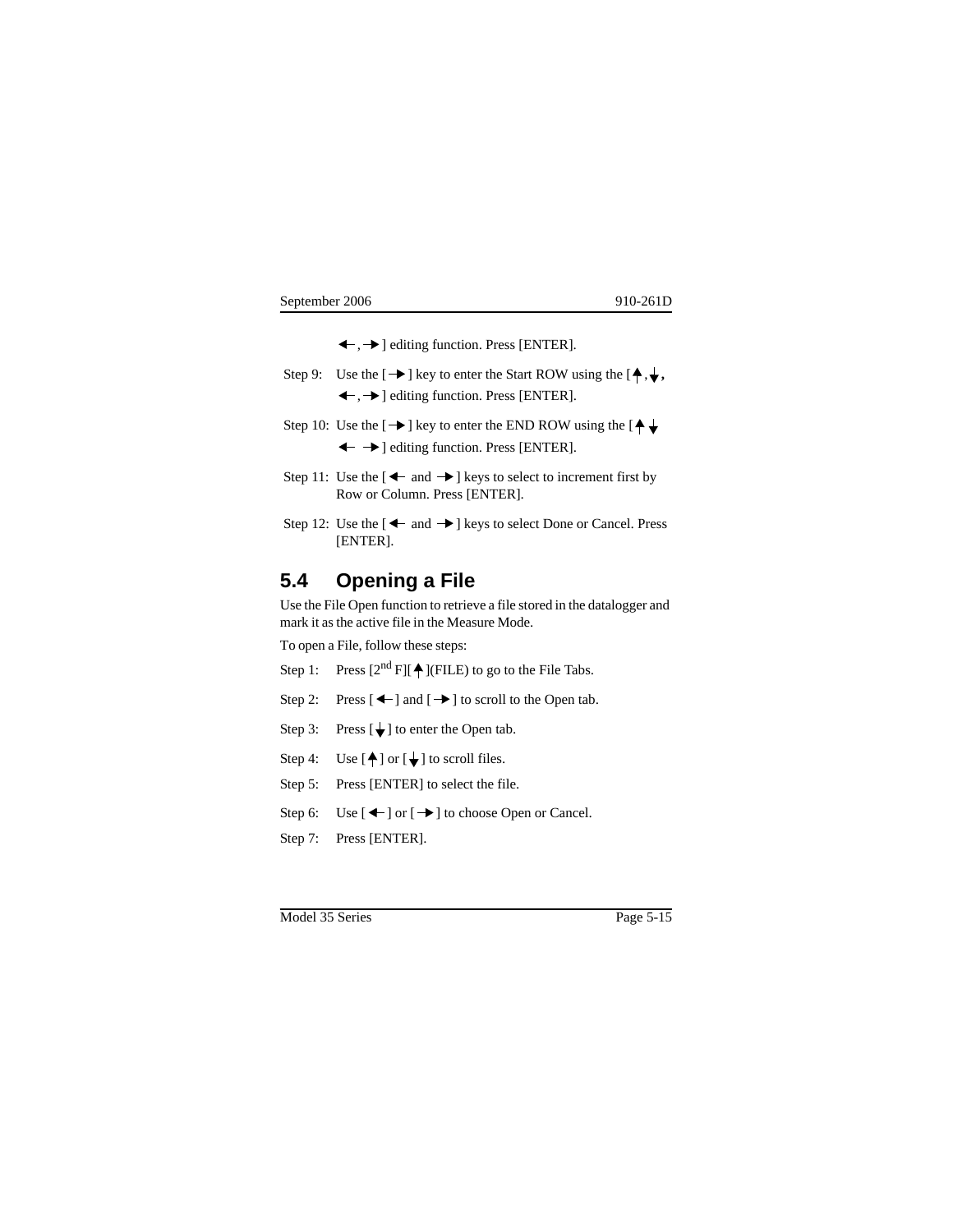910-261D September 2006



## **5.5 Saving Data**

To store displayed thickness values in the datalogger, press **[SAVE]**. All appropriate calibration and setup parameters are also stored simultaneously.

If a measurement is already stored at the current ID number, pressing **[SAVE]** overwrites the old thickness reading with the current thickness reading, unless ID Overwrite Protection is enabled in Meas Setup.

 If you do not want to save a measurement at a specific ID, press **[SAVE]** while no measurement is taken. The gage will store an LOS condition and \_.\_\_\_ at the specific ID number.

To save a thickness reading, do the following:

While the thickness value is being displayed, press **[SAVE]**.

An audible beep indicates that the reading is saved. The displayed thickness value and setup information is stored at the current ID number in the current file. If the thickness display is blank when **[SAVE]** is pressed, then "\_.\_\_\_" is saved in place of a value.

**Note: When saving data with the optional Live Waveform, you must select Save Thickness and Waveform in the Waveform Setup tab to save the waveform with thickness. If** 

Page 5-16 Model 35 Series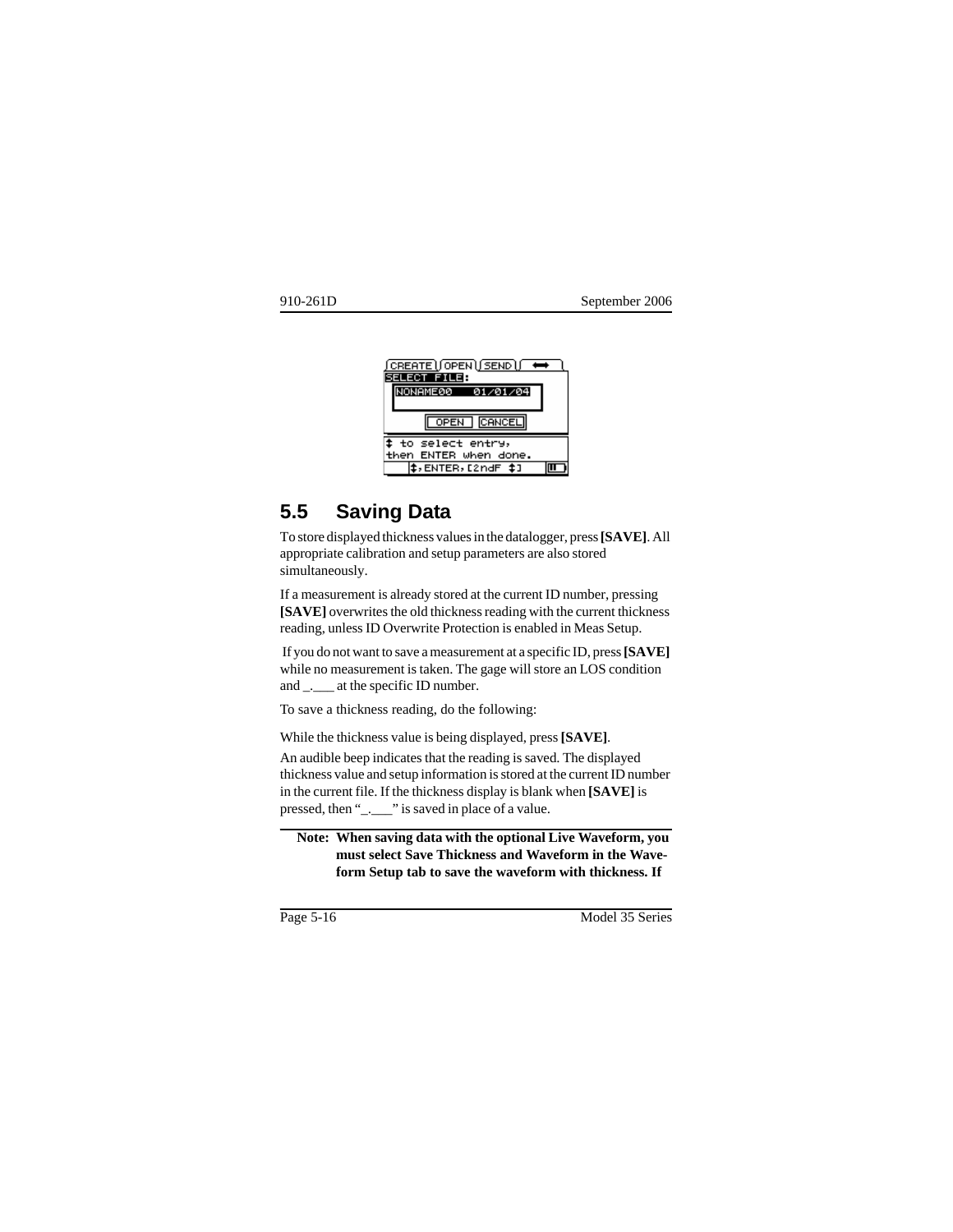| September 2006 |
|----------------|
|----------------|

# $6 \t 910-261D$

#### **the Save key is set to Thickness Only, only the thickness value will be saved.**

The ID number is automatically updated to the next ID number in the sequence. The new ID number is indicated on the display. If the ID number cannot be updated, a long beep sounds and the gage displays a message explaining why the ID was unable to update. In this case, the ID number on the display remains unchanged.

Some of the special features of the Model 35DL and 35DLHP allow the gage to store more than one thickness value at an ID location. For this reason, the gage has four file forms for saving data:

- Thickness Standard one thickness saved
- Velocity One velocity reading saved
- TOF One time of flight reading saved
- Reduction Rate One thickness and one reduction rate saved

**Note: The gage cannot store different file type data in a single file.**

# **5.6 Using the Review ID Mode**

The review ID mode has two purposes:

- Review datalogger contents by scanning through stored ID locations in the active file.
- Move within the file and change the current ID location to any location that already exists in the file.

To review stored thickness values or move to an existing ID location, follow these steps:

Step 1: Press  $[2^{nd} F]$ [ $\rightarrow$ ](ID#).

Model 35 Series Page 5-17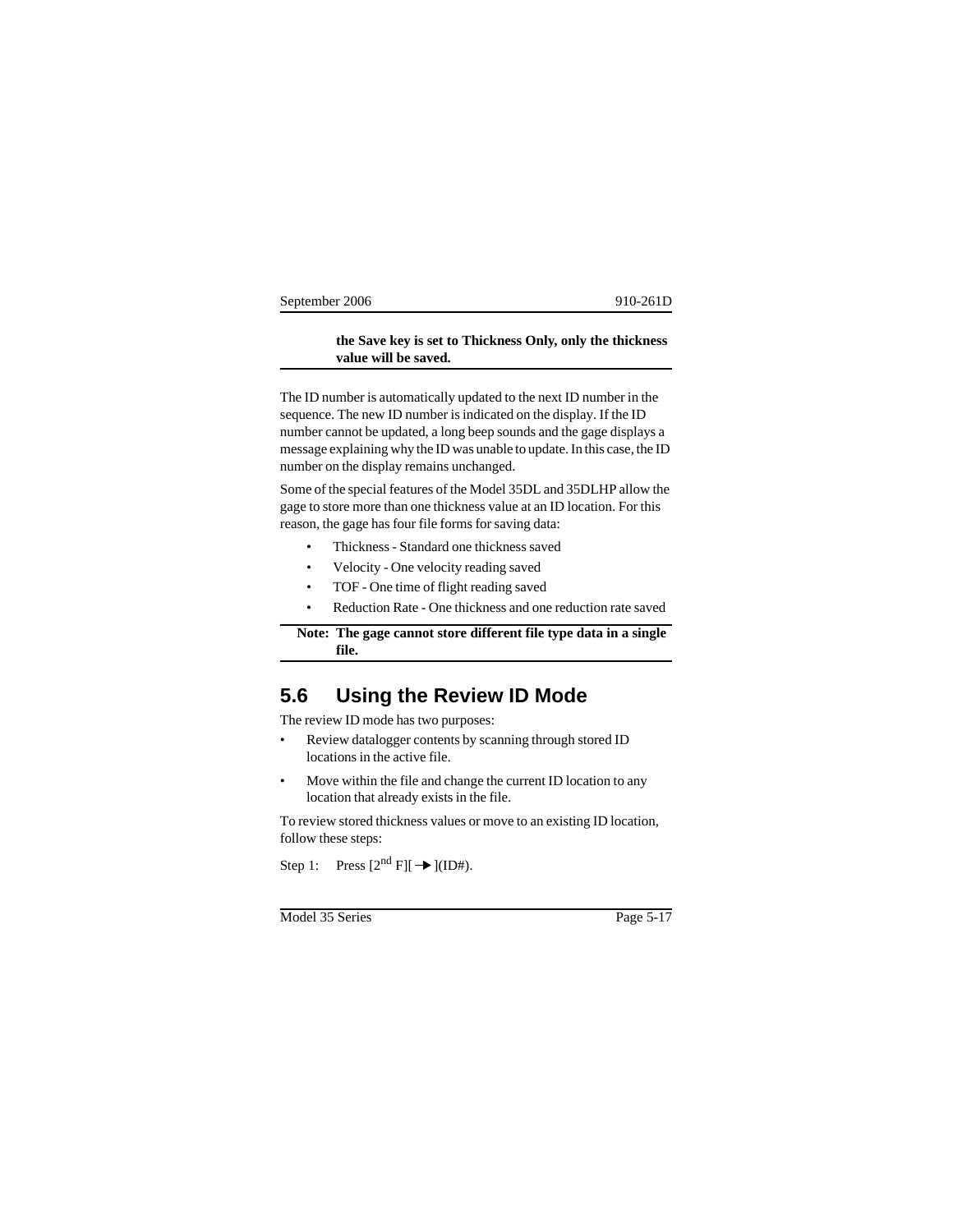| 910-261D | September 2006 |
|----------|----------------|
|          |                |

- Step 2: Use  $[$   $\biguparrow$   $]$  or  $[$   $\bigdownarrow$  $]$  to change ID.
- Step 3: Press the [MEAS] key to return to Measure Mode at the new ID# location.



**Note: In ID Review Mode, the user can jump to the beginning**  of a file by pressing [2ndF], [ $\bigtriangledown$ ] or to the end of a file by  $presing [2ndF], [4].$ 

# **5.7 Using Edit ID Mode**

The ID Edit mode is generally used for one of two purposes:

- To change the current ID Location to a different ID Location already in the database. This mode is useful when you are using a large data file and it would take too long to locate the desired ID by pressing  $[$   $\blacktriangle$   $]$  and  $[$   $\blacktriangleright$   $]$ .
- To change the current ID Location to a new ID, which does not yet exist in the database. This mode is useful when you want to include additional measurement points to the active file. Additional ID locations can be added anywhere in the file.

| Note: | No stored data is shown while in ID Edit Mode and |
|-------|---------------------------------------------------|
|       | no measurements can be made.                      |

To use the **ID Edit** mode, follow these steps:

Page 5-18 Model 35 Series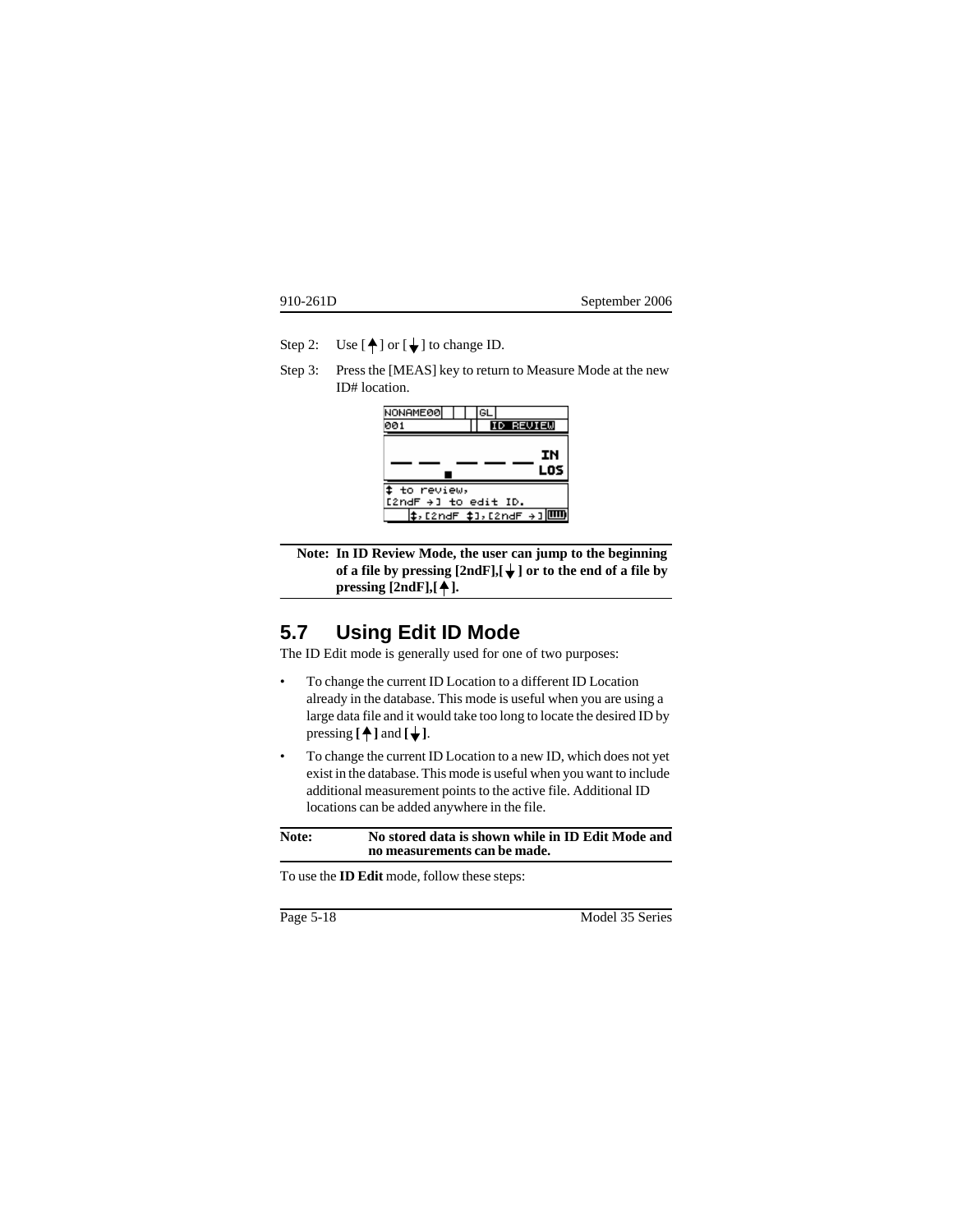| 910-261D<br>September 2006 |
|----------------------------|
|----------------------------|

| 910-261D |  |  |
|----------|--|--|

| Step 1: |  |  | Press $[2^{\text{nd}}$ F][ $\rightarrow$ ](ID#). |
|---------|--|--|--------------------------------------------------|
|---------|--|--|--------------------------------------------------|

Step 2: Press  $[2^{nd} F]$ [ $\rightarrow$ ](ID#) again.

- Step 3: Use the  $[\n\blacklozenge, \downarrow, \leftarrow, \rightarrow]$  keys to make changes to the current ID#.
- Step 4: Press  $[2^{nd}F][\rightarrow] (ID#)$  to view the content of the new ID#, or press [MEAS] to return to Measure mode at the new ID# location.



# **5.8 Delete**

# **5.8.1 Delete a Range of ID#s in a File**

**Note: When deleting a range of ID's in an incremental file, both the ID# and the stored value will be deleted.**

**Note: When deleting a range of ID's in a sequential or 2-D grid file, only the thickness values will be deleted. The ID# structure will remain.**

Model 35 Series Page 5-19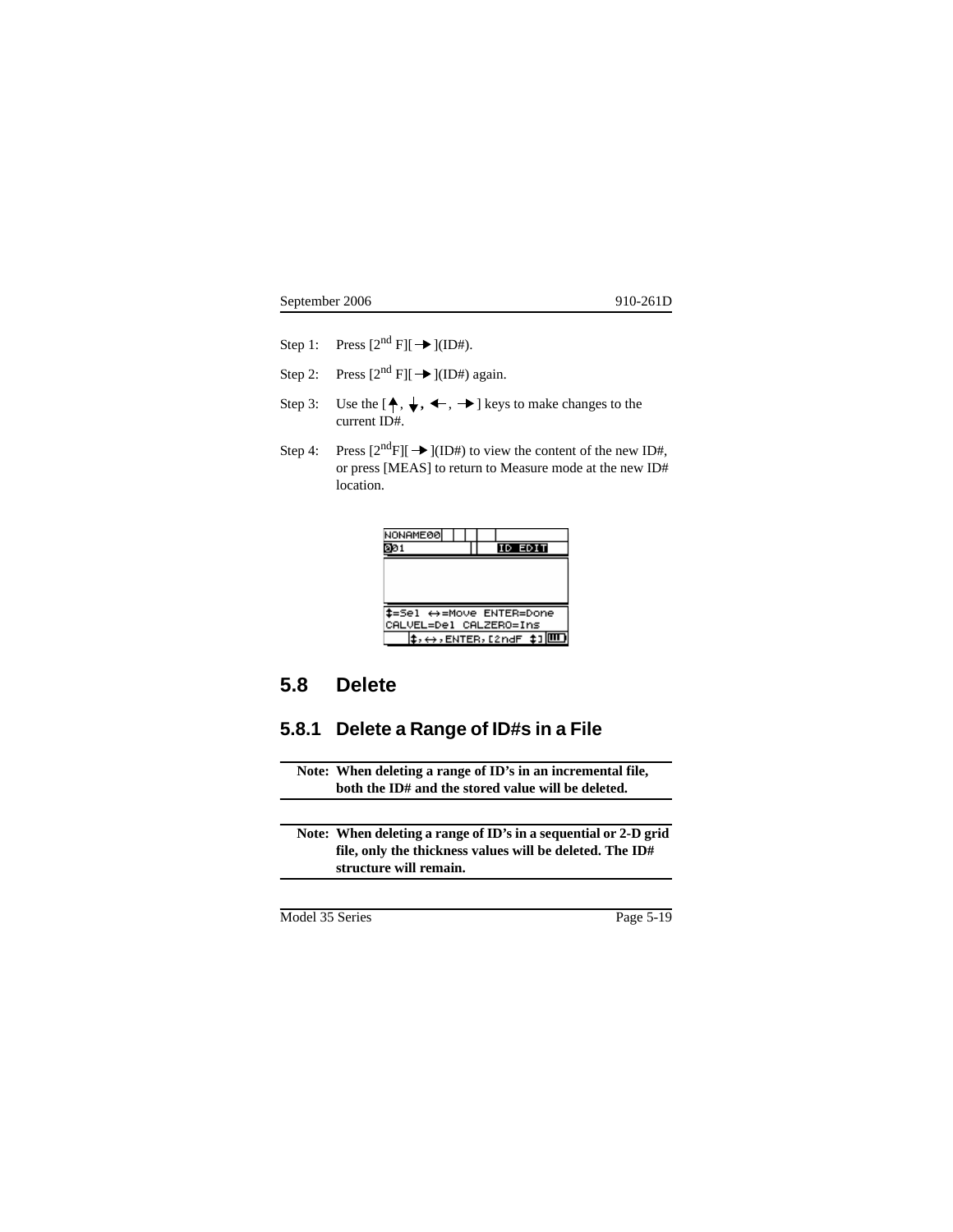| 910-261D |  |  |  |
|----------|--|--|--|
|          |  |  |  |

| 910-261D | September 2006 |  |
|----------|----------------|--|
|          |                |  |

Step 1: Press  $[2<sup>nd</sup> F][A]$  (FILE) to go to the File Tabs. Step 2: Press  $[\rightarrow]$  to scroll to the Delete tab. Step 3: Press  $[\bigstar]$  to enter the Delete tab. Step 4: Press  $[ \leftarrow ]$  or  $[ \rightarrow ]$  to select ID Range. Step 5: Press  $[\bigstar]$  to select the starting ID#. Step 6: Use  $[\rightarrow]$  to edit the Start ID# using the  $[\uparrow, \downarrow, \leftarrow, \rightarrow]$ editing function keys. Press [ENTER]. Step 7: Press  $[\rightarrow]$  to edit the End ID# number using the  $[\uparrow, \downarrow, \leftarrow, \rightarrow]$  editing function keys. Press [ENTER]. Step 8: Use  $[ \leftarrow ]$  or  $[ \rightarrow ]$  to choose Delete or Cancel. Press [ENTER]. Step 9: Press [MEAS] to return to Measurement Mode.



# **5.8.2 Delete Selected File**

Step 1: Press  $[2<sup>nd</sup> F][A]$  (FILE) to go to the File Tabs.

Page 5-20 Model 35 Series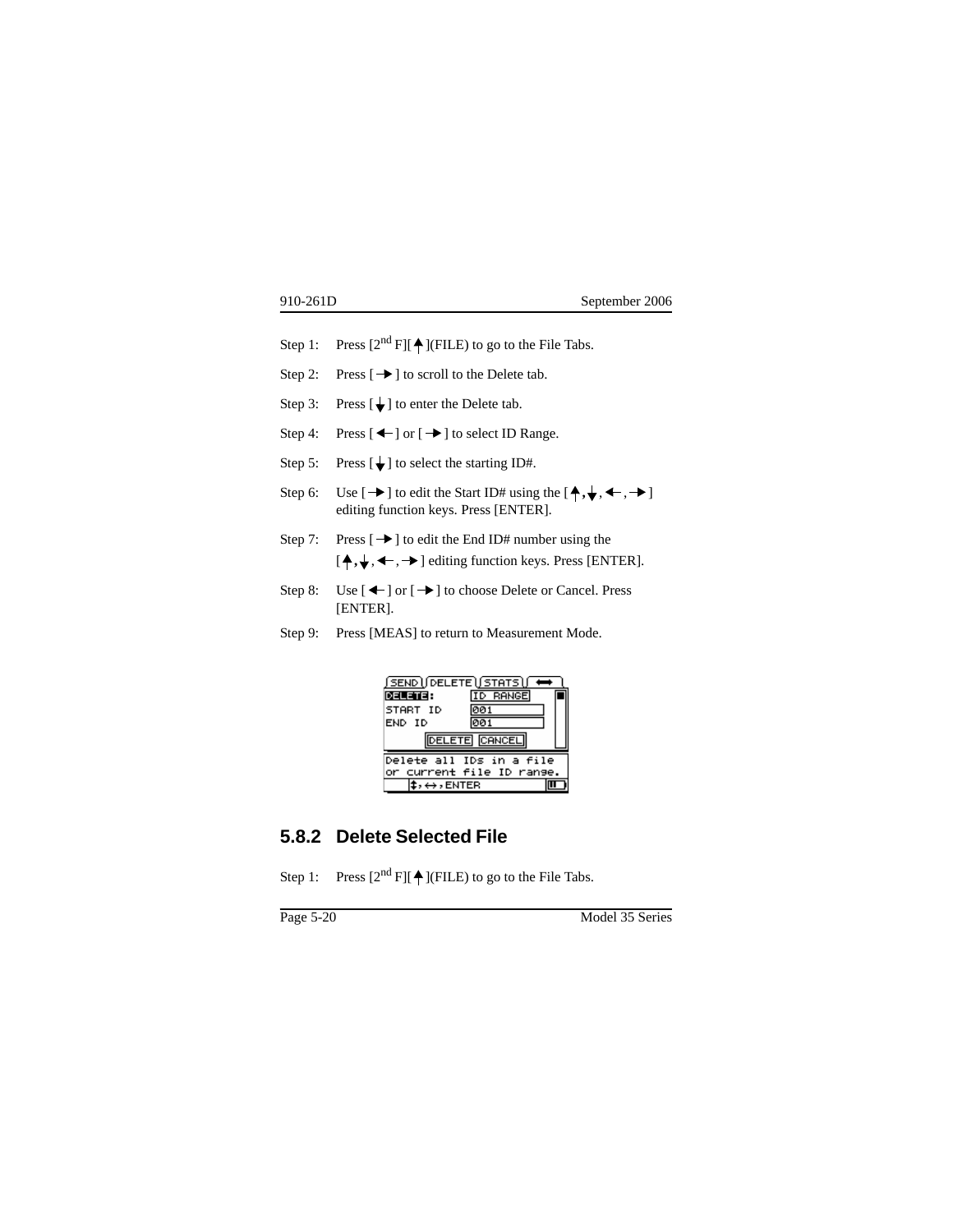| September 2006 | 910-261D |
|----------------|----------|
|----------------|----------|

| 910-261D |  |
|----------|--|
|----------|--|

- Step 2: Press  $[\rightarrow]$  to scroll to the Delete tab.
- Step 3: Press  $[\bigstar]$  to enter the Delete tab.
- Step 4: Press  $[ \leftarrow ]$  or  $[ \rightarrow ]$  to select Delete File. Press [ENTER].
- Step 5: Press  $[$   $\biguparrow$   $]$  or  $[\biguparrow$   $]$  to highlight the file.
- Step 6: Press [ENTER] to select the file for deletion.
- Step 7: Use  $[\triangleleft]$  or  $[\triangleleft]$  to choose Delete or Cancel.
- Step 8: Press [ENTER].
- Step 9: Press [MEAS] to return to Measurement Mode.



| $[SEND]$ $[PELETE]$ $STATS$ $[$<br><b>SELECT FILE:</b> |  |
|--------------------------------------------------------|--|
| NONAME00 01/01/04                                      |  |
| <b>DELETE CANCEL</b>                                   |  |
| t to select entry,<br>then ENTER when done.            |  |
| $\sharp$ , ENTER, [2ndF $\sharp$ ]                     |  |

Model 35 Series Page 5-21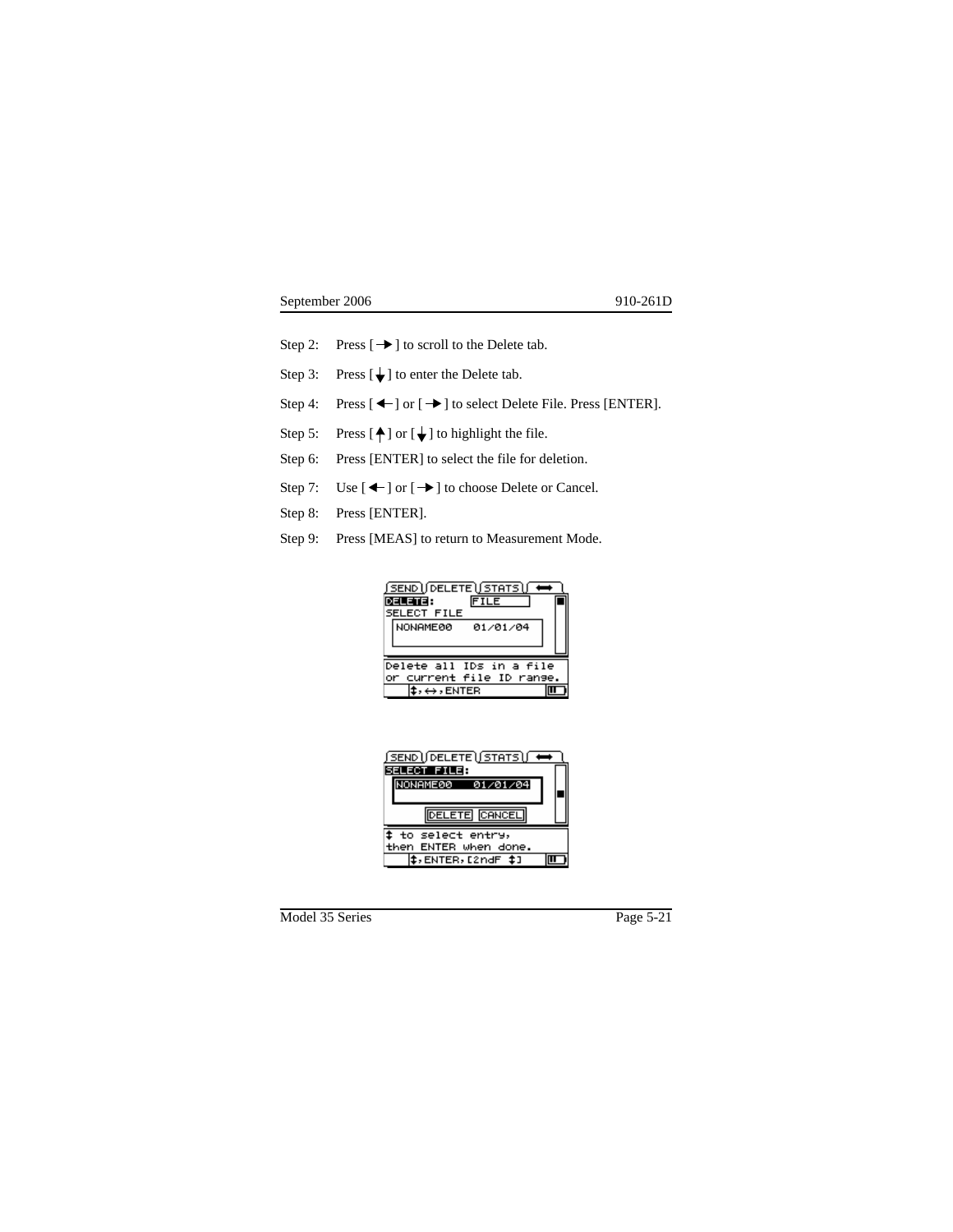## **5.8.3 Delete Stored Value**

You may erase the current stored value at a specified ID location by overwriting the value with new data or a LOS value. You may enable ID# Overwrite, and the gage will display a message that states whether data already exists at an ID location.

To enable ID# Overwrite:

- Step 1: Press  $[2^{nd} F] [\downarrow] (SETUP)$  to go to the Setup Tabs.
- Step 2: Press  $[\bigstar]$  to enter the MEAS tab.
- Step 3: Press  $[\triangleleft]$  or  $[\triangleleft]$  to scroll to ID Overwrite.
- Step 4: Use  $[ \leftarrow ]$  or  $[ \rightarrow ]$  to choose ON or OFF.
- Step 5: Press [MEAS] to end.

| (MEAS)∫SYSTEM)∫ALARM)∫ |              |
|------------------------|--------------|
| MIN/MAX                |              |
| HOLD/BLANK             | <b>BLANK</b> |
| MEASURE RATE           | NORMAL       |
| CAL LOCK               | OFF          |
| ID OVERWRITER          | <b>OFF</b>   |
| to make selection,     |              |
|                        |              |
| then ENTER or \$.      |              |

Page 5-22 Model 35 Series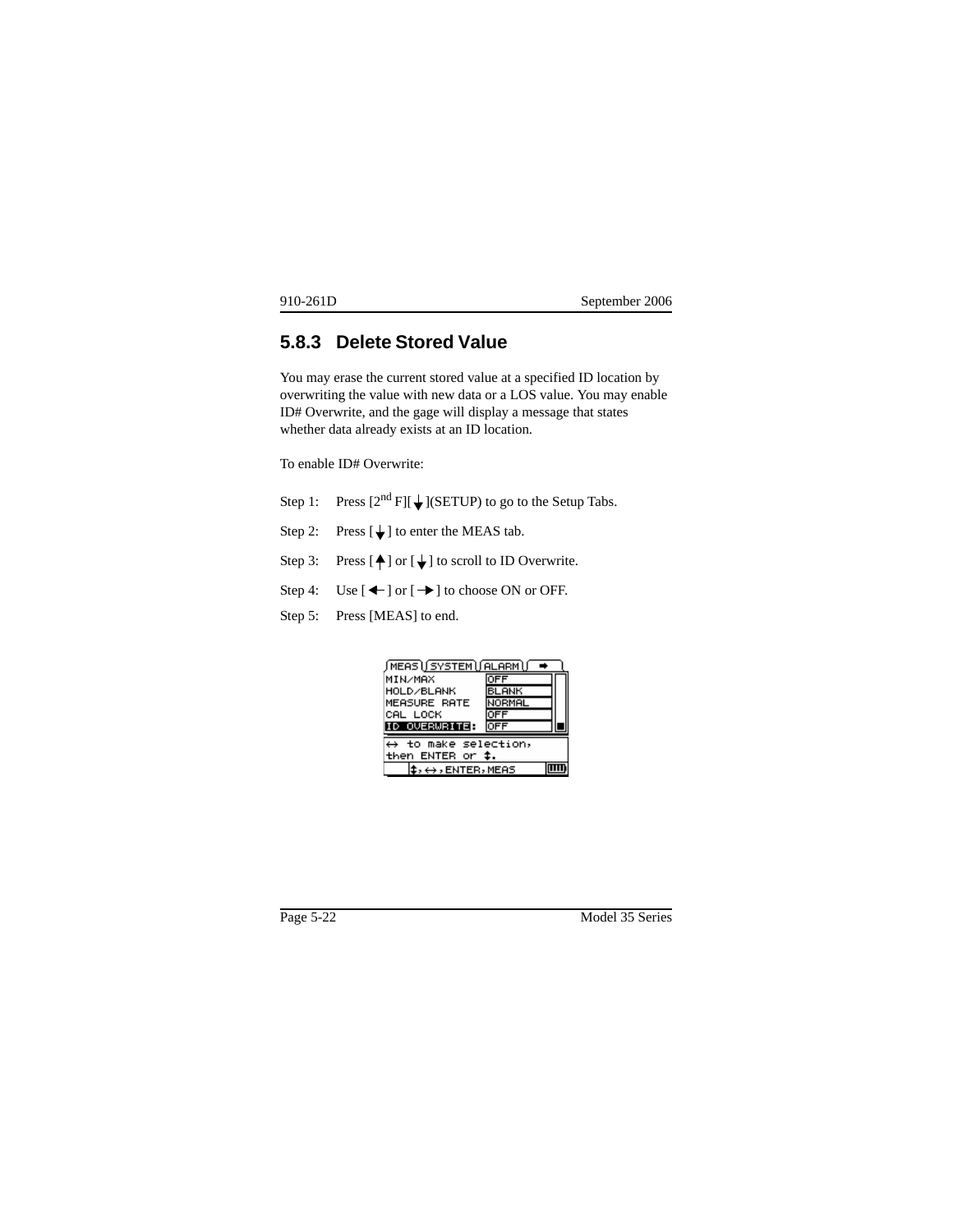September 2006 910-261D



# **5.8.4 Quick Clear Contents of the Active File (35DL and 35DLHP Only)**

The 35DL and 35DLHP allow the user to quickly clear the contents of the active file without deleting the file or any of the ID#s in the file. This feature is useful for applications that require the user to store and download data repeatedly using the same exact file format. The user can save the data in the file, download it, and quickly clear the file and start again. When using this function, it is not necessary to build a new file each time.

To quickly clear the content of the active file:

Step 1:Press  $[2^{nd} F]$  and press and hold the  $[4]$  (FILE) key. The File Clear screen will be displayed.

Model 35 Series Page 5-23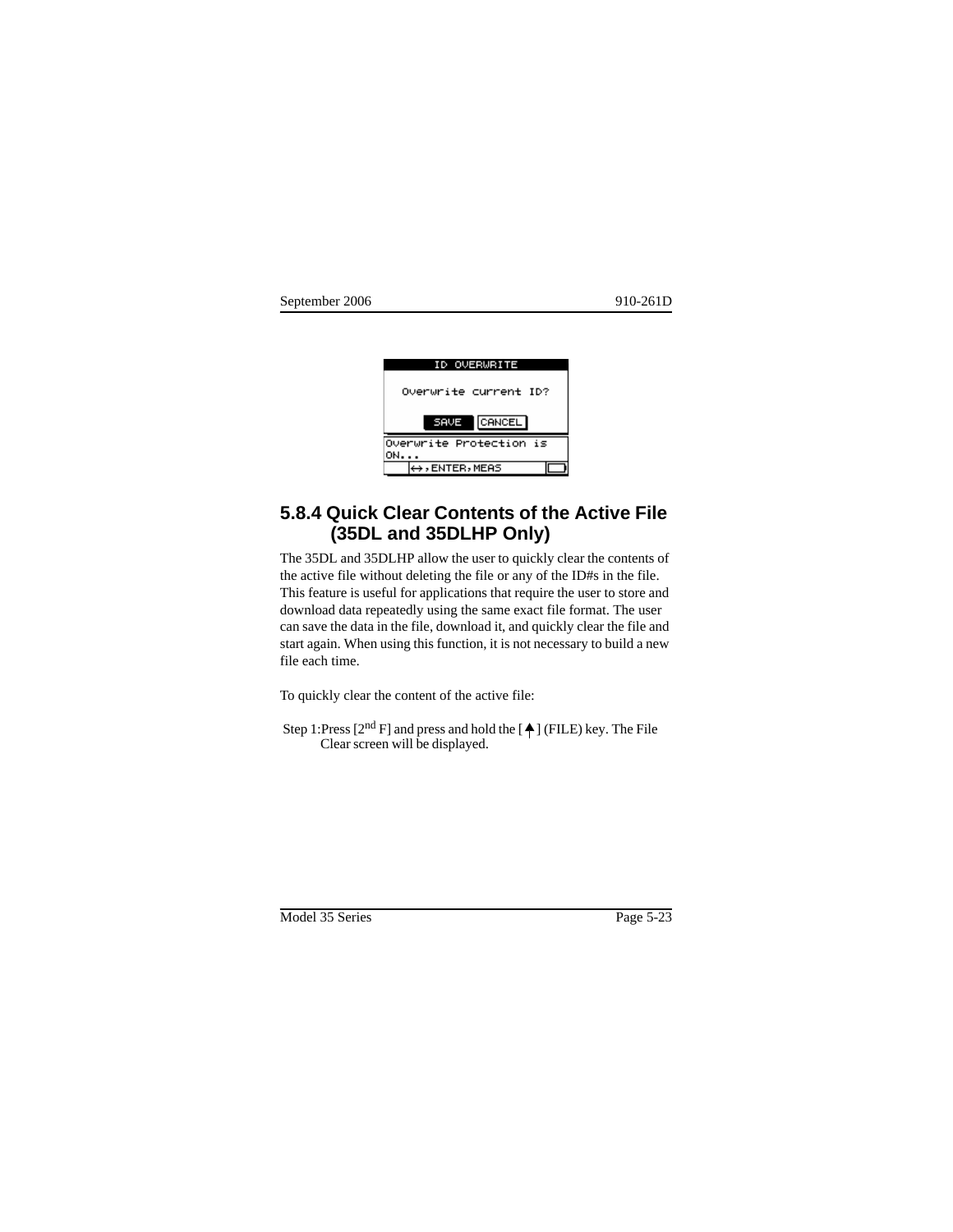910-261D September 2006



 Step 2:Press [ENTER] while Clear is highlighted to clear the data in the file, or press [MEAS] to cancel the quick clear.

# **5.9 Receiving Files and Using the GageView Interface Program**

## **5.9.1 Receiving (Downloading) Files From a Computer**

Datalogger information can be downloaded from a computer into the gage. This has two benefits:

- 1. Thickness survey data previously saved with ID#s and stored in a computer file may be retrieved to the gage at a later date to guide you through the measurement sequence using ID#s or to compare current values with previous thickness values.
- 2. You may create ID# sequences in a computer and then download them to the gage. This externally created sequence can guide you through the prescribed measurement location path. The ID sequence created in the

Page 5-24 Model 35 Series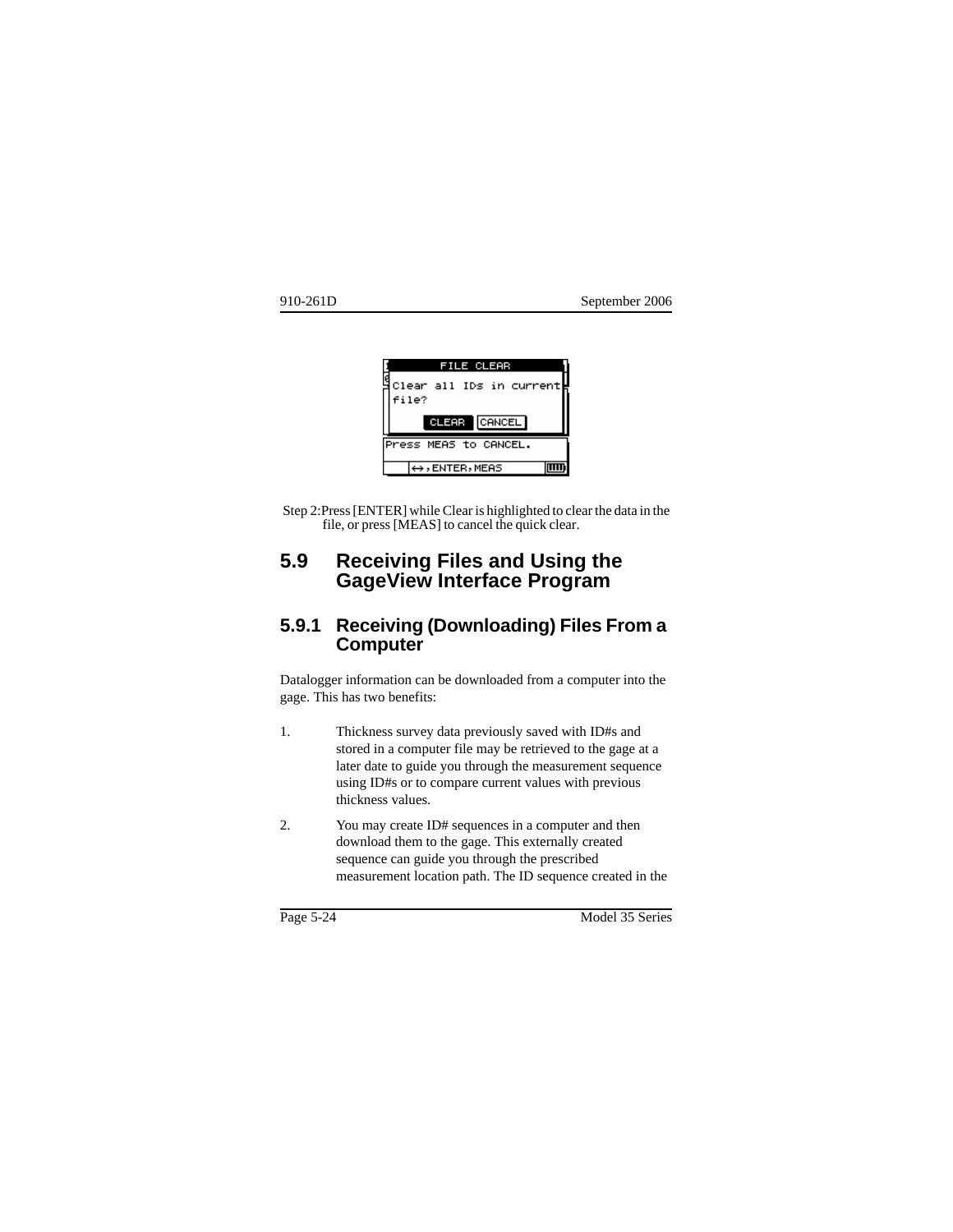| September 2006 |  |  |
|----------------|--|--|
|                |  |  |

910-261D

computer must have setup information.

Data downloaded to the Model 35DL and 35DLHP gage must be in the same format in which data is transmitted. We recommend using the GageView Interface Program to manage all functions of interfacing, storing, and creating Model 35DL and 35DLHP data.

## **5.9.2 Using the Optional GageView Interface Program**

GageView is the interface program for the Model 35DL and 35DLHP. GageView is a Windows®-based program compatible with Windows 2000® and XP®. It can create inspection database files, load data files, and generate reports. GageView is compatible with Model 35DL and 35DLHP data files and offers advanced ODBC compatibility and enhanced OLE features.

For more information on GageView, refer to the GageView Instruction Manual.

# **5.10 Statistics Reports**

The Model 35DL and 35DLHP can generate statistic reports from within the gage without having to connect to a computer.

## **5.10.1 Statistics Report for an Entire File**

Step 1: Press  $[2^{nd} F]$ [ $\biguparrow$ ](FILE) to go to the File tabs.

- Step 2: Press  $[\rightarrow]$  to scroll to Stats tab.
- Step 3: Press  $[\bigstar]$  to enter the Stats tab.

Model 35 Series Page 5-25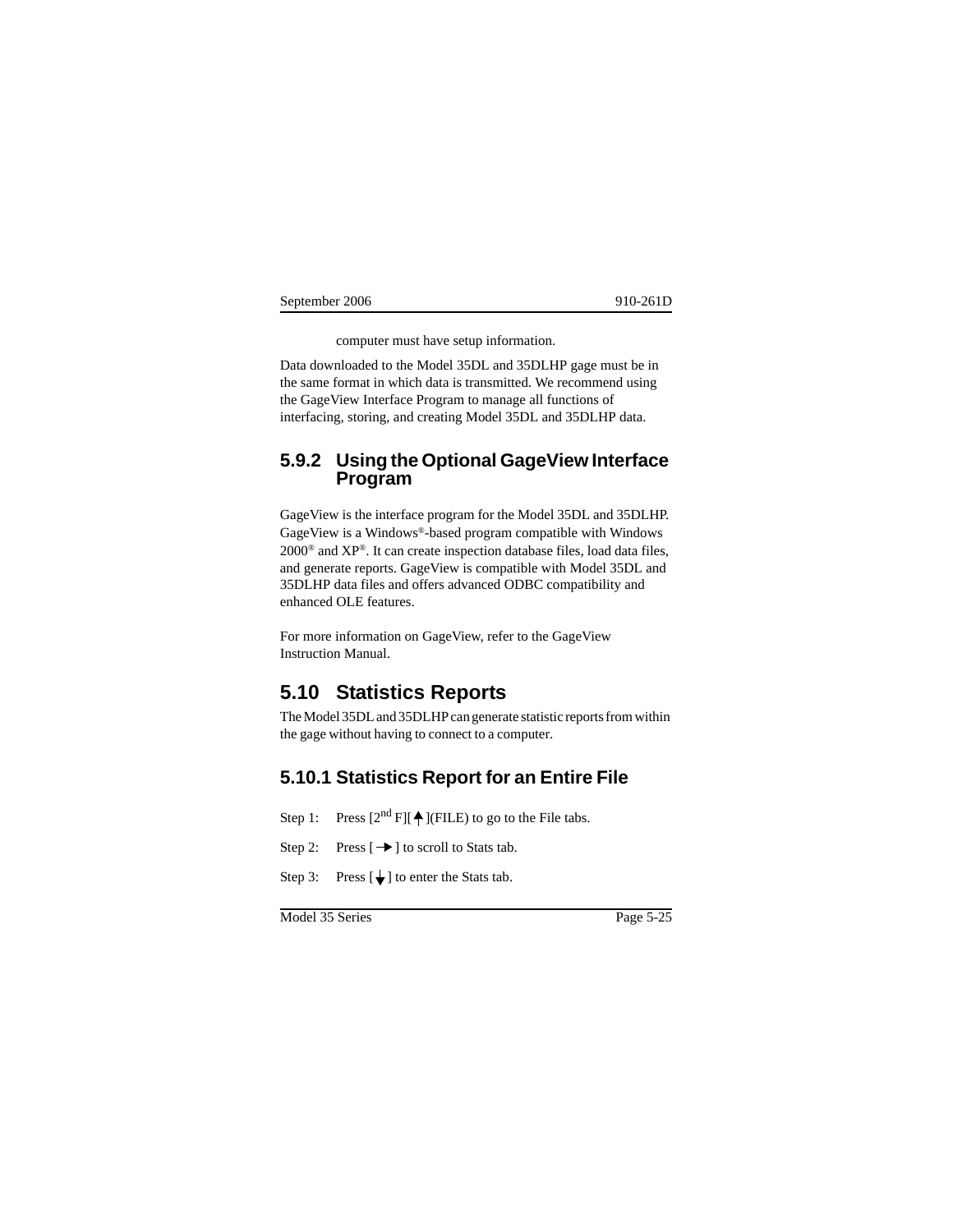| 910-261D |  |  |  |
|----------|--|--|--|
|          |  |  |  |

| 910-261D | September 2006 |  |
|----------|----------------|--|
|          |                |  |

- Step 4: Press  $[ \leftarrow ]$  or  $[ \rightarrow ]$  to select Report on File. Press [ENTER].
- Step 5: Use  $[\triangleq]$  and  $[\triangleleft]$  to scroll to files.
- Step 6: Press [ENTER] to select the file.
- Step 7: Use  $[ \leftarrow ]$  or  $[ \rightarrow ]$  to choose Report or Cancel.
- Step 8: Press [ENTER].
- Step 9: Press [ENTER] again to view the next screen.





Page 5-26 Model 35 Series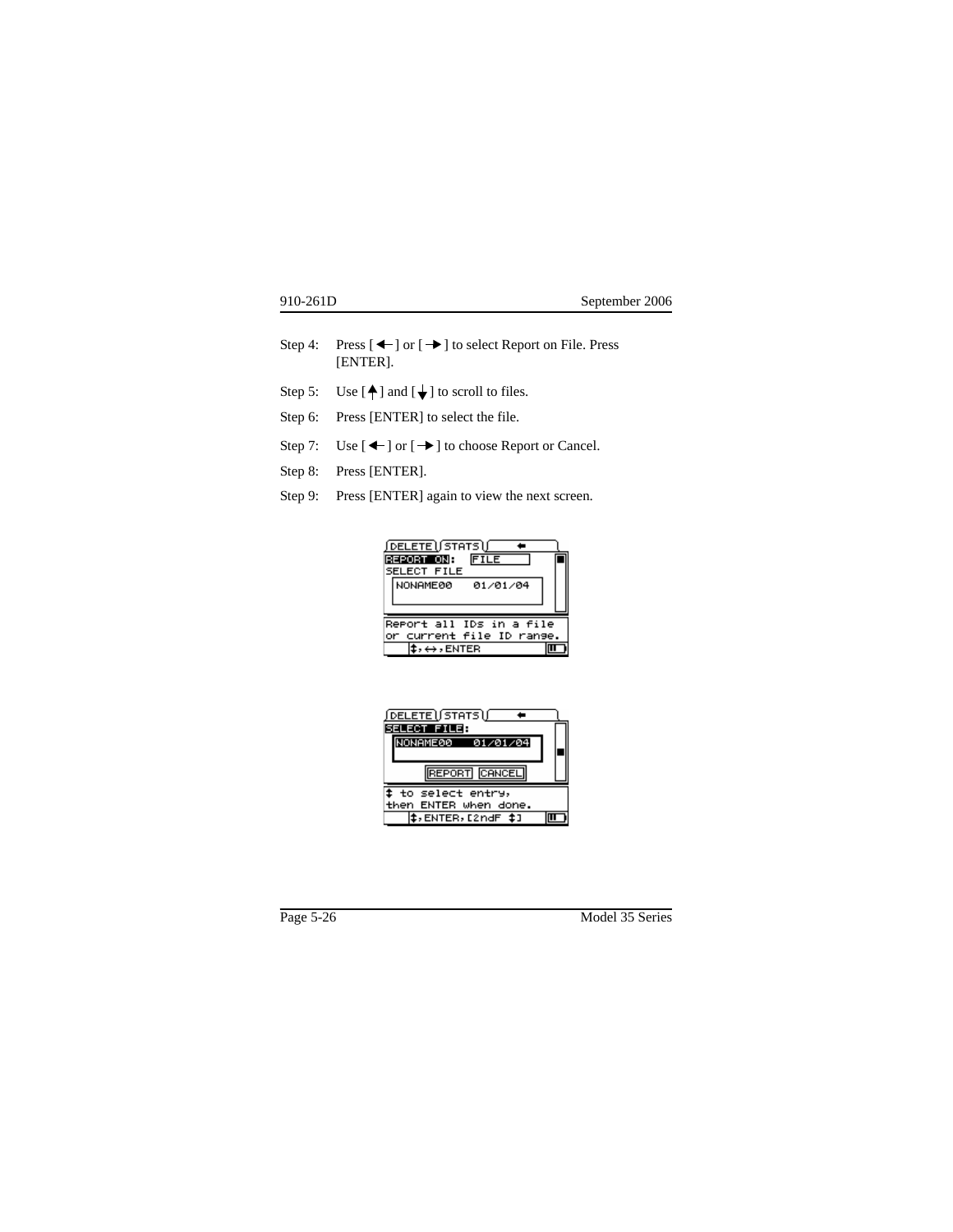| September 2006 |
|----------------|
|----------------|

#### $5 \t 910-261D$

### **5.10.2 Statistics Report for a Range of ID#s in a File**

Use the following procedure to read statistics for a range of ID#s in a file:

Step 1: Press  $[2<sup>nd</sup> F][A]$  (FILE) to go to the File tabs. Step 2: Press  $[\rightarrow]$  to scroll to the Stats tab. Step 3: Press  $[\bigstar]$  to enter the Stats tab. Step 4: From Report On, press  $[ \leftarrow ]$  or  $[ \rightarrow ]$  to select Report on ID# Range. Press [ENTER]. Step 5: Use  $[\rightarrow]$  to edit Start ID# using the  $[\rightarrow, \rightarrow, \rightarrow]$  editing function keys. Press [ENTER]. Step 6: Use  $[\rightarrow]$  to edit the ID# using the  $[\uparrow, \downarrow, \leftarrow, \rightarrow]$  editing function keys. Press [ENTER]. Step 7: Use  $[ \leftarrow ]$  or  $[ \rightarrow ]$  to choose Report or Cancel. Step 8: Press [ENTER]. Step 9: Press [ENTER] again to view the next screen.

Model 35 Series Page 5-27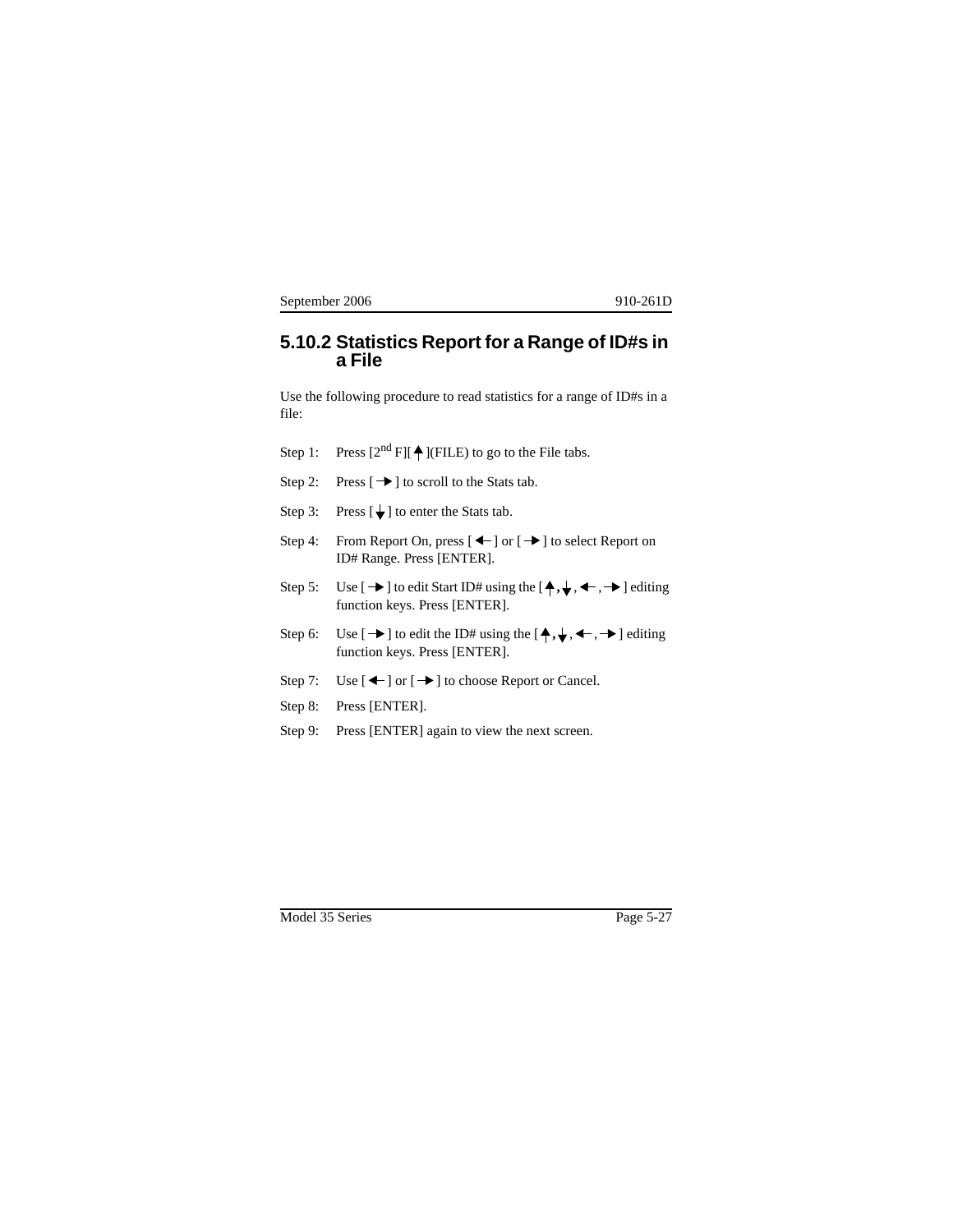910-261D September 2006

| (DELETE)∫STATS)∫                     |  |
|--------------------------------------|--|
| <b>ID RANGE</b><br>REPORT ONE        |  |
| 001<br>START ID                      |  |
| END ID                               |  |
| <b>REPORT CANCEL</b>                 |  |
| Report all IDs in a file             |  |
| or current file ID range.            |  |
| $\sharp$ , $\leftrightarrow$ , ENTER |  |

| ∫DELETE)∫STATS)∫                       |                            |  |  |  |
|----------------------------------------|----------------------------|--|--|--|
|                                        | #LOS                       |  |  |  |
| #MINS                                  | MIN VAL<br>ø               |  |  |  |
| #MAXS                                  | <b>Ø MAX VAL</b>           |  |  |  |
|                                        |                            |  |  |  |
|                                        | <b>REPEAT</b><br>NEXT EXIT |  |  |  |
| to select button,<br>then ENTER or \$. |                            |  |  |  |
| ${\tt 1}, \leftrightarrow$ , ENTER     |                            |  |  |  |



Page 5-28 Model 35 Series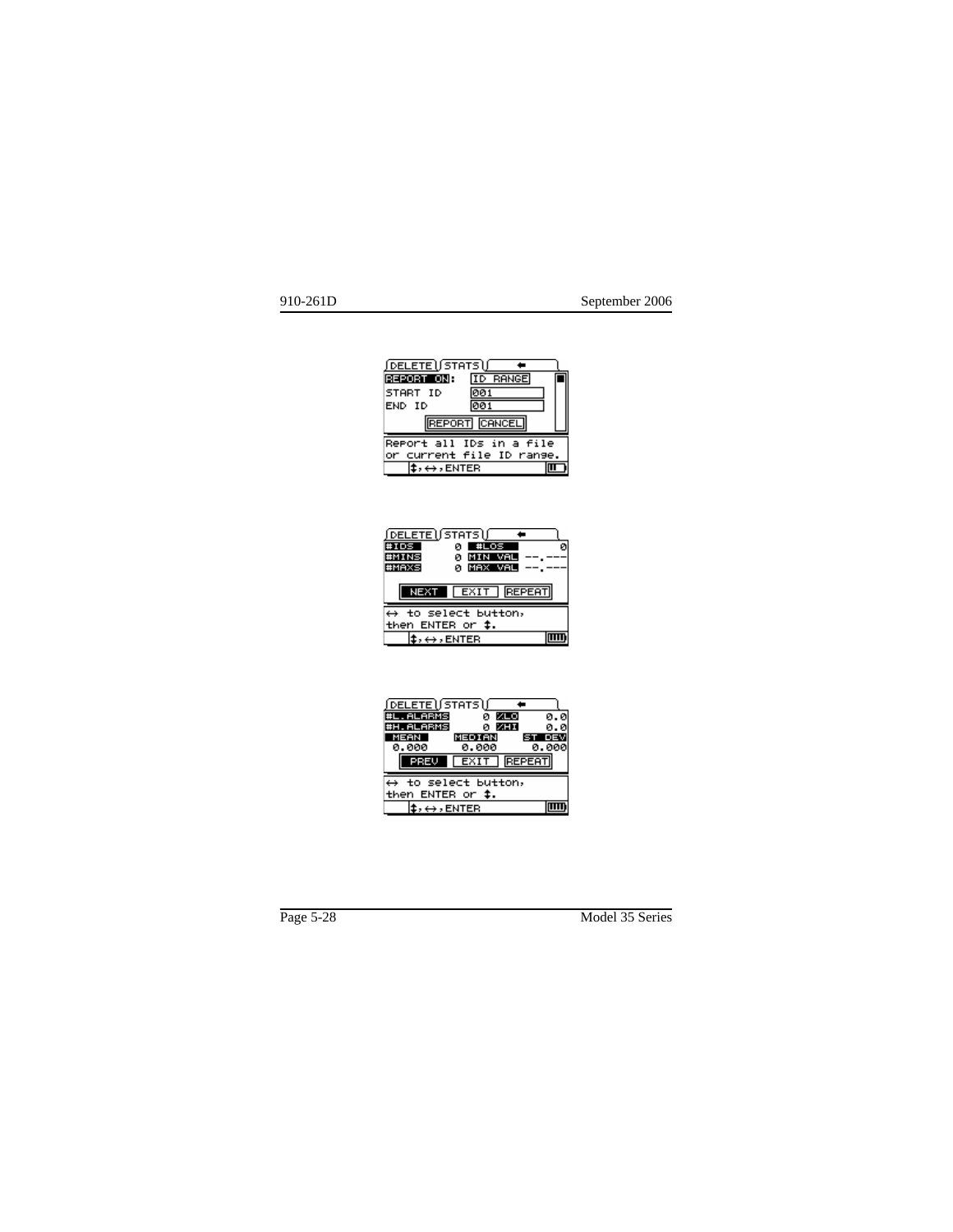September 2006 910-261D

# **6 SPECIFICATIONS**

| <b>THICKNESS</b><br><b>MEASUREMENT</b><br>RANGE:      | $0.0040$ to 25.000 inches or<br>$0.100$ to 635.0 mm (depending on<br>material and application)                          |
|-------------------------------------------------------|-------------------------------------------------------------------------------------------------------------------------|
| <b>VELOCITY</b><br><b>MEASUREMENT</b><br><b>RANGE</b> | $0.0200 - 0.7362$ in/usec<br>$0.5080 - 18.699$ mm/usec                                                                  |
| TIME OF FLIGHT<br><b>MEASUREMENT</b><br><b>RANGE</b>  | $0.0 - 109.5$ usec                                                                                                      |
| THICKNESS DISPLAY<br><b>RESOLUTION:</b>               | 35 AND 35DL<br>• Standard - $0.001$ in $(0.01$ mm)<br>• Low - $0.01$ in $(0.1$ mm)<br>• High - $0.0001$ in $(0.001$ mm) |
|                                                       | 35HP and 35DLHP<br>• Standard - $0.001$ in $(0.01$ mm)<br>• Low - $0.01$ in $(0.1$ mm)                                  |

Model 35 Series Page 6-1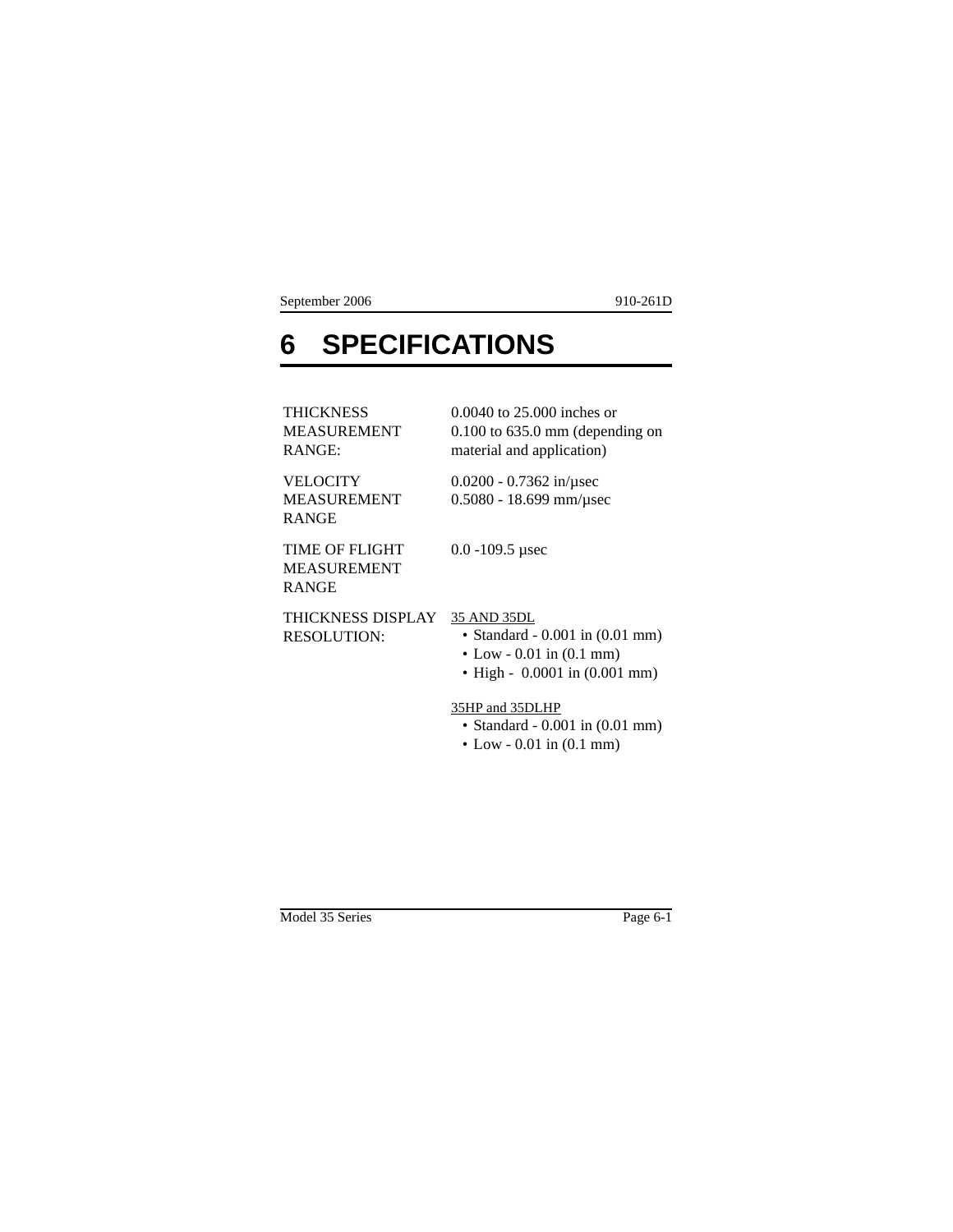| <b>VELOCITY</b><br><b>RESOLUTION</b> | 35 AND 35DL<br>• Standard - $0.0001$ in/ $\mu$ sec<br>$(0.001$ mm/ $\mu$ sec)                                                   |
|--------------------------------------|---------------------------------------------------------------------------------------------------------------------------------|
|                                      | • Low - 0.001 in/usec $(0.01 \text{ mm/s})$<br>$\mu$ sec $)$                                                                    |
|                                      | • High - $0.0001$ in/usec $(0.001)$<br>$mm/$ usec)                                                                              |
|                                      | 35HP and 35DLHP                                                                                                                 |
|                                      | • Standard - $0.0001$ in/ $\mu$ sec<br>$(0.001$ mm/ $\mu$ sec)                                                                  |
|                                      | • Low - 0.001 in/usec $(0.01 \text{ mm/s})$<br>$\mu$ sec $)$                                                                    |
| <b>TIME OF FLIGHT</b>                | Model 35, 35DL, 35HP, and 35DLHP                                                                                                |
| <b>RESOLUTION</b>                    | Fixed at 000.01 usec                                                                                                            |
| <b>MEASUREMENT</b><br>RATE:          | Selectable 4, 8, 16, or MAX<br>measurements per second                                                                          |
|                                      | <b>Note:</b> MAX is between 16 and 20<br>measurements per second<br>and is dependent on<br>measurement mode and<br>application. |

910-261D September 2006

Page 6-2 Model 35 Series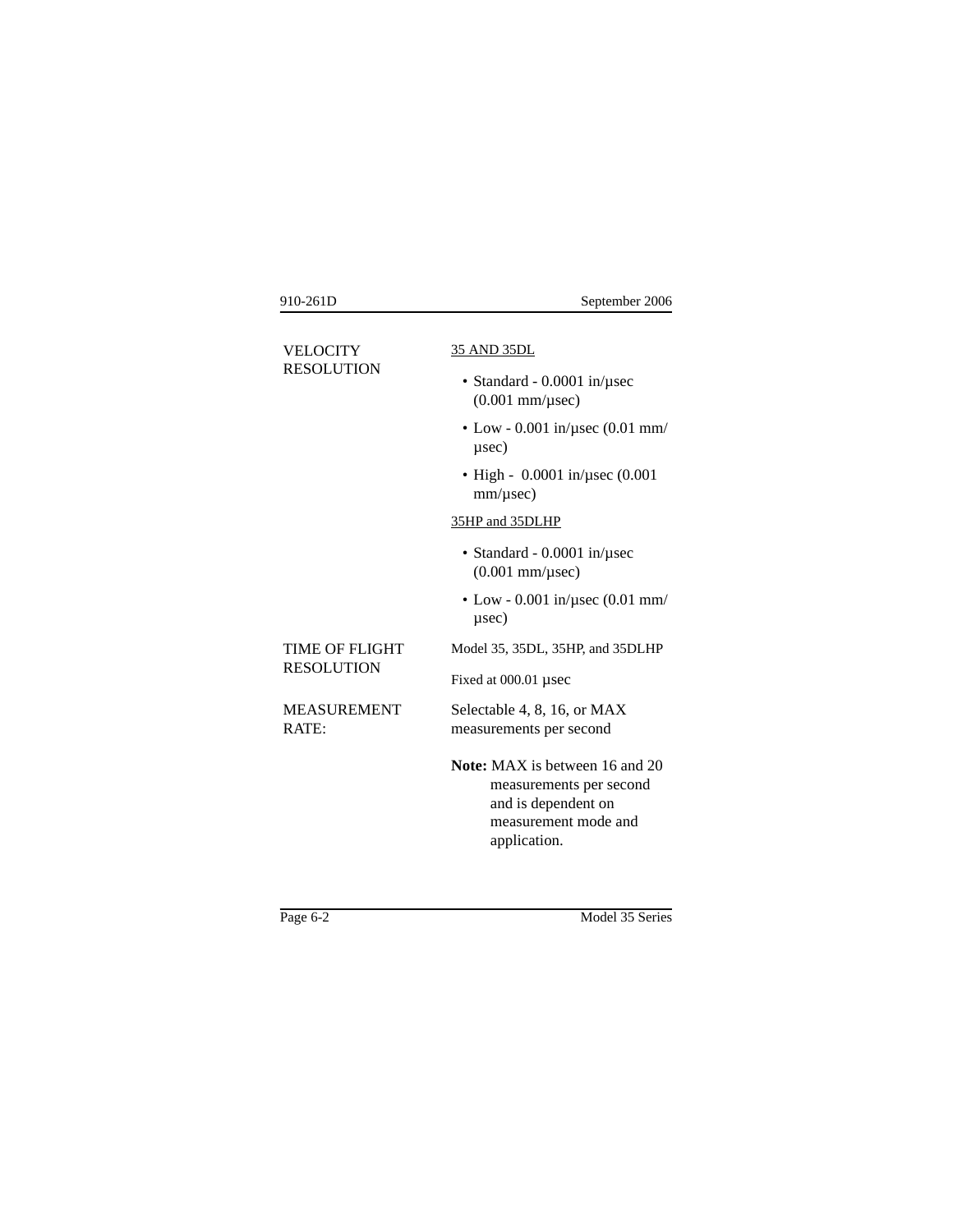| September 2006              | 910-261D                                                                                                                                                                                        |
|-----------------------------|-------------------------------------------------------------------------------------------------------------------------------------------------------------------------------------------------|
| <b>MEASUREMENT</b><br>MODE: | Echo Detection Methods (selected<br>as part of the application setup)<br>• Mode 1 - Time between excita-<br>tion pulse and first echo fol-<br>lowing blank period using<br>contact transducers. |
|                             | • Mode 2 - Time between the<br>interface echo and the first<br>backwall echo. Normally used<br>with delay line or immersion<br>transducers.                                                     |
|                             | • Mode 3 - Time between a pair<br>of backwall echoes following<br>the interface echo. Normally<br>used with delay line or immer-<br>sion transducers.                                           |
| DISPLAY:                    | 5-digit Liquid Crystal Display<br>(LCD), 0.425" (10.8 mm)<br>numerals; 160X100 pixel<br>resolution.                                                                                             |

Model 35 Series Page 6-3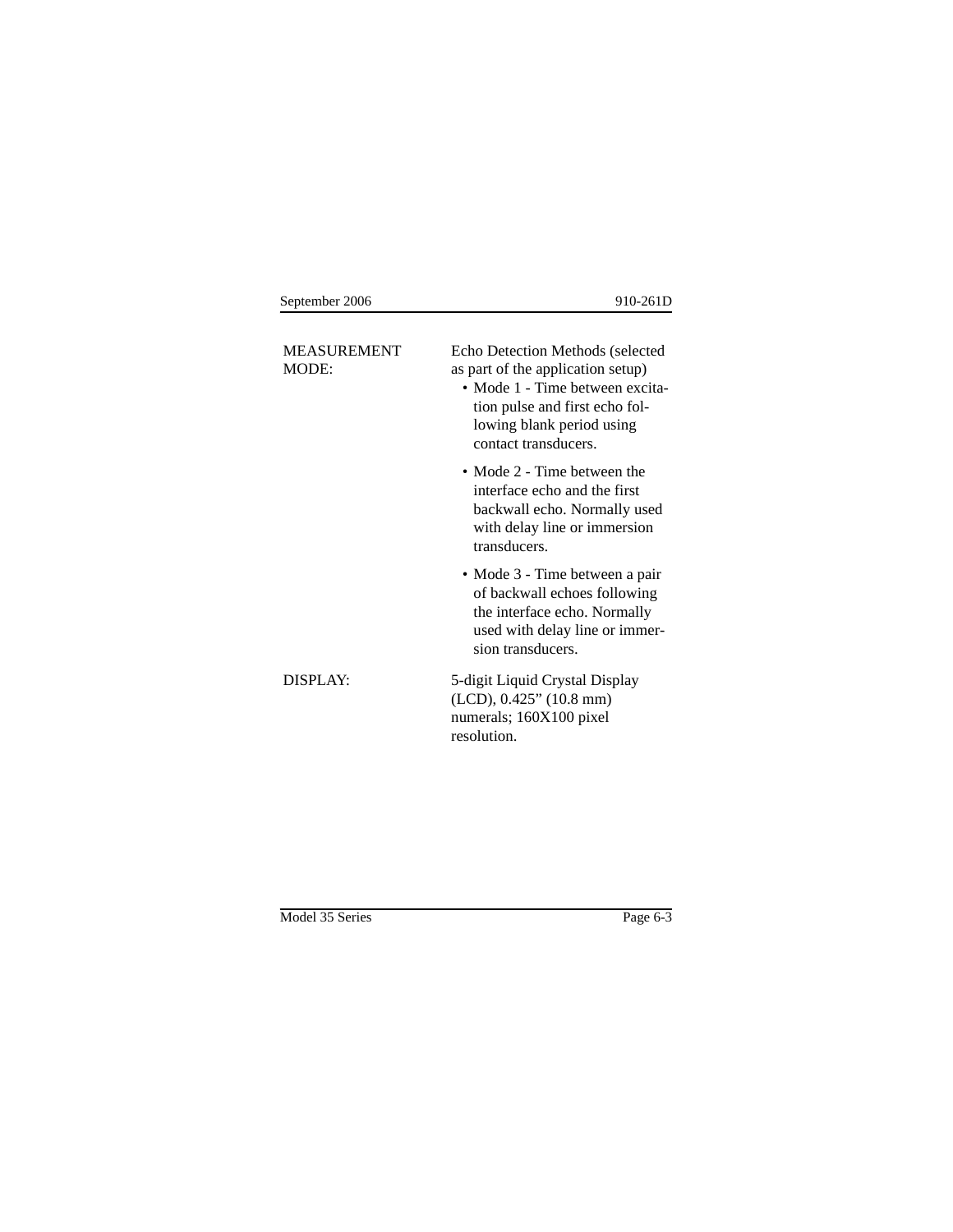|  |  | 910-261D |
|--|--|----------|
|  |  |          |

#### September 2006

### DISPLAY UNITS, SYMBOLS, and FLAGS:

- 1. File Name (35DL and 35DLHP)
- 2. Freeze Flag: F, \_
- 3. Min/Max Flags: M, m,\_
- 4. Diff/Alarm Flags: D, A, H, L, G, Y, R
- 5. ZOOM, Z,\_
- 6. Waveform, W,\_
- 7. Measure Mode Flags: M1, M2, M3
- 8. Measure Rate: 4 Hz, 8 Hz, 16 Hz, MAX
- 9. Stored Thickness (35DL and 35DLHP)
- 10. Units: IN, MM
- 11. LOS Flag: LOS, \_
- 12. Help Text
- 13. Battery Life Indicator
- 14. Key Press Guide
- 15. 2<sup>nd</sup> Function Key Press Indicator:  $2<sup>nd</sup>$  F
- 16. Current Measurement Box
- 17. Reference thickness (Velocity Mode) Reduction % (Reduction Rate)
- 18. ID Box (35DL and 35DLHP)
- 19. DN Flag: DN, (35DL and 35DLHP)

**Note: See diagram on following page.**

Page 6-4 Model 35 Series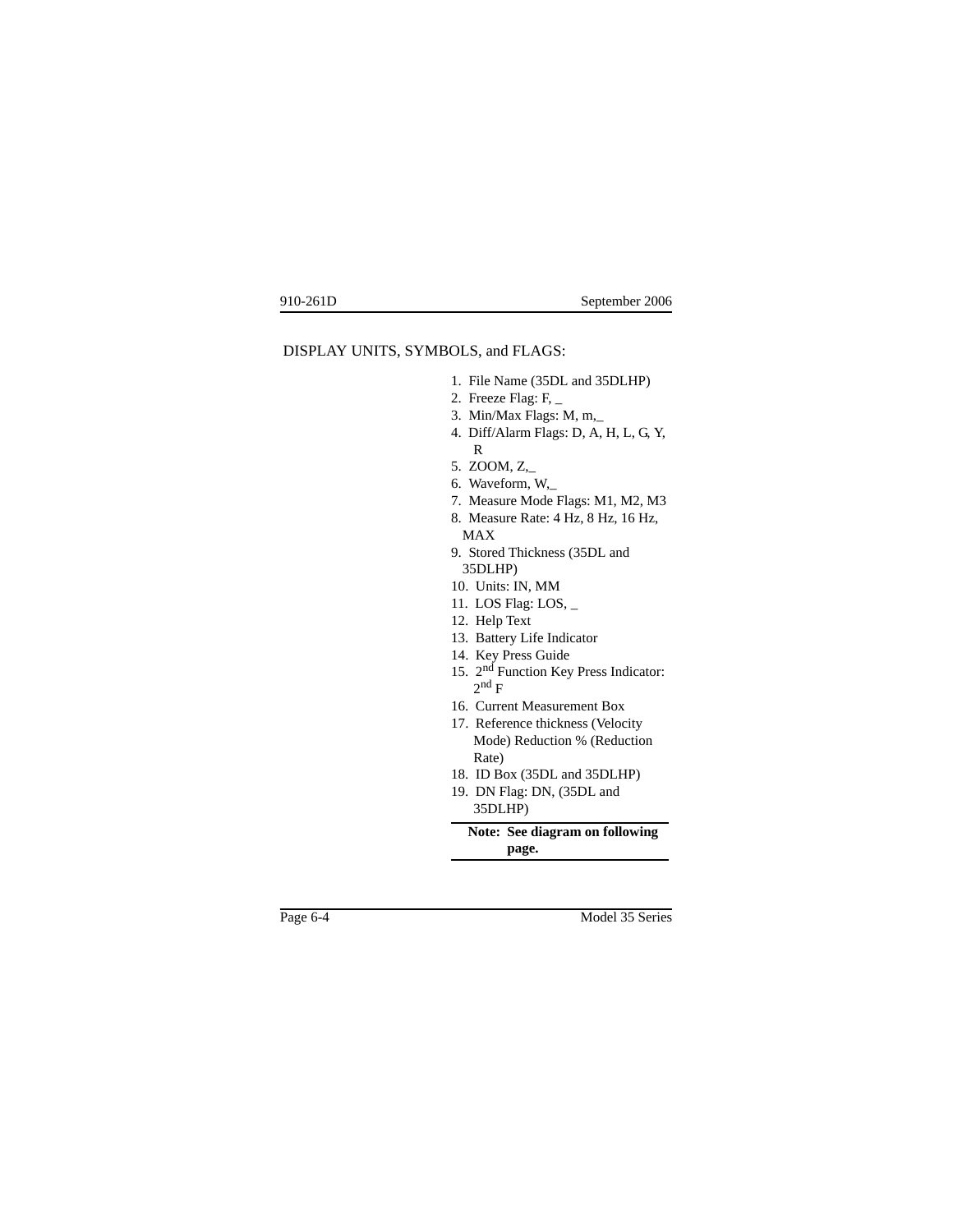September 2006 910-261D



| <b>METRIC/ENGLISH</b><br><b>MODES:</b> | Allows selection between English<br>and metric units via the keypad.                              |
|----------------------------------------|---------------------------------------------------------------------------------------------------|
| <b>BATTERY:</b>                        | Three (3) AA alkaline batteries or<br>three (3) AA NiMH batteries.                                |
| <b>BATTERY LIFE:</b>                   | 150 hours minimum (Mode 1, 4)<br>Hz Meas Rate, Backlight Off);<br>20 hours minimum (Backlight On) |

Model 35 Series Page 6-5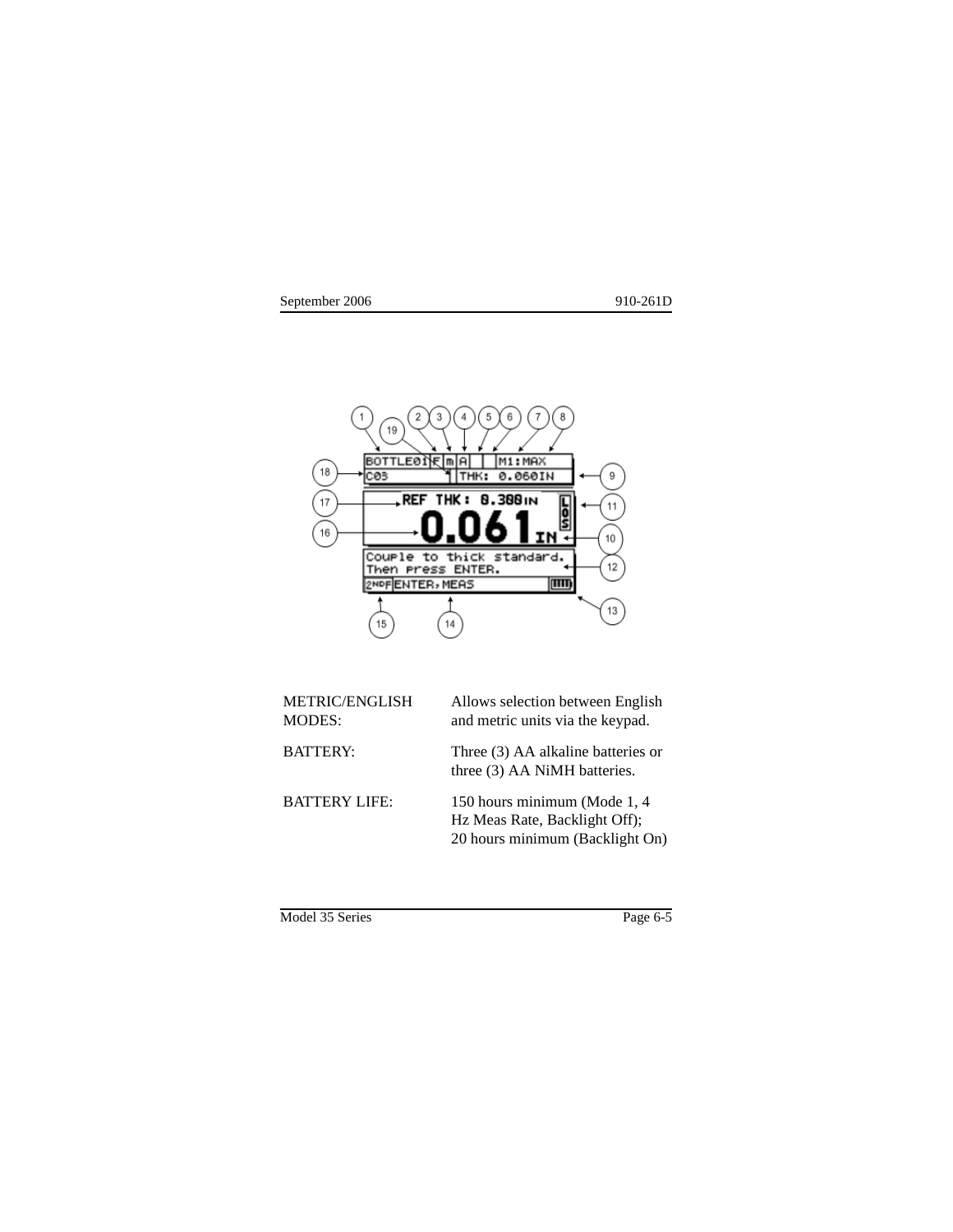| 910-261D |  |
|----------|--|
|          |  |

| 910-261D | September 2006 |  |
|----------|----------------|--|
|          |                |  |

| <b>OPERATING TEMP.</b><br>RANGE<br>(ELECTRONICS): | $-10^{\circ}$ C to $+50^{\circ}$ C ( $+14^{\circ}$ F to<br>$+122^{\circ}F$                                                                                                                                                                                                                        |
|---------------------------------------------------|---------------------------------------------------------------------------------------------------------------------------------------------------------------------------------------------------------------------------------------------------------------------------------------------------|
| SIZE:                                             | $6.0$ " L x 3.31" W x 1.50" H<br>$152$ mm L x 84mm W x 38mm H                                                                                                                                                                                                                                     |
| WEIGHT:                                           | $8.5$ oz. $(0.24 \text{ Kg})$                                                                                                                                                                                                                                                                     |
| TRANSDUCERS<br><b>OPERATION:</b>                  | 35 and 35DL can use single<br>element direct contact, delay, or<br>immersion transducer in the<br>frequency range of 2.25 MHz - 30<br>MHz.<br>35HP and 35DLHP can use single<br>element direct contact, delay, or<br>immersion transducer in the<br>frequency range of $0.50$ MHz - $5.0$<br>MHz. |

# DATALOGGER Model 35DL and 35DLHP Only:

| STORAGE CAPACITY: 8000 thickness measurements; |
|------------------------------------------------|
| Waveform option, 350 waveforms                 |
| with thickness.                                |

Page 6-6 Model 35 Series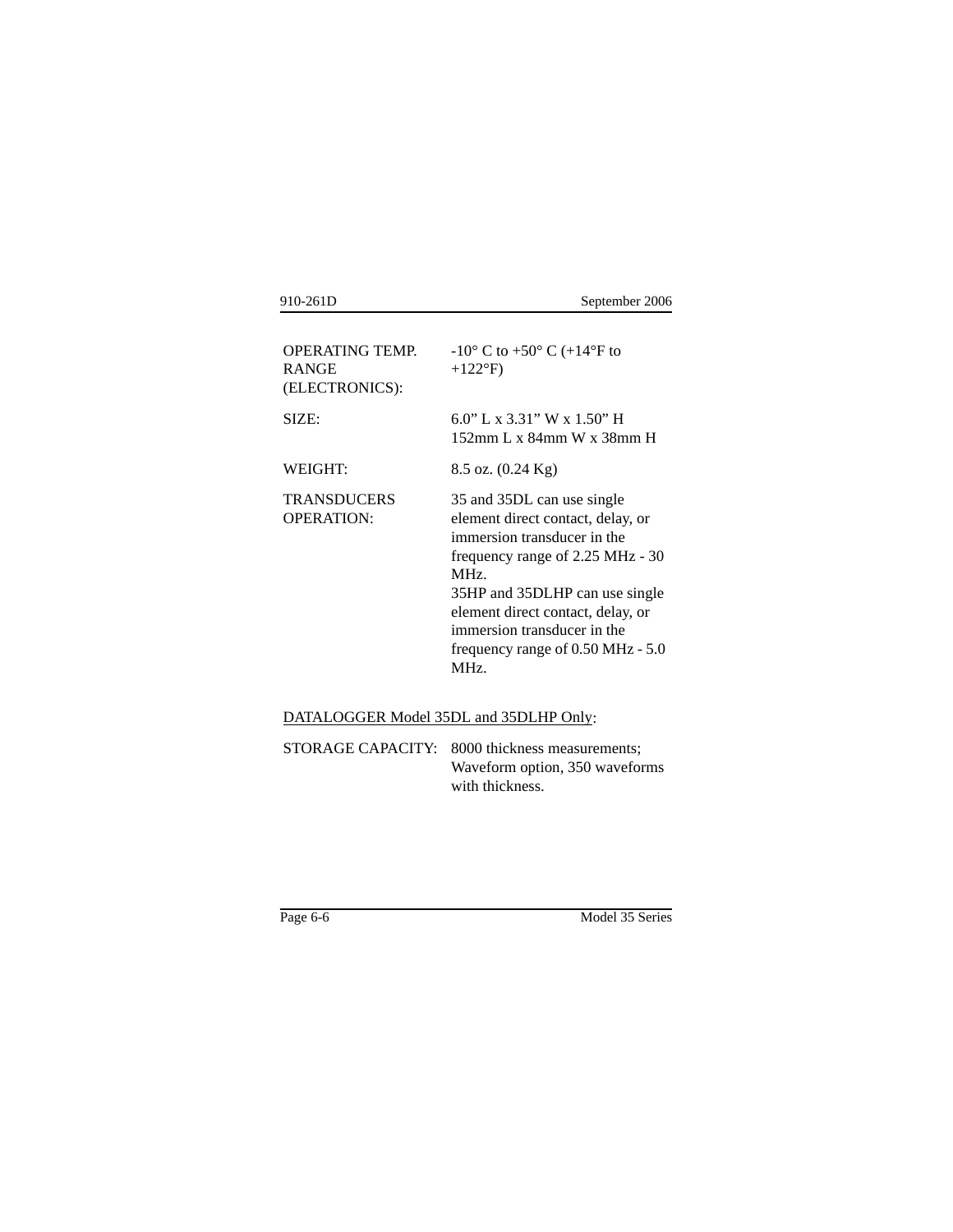| September 2006                           | $910 - 261D$                                                                                                                                                                                                                                                          |
|------------------------------------------|-----------------------------------------------------------------------------------------------------------------------------------------------------------------------------------------------------------------------------------------------------------------------|
| <b>INFORMATION</b><br><b>STORED:</b>     | ID Number, File Name, Thickness<br>Value, Units, LOS Condition,<br>Differential Mode, Differential<br>Reference Value, Alarm Mode,<br>High Alarm Setpoint, Low Alarm<br>Setpoint, Minimum Reading Flag,<br>Gain Mode Velocity Value,<br>Transducer Setup Information. |
| DATALOGGER FILES                         | 8-character alphanumeric file<br>names                                                                                                                                                                                                                                |
| <b>IDENTIFICATION</b><br><b>NUMBERS:</b> | 10 alphanumeric characters,<br>character set A-Z, 0-9, and the<br>special characters -, ., $\prime$ , , ., $\sharp$ , *                                                                                                                                               |
| <b>FILE FORMATS</b>                      | Incremental, sequential, 2-<br>dimension grid                                                                                                                                                                                                                         |
| <b>DATALOGGER</b><br><b>FEATURES:</b>    | Save Reading at ID#<br>Review Stored Contents of Data<br>Erase a File<br>Move to specific ID#'s in a file<br>Communications with USB 2.0<br>Full Speed                                                                                                                |

Environmental IP-65 Compliant:

Tested to IP-65. Gasket sealed case protected against water and dust ingress. Impact resistant.

Model 35 Series Page 6-7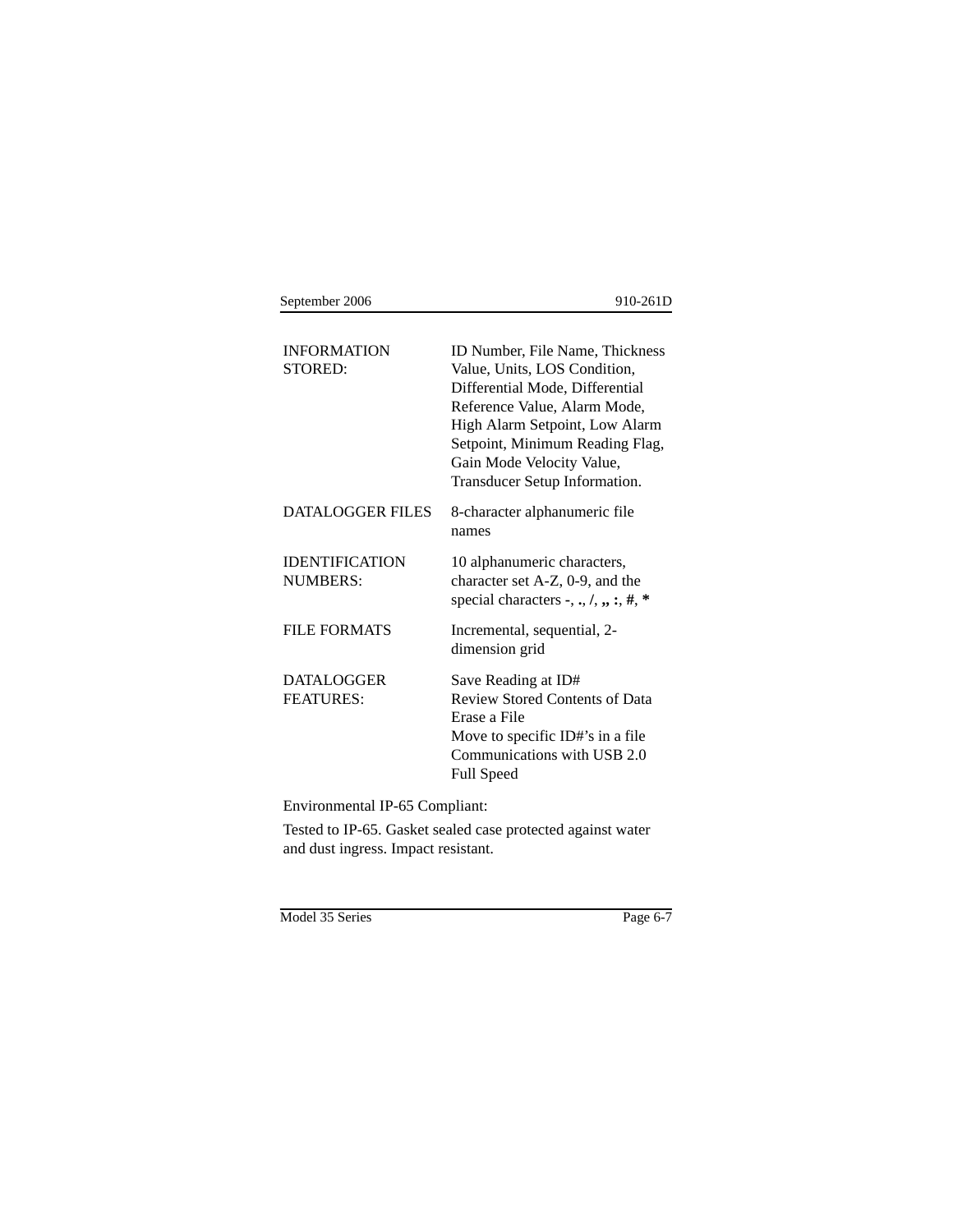910-261D September 2006

Page 6-8 Model 35 Series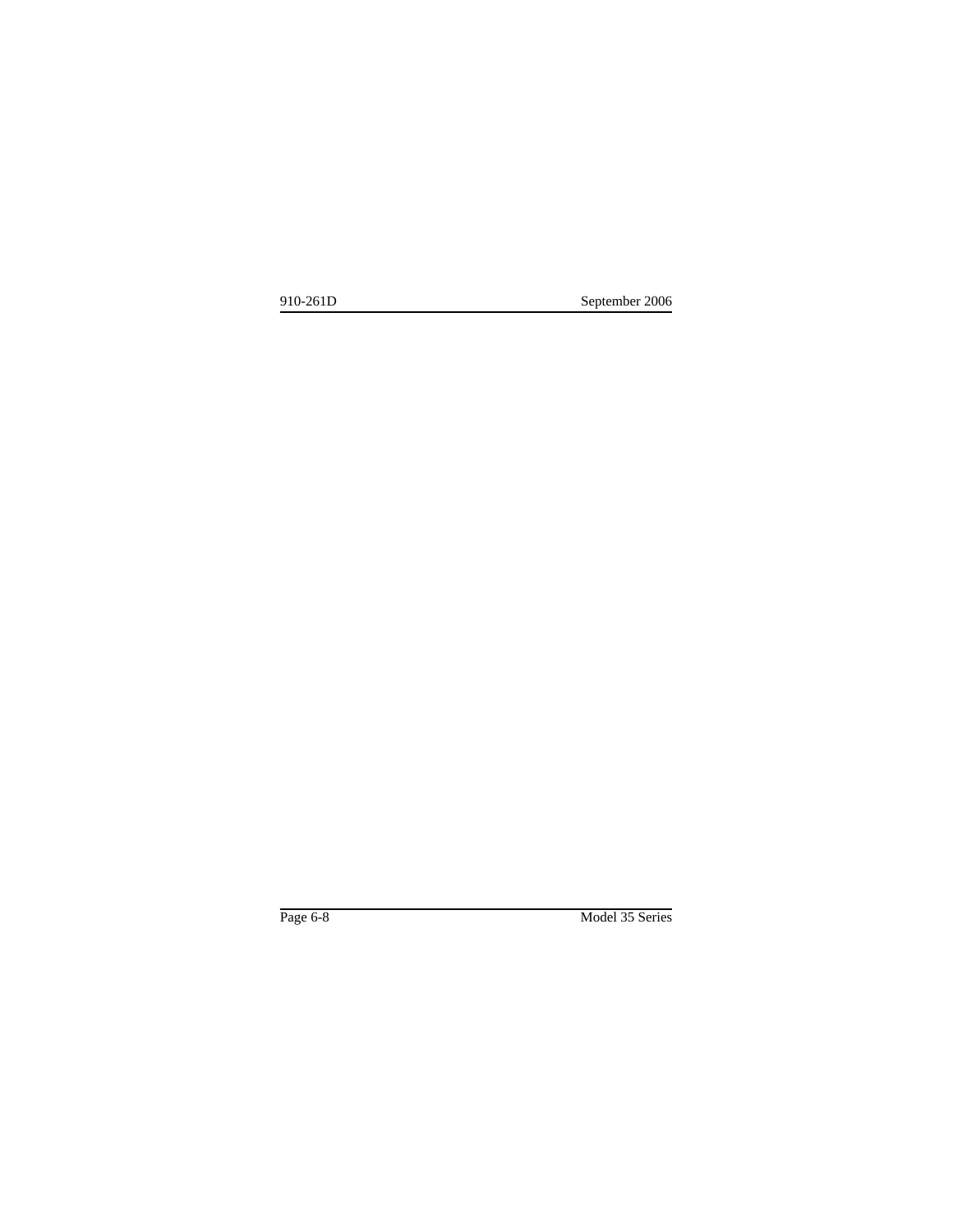|--|

Ē

### $6 \t 910-261D$

# **7 APPLICATION SETUPS**

Application Setups are sets of stored configurations of the gage parameters for various measurement applications. Setups are optimized for application features such as material, thickness range, and required accuracy or resolution.

When the gage is turned on, the last setup used is automatically selected, and the gage is ready to make similar measurements. If the application has changed, choose an Application Setup name based on the new application.

| Model 35 and 35DL Application Setup Name/Application |                             |                                                                                   |  |
|------------------------------------------------------|-----------------------------|-----------------------------------------------------------------------------------|--|
| <b>Setup Name</b>                                    | <b>Probe</b><br><b>Type</b> |                                                                                   |  |
| DEFM1-M116                                           | M116                        | Steel: 0.020 - 1.5" (0,500 - 38<br>mm)<br>Plastic: 0.010" min. (0.25 mm)<br>min.) |  |
| EFM I-M I                                            | M112                        | Steel: 0.030 - 10" (0,75 - 254<br>mm)<br>Plastic: 0.010" min. (0.25 mm)<br>min.)  |  |
| EFM L-N                                              |                             | Steel: 0.040 - 15" (1,00 - 380<br>mm)<br>Plastic: 0.025" min. (0.6 mm)<br>min.)   |  |

Model 35 Series Page 7-1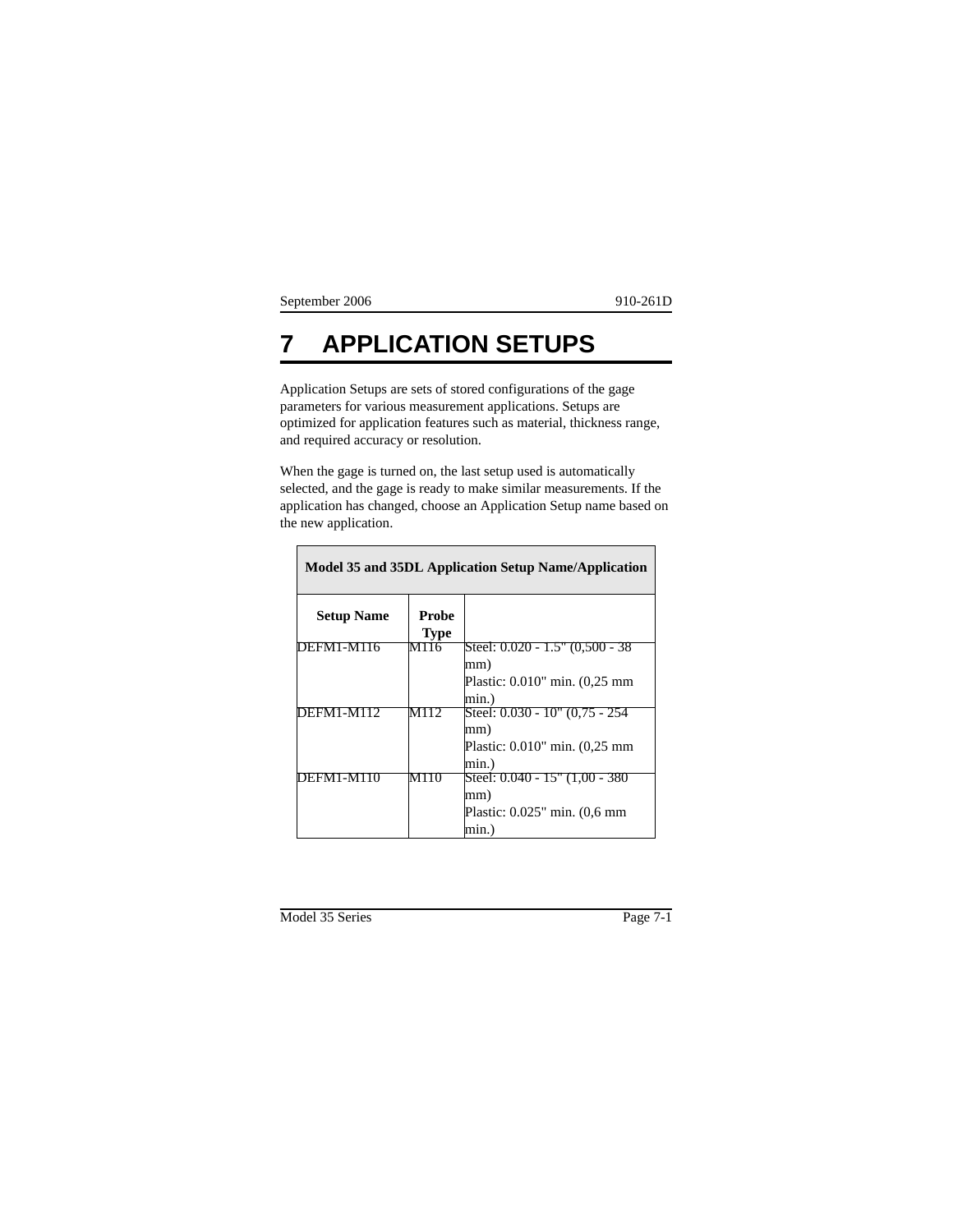September 2006

| DEFM1-M109        | M109  | Steel: 0.050 - 20" (1.25 - 508      |
|-------------------|-------|-------------------------------------|
|                   |       | mm)                                 |
|                   |       | Plastic: 0.025" min. (0.6 mm)       |
|                   |       | min.)                               |
| DEFM1-M106        | M106  | Steel: 0.080 - 20" (2.00 - 508      |
|                   |       | mm)                                 |
|                   |       | Plastic: 0.050" min. (1,25 mm       |
|                   |       | min.)                               |
| DEFM1-M1016       | M1016 | Steel: 0.030 - 1.5" (0,76 - 38 mm)  |
|                   |       | Plastic: 0.010" min. (0,25 mm       |
|                   |       | min.)                               |
| DEFM1-M1036       | M1036 | Steel: 0.080 - 25" (2,00 - 635      |
|                   |       | mm)                                 |
|                   |       | Plastic: 0.050" min. (1,25 mm)      |
| DEFM3-M208        | M208  | Steel: 0.008 - 0.200" (0,2 - 5 mm)  |
| DEF2P-M208        | M208  | Plastic: 0.005 - 0.2" (0,12 - 5 mm) |
| <b>DEFM3-M202</b> | M202  | Steel: 0.010 - 0.500" (0.25 - 12.5  |
|                   |       | mm)                                 |
| <b>DEFM2-M202</b> | M202. | Steel: 0.020 - 0.750" (0,5 – 19     |
|                   |       | mm)                                 |
| <b>DEFP2-M202</b> | M202  | Plastic: 0.025 - 0.25" (0,6 - 6 mm) |
| <b>DEFM3-V260</b> | V260  | Steel: 0.010 - 0.200" (0.25 - 5     |
|                   |       | mm)                                 |
| <b>DEFM2-V260</b> | V260  | Steel: 0.020 - 0.400" (0,5 - 10     |
|                   |       | mm)                                 |
| DEFP2-V260        | V260  | Plastic: 0.010 - 0.120" (0.25 - 3   |
|                   |       | mm)                                 |
| <b>DEFM2-M201</b> | M201  | Steel: 0.030 - 0.750" (0,75 - 19    |
|                   |       | mm)                                 |
| <b>DEFP2-M201</b> | M201  | Plastic: 0.020 - 0.500" (0,50 -     |
|                   | M206  | $12.5 \text{ mm}$ )                 |
| <b>DEFM2-M206</b> |       | Steel: 0.050 - 1.00" (1,25 - 25 mm  |

Page 7-2 Model 35 Series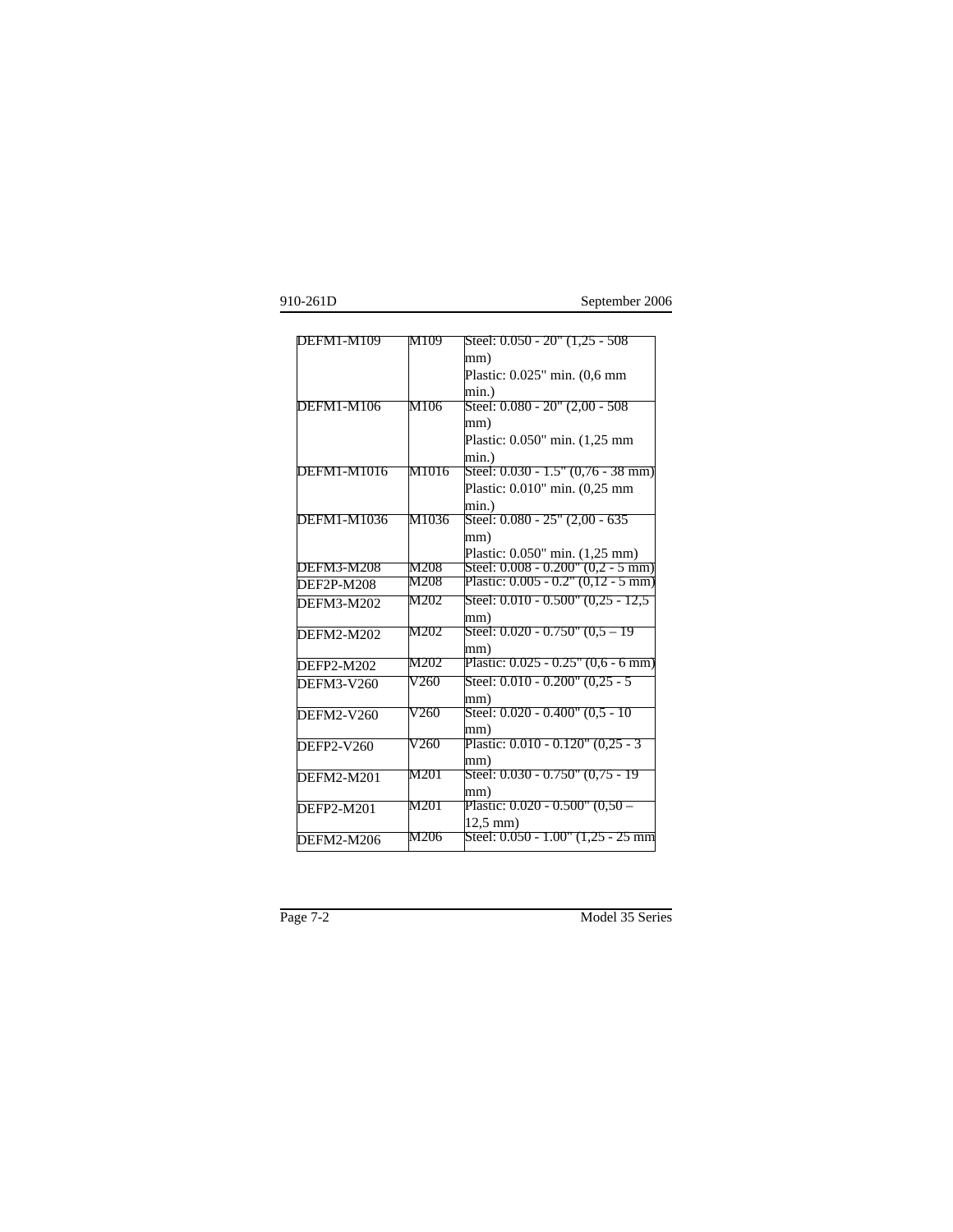| September 2006 | 910-261D |
|----------------|----------|
|----------------|----------|

| 910-261D |  |  |
|----------|--|--|
|          |  |  |

| DEFP2-M206<br>DEFM2-M207                                            | M206<br>M207 | Plastic: 040. - 0.500" $(1,0 - 12,5)$<br>mm)<br>Steel: 0.080 - 1.00" (2,0 - 25 mm) |
|---------------------------------------------------------------------|--------------|------------------------------------------------------------------------------------|
| DEFP2-M207                                                          |              | Plastic: $0.080 - 0.500$ " $(2.0 - 12.5)$<br>mm)                                   |
| Note: Exact thickness range depends on material and<br>application. |              |                                                                                    |

| Model 35HP and 35DLHP Application Setup Name/Application |                      |                                                                                  |  |
|----------------------------------------------------------|----------------------|----------------------------------------------------------------------------------|--|
| <b>Setup Name</b>                                        | <b>Probe</b><br>Type |                                                                                  |  |
| DEFM1-M110                                               | M110                 | Steel: 0.040 - 15" (1,00 - 380<br>mm)<br>Plastic: 0.025" min. (0.6 mm<br>min.)   |  |
| DEFM1-M109                                               | M109                 | Steel: 0.050 - 20" (1,25 - 508<br>mm)<br>Plastic: 0.025" min. (0.6 mm<br>min.)   |  |
| DEFM1-M106                                               | M106                 | Steel: 0.080 - 20" (2,00 - 508<br>mm)<br>Plastic: 0.050" min. (1,25 mm)<br>min.) |  |
| DEFM1-M1036                                              | M1036                | Steel: 0.100 - 25" (2.50 - 635<br>mm)<br>Plastic: 0.080" min. (2,00 mm)          |  |

Model 35 Series Page 7-3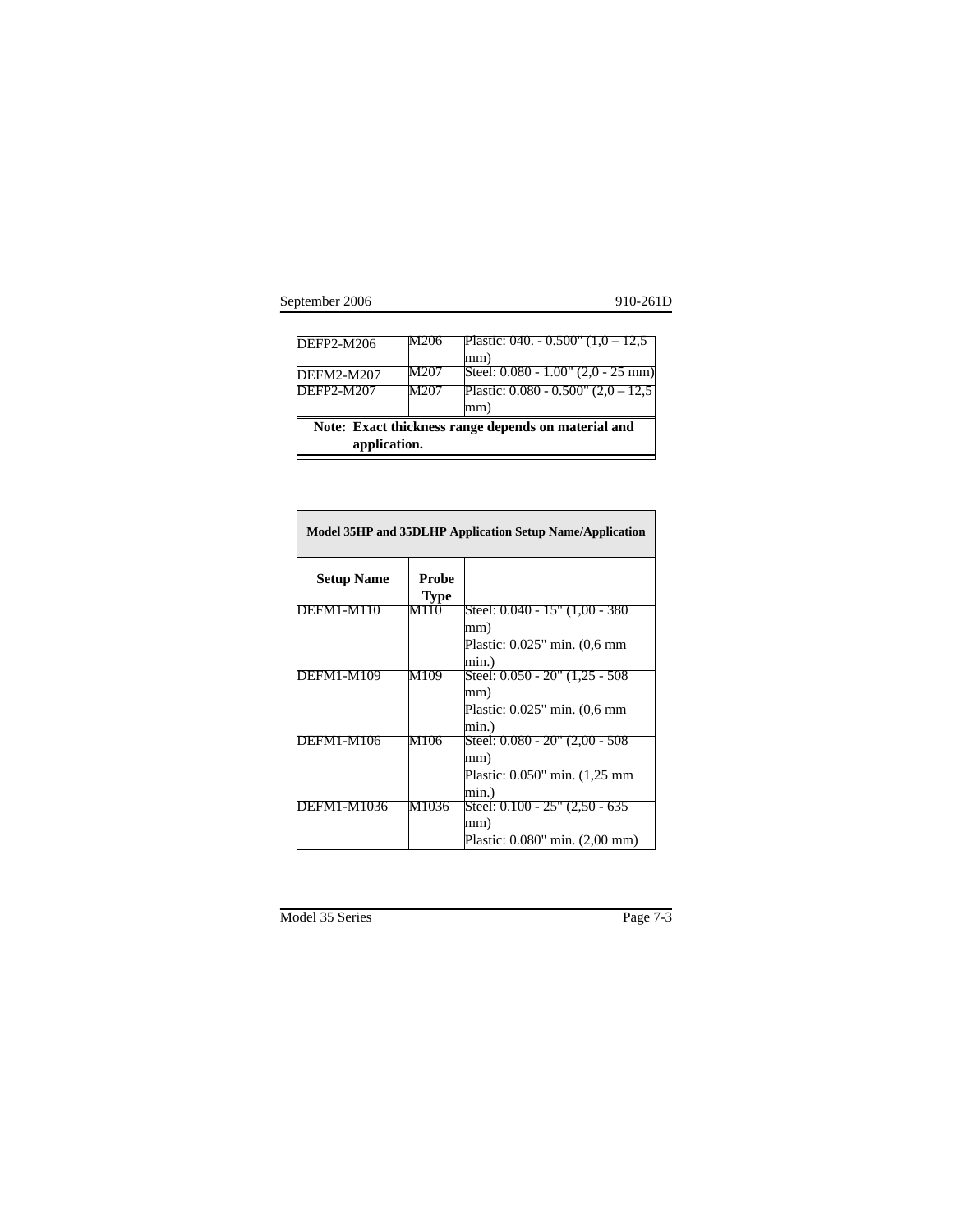| 910-261D |  |  |  |
|----------|--|--|--|
|          |  |  |  |

| 910-261D | September 2006 |  |
|----------|----------------|--|
|          |                |  |

| DEFM1-M101                                          | M101  | Steel: 0.5 - 25" (12 - 635 mm)           |  |  |
|-----------------------------------------------------|-------|------------------------------------------|--|--|
|                                                     |       | Plastic: 0.20" - 5.0" (5-127 mm)         |  |  |
| DEFM1-M102                                          | M102  | Steel: 0.200 - 25" (5 - 635 mm)          |  |  |
|                                                     |       | Plastic: 0.1" - 3.0" (2.5 - 75 mm)       |  |  |
| DEFM1-M103                                          | M103  | Steel: 0.1 - 25" (2,5 - 635 mm)          |  |  |
|                                                     |       | Plastic: 0.100 - 3.0" (2,5-75 mm)        |  |  |
| <b>DEFM2-M201</b>                                   | M201  | Steel: 0.050 - 1.00" (1,25 – 25          |  |  |
|                                                     |       | mm)                                      |  |  |
| <b>DEFP2-M201</b>                                   | M201  | Plastic: 0.050 - 0.400" (1,25 – 10       |  |  |
|                                                     |       | mm)                                      |  |  |
| <b>DEFM2-M206</b>                                   | M206  | Steel: 0.050 - 1.00" (1,25 – 25          |  |  |
|                                                     |       | mm)                                      |  |  |
| DEFP2-M206                                          | M206  | Plastic: $0.040 - 0.500$ " $(1.0 - 127)$ |  |  |
|                                                     |       | mm)                                      |  |  |
| <b>DEFM2-M207</b>                                   | M207  | Steel: 0.080 - 1.00" (2,0 - 25 mm)       |  |  |
| <b>DEFP2-M207</b>                                   | M207  | Plastic: $0.080 - 0.500$ " (2,0 - 127)   |  |  |
|                                                     |       | mm)                                      |  |  |
| <b>DEFP1-M2008</b>                                  | M2008 | Smooth Fiberglass: 0.2 - 3.0" (5,0)      |  |  |
|                                                     |       | $-75$ mm)                                |  |  |
| <b>DEFM1-V153</b>                                   | V153  |                                          |  |  |
|                                                     |       | mm)                                      |  |  |
| <b>DEFM1-V154</b>                                   | V154  | Steel: 0.150 - 3.0" (3,75 - 75 mm)       |  |  |
| <b>DEFM1-V156</b>                                   | VI 56 | Steel 0.050 - 0.75" (1,25 - 19 mm)       |  |  |
| Note: Exact thickness range depends on material and |       |                                          |  |  |
| application.                                        |       |                                          |  |  |
|                                                     |       |                                          |  |  |

Page 7-4 Model 35 Series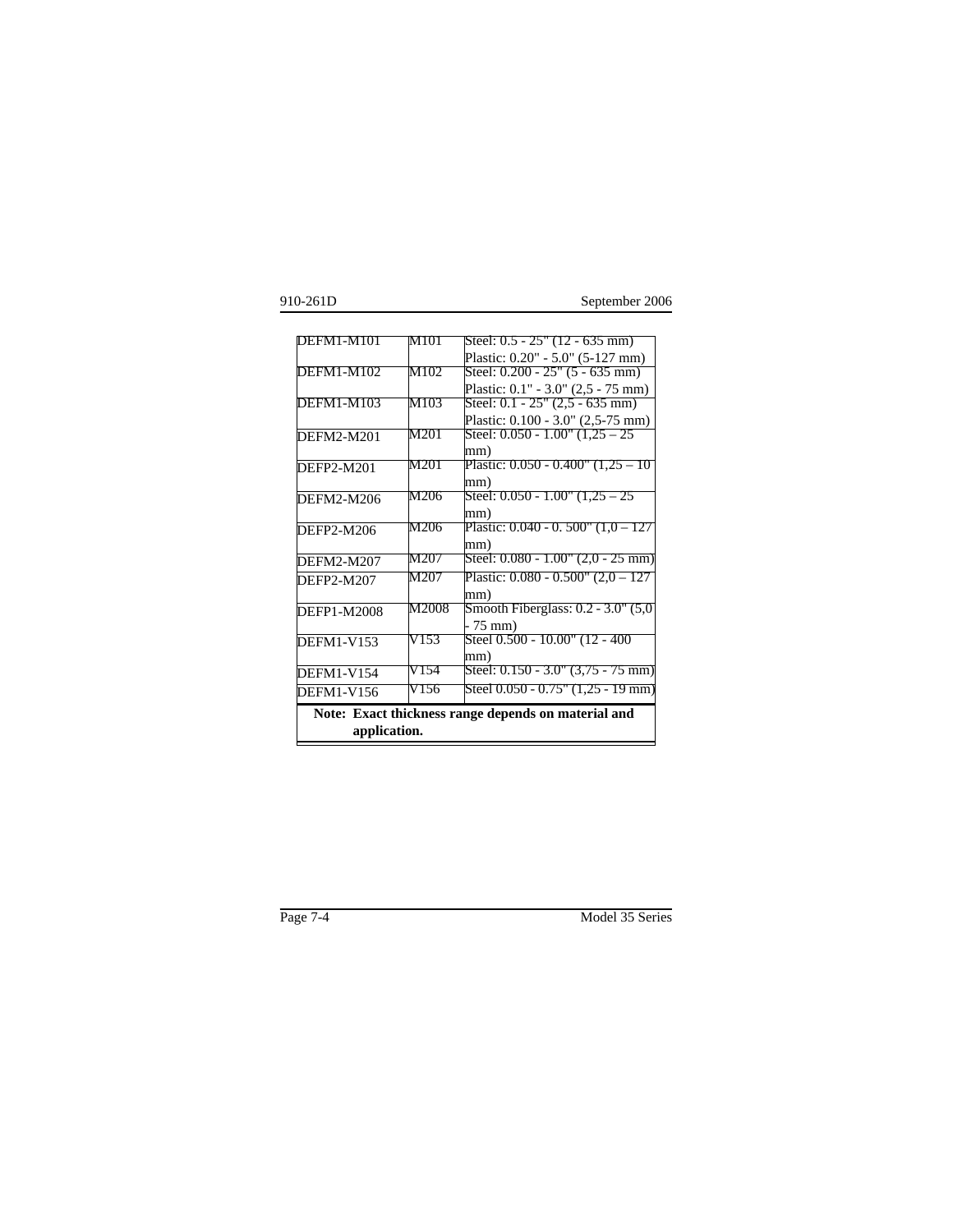| September 2006 |  |
|----------------|--|
|----------------|--|

910-261D

| Name       |                      | Units/Resolutions/        |
|------------|----------------------|---------------------------|
|            | <b>Description</b>   |                           |
|            |                      | <b>Range</b>              |
| Det Mode   | Echo Detect Mode     | $\overline{1}$ , 2, or 3  |
| Setup Name | Name for trans-      | 10-character alphanu-     |
|            | ducer setup          | meric                     |
| Probe Type | Transducer type      | One of the 13 trans-      |
|            |                      | ducer types from          |
|            |                      | default setup list for 35 |
|            |                      | and $35DI$                |
|            |                      | One of the 14 trans-      |
|            |                      | ducer types from          |
|            |                      | default setup list for    |
|            |                      | 35HP and 35DLHP.          |
| MatlVel    | Ultrasonic sound     | 0.030 - 0.5511"/usec      |
|            | velocity of material | $(0,762-13,999$ mm/usec   |
|            | to be measured       |                           |
| Zero       | Zero calibration     | 0-999.99                  |
|            | factor               |                           |
| Pulser Pwr | Pulser power         | 30, 60, or 110 Volts      |
| Max Gain   | Maximum receiver     | 0 – 80.0 dB in 0.3 dB     |
|            |                      | gain steps                |
| Init Gain  | Initial T.V.G. gain  | 0 - Max Gain in 0.3 dB    |
|            |                      | steps                     |
| TDG Slope  | Time Varied Gain     | 0 - 26.52 dB/s in 0.1     |
|            |                      | dB/μs steps               |
| MB Blank   | Main Bang Blank      | 57.16 nsec to 225 µsec    |
|            |                      | in 0.1 nsec steps         |

# **TRANSDUCER SETUP PARAMETERS**

Model 35 Series Page 7-5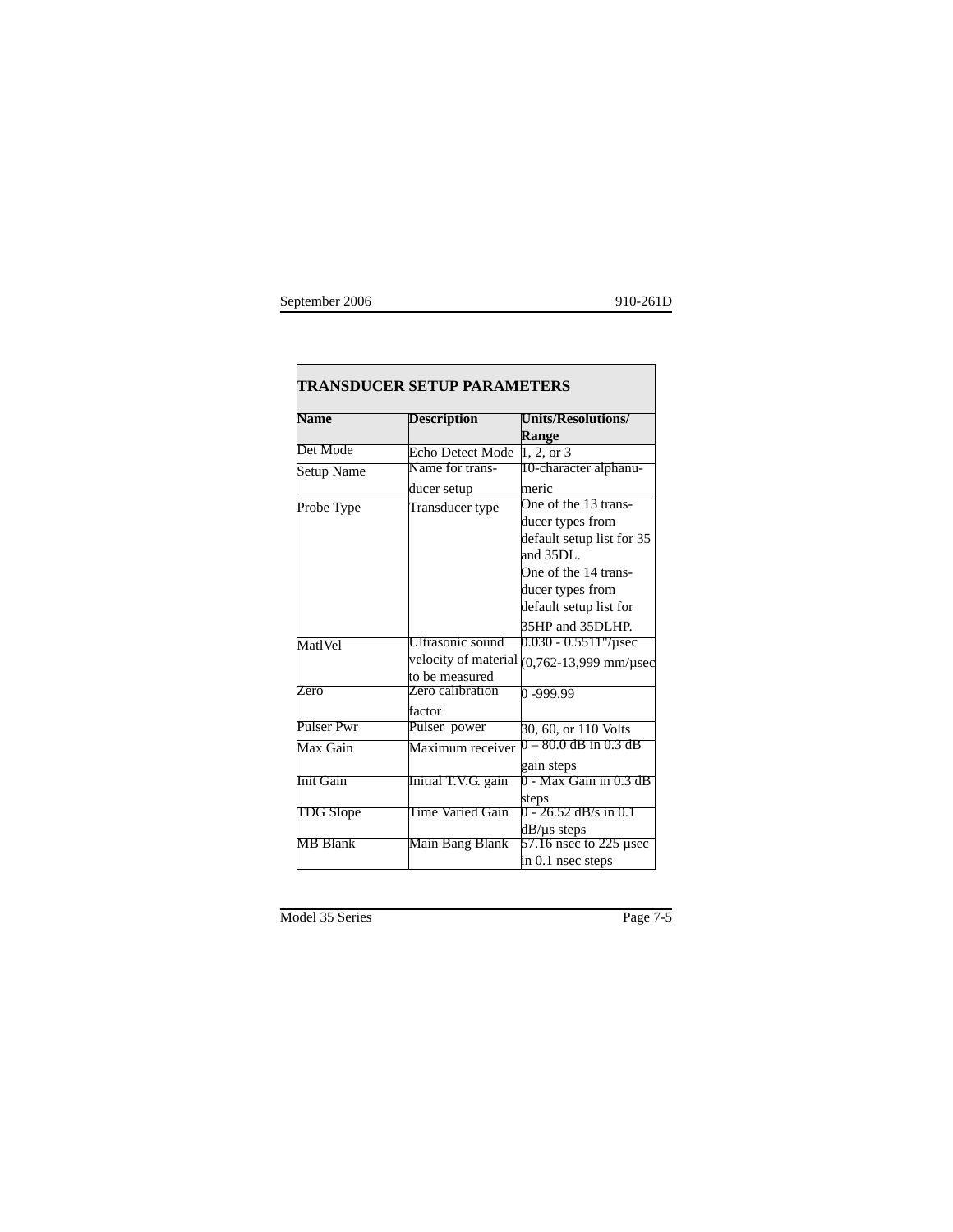September 2006

| Echo Win  | Echo window             | 55 ns to 200 s in 0.014 |
|-----------|-------------------------|-------------------------|
|           |                         | ns steps.               |
| Ech1Dtect | Detection polarity      | $+$ or $-$              |
|           | of first echo           |                         |
| Ech2Dtect | Detection polarity      | $+$ or $-$              |
|           | of second echo          |                         |
| I/FBLANK  | Blank after Inter-      | 0 - 999.99 ns;          |
|           | face echo               | $1.00 - 20.00 \,\mu s$  |
| M3EchBlnk | Blank after first       | 0 - 20.01 µs in 0.01 µs |
|           | measured backwall steps |                         |
|           | echo in Mode 3          |                         |

Page 7-6 Model 35 Series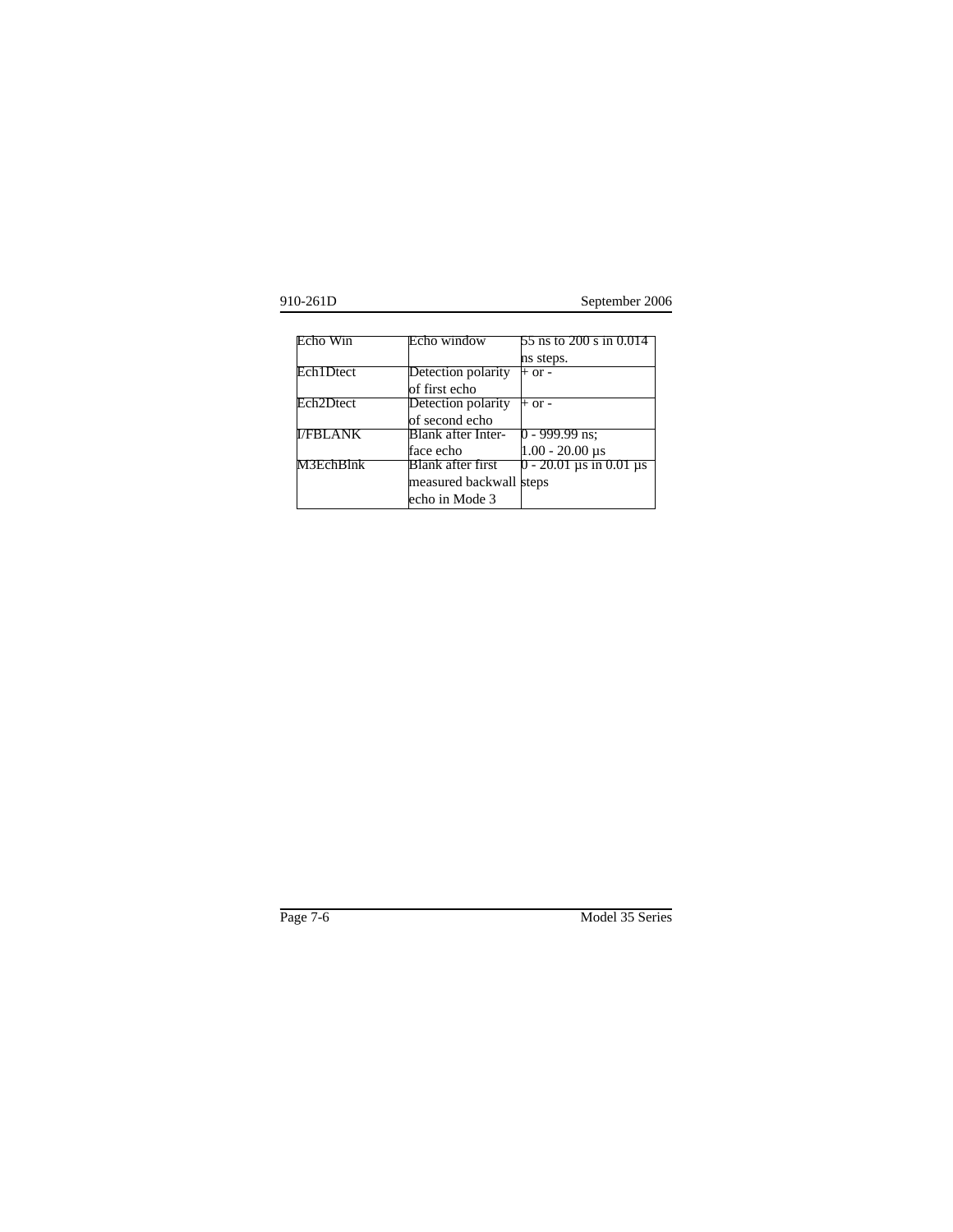# **8 THEORY OF OPERATION**

Panametrics-NDT™ Model 35 Ultrasonic Thickness Gages operate on the "Pulse/Echo" principle. This principle works by precisely timing the reflection of high frequency sound waves from the transducer to the far wall of a test piece. This technique, derived from sonar, has been widely applied to nondestructive testing because it permits accurate measurement of material thickness even though access may be available from only one side.

The 35 Series gages use a variety of piezoelectric transducers that generate bursts of mechanical vibrations, or sound waves, when excited by short electrical pulses. The frequency of these sound waves is far beyond the limit of human hearing, from one million to twenty million cycles per second, versus a typical limit of less than twenty thousand cycles per second for the human ear. Sound at these very high frequencies does not travel well through air, so a coupling medium such as a drop of liquid (usually propylene glycol, glycerin, water, or oil) is used between the transducer and the test piece.

The sound waves generated by the transducer are coupled into the test piece and reflected back from the opposite side. The same transducer then receives the reflected sound waves and converts them to electrical pulses. The gage amplifies the received signal, digitizes a selected portion of the wave train, and then very precisely measures a time interval corresponding to one round trip of the sound waves in the test piece. This measurement is made in one of three modes as described below. The gage, which has been calibrated to the speed of sound in the test material, computes the thickness of the test material using the relationship:

Model 35 Series Page 8-1

.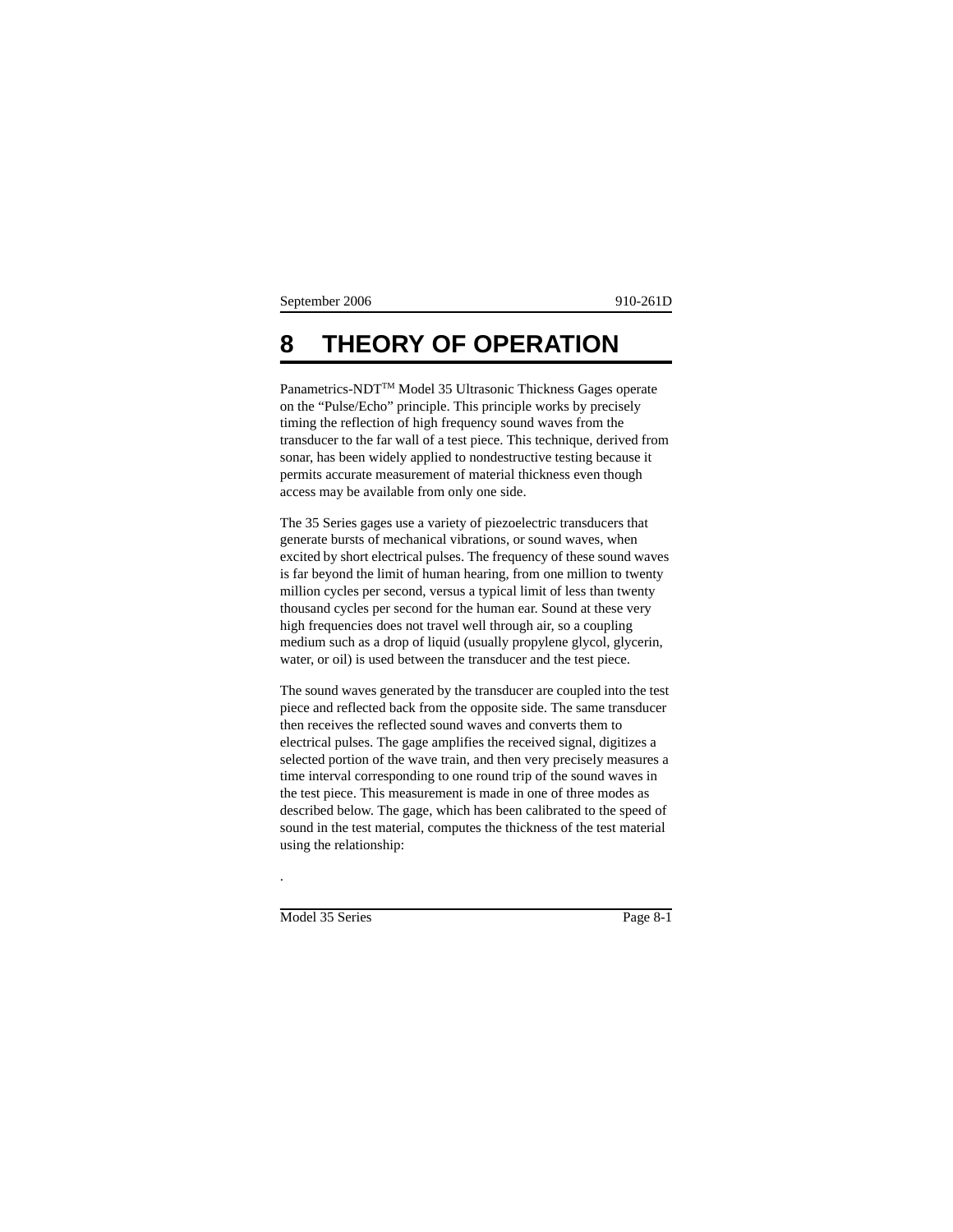910-261D

$$
X = \frac{(t)V}{2}
$$

Where:

- $x =$  the thickness of the material
- $V =$  the velocity of sound in the material
- $\bullet$  t = the measured round-trip transit time of the pulse
- $\cdot$  t0 = the zero offset factor (to correct for transducer wearplate delay, cable delay, and other fixed delays)

Model 35 Series gages can employ any of three measurement modes to calculate pulse transit time. The selection of the proper mode for a given application is dependent on a number of factors discussed in detail in Application Notes.

**Mode 1** is employed with contact transducers. In this mode, measurement is made from the initial excitation pulse to the first returning echo from the back wall of the test piece. The MTI marker indicates the Measured Time Interval.

**Mode 2** is employed with delay line and immersion transducers. In this mode, measurement is made between an interface echo marking the time the sound wave enters the test piece and the first backwall echo. The MTI marker indicates the Measured Time Interval.

**Mode 3** is also employed with delay line and immersion transducers. In this mode, measurement is made between two successive back wall echoes that follow an interface echo. The MTI marker indicates the Measured Time Interval.

Page 8-2 Model 35 Series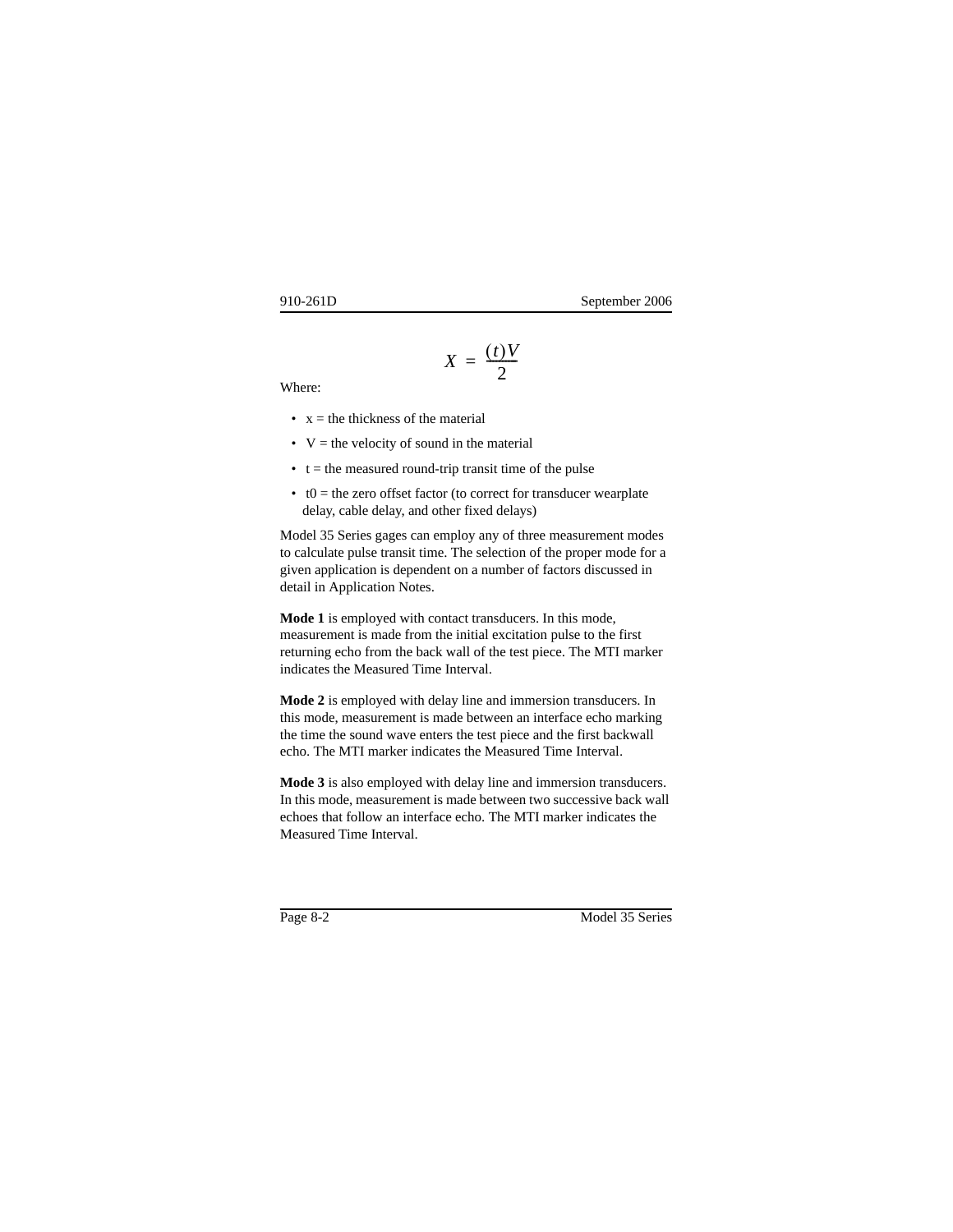|  |  | September 2006 |  |  |  |
|--|--|----------------|--|--|--|
|--|--|----------------|--|--|--|

 $5 \t 910-261D$ 





Model 35 Series Page 8-3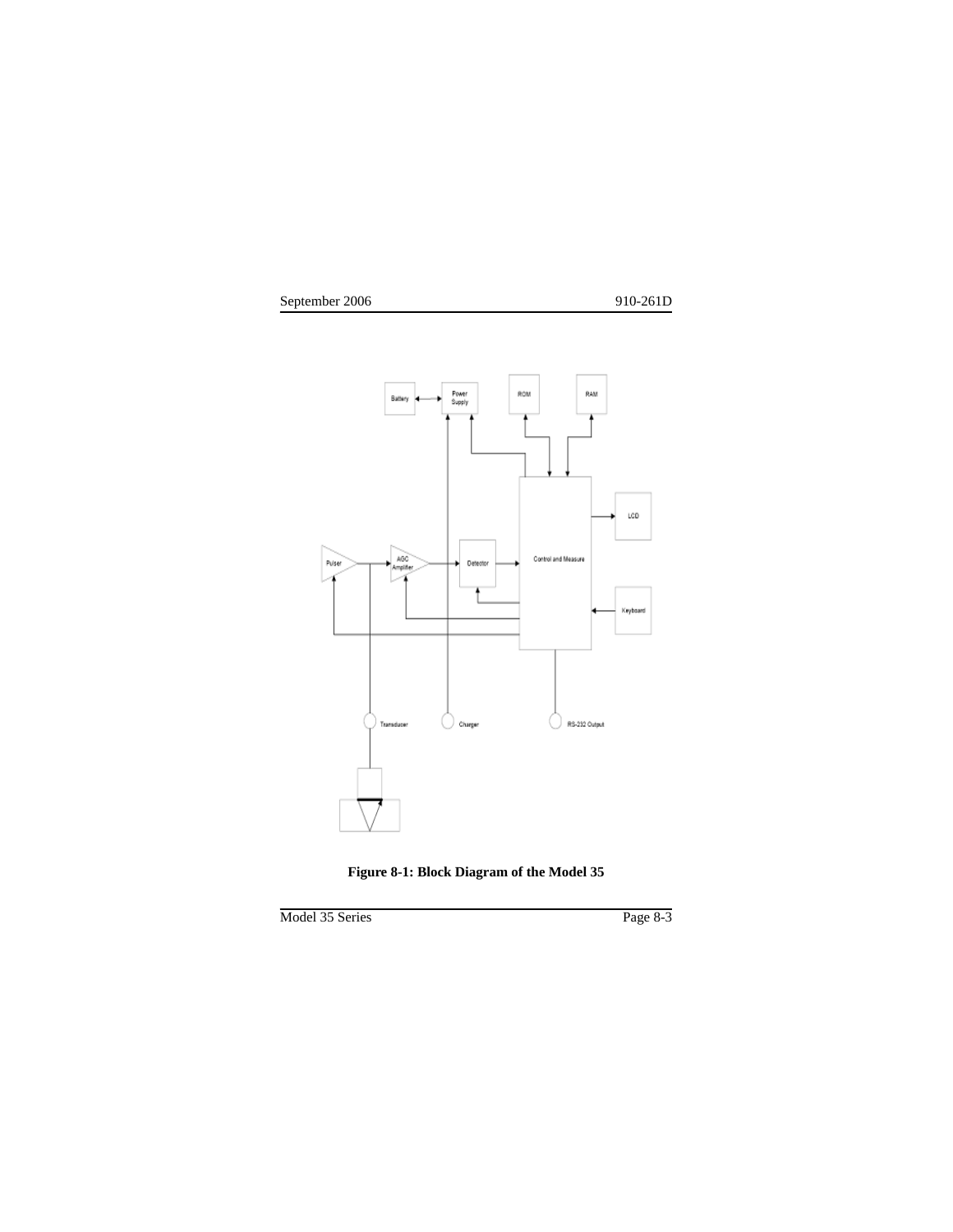910-261D September 2006

The pulser, under the control of the microprocessor, provides a unidirectional broadband spike voltage impulse to a heavily damped broadband ultrasonic transducer. The broadband ultrasonic pulse generated by the transducer is coupled to the test piece by means of liquid couplant. Echoes returning from the back or inside surface of the test piece are received by the transducer and converted to electrical signals, which in turn are fed to the receiver AGC amplifier. The microprocessor-based control and timing logic circuits both synchronize the pulser and select the appropriate echo signals that will be used for the time interval measurement.

If echoes are not detected during a given measurement period, the gage will shut down to save power until a new measurement cycle is required. If echoes are detected, the timing circuit will precisely measure an interval appropriate for the selected measurement mode, and then repeat this process a number of times to obtain a stable, averaged reading. The microprocessor then uses this time interval measurement, along with sound velocity and zero offset information stored in the Random Access Memory (RAM), to calculate thickness. Finally, the thickness is shown on the Liquid Crystal Display (LCD) and updated at a selected rate.

Page 8-4 Model 35 Series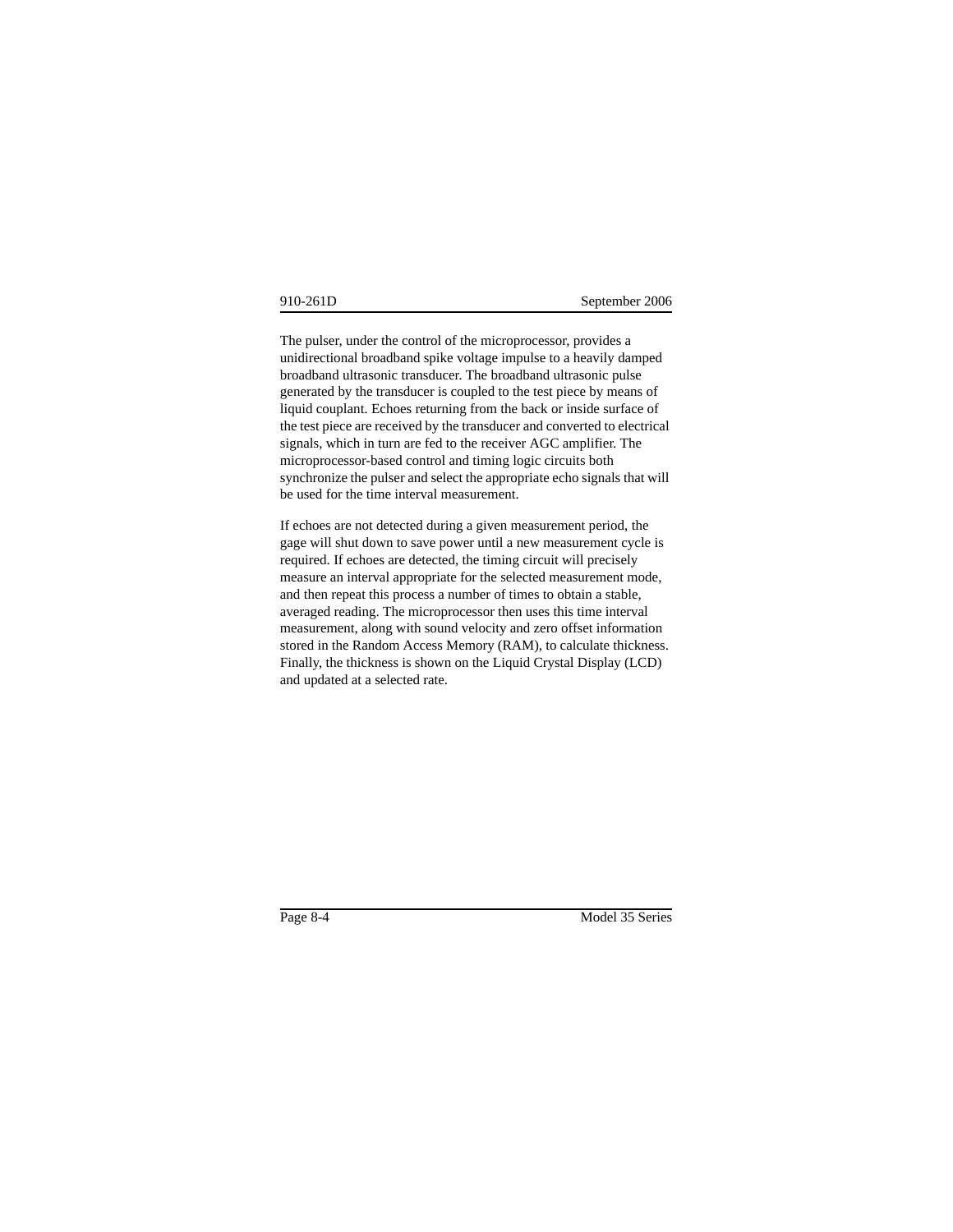# **9 APPLICATION NOTES**

Model 35 Ultrasonic Thickness Gages can be used in a variety of applications when proper technique is employed. This section discusses advanced gage usability and measurement techniques to assist in challenging applications.

To take maximum advantage of the gages' versatility, the user should be familiar with the basic principles of ultrasonic nondestructive testing. There are several textbooks that discuss this subject in detail, as well as classroom training opportunities. Consult the company for further information.

# **9.1 Measurement Mode**

Model 35 Series gages are capable of operating in three measurement modes, representing three alternate ways of timing echoes. Mode selection is usually based on the requirements of a particular application as described below:

Mode 1: Measurements are made between an excitation pulse and the first back wall echo from the test piece, using contact-type transducers. Mode 1 is a general purpose test mode, and is normally recommended for use, unless one of the conditions described under Modes 2 or 3 is present.

Mode 2: Measurements are made between an interface echo representing the near surface of the test piece and the first back wall echo, using delay line or immersion transducers. Mode 2 is most often used for high-temperature measurements with high-temperature delay line transducers, measurements on sharp concave or convex radii, in confined spaces with delay line or immersion transducers, and for on-

Model 35 Series Page 9-1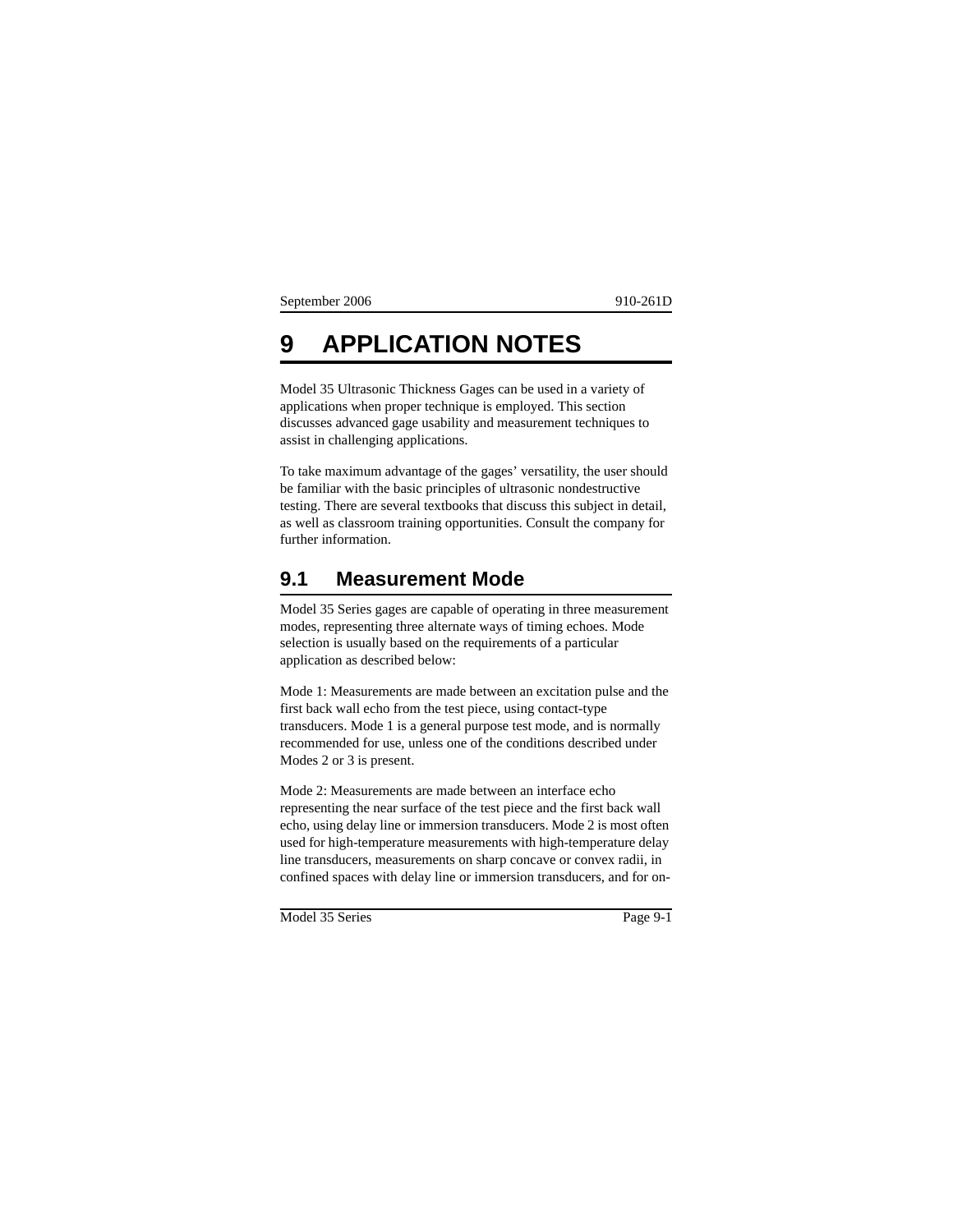910-261D September 2006

line measurement of moving material with immersion transducers.

Mode 3: Measurements are made between two successive back wall echoes, using delay line or immersion transducers. This mode may be employed only when clean multiple backwall echoes appear, which typically limits its use to materials of relatively low attenuation and high acoustic impedance such as fine-grained metals, glass, and ceramics. Mode 3 typically offers the highest measurement accuracy and the best minimum thickness resolution in a given application, at the expense of penetration, and it is used when accuracy and/or resolution requirements cannot be met in Mode 1 or Mode 2.

Ultrasonic thickness measurements using contact transducers in Mode 1 are generally the simplest to implement and may be used in the majority of applications. For most material, the contact method of measurement provides the highest coupling efficiency of ultrasound from the transducer to the test piece. Mode 1 contact measurements can generally be used with the Model 35 Series when minimum material thickness does not fall below approximately 0.005" (0.12 mm) of plastic or 0.010" (0.25 mm) of metal, precision required is not better than 0.0005" (12.5 microns), test material is at room temperature, and geometry permits contact coupling. Mode 2 and Mode 3 measurements with delay line and immersion transducers are, as noted above, generally recommended when application requirements preclude use of Mode 1.

# **9.2 Transducer Selection**

The selection of the appropriate transducer for a given application is based on the range and resolution of the thickness measurement required, the acoustic properties of the test material, and part geometry. Choose the best mode by experimenting with test standards representing the desired range of measurement.

Page 9-2 Model 35 Series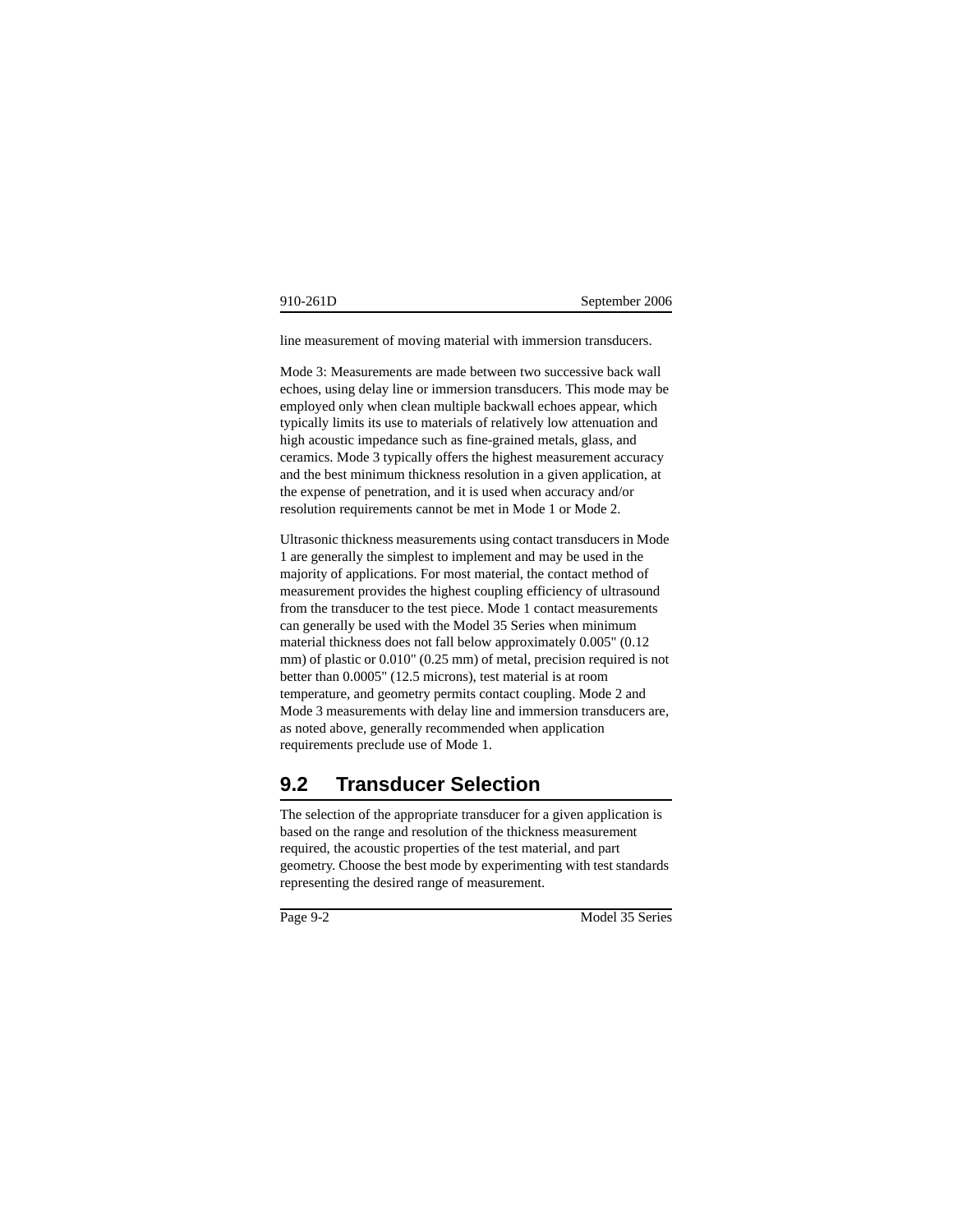|  |  | September 2006 |  |  |  |
|--|--|----------------|--|--|--|
|--|--|----------------|--|--|--|

 $5 \t 910-261D$ 

Generally, the highest frequency and smallest diameter transducers that give acceptable results over the required range are recommended. Small diameter transducers are easily coupled to test material and permit the thinnest couplant layer at a given contact pressure. Furthermore, higher frequency transducers produce echo signals of faster rise time and thereby enhance the precision of thickness measurements. On the other hand, the acoustic properties or surface condition of the test material may require larger, low frequency transducers to overcome poor coupling or signal losses due to scattering or attenuation.

The Model 35 Series gages are programmed with many different internal setups for use with a wide variety of transducers. Many additional custom setups may be created for special applications not measurable by any of the standard internal setups. In some applications, optimum performance will entail the use of more than one transducer.

See Chapter 7 for lists of some common transducers and typical measurement ranges. For further information on specific transducer recommendations, consult the company.

**Note: For best results, only recommended Panametrics-NDT transducers should be used with Model 35 Series gages, insuring suitable electrical impedance, bandwidth, sensitivity, and main bang recovery characteristics. While the gage may work with transducers from other manufacturers, the company cannot guarantee performance. Additionally, transducers must be maintained in good condition. Broken or cracked wearplates, worn delay lines, and thermal damage will all degrade performance and affect measurements.**

Model 35 Series Page 9-3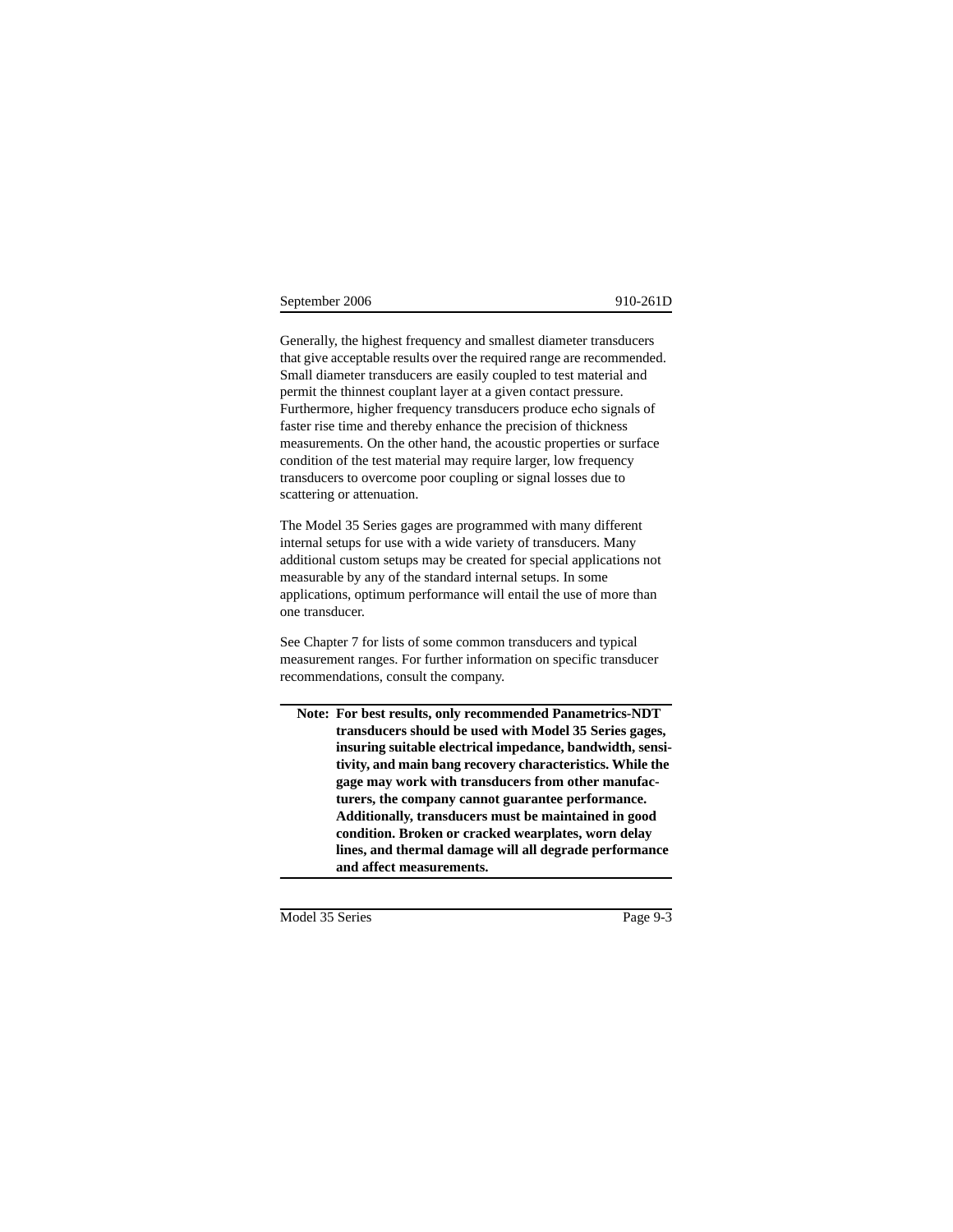# **9.3 Factors Affecting Performance and Accuracy**

- 1. Calibration: The accuracy of any ultrasonic measurement is only as good as the accuracy and care with which the gage has been calibrated. Model 35 Series gages are shipped from the factory with standard setups for a number of transducers and applications. In some cases, it may be desirable to optimize these setups for specific measurement situations, as described in Section 3. In all cases, it is essential that the velocity and zero calibrations, also described in Section 3, are performed whenever the test material or transducer is changed. Periodic checks with samples of known thickness are recommended to verify that the gage is operating properly.
- 2. Surface Roughness of the Test Piece: The best measurement accuracy is obtained when both the front and back surfaces of the test piece are smooth. If the contact surface is rough, then the minimum thickness that can be measured will be increased because of sound reverberating in the increased thickness of the couplant layer. Additionally, if either test piece surface is rough, it may cause distortion in the returning echo due to the slightly different multiple sound paths seen by the transducer, resulting in measurement inaccuracies.
- 3. Coupling Technique: In Mode 1 (contact transducer) measurements, the couplant layer thickness is part of the measurement and is compensated by a portion of the zero offset. If maximum accuracy is to be achieved, then the

Page 9-4 Model 35 Series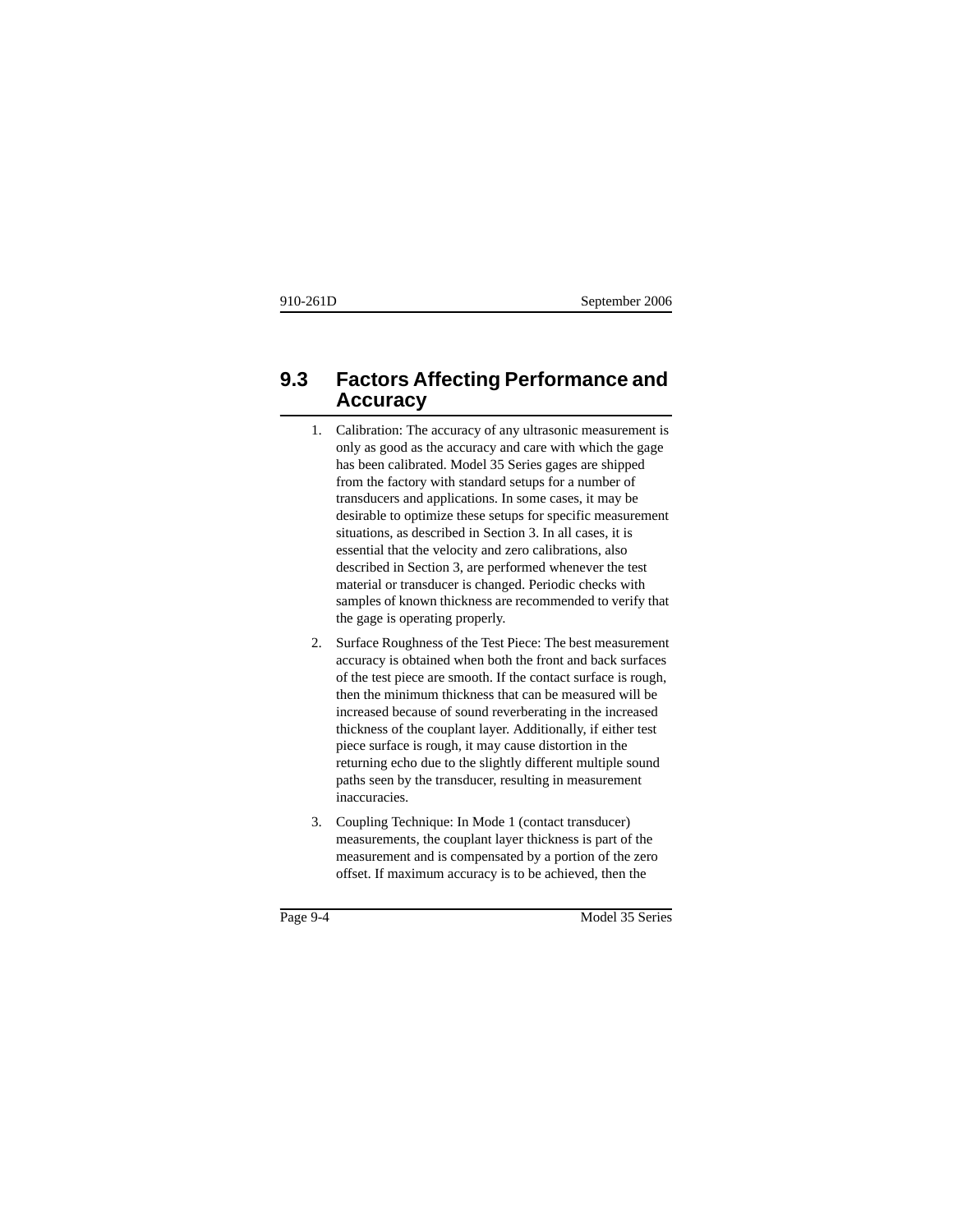#### September 2006 910-261D

coupling technique must be consistent. In order to accomplish consistent measurements, use a couplant of reasonably low viscosity; employ only enough couplant to achieve a reasonable reading; and apply the transducer with uniform pressure. Practice will show the degree of moderate to firm pressure that produces repeatable readings. In general, smaller diameter transducers require less coupling force to squeeze out the excess couplant than larger diameter transducers. In all modes, tilting the transducer distorts echoes and causes inaccurate readings, as noted below.

- 4. Curvature of the Test Piece: A related issue to this section involves the alignment of the transducer with respect to the test piece. When measuring on curved surfaces, it is important that the transducer be placed approximately on the centerline of the part and held as steadily to the surface as possible. In some cases, a spring-loaded V-block holder may be helpful for maintaining this alignment. In general, as the radius of curvature decreases, the size of the transducer should be reduced, and the more critical transducer alignment will become. For very small radii, an immersion approach will be necessary. In some cases it may be useful to observe the waveform display via the PCScope option as an aid in maintaining optimum alignment. Practice the best way to hold a transducer with the aid of a waveform display. On curved surfaces it is important to use only enough couplant to obtain a reading. Excess couplant will form a fillet between the transducer and the test surface where sound will reverberate and possibly create spurious signals that may trigger false readings.
- 5. Taper or eccentricity: If the contact surface or back surface of the test piece is tapered or eccentric with respect to the

Model 35 Series Page 9-5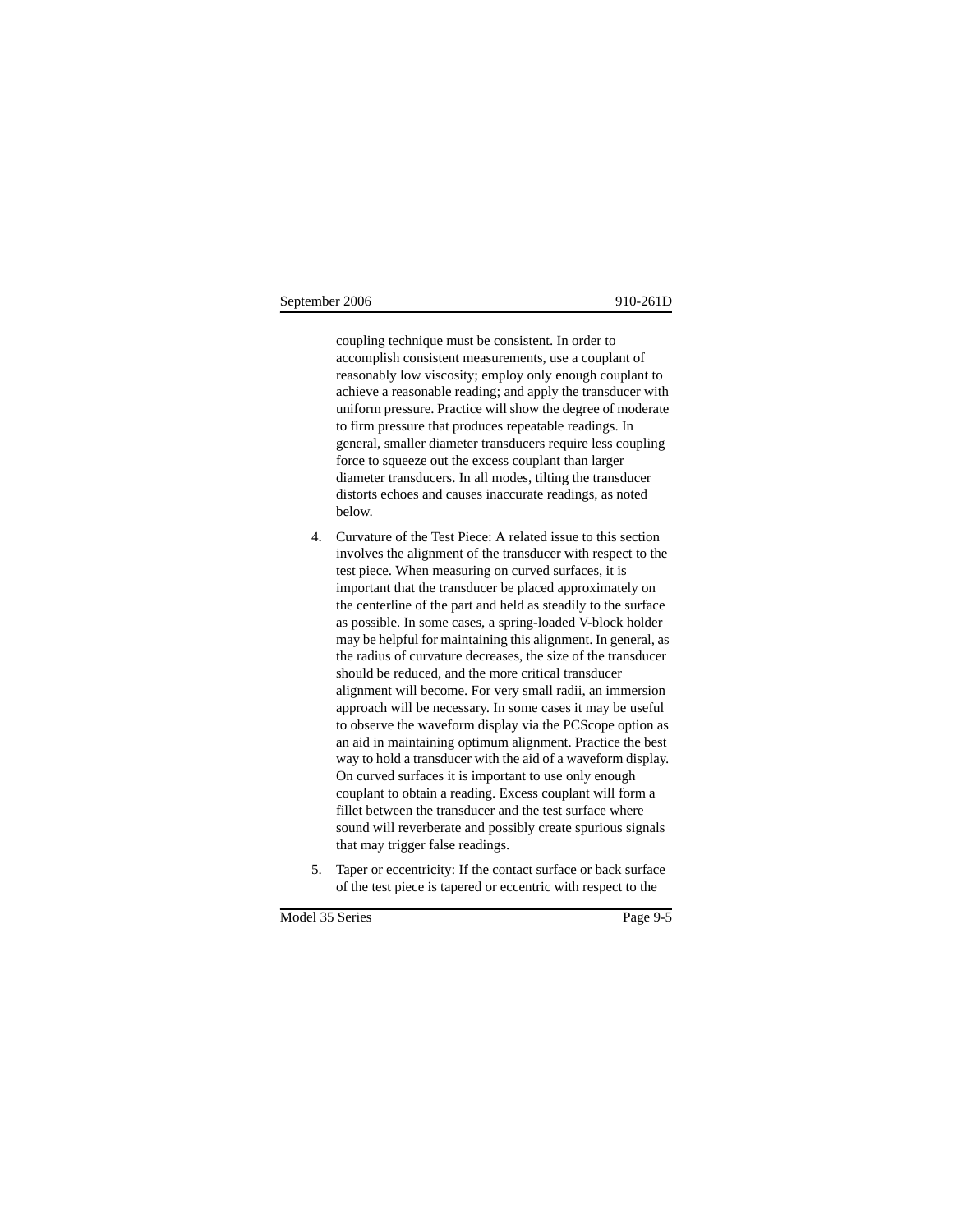910-261D September 2006

other, the return echo will be distorted due to the variation in sound path across the width of the beam. Accuracy of measurement will be reduced. In severe cases, no measurement will be possible.

- 6. Acoustic Properties of the Test Material: There are several conditions found in certain engineering materials that can potentially limit the accuracy and range of ultrasonic thickness measurements:
	- **-** Sound Scattering: In materials such as cast stainless steel, cast iron, fiberglass, and composites, sound energy will scatter from individual crystallites in the casting or boundaries of dissimilar materials within the fiberglass or composite. Porosity in any material can have the same effect. Gage sensitivity must be adjusted to prevent detection of these spurious scatter echoes. This compensation can in turn limit the ability to discriminate a valid return echo from the backside of the material, thereby restricting measurement range.
	- **-** Sound Attenuation or Absorption: In many organic materials such as low density plastics and rubbers, sound energy is attenuated very rapidly at the frequencies used for ultrasonic gaging. This attenuation typically increases with temperature. The maximum thickness that can be measured in these materials will often be limited by attenuation.
	- **-** Velocity Variations: An ultrasonic thickness measurement will be accurate only to the degree that material sound velocity is consistent with gage calibration. Some materials exhibit significant variations in sound velocity from point to point. This happens in certain cast metals

Page 9-6 Model 35 Series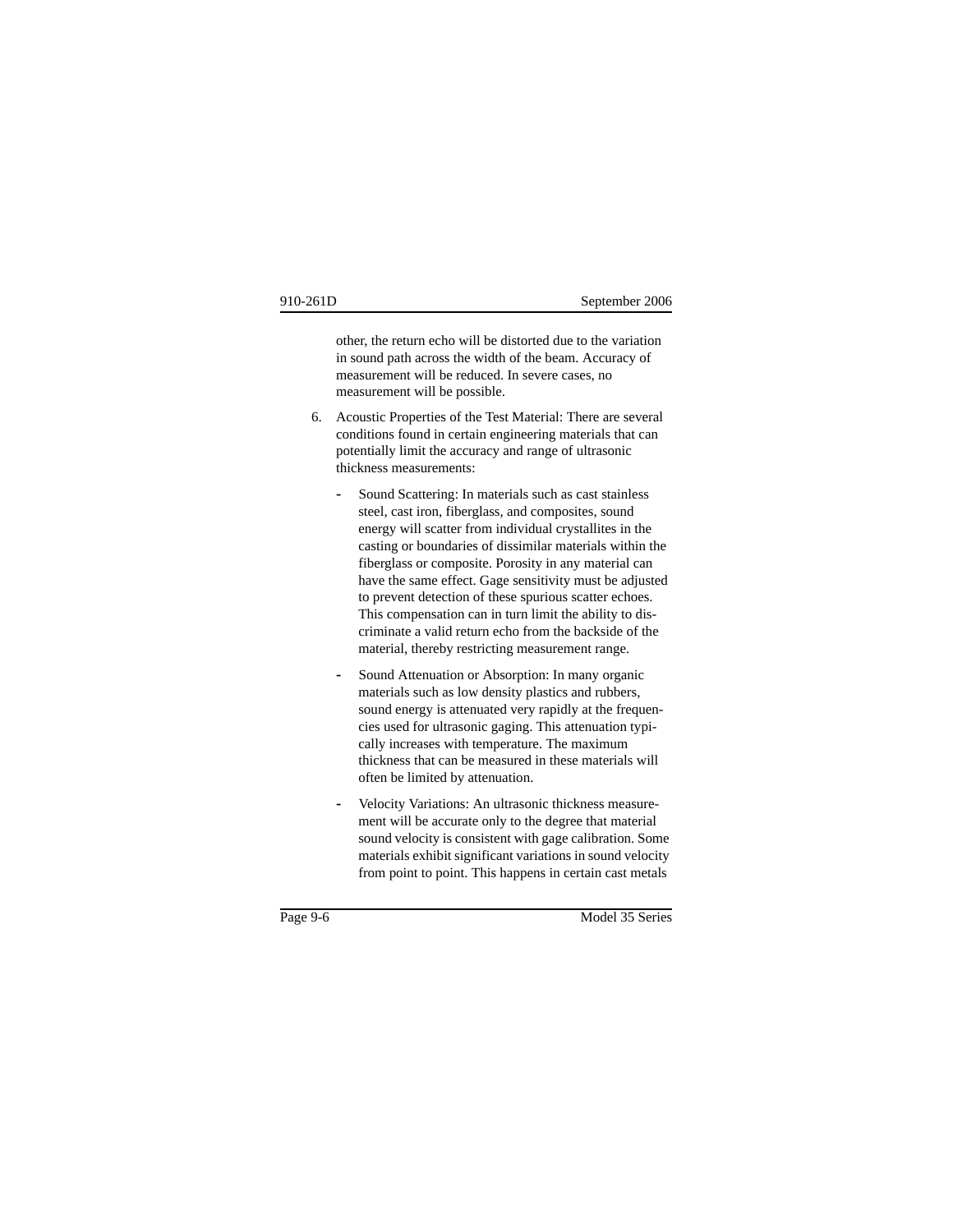| September 2006 | 910-261D |
|----------------|----------|
|                |          |

due to the changes in grain structure that result from varied cooling rates, and the anisotropy of sound velocity with respect to grain structure. Fiberglass can show localized velocity variations due to changes in the resin/ fiber ratio. Many plastics and rubbers show a rapid change in sound velocity with temperature, requiring that velocity calibration be performed at the temperature where measurements are made.

 7. Phase Reversal or Phase Distortion: The phase or polarity of a returning echo is determined by the relative acoustic impedances (density x velocity) of the boundary materials. The Model 35 Series assumes the customary situation where the test piece is backed by air or a liquid, both of which have a lower acoustic impedance than metals, ceramics, or plastics. However, in some specialized cases, such as measurement of glass or plastic liners over metal, or copper cladding over steel, this impedance relationship is reversed and the echo appears phase reversed. In these cases, it is necessary to change the appropriate Echo Detection polarity in order to maintain accuracy. A more complex situation can occur in anisotropic or in homogeneous materials such as coarse-grain metal castings or certain composites, where material conditions result in the existence of multiple sound paths within the beam area. In these cases, phase distortion can create an echo that is neither cleanly positive nor negative. Careful experimentation with reference standards is necessary in these cases to determine effects on measurement accuracy.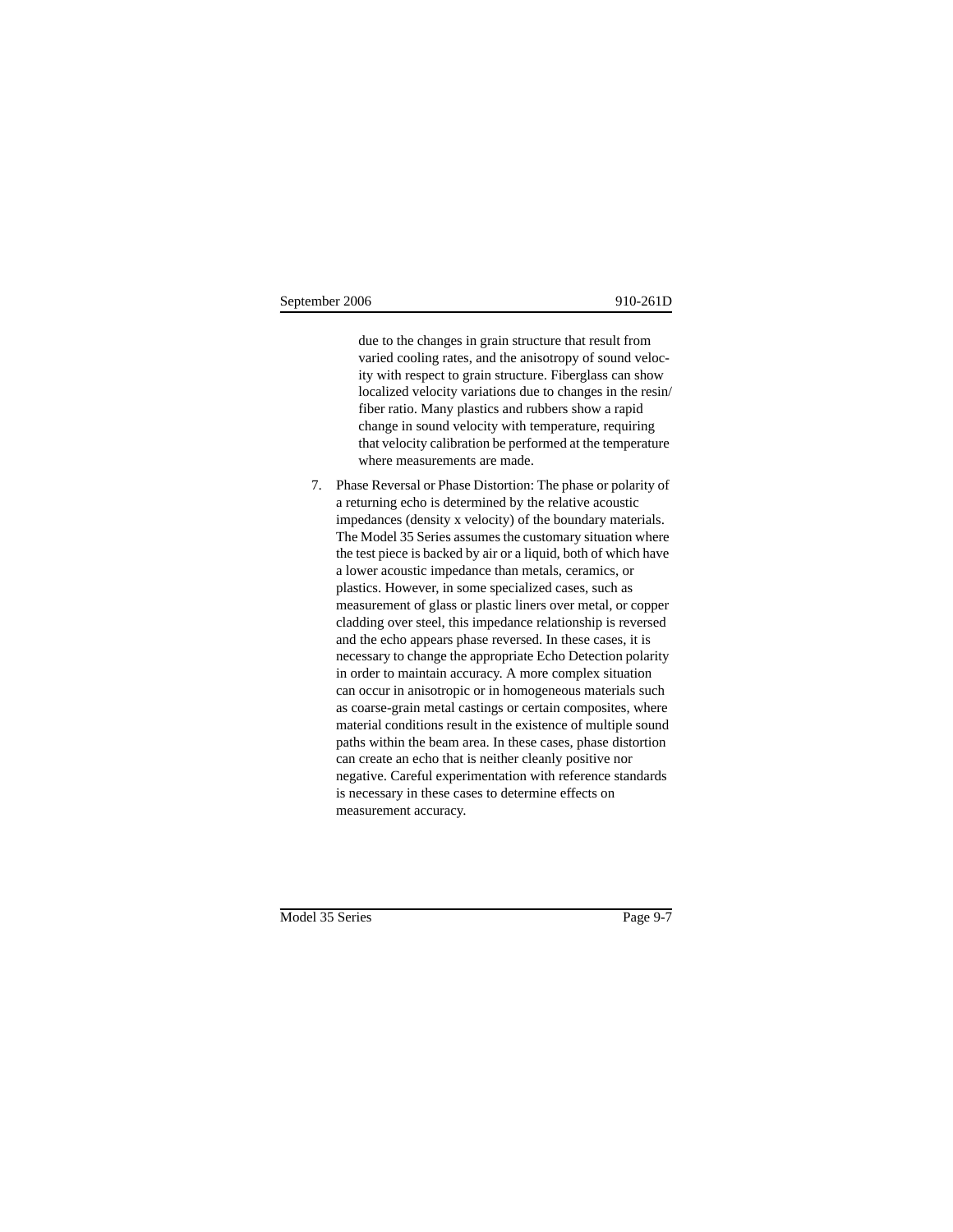# **9.4 Couplants**

A wide variety of couplants may be used in ultrasonic gaging. We have found that propylene glycol (Couplant A) is suitable for most applications. For a list of other suitable couplants, typical for thickness measurements, please refer to Table 9-1 below.

| Couplant              | Purpose                                                                                                              | Description                                                                                     | <b>Temperature</b>   |
|-----------------------|----------------------------------------------------------------------------------------------------------------------|-------------------------------------------------------------------------------------------------|----------------------|
| A Propylene<br>Glycol | Smooth sur-<br>faces                                                                                                 | General pur-<br>pose, non-cor- $(90^{\circ}C)$<br>rosive, washes<br>off with water              | Max. $200^{\circ}F$  |
| <b>B</b> Glycerin     | Rough sur-<br>faces; highly<br>attenuated<br>materials                                                               | General pur- Max. $200^{\circ}$ F<br>pose, slightly<br>viscous, high<br>acoustic imped-<br>ance | $(90^{\circ}C)$      |
| D Gel                 | Rough sur-<br>metals, fiber-<br>glass lay-ups,<br>weld inspec-<br>tions, overhead<br>surfaces, and<br>vertical walls | Slides across<br>faces, sand-cast wide surfaces, $(90^{\circ}C)$<br>does not drip or<br>run     | Max. $200^{\circ}$ F |

**Note:** For more information, refer to the Ultrasonic Transducer catalog or call your local representative.

### **Table 9-1: Couplants**

Page 9-8 Model 35 Series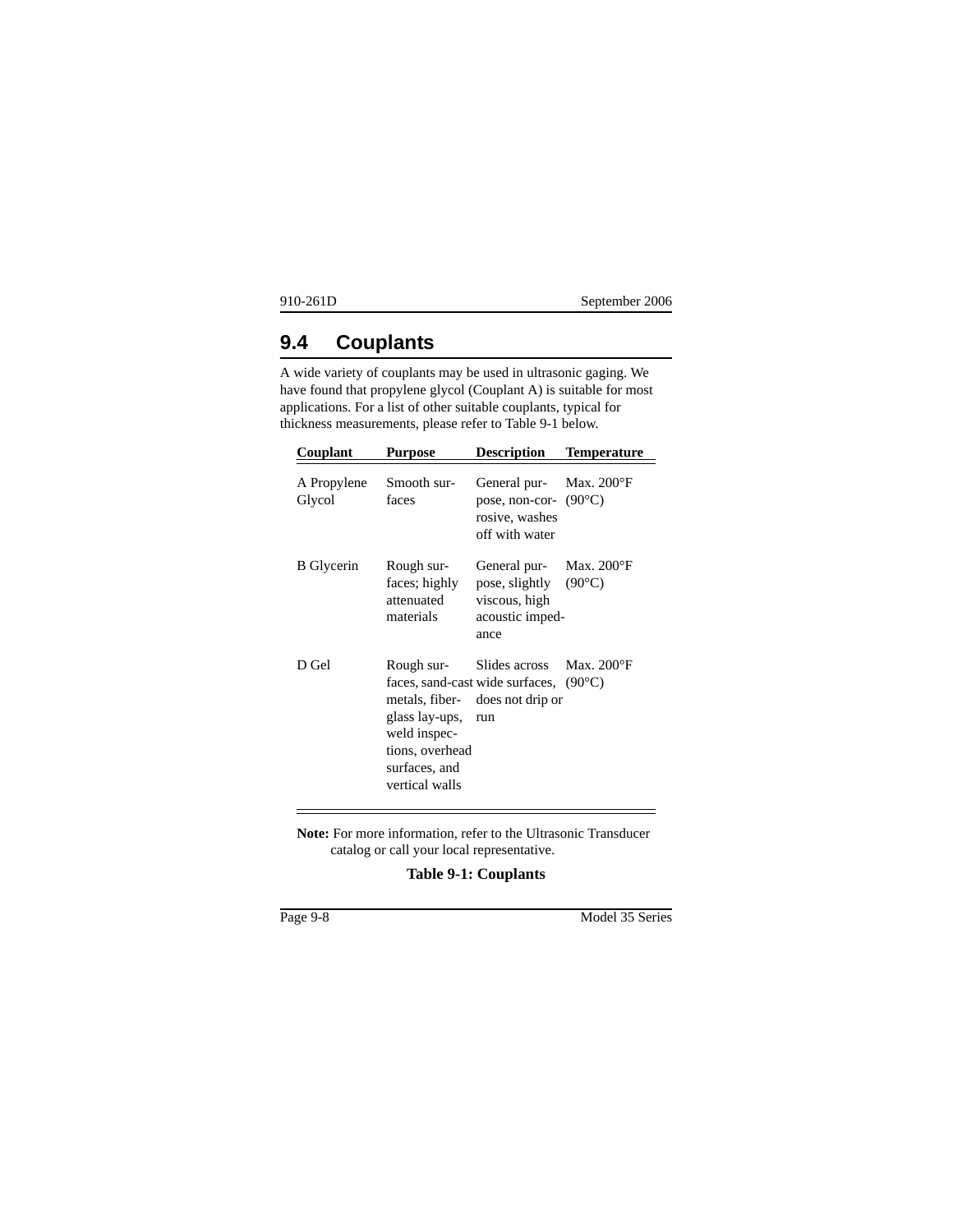| September 2006 | 910-261D |
|----------------|----------|
|                |          |

| Couplant           | <b>Purpose</b> | <b>Description</b>                                                                                                                                                                                                | <b>Temperature</b> |
|--------------------|----------------|-------------------------------------------------------------------------------------------------------------------------------------------------------------------------------------------------------------------|--------------------|
|                    | peratures      | E-2 High Temp Test materials Remains stable $500^{\circ}$ - $1000^{\circ}$ F<br>at elevated tem-liquid or paste $(260^{\circ} - 540^{\circ}C)$<br>without boiling<br>off when used<br>at intended<br>temperatures |                    |
| F-2 Medium<br>Temp |                | Easy removal at $32^{\circ}$ - $540^{\circ}$ F<br>high tempera- $(0^{\circ} - 280^{\circ}C)$<br>tures                                                                                                             |                    |
| G-2 Medium<br>Temp |                | Non-toxic, bio- $0^{\circ}$ - 600 $^{\circ}$ F<br>degradable $(-12^{\circ} - 315^{\circ}C)$                                                                                                                       |                    |

**Note:** For more information, refer to the Ultrasonic Transducer catalog or call your local representative.

### **Table 9-1: Couplants**

# **9.5 High Temperature Measurements**

Measurements at elevated temperatures (higher than approximately 125°F or 50°C) represent a special category. Standard contact transducers will be damaged or destroyed by exposure to temperatures higher than this limit because of the varying thermal expansion coefficients of the materials used to construct them, which will cause disbonding at elevated temperatures. Contact transducers should never be used on a surface that is too hot to comfortably touch with bare fingers. High temperature measurements with the Model 35 will always be done in Mode 2 or Mode 3 with either a delay line transducer (using an appropriate high temperature delay line) or an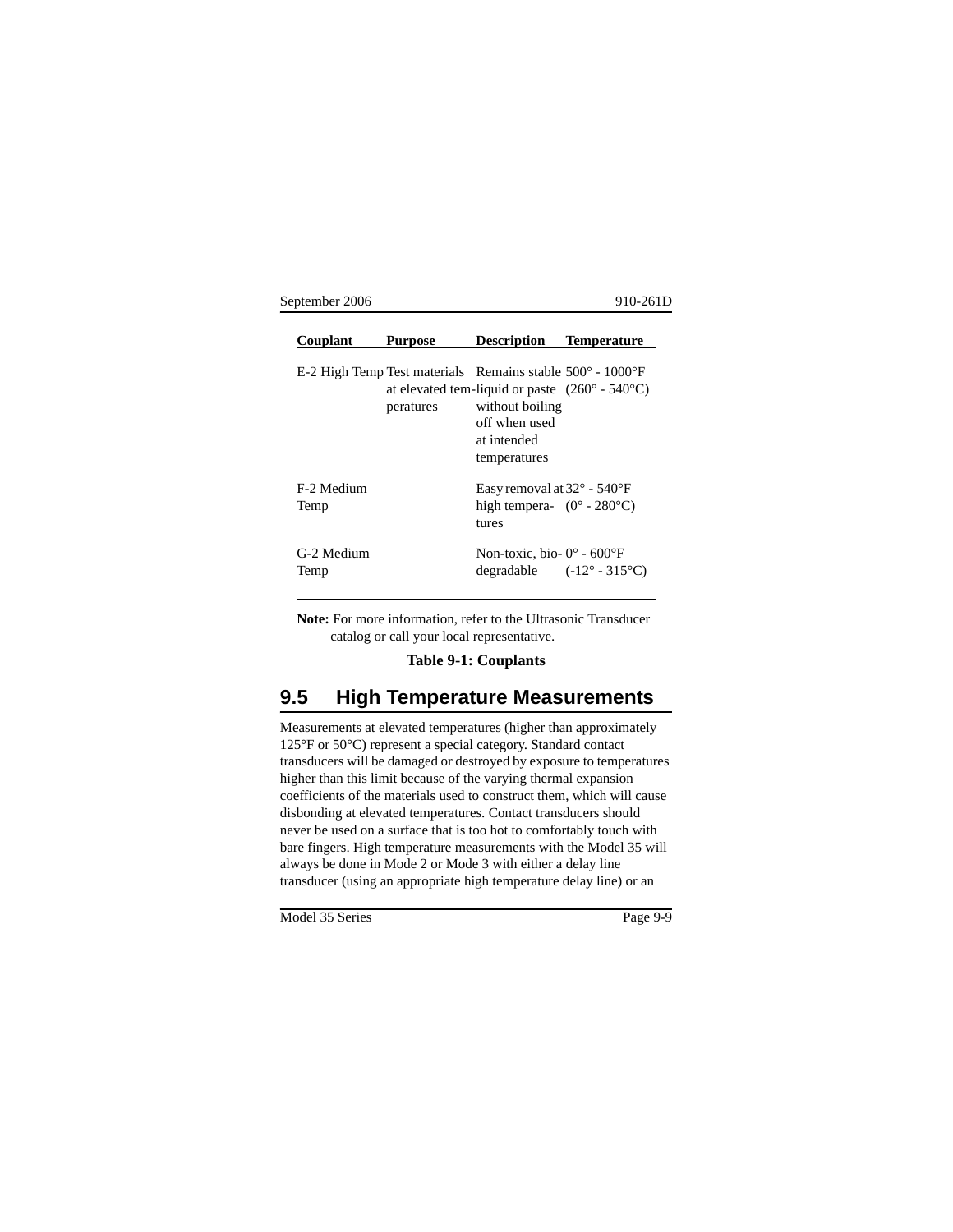immersion transducer. Consult the company for further information on specific transducer selection.

Sound velocity in all materials changes with temperature, normally increasing as the material gets colder and decreasing as it gets hotter, with abrupt changes at freezing or melting points. This effect is much greater in plastics and rubber than it is in metals or ceramics. For maximum accuracy, the gage sound velocity setting should be calibrated at the same temperature at which measurements will be made. Measurement of hot materials with a gage set to room temperature sound velocity will often lead to significant error.

Finally, at temperatures greater than approximately 200°F or 100°C, special high temperature couplants are recommended. Refer to Table 9-1 or consult the company for details.

## **9.6 Cable Lengths**

Model 35 Series gages should normally be used with transducer cables no longer than approximately 3 feet or 1 meter. The maximum length of cable that can be used in a specific case will depend on the type of transducer and minimum thickness to be measured. Generally, very long cables are not recommended, except in certain specialized cases (usually involving low frequency transducers). Particular attention must be paid to the problems of electrically matching the transducer to the cable, accounting for attenuation of the signal in the cable, and compensating for pulse transit time through the cable. Consult the company for further information.

Page 9-10 Model 35 Series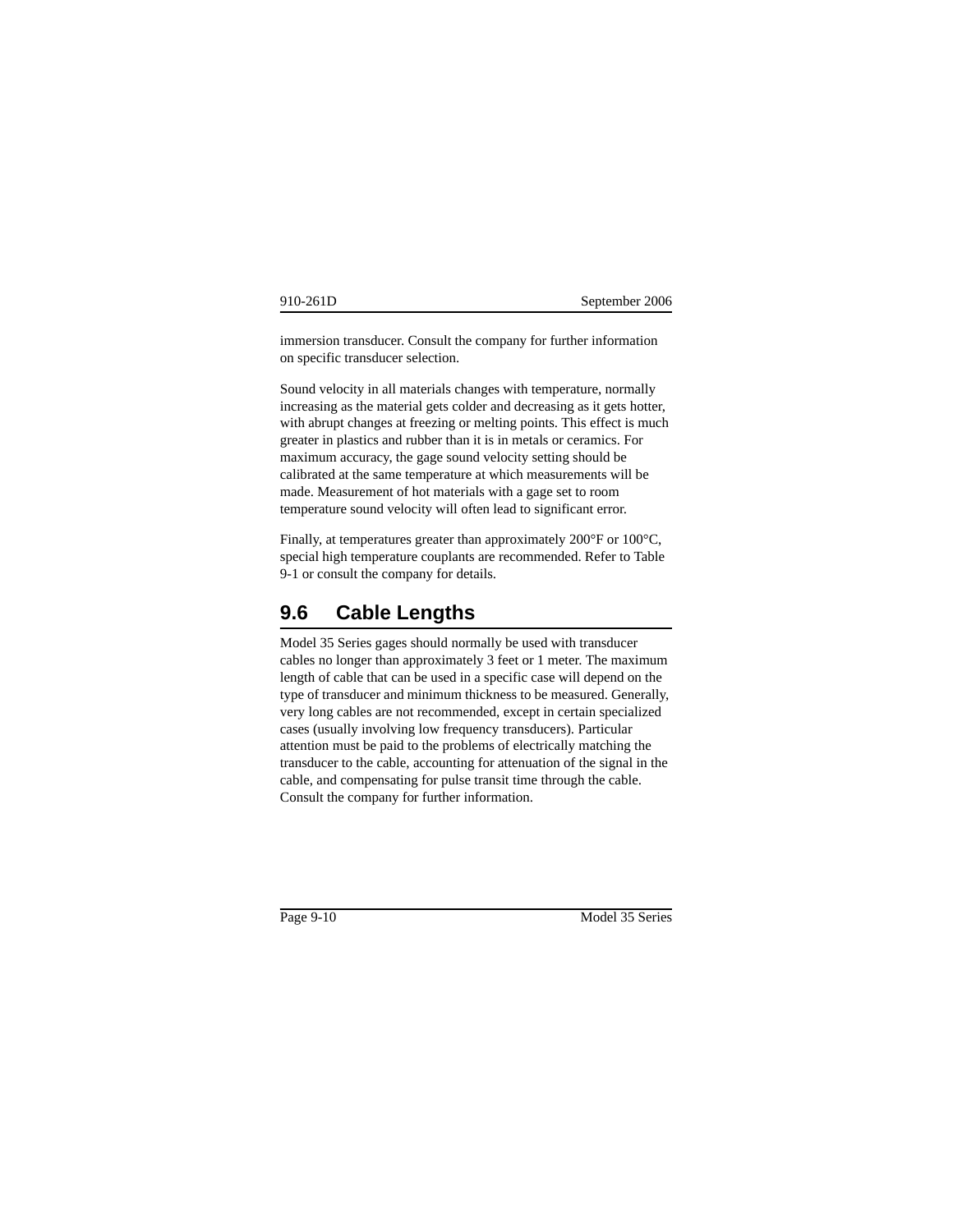September 2006 910-261D

# **9.7 Pulser/Receiver and Gating Adjustments**

In addition to providing programmed standard transducer setups, the Model 35 Series permits the user to create custom setups by changing a series of pulser/receiver and gating parameters.Custom setups are used when the measurement requirements of a particular application are not optimally met by one of the standard setups. In some cases, a Model 35 Series will be shipped from the factory pre-programmed with one or more custom setups to meet special customer requirements. In any case, users may wish to create custom setups of their own. The adjustments described in this section should be made only by a qualified technician who is familiar with the basic theory of ultrasonic gaging and the interpretation of ultrasonic waveforms. Many of these adjustments are interactive, and all of them have an effect on the measurement range and/or measurement accuracy of the Model 35. In most cases, adjustments should not be attempted without monitoring waveforms via the 35PCScope option. Additionally, when establishing a custom setup for a specific application, it is essential to verify performance on reference standards representing the material(s) and thickness range to be measured.

### **9.7.1 Pulser Power**

Excitation pulse (main bang) voltage may be adjusted in three steps of 30, 60, and 110 Volts. Higher voltages may provide greater penetration at the expense of near surface resolution, especially in Mode 1, while lower voltages may provide better near surface resolution at the expense of penetration. For most applications, the 110 Volt setting provides the best signal-to-noise ratio for returning echoes.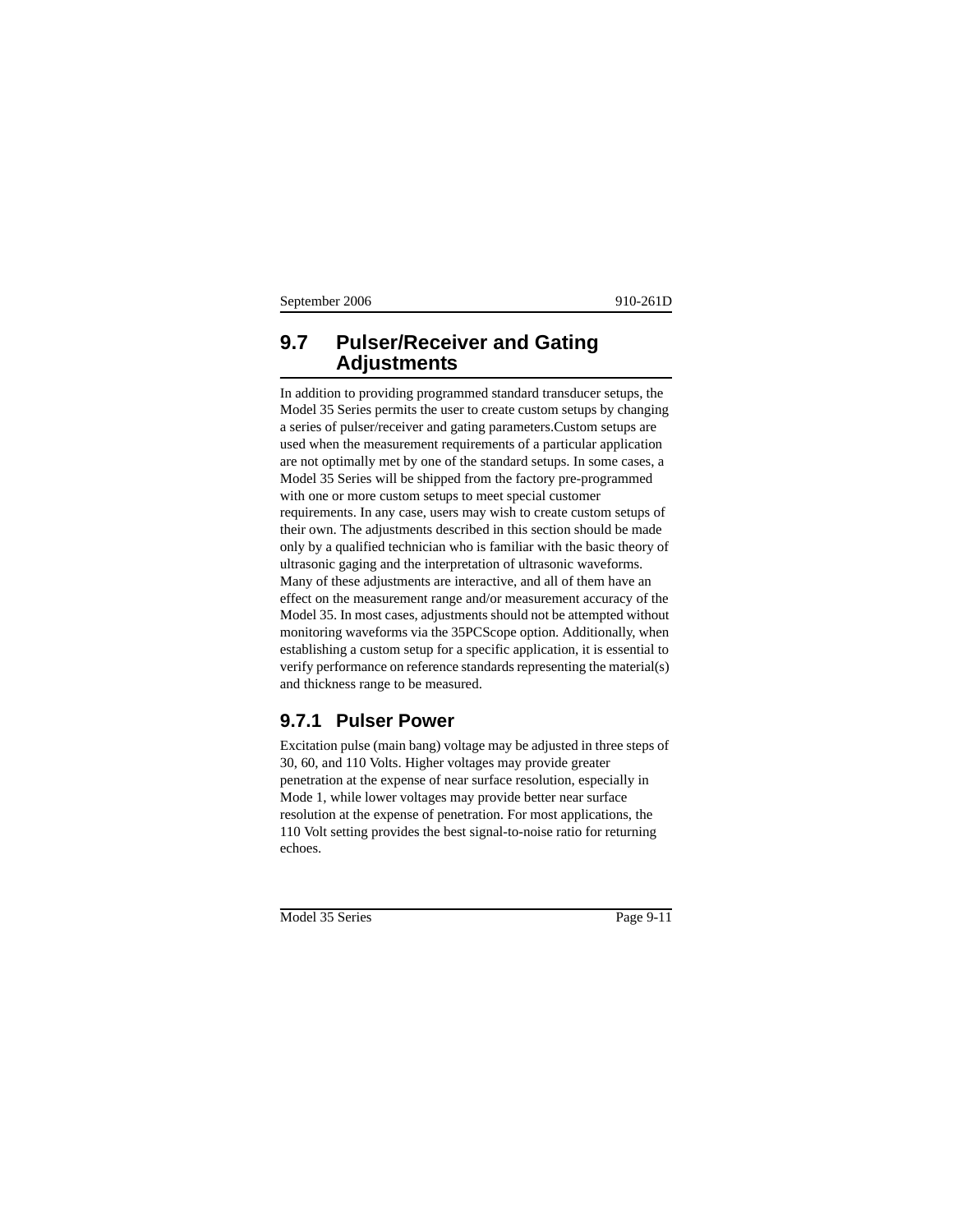### **9.7.2 Maximum Gain**

Maximum available receiver gain may be adjusted from 0.0 dB to 79.6d B. The Model 35 uses Automatic Gain Control (AGC) and Time Dependent Gain (TDG) functions to automatically adjust receiver gain to an optimum level when an echo is detected. When no echo is being detected (LOS prompt), gain will rise to the maximum level set by Initial Gain, Slope, and Maximum Gain. If maximum gain is set too high, the gage may hang up on transducer noise or other spurious signals. If it is set too low, returning echoes may not be boosted high enough for detection. In general, for a given application the Max Gain should be set high enough that all echoes of interest are detected, but a steady LOS prompt is displayed when the transducer is not coupled to a test piece.

### **9.7.3 Initial Gain**

Initial Gain and TDG Slope are part of a Time Dependent Gain system that may be used to optimize near-surface resolution while providing a higher maximum gain for thicker samples. Initial Gain may be adjusted from 0 dB to the maximum defined by the Max Gain setting. This parameter sets an upper limit on receiver gain in the vicinity of the excitation pulse (Mode 1) or interface echo (Modes 2 and 3). By effectively making the excitation pulse or interface echo smaller, the TDG system permits detection of echoes occurring close to pulse or echo in time. The TDG system is also used in measurements of highly scattering materials, such as cast metals and fiberglass, to minimize detection of scatter echoes occurring ahead of the backwall. From the initial gain level, receiver gain slopes up to the maximum gain level at the rate determined by the TDG Slope setting. Initial Gain setting is most critical in applications where minimum thickness measurement must be optimized, and should always be set with the aid of a reference standard representing that minimum. In cases where

Page 9-12 Model 35 Series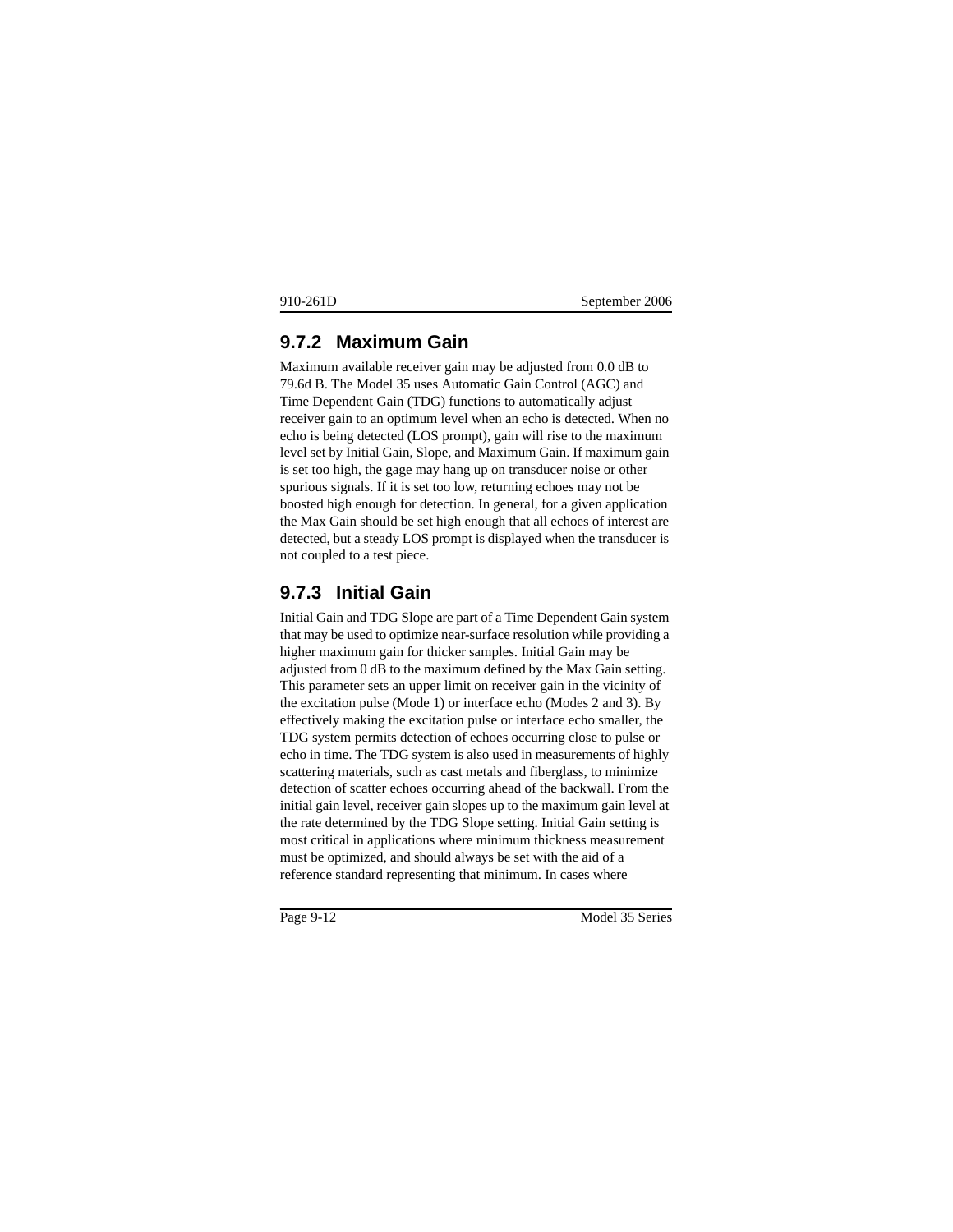| September 2006 |  |  |  |  |  |
|----------------|--|--|--|--|--|
|----------------|--|--|--|--|--|

 $5 \t 910-261D$ 

minimum thickness capability is less important than penetration and scatter echoes are not a problem, Initial Gain may simply be set equal to Max Gain.

### **9.7.4 Main Bang Blank**

Main Bang Blank creates a blank or dead zone (up to 18 microseconds from the excitation pulse) where it is not possible to detect echoes. The blank is used to prevent detection of the trailing edge of the excitation pulse as if it were a backwall or interface echo. In Modes 2 and 3, the setting of the Main Bang Blank is not critical; it merely needs to be set at some point between the end of excitation pulse ringdown and the interface echo. In Mode 1, however, the length of the Main Bang Blank determines the minimum thickness that can be measured, and it must be positioned with care after selecting the Initial Gain level. If the Main Bang Blank is too short, then the gage will hang up on the excitation pulse, and readings will not be possible. If the Main Bang Blank is too long, then the minimum measurable thickness will be unnecessarily restricted. In general, set the Main Bang Blank just beyond the point where the gage hangs up, and test with the transducer both coupled to and uncoupled from the test material to ensure accurate measurements.

# **9.7.5 Echo Window**

The Echo Window is the time interval in each main bang period during which the gage is enabled to detect echoes. The Echo Window interval begins at the end of the Main Bang Blank. The end of the Echo Window depends on the Dtect Mode and Echo Win parameters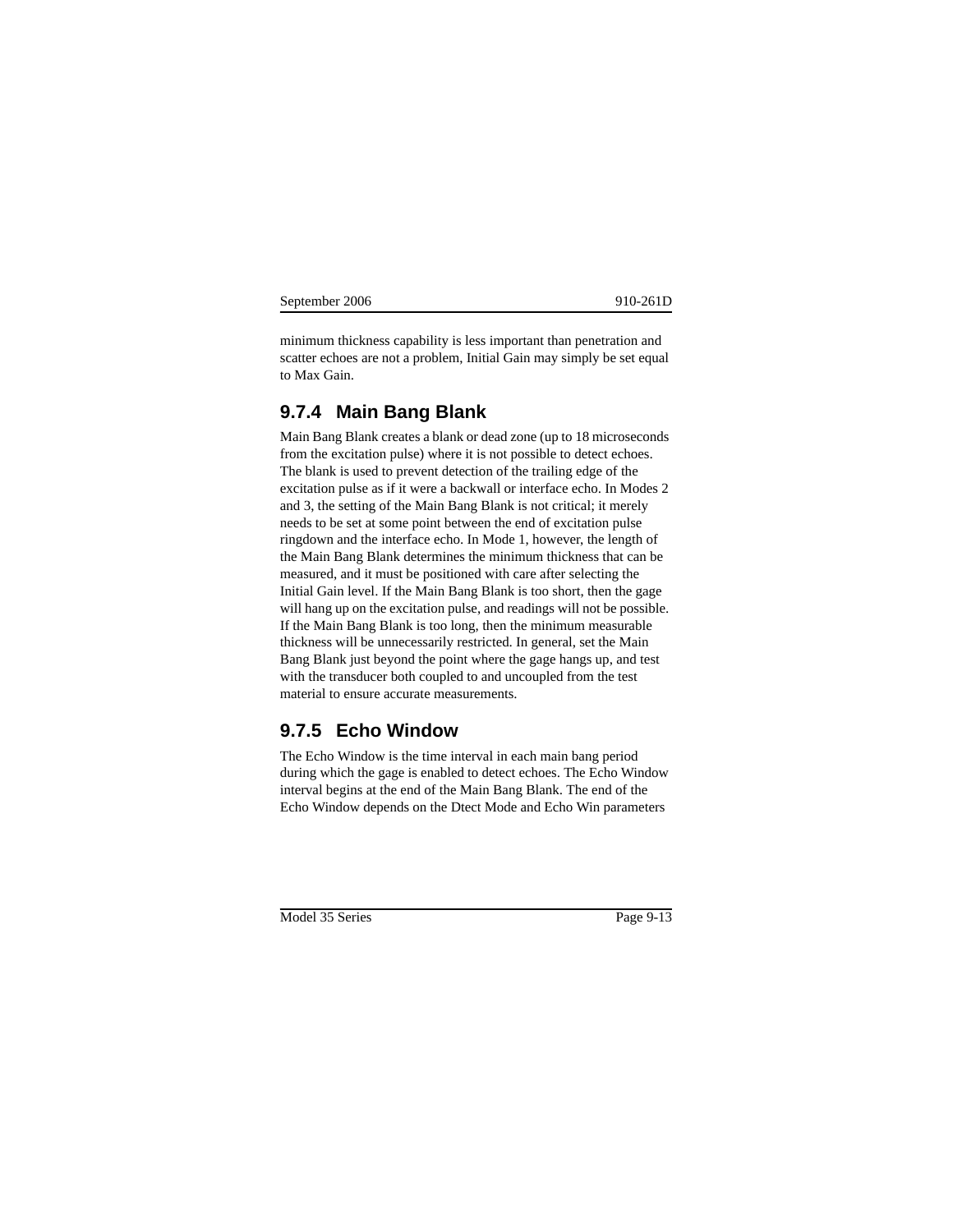as shown in Table 9-2:

|                              | $DtectMode = 1$                                              | DetectMode = $2$ or $3$                                         |
|------------------------------|--------------------------------------------------------------|-----------------------------------------------------------------|
| <b>Echo Window</b><br>Starts | Bang Blank                                                   | At the end of Main At the end of Main<br><b>Bang Blank</b>      |
| Echo Window EndsEchoWindow   | xusec following<br>Main Bang                                 | EchoWindow xusec<br>following the<br>detected interface<br>echo |
|                              | <b>Note:</b> xused where x is the parameter set by the user. |                                                                 |

### **Table 9-2: Echo Window**

In Mode 1, the Echo Window may usually be set to any value greater than the round-trip pulse transit time in the thickest or slowest piece of material to be measured. The exact setting is not critical as long as it is long enough to include the farthest echo of interest. In Modes 2 and 3, the Echo Window is limited to the time interval between successive interface echoes. The end of the Echo Window must be set ahead of the second interface echo to prevent detection of that echo, which in turn will determine a maximum measurable thickness for Mode 2 and Mode 3 setups. In applications involving Mode 2 and Mode 3 immersion measurements, this condition must apply throughout the range of water paths to be used.

### **9.7.6 Detect Mode**

The Detect Mode function selects Mode 1, Mode 2, or Mode 3 measurements. See Table 9.2 for further explanation.

Page 9-14 Model 35 Series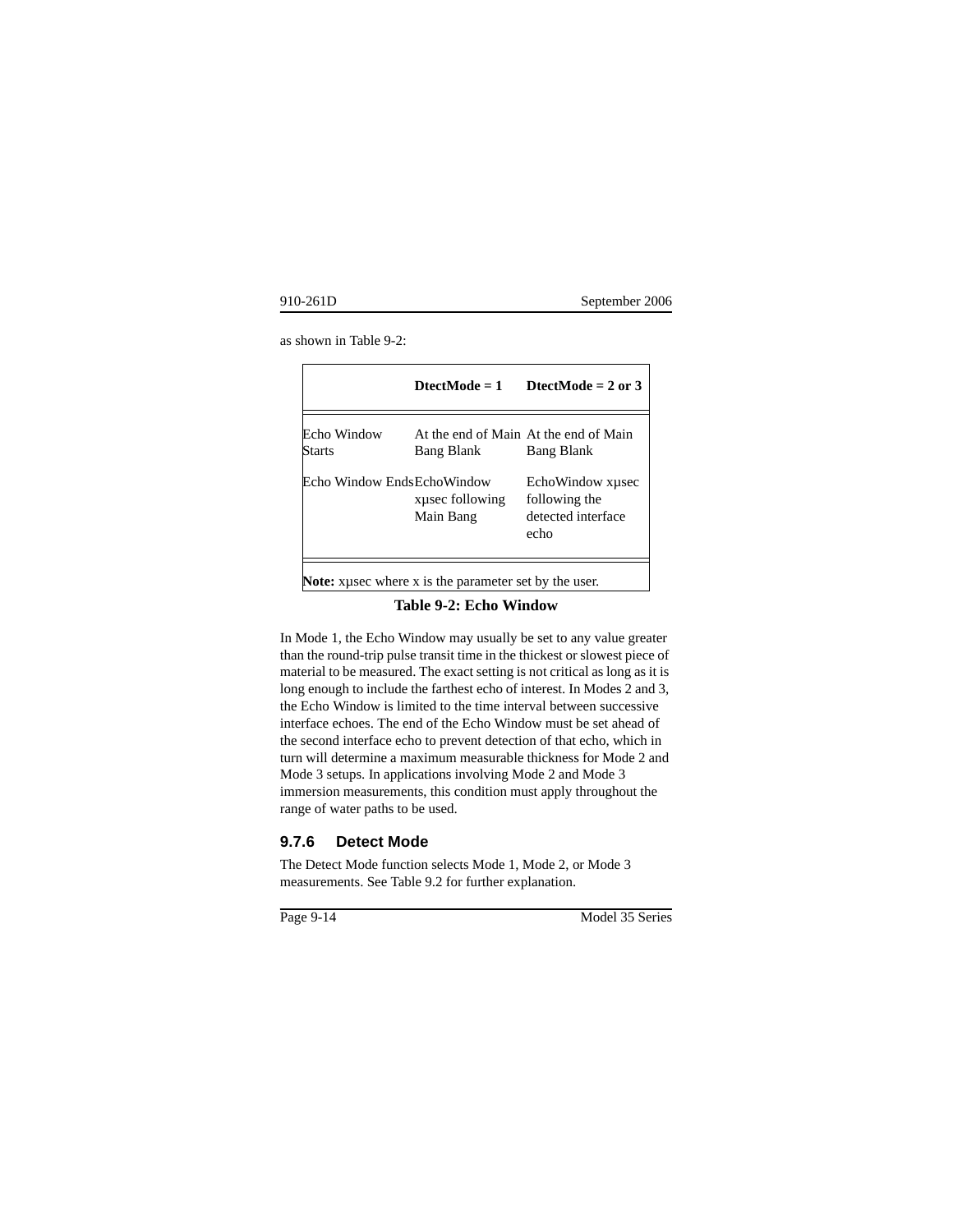| September 2006 |  |  |  |
|----------------|--|--|--|
|----------------|--|--|--|

### $5 \t 910-261D$

### **9.7.7 Echo 1 Detect, Echo 2 Detect**

Echo 1 Detect and Echo 2 Detect select positive or negative polarity echo detection as determined by application requirements. Selection is dependant on the mode of measurement and the type of test material. Note that positive and negative polarity refer to processed echoes displayed on the PCScope.

- Mode 1: In Mode 1 with contact transducers, Echo 1 is the back wall echo and Echo 2 is not applicable. Echo 1 is normally negative. An exception occurs in measurement of a material of low acoustic impedance bonded to a material of high impedance (such as plastic or rubber over metal), where the echo is phase-reversed and positive detection for Echo 1 is appropriate.
- Mode 2: In Mode 2 with delay line or immersion transducers, Echo 1 is the interface echo and Echo 2 is the backwall echo. Echo 1 is normally positive for high impedance materials such as metals and ceramics, and negative for low impedance materials such as most plastics. Echo 2 is normally negative unless the back wall echo represents the sort of low-to-high impedance boundary described above.
- Mode 3: In Mode 3 measurements with delay line or immersion transducers, Echo 1 is the interface echo and Echo 2 represents the backwall echoes. Since Mode 3 generally involves measurement of high impedance materials, the general rule is to set Echo 1 positive and Echo 2 negative. In some special cases involving difficult geometries, phase distortion may cause the positive side of the backwall echoes to be better defined than the negative side. In such cases set, Echo 2 positive.

### **9.7.8 Interface Blank**

Use Interface Blank in Modes 2 and 3 only. Interface Blank represents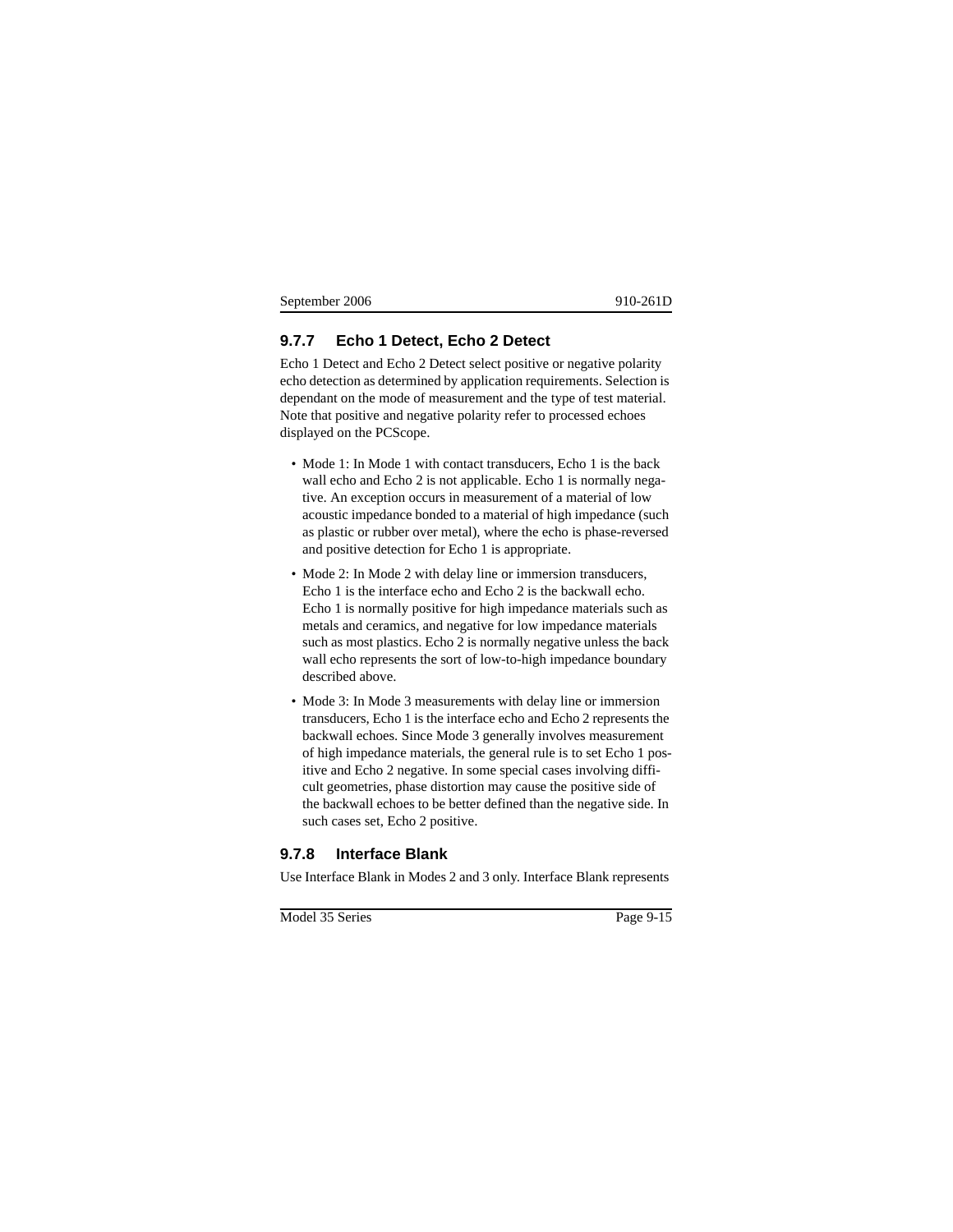a blank or dead zone up to twenty (20) microseconds in length that follows the leading edge of the interface echo. In Mode 2, the Interface Blank prevents detection of trailing lobes or cycles of the interface echo, which might otherwise be detected as backwall echoes, resulting in a hang-up condition. The Interface Blank should be set as short as possible to avoid unnecessarily restricting minimum measurable thickness. The Initial Gain function will often help reduce interface echo amplitude and permit use of a shorter interface blank. Check Interface Blank settings with the transducer both coupled to and uncoupled from the test material. In Mode 3, the Interface Blank selects which pair of backwall echoes will be measured. In most conditions, the Interface Blank would be set just short of the first backwall echo. However, as a practical matter, the first backwall echo from thin materials is often distorted or lost in the interface ringdown, and with some challenging geometries (such as tight radii), later pairs of backwall echoes may be cleaner than early ones. In these cases, the Interface Blank should be set to a length that insures detection of a clean and well-defined pair of backwall echoes, even if they are not the first two.

### **9.7.9 Mode 3 Echo Blank**

The function of Mode 3 Echo Blank in Mode 3 is analogous to that of Interface Blank in Mode 2 or Main Bang Blank in Mode 1. This function creates a blank or dead zone up to twenty (20) microseconds long following the leading edge of the first detected backwall echo, to prevent detection of trailing lobes or cycles of that echo and the resulting gage hang-up. Because Mode 3 Echo Blank limits minimum measurable thickness, set the controls as short as possible (seldom longer than a few hundred nanoseconds). Special cases may occur where mode conversion effects on curved samples cause significant spurious signals between legitimate echo peaks. In such cases, set the Mode 3 Echo Blank as long as necessary to prevent detection of the

Page 9-16 Model 35 Series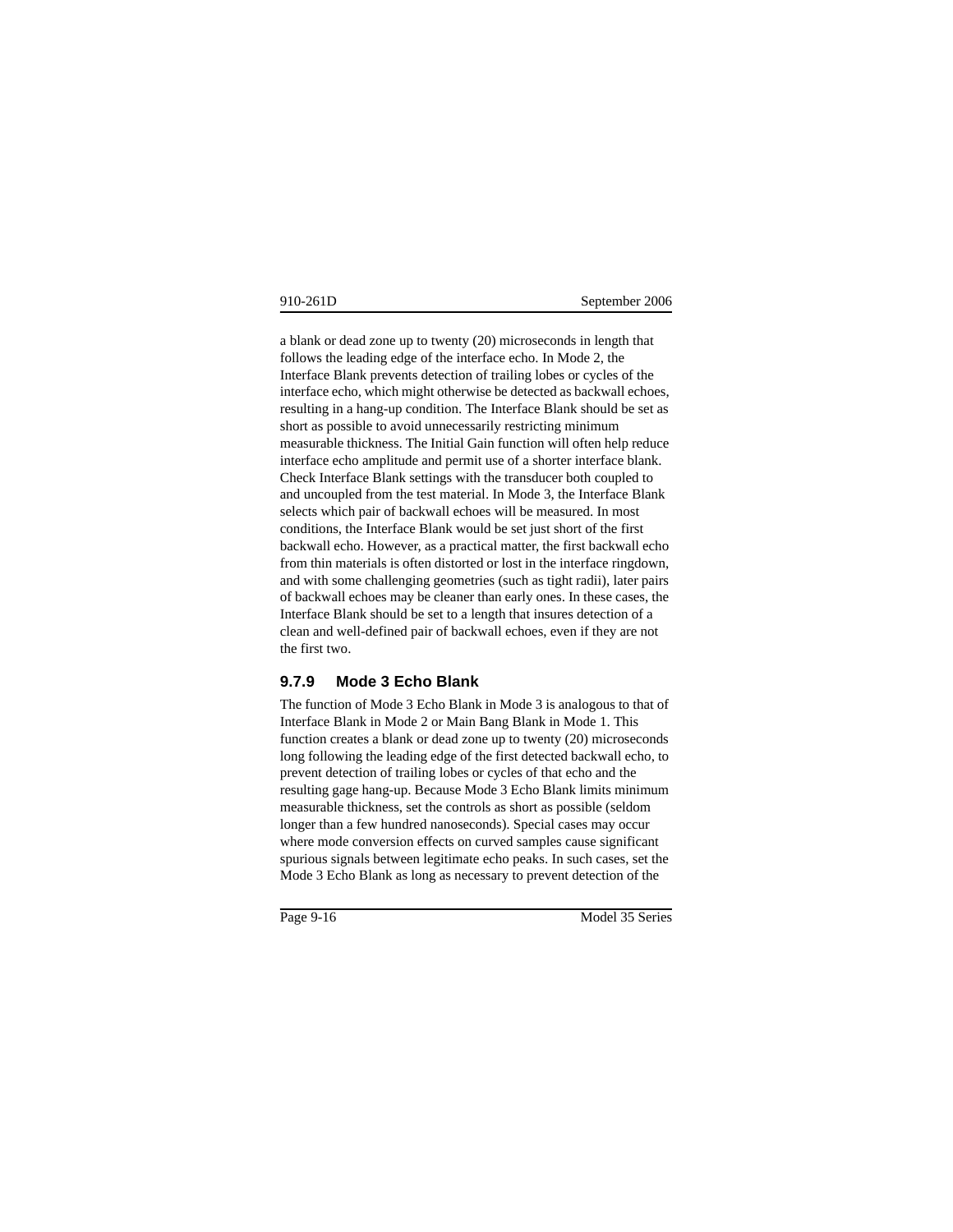September 2006 910-261D

spurious signals.

### **9.7.10 TDG Slope**

The Time Dependent Gain (TDG) Slope function controls the rate receiver gain slopes up from the Initial Gain level to the Max Gain level. The Slope may be set from 0.0 to 26.5 dB per microsecond. Generally, TDG Slope should be set as high as possible to reach maximum gain as quickly as possible without having the gage hang up on spurious signals.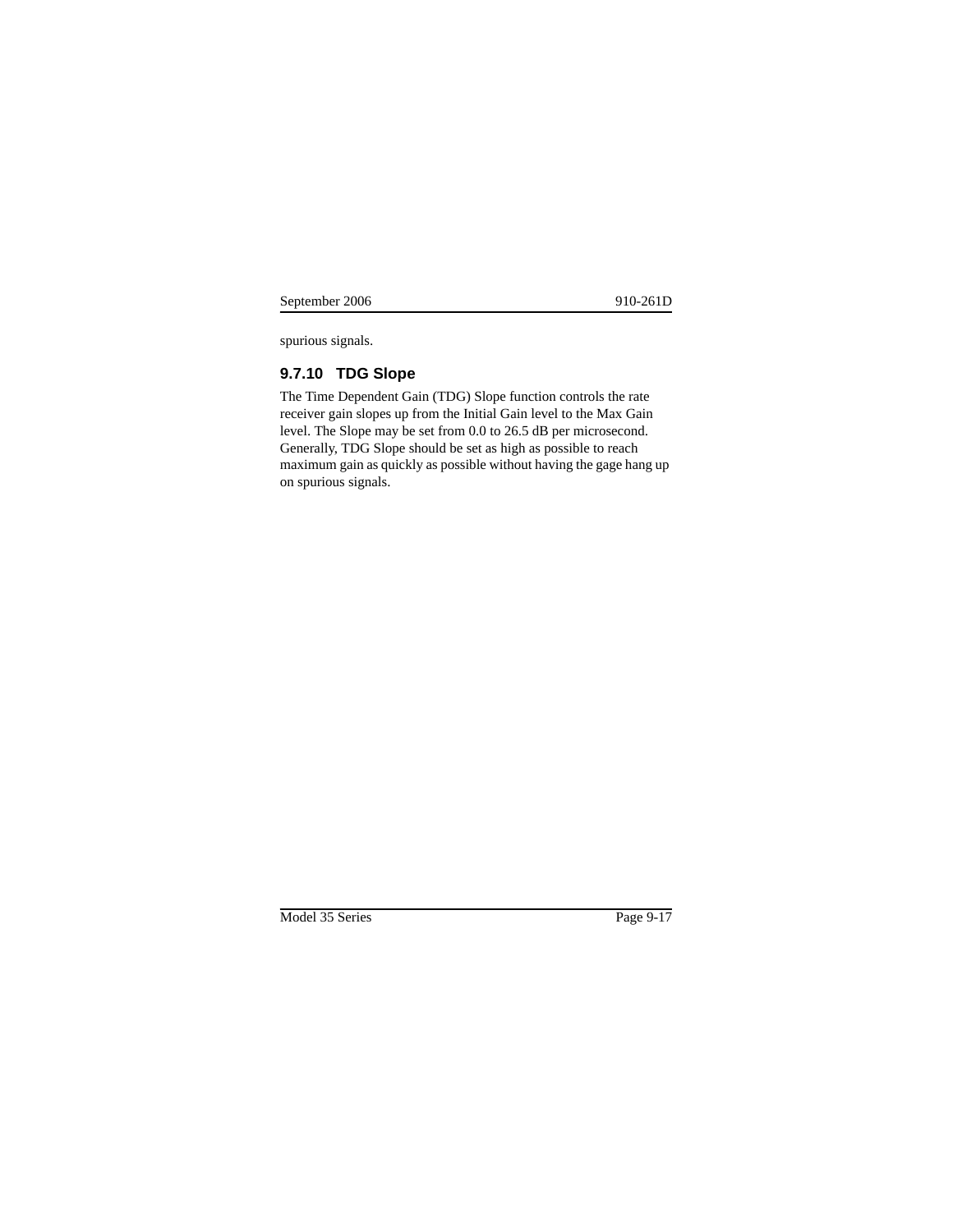Page 9-18 Model 35 Series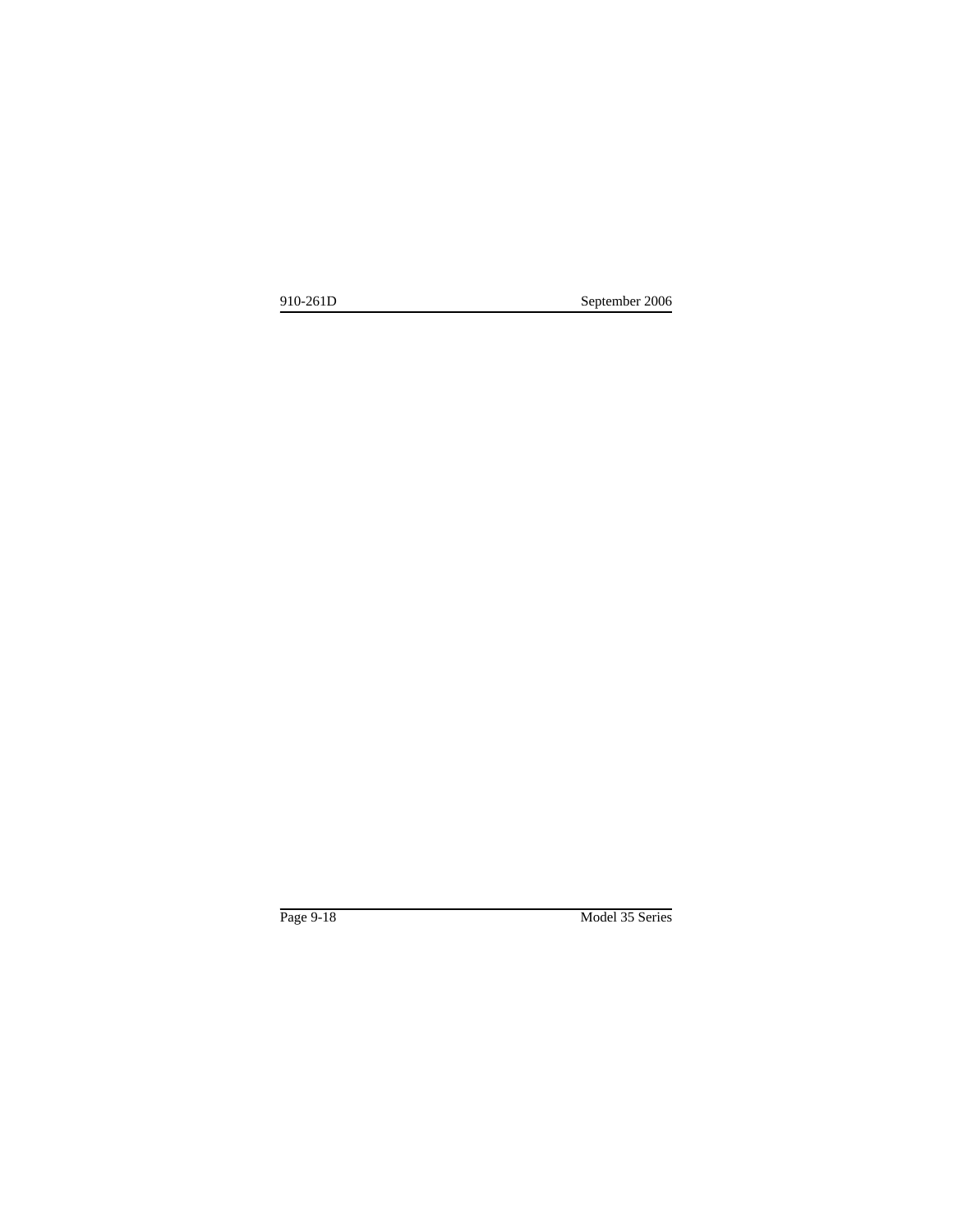September 2006 910-261D

# **10 MAINTENANCE AND TROUBLESHOOTING**

# **10.1 Routine Care And Maintenance**

The Model 35 Series case is sealed to prevent intrusion of environmental liquids and dust. However, it is not completely waterproof. Therefore, the unit should never be immersed in any fluid.

The case, keypad and display window may be cleaned with a damp cloth and mild detergent if necessary. Do not use strong solvents or abrasives.

# **10.2 Transducers**

The ultrasonic transducers or probes used with the Model 35 Series are rugged devices that need little care. They are not indestructible, however, and a little attention to the following items will result in the longest transducer life:

The cables can be damaged by cutting, pinching, or pulling. Care must be taken to prevent mechanical abuse to the cables. Never leave a transducer where a heavy object can be placed on the cable. Never remove a transducer from the gage by pulling on the cable. Pull on the molded connector housing only. Never tie a knot in a transducer cable.

Do not twist or pull the cable at the point where it connects to the transducer. These precautions are particularly important for all transducers other than the models that have field-replaceable cables.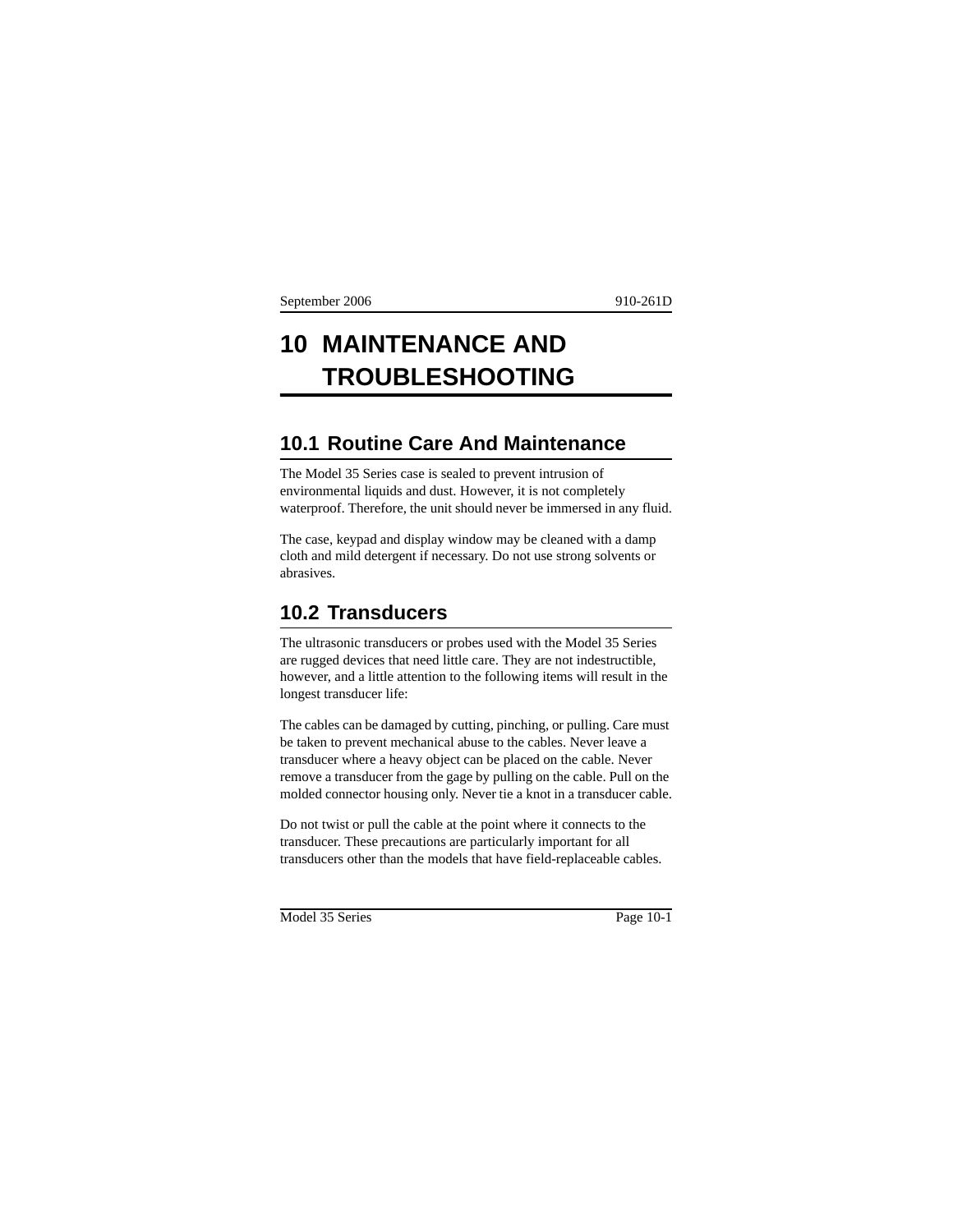Transducer performance will be degraded by excessive wear at the tip. To minimize wear, do not scrape or drag the transducer across rough surfaces. When a transducer tip becomes too rough, concave, or otherwise non-flat, operation may become erratic or impossible. Although some wear is normal in corrosion gaging applications, severe wear will limit transducer life. A transducer resurfacing procedure can be performed to improve performance of worn transducers. Contact the company for details.

## **10.3 Error Messages**

During the normal operation of the gage, certain special error messages may be displayed. Usually these indicate a problem with the operating procedure but some may indicate a physical problem with the gage itself. Consult the company for further information.

# **10.4 Turn On And Low Battery Problems**

The bars on the batteries symbol show operating time remaining. If the gage turns off immediately after turn-on, or if it does not turn on at all, then the battery is probably completely discharged. The batteries should be replaced. If, after replacing the batteries, the unit still does not turn on, there has probably been a component failure within the gage, which should be serviced.

# **10.5 Self Diagnostics**

Model 35 Series thickness gages include two self-diagnostic screens that permit the user to identify hardware or software problems.

To view the Diagnostic 1 screen and see internal self-test results:

Page 10-2 Model 35 Series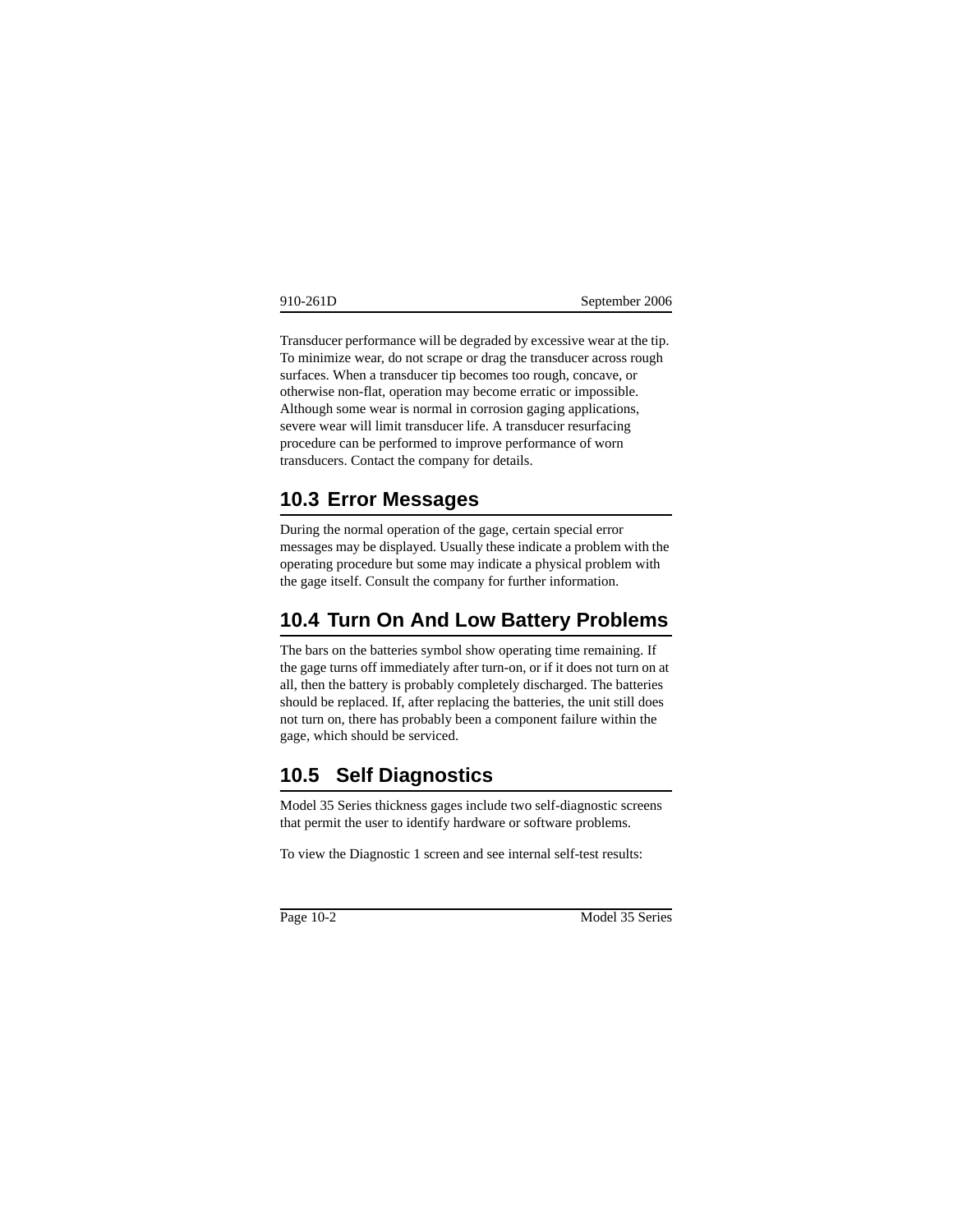| September 2006 |  |
|----------------|--|
|----------------|--|

### 910-261D

Step 1: Press  $[2ndF][\bigstar]$  (Setup) to display the setup tabs.

Step 2: Use the  $[\blacktriangleleft, \rightarrow]$  keys to highlight the DIAG1 tab.

The following results are displayed:

| Gain       | Internal Calibration                                              |
|------------|-------------------------------------------------------------------|
|            | <b>BLK, DET, SMP</b> Internal Blank, Detector and<br>Sampler Test |
| Thresh Cal | Threshold Calibration Test                                        |
| (RCVR1)    | Receiver 1                                                        |
| Thresh Cal | Threshold Calibration Test                                        |
| (RCVR2)    | Receiver 2                                                        |

### **Table 10-1: DIAG1 Results**

| Note: Highlighted parameters indicate that the specific self- |
|---------------------------------------------------------------|
| test failed based on the expected values.                     |

To view the Diagnostic 2 screen, which shows information about your Model 35 series gage:

Step 1: Press  $[2ndF][\bigstar]$  (Setup) to display the setup tabs.

Step 2: Use the  $[\blacktriangleleft, \rightarrow]$  keys to highlight the DIAG2 tab.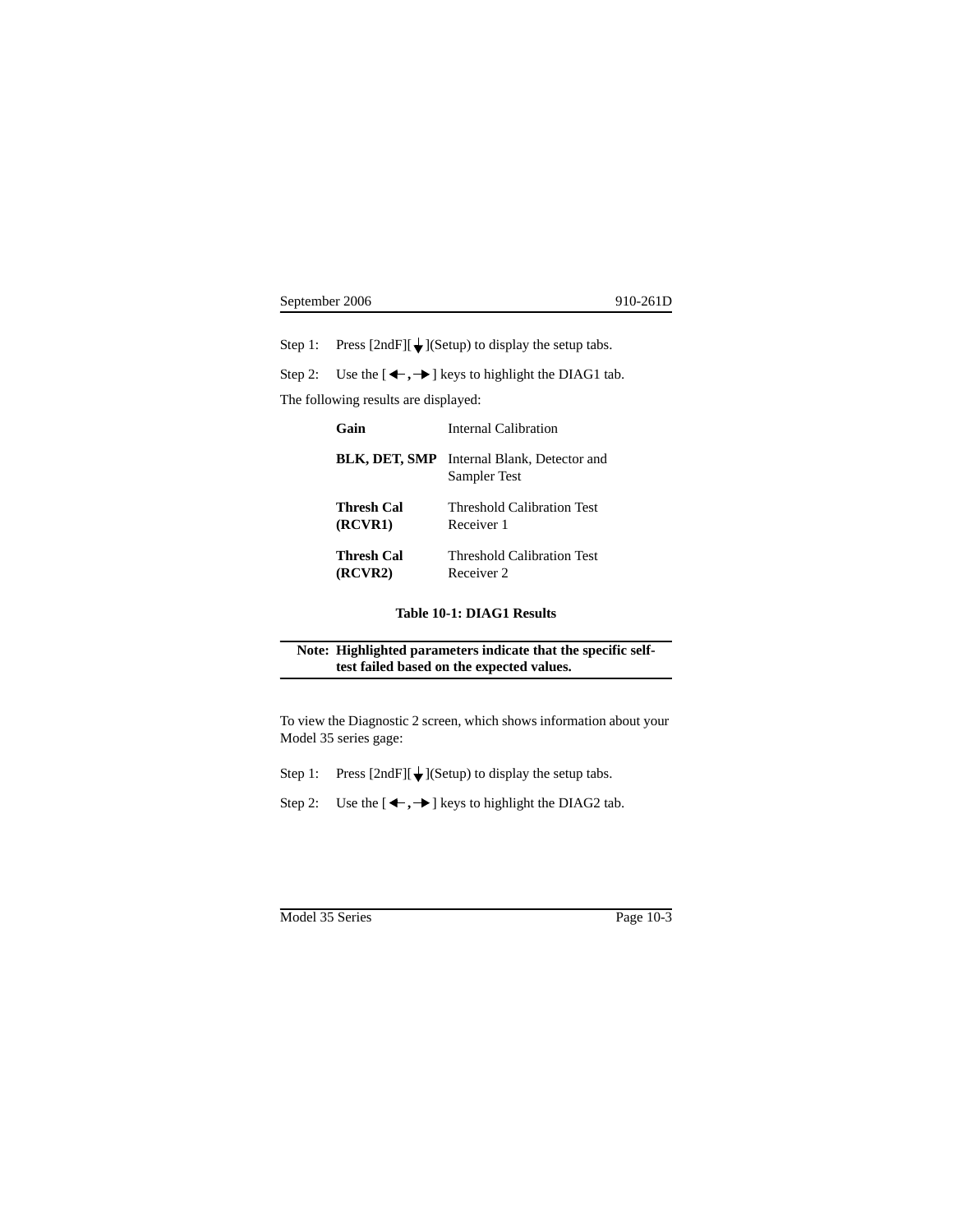| 910-261D |  |  |  |
|----------|--|--|--|
|          |  |  |  |

| 910-261D | September 2006 |  |
|----------|----------------|--|
|          |                |  |

The following results are displayed:

| <b>SW REV</b>  | Reports software version<br>(1.00/1.00G)                    |
|----------------|-------------------------------------------------------------|
| <b>Battery</b> | Indicates current battery volt-<br>age                      |
| Probe          | Indicates current attached<br>probe                         |
| <b>PR TX</b>   | Indicates the time of flight for<br>the transmit delay line |
| <b>PR RX</b>   | Indicates the time of flight for<br>the receiver delay line |

### **Table 10-2: DIAG2 Results**

**Note: If PR TX displays N/A, then either the cable is broken or there is a problem with the transducer.**

# **10.6 Tests**

The Model 35-DL gage tests include:

- **KEYPAD** Tests keypad keys.
- **VIDEO** Tests to assure that pixel locations are functional.

### **10.6.1 KEYPAD TEST**

The Keypad test tests to assure that keypad keys are functional. The KEYPAD test displays each functional keypad key. The gage display

Page 10-4 Model 35 Series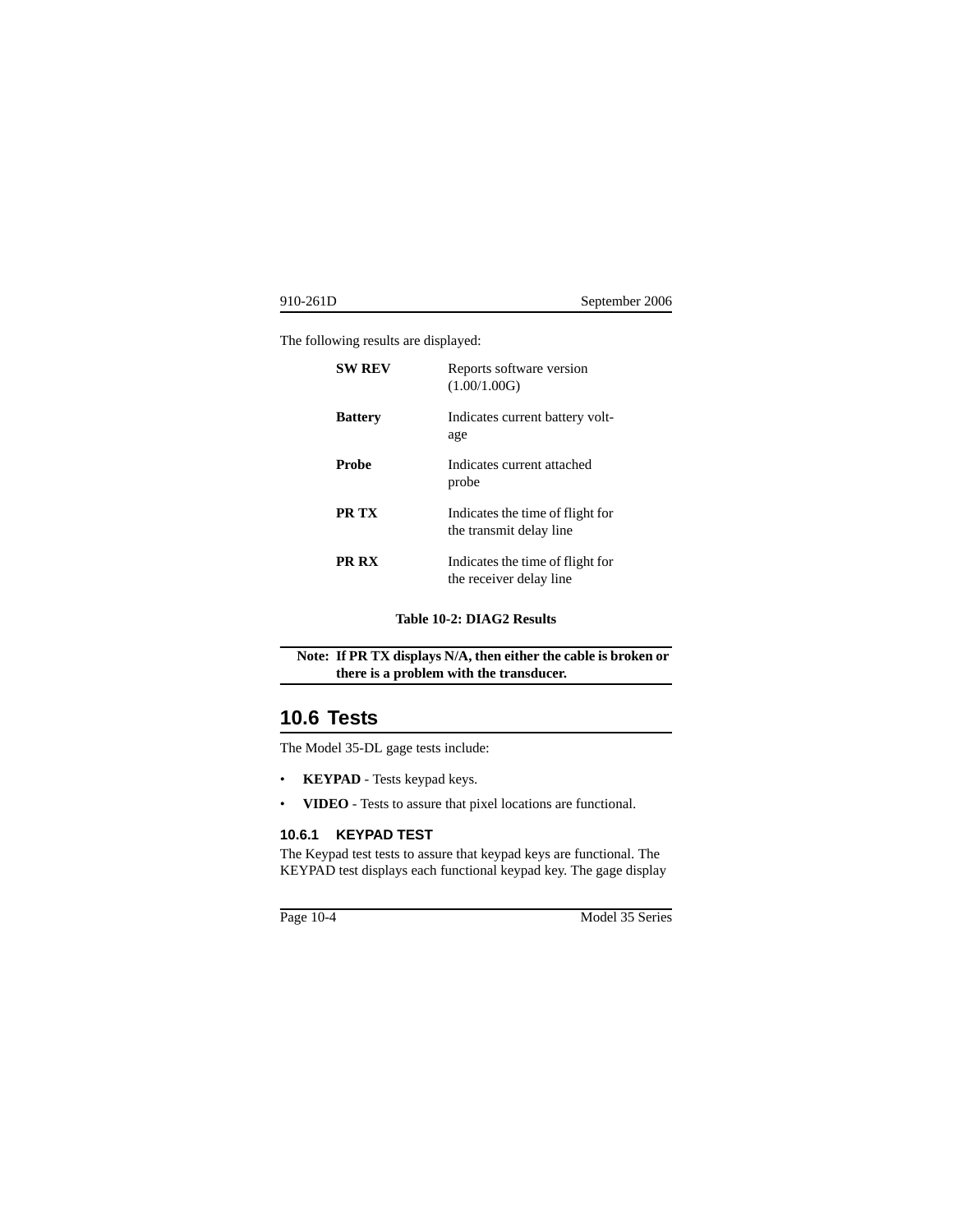910-261D

during the test should match the keypad. Where mismatches occur, keys are not functional. To test the keypad, use the following procedure:

| Step 1: From the Main screen, press [2ndF][ $\downarrow$ ] and use the [ $\rightarrow$ ]<br>arrow to move across the top of the screen to the TESTS tab. |
|----------------------------------------------------------------------------------------------------------------------------------------------------------|
| Step 2: Press the $\left[\bigstar\right]$ arrow to select KEYPAD TEST and then                                                                           |
| press ENTER or $[2ndF][\bigtriangleup]$ to abort the test. Determine<br>visually that the keypad keys are functional.                                    |

Step 3: Press ENTER to Exit to the TESTS screen.

### **10.6.2 VIDEO TEST**

The Video test tests to assure that pixel locations are functional. Nonfunctional pixel locations display in white when the VIDEO test is run. To test the video display, use the following procedure:

- Step 1: From the Main screen, press [2ndF][ $\downarrow$ ] and use the [ $\rightarrow$ ] arrow to move across the top of the screen to the TESTS tab.
- Step 2: Press the  $\left[\bigstar\right]$  arrow to select VIDEO TEST and then press ENTER or  $[2ndF][\bigtriangleup]$  to abort the test. Determine visually that video pixels are functional by observing if white spots occur in the screen test display.
- Step 3: Press ENTER to Exit to the TESTS screen.

# **10.7 Repair Service**

The company will repair any Model 35 gage at its Waltham, Massachusetts, USA factory. In addition, some local Panametrics-NDT dealers can perform repairs.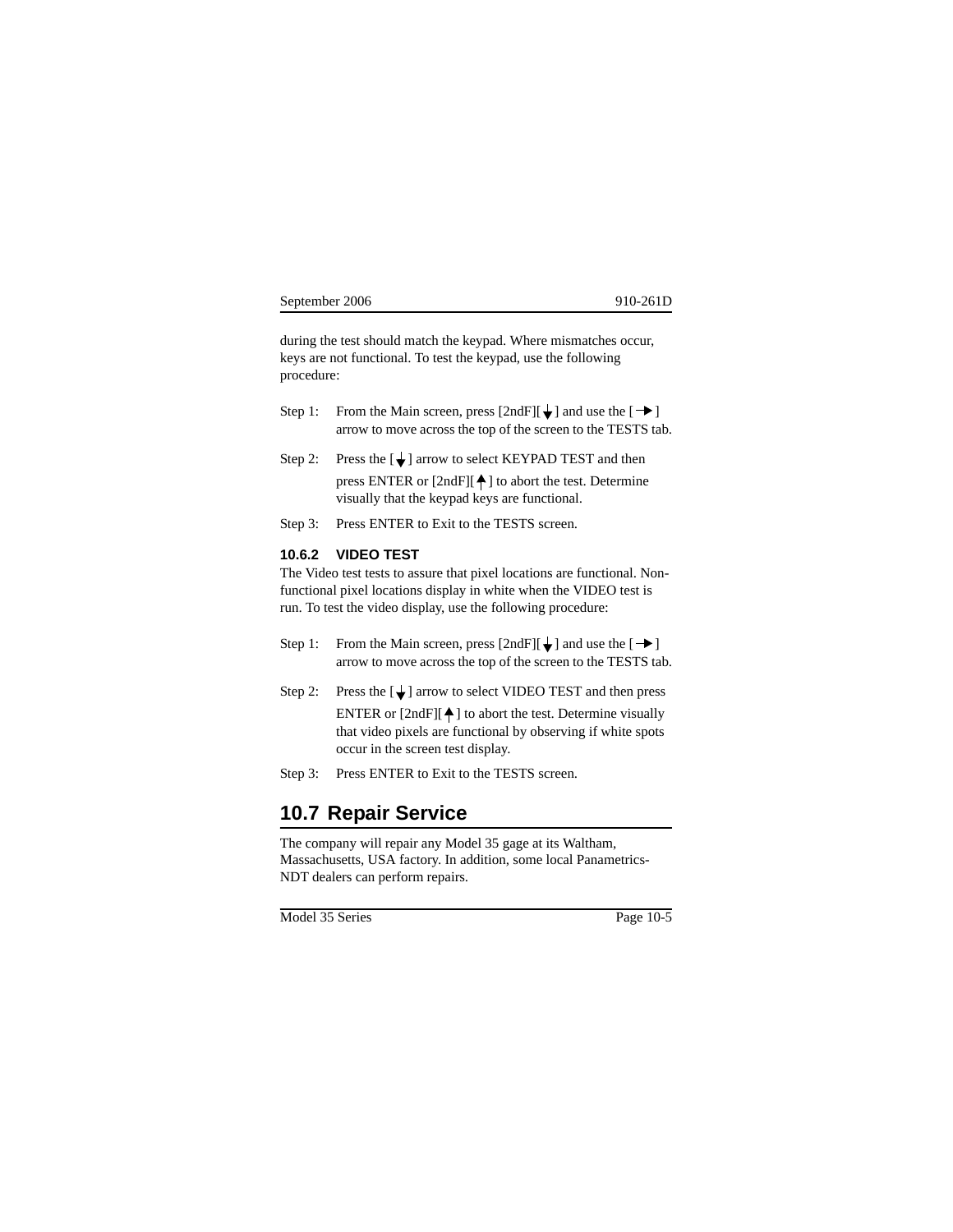# **10.8 Replacement Parts And Optional Parts And Equipment**

Replacement parts for the Model 35 Series as well as additional related equipment are available from the company.

Page 10-6 Model 35 Series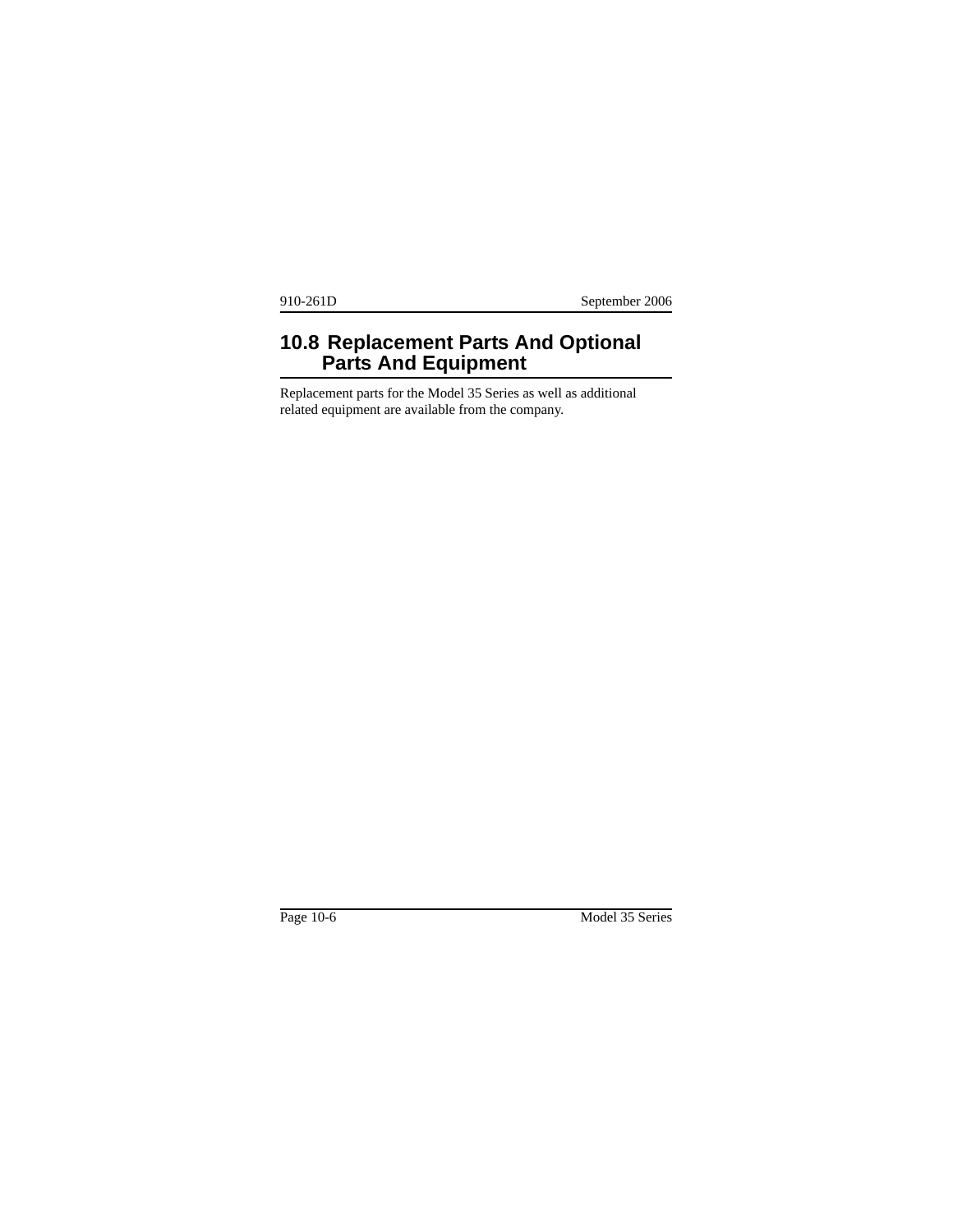September 2006 910-261D

# **APPENDIX I: SOUND VELOCITIES**

The following table presents a tabulation of the ultrasonic velocity in a variety of common materials. It is provided only as a guide. The actual velocity in these materials may vary significantly for a variety of reasons, such as: composition, preferred crystallographic orientation, porosity, and temperature. Therefore, for maximum accuracy, establish the sound velocity in a given material by first testing a sample of the material.

| Table I - 1                                  |
|----------------------------------------------|
| <b>Sound Velocities of Various Materials</b> |
| (Longitudinal Wave Velocity)                 |

| Material                | $V(in./\mu sec)$ | V(m/sec) |
|-------------------------|------------------|----------|
| Acrylic resin (Perspex) | 0.107            | 2730     |
| Aluminum                | 0.249            | 6320     |
| Beryllium               | 0.508            | 12900    |
| Brass, naval            | 0.174            | 4430     |
| Copper                  | 0.183            | 4660     |
| Diamond                 | 0.709            | 18000    |
| Glycerin                | 0.076            | 1920     |
| <b>Inconel®</b>         | 0.229            | 5820     |
| Iron, Cast (slow)       | 0.138            | 3500     |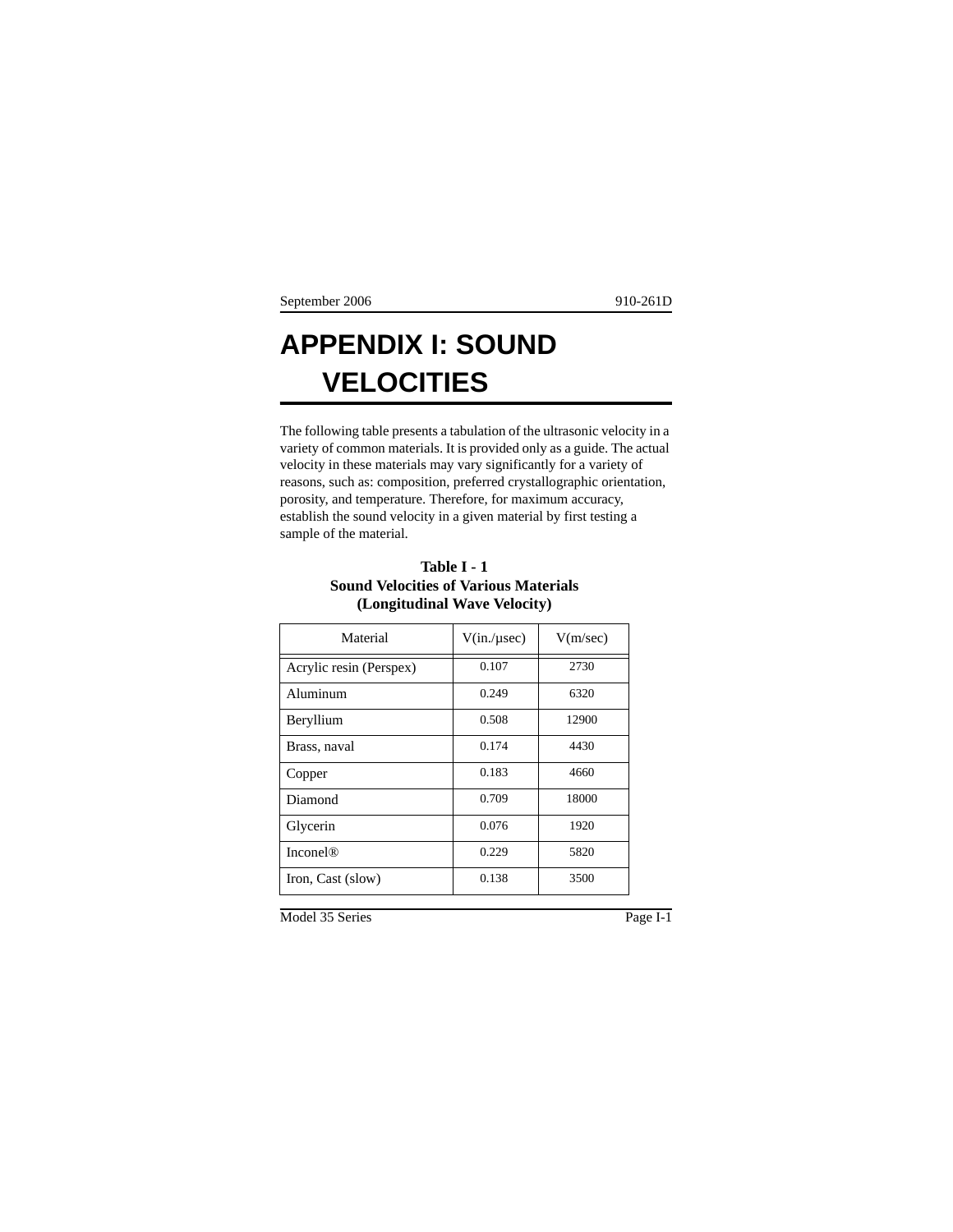| Material                             | V(in./usec) | V(m/sec) |  |  |
|--------------------------------------|-------------|----------|--|--|
| Iron, Cast (fast)                    | 0.220       | 5600     |  |  |
| Iron oxide (magnetite)               | 0.232       | 5890     |  |  |
| Lead                                 | 0.085       | 2160     |  |  |
| Lucite®                              | 0.106       | 2680     |  |  |
| Molybdenum                           | 0.246       | 6250     |  |  |
| Motor oil (SAE 20/30)                | 0.069       | 1740     |  |  |
| Nickel, pure                         | 0.222       | 5630     |  |  |
| Polyamide (slow)                     | 0.087       | 2200     |  |  |
| Nylon, fast                          | 0.102       | 2600     |  |  |
| Polyethylene, high density<br>(HDPE) | 0.097       | 2460     |  |  |
| Polyethylene, low density<br>(LDPE)  | 0.082       | 2080     |  |  |
| Polystyrene                          | 0.092       | 2340     |  |  |
| Polyvinylchloride, (PVC,<br>hard)    | 0.094       | 2395     |  |  |
| Rubber (polybutadiene)               | 0.063       | 1610     |  |  |
| Silicon                              | 0.379       | 9620     |  |  |

### **Table I - 1 (cont.) Sound Velocities of Various Materials (Longitudinal Wave Velocity)**

Page I-2 Model 35 Series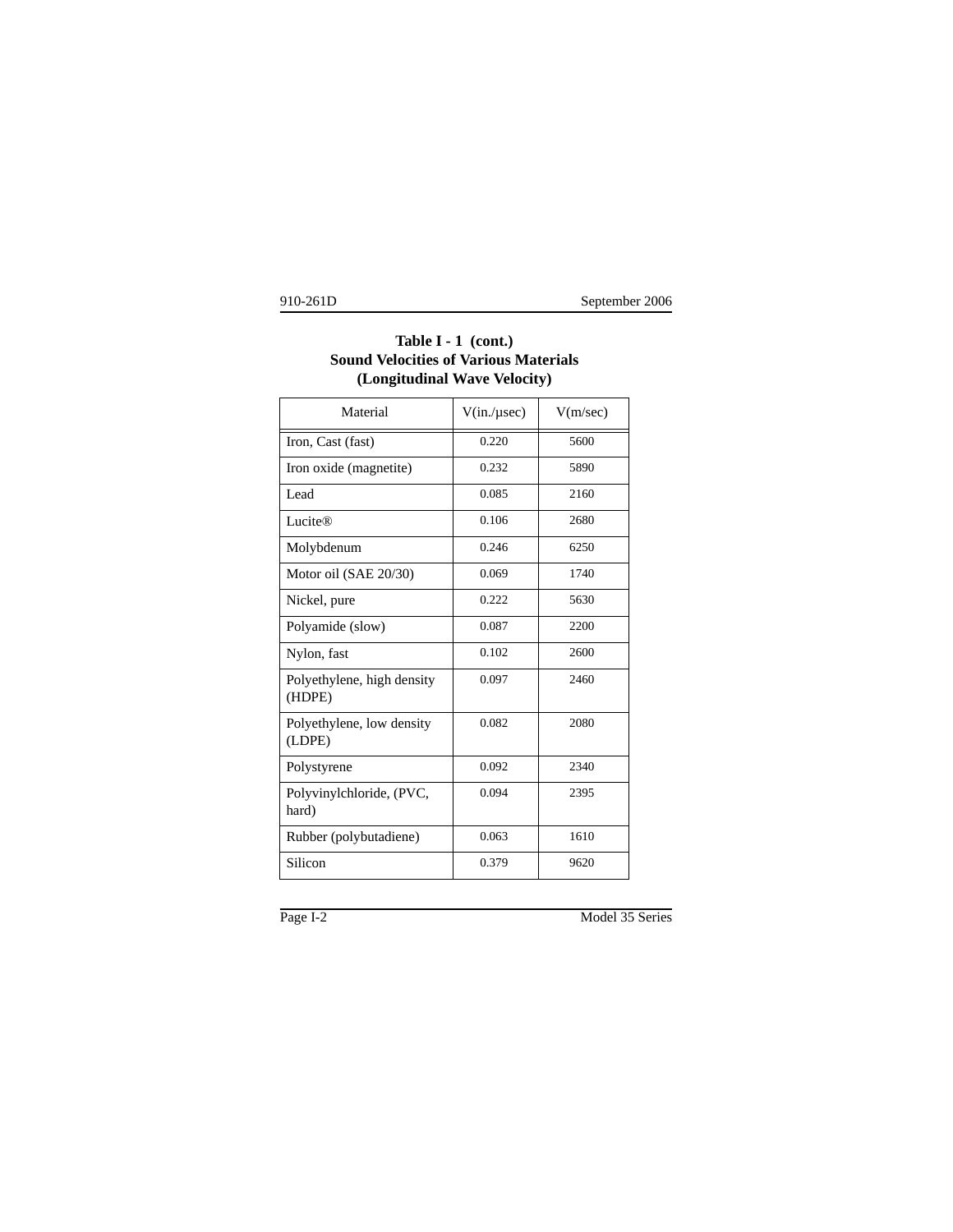| September 2006 | 910-261D |
|----------------|----------|
|----------------|----------|

| Material                             | V(in./usec) | V(m/sec) |
|--------------------------------------|-------------|----------|
| Silicone                             | 0.058       | 1485     |
| Steel, 1020                          | 0.232       | 5890     |
| Steel, 4340                          | 0.230       | 5850     |
| Steel, 302 austenitic stain-<br>less | 0.223       | 5660     |
| Steel, 347 austenitic stain-<br>less | 0.226       | 5740     |
| Tin                                  | 0.131       | 3320     |
| Titanium, Ti 150A                    | 0.240       | 6100     |
| Tungsten                             | 0.204       | 5180     |
| Water $(20^{\circ}C)$                | 0.0580      | 1480     |
| Zinc                                 | 0.164       | 4170     |
| Zirconium                            | 0.183       | 4650     |

### **Table I - 1 (cont.) Sound Velocities of Various Materials (Longitudinal Wave Velocity)**

### **References**

- 1. W.P. Mason, Physical Acoustics and the Properties of Solids, D. Van Nostrand Co., New York, 1958.
- 2. E.P. Papadakis, Panametrics unpublished notes, 1972.
- 3. J.R. Fredericks, Ultrasonic Engineering, John Wiley & Sons, Inc., New York, 1965.